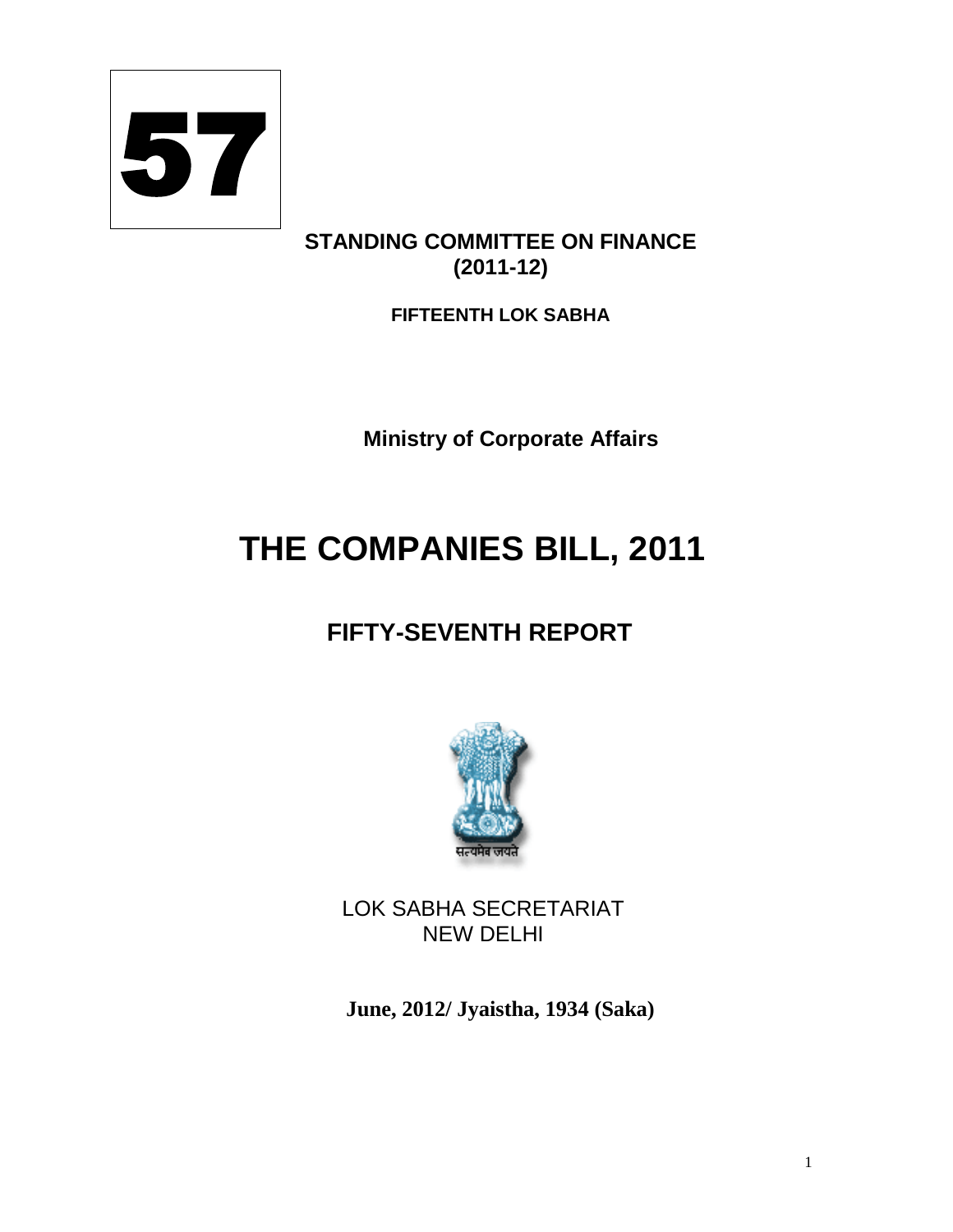**FIFTY-SEVENTH REPORT**

STANDING COMMITTEE ON FINANCE (2011-2012)

(FIFTEENTH LOK SABHA)

**Ministry of Corporate Affairs** 

## **THE COMPANIES BILL, 2011**

*Presented to Hon'ble Speaker on 26 June, 2012*



LOK SABHA SECRETARIAT NEW DELHI

**June, 2012/ Jyaistha, 1934 (Saka)**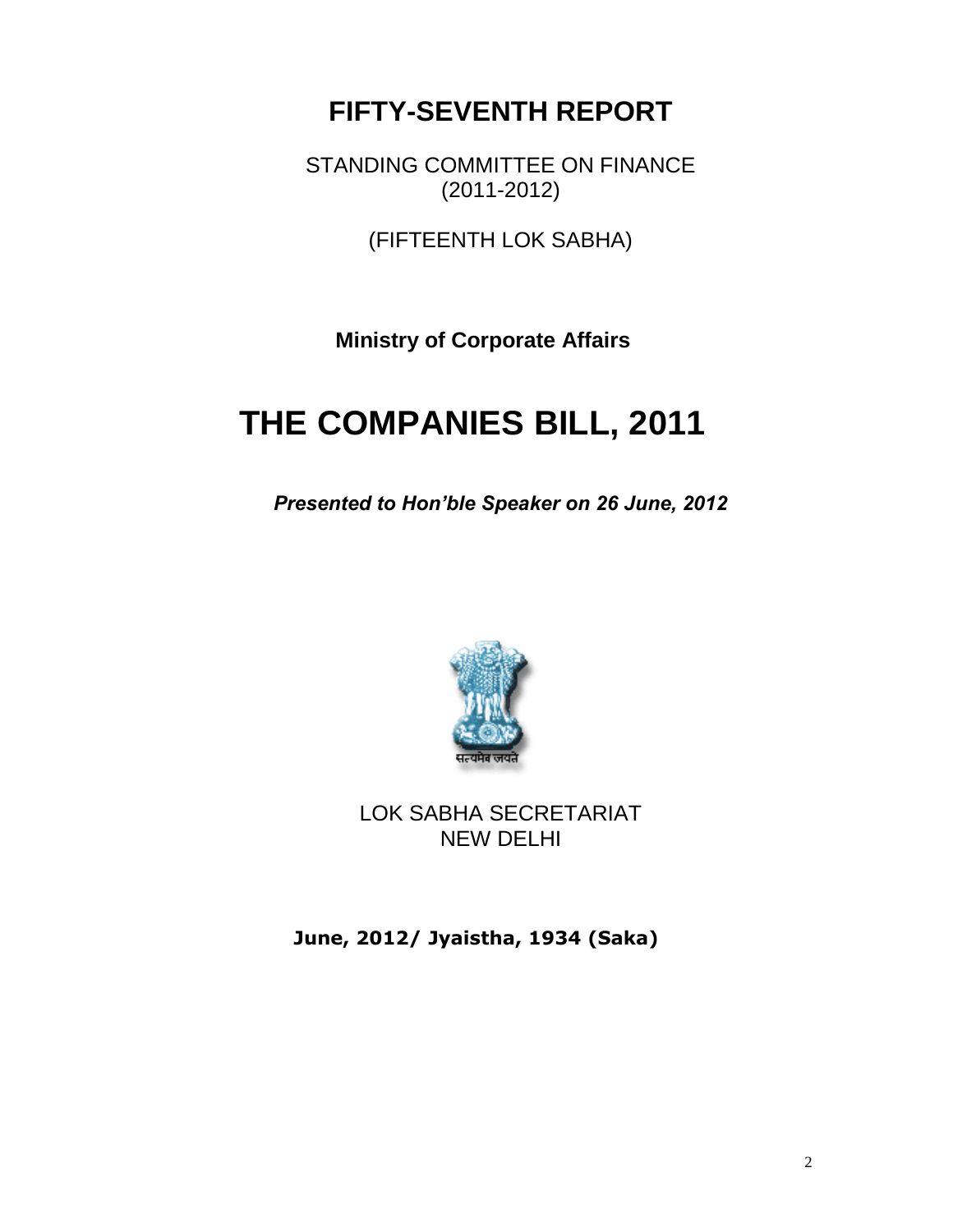#### **CONTENTS**

## Page No.

| INTRODUCTION |  |
|--------------|--|

#### **REPORT**

|      | <b>PART I</b>                                     |    |
|------|---------------------------------------------------|----|
|      | Introduction                                      |    |
| H.   | New Provisions introduced in Companies Bill, 2011 | 8  |
| III. | Salient features of the Companies Bill, 2011      | 14 |
| IV.  | Suggestions on the Companies Bill, 2011           | 18 |

#### PART II

| Recommendations/Observations |  |
|------------------------------|--|
|                              |  |

#### *APPENDICES*

| $\mathbf{L}$ | Dissent note submitted by Shri Gurudas Dasgupta, MP               |
|--------------|-------------------------------------------------------------------|
| H.           | Minutes of the sittings of the Committee held on 24 January, 2012 |
| III.         |                                                                   |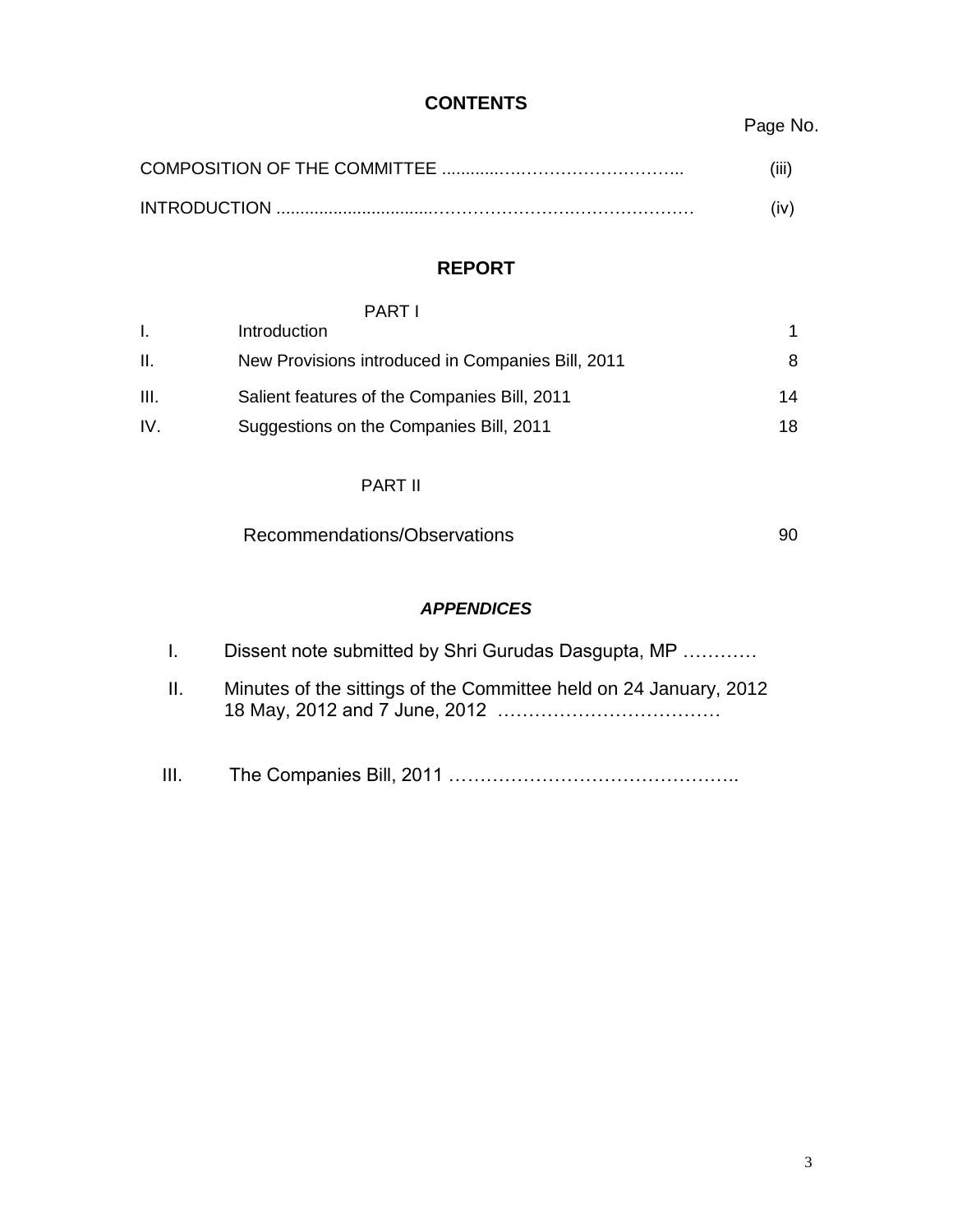#### **COMPOSITION OF STANDING COMMITTEE ON FINANCE – 2011-12**

#### **Shri Yashwant Sinha - Chairman**

#### **MEMBERS**

#### **LOK SABHA**

- 2. Shri Shivkumar Udasi
- 3. Shri Jayant Chaudhary
- 4. Shri Harishchandra Deoram Chavan
- 5. Shri Bhakta Charan Das
- 6. Shri Gurudas Dasgupta
- 7. Shri Nishikant Dubey
- 8. Shri Chandrakant Khaire
- 9. Shri Bhartruhari Mahtab
- 10. Shri Anjan Kumar Yadav M.
- 11. Shri Prem Das Rai
- 12. Dr. Kavuru Sambasiva Rao
- 13. Shri Rayapati S. Rao
- 14. Shri Magunta Sreenivasulu Reddy
- 15. Shri Sarvey Sathyanarayana
- 16. Shri G.M. Siddeswara
- 17. Shri N. Dharam Singh
- 18. Shri Yashvir Singh
- 19. Shri Manicka Tagore
- 20. Shri R. Thamaraiselvan
- 21. Dr. M. Thambidurai

#### **RAJYA SABHA**

- 22. Smt. Renuka Chowdhury\*
- 23. Shri Ravi Shankar Prasad\*
- 24. Shri Vijay Jawaharlal Darda
- 25. Shri Piyush Goyal
- 26. Shri P. Rajeeve \*
- 27. Shri Satish Chandra Misra
- 28. Dr. Mahendra Prasad **\***
- 29. Dr. K.V.P. Ramachandra Rao
- 30. Shri Yogendra P. Trivedi
- 31. Shri Naresh Agrawal\*\*

#### **SECRETARIAT**

1. Shri A.K. Singh **1. Shri A.K.** Singh **1. Shri A.K.** Singh 1. 2. Shri R.K. Jain **Canada Access 12. Shri R.K.** Jain 3. Shri Ramkumar Suryanarayanan - Deputy Secretary

*\_\_\_\_\_\_\_\_\_\_\_\_\_\_\_\_\_\_\_\_\_\_\_\_\_\_\_\_\_\_\_\_\_\_\_\_\_\_\_\_\_\_\_\_\_\_\_\_\_\_\_\_\_\_\_\_\_\_*

*\*Nominated to be the Member of the Standing Committee on Finance w.e.f 4th May, 2012 \*\*Nominated to be the Member of the Standing Committee on Finance w.e.f 15th May, 2012*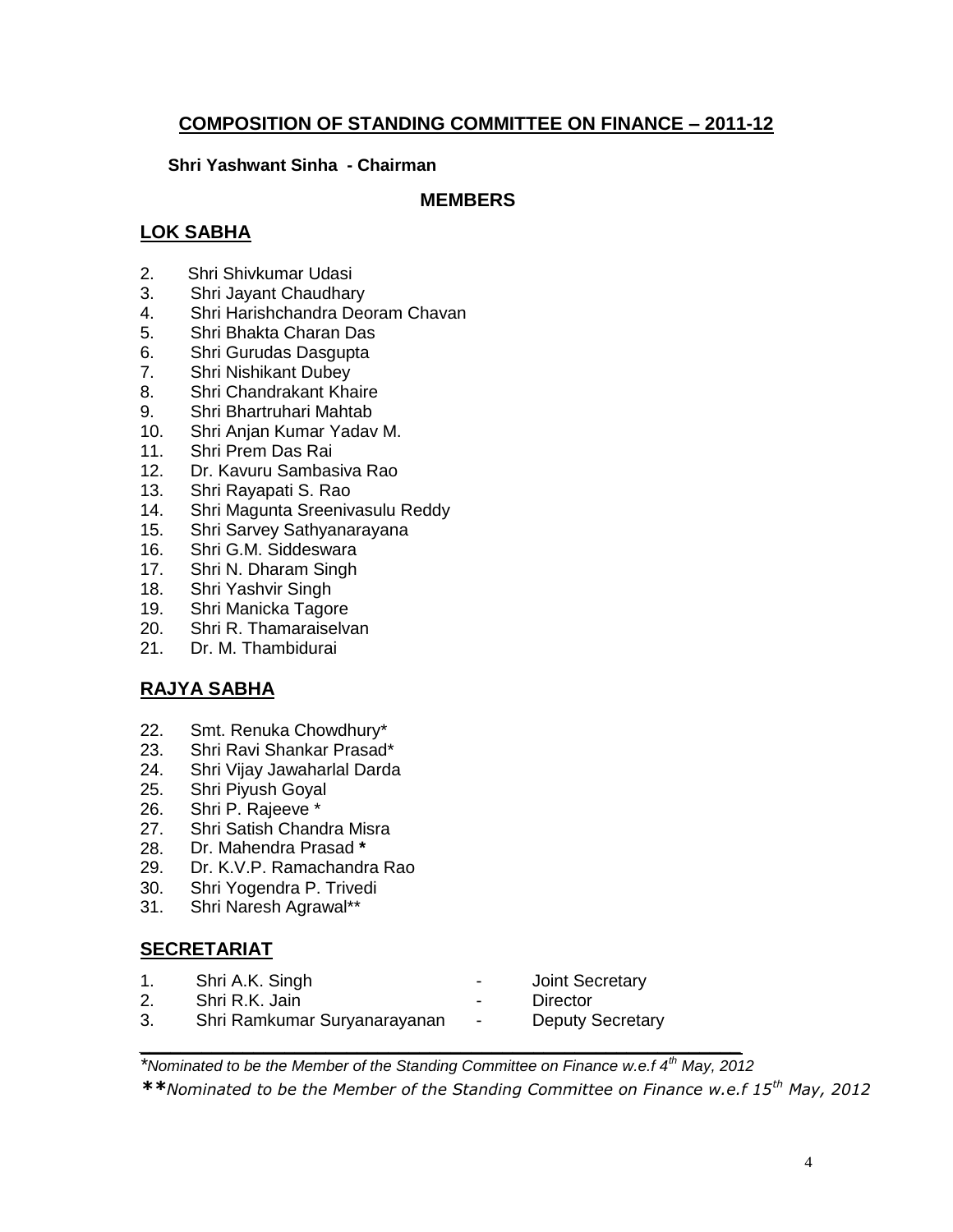#### **INTRODUCTION**

I, the Chairman of the Standing Committee on Finance, having been authorized by the Committee, present this Fifty-seventh Report on the Companies Bill, 2011.

2. The Companies Bill, 2011 introduced in Lok Sabha on 14 December, 2011, was referred to the Committee on 5 January, 2012 for examination and report thereon, by the Speaker, Lok Sabha under rule 331E of the Rules of Procedure and Conduct of Business in Lok Sabha. The Standing Committee on Finance had earlier examined the Companies Bill, 2009 and presented report on the same in the Parliament on 31 August, 2010. Keeping in view the recommendations made by the Standing Committee, a revised Companies Bill, 2011 was prepared by the Ministry of Corporate Affairs. The Hon'ble Speaker referred the revised Bill to Parliamentary Standing Committee on Finance as certain new provisions were included in the Bill, which were not earlier referred to the Committee during the examination of Companies Bill, 2009.

3. The Committee obtained suggestion from organizations/experts as also written information on the aforesaid Bill from the Ministry of Corporate Affairs.

4. The Committee, at their sittings held on  $24<sup>th</sup>$  January, 2012 and  $20<sup>th</sup>$  April, 2012 took evidence of the representatives of the Ministry of Corporate Affairs.

5. The Committee, at their sittings held on 18 May, 2012 and 7 June, 2012 considered and adopted the draft report and authorized the Chairman to finalise the same and present it to the Hon'ble Speaker/Parliament.

6. The Committee wish to express their thanks to the officials of the Ministry of Corporate Affairs for appearing before the Committee and furnishing the requisite material and information which were desired in connection with the examination of the Bill.

7. The Committee also wish to express their thanks to all the organizations and experts for their valuable suggestions on the Bill.

8. For facility of reference, the observations/recommendations of the Committee have been printed in thick type in the body of the Report.

**15 June, 2012 Chairman,**

**New Delhi; YASHWANT SINHA** 25 Jyaistha, 1934 (Saka) **Standing Committee on Finance** 

5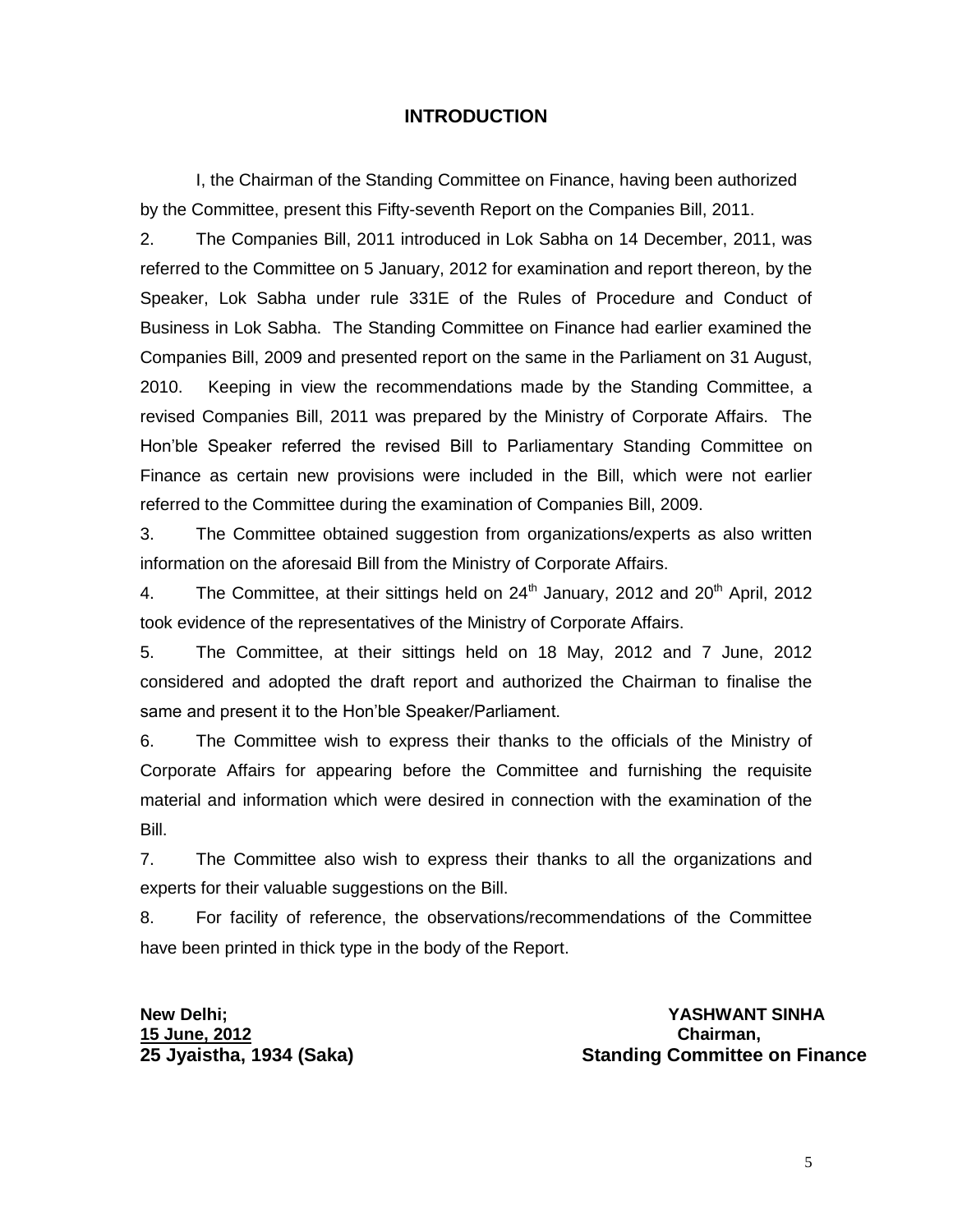#### **REPORT**

#### **PART I**

#### **I. Introduction**

1.1 The Companies Act, 1956 had been enacted with the object to consolidate and amend the law relating to the companies and certain other associations. The said Act has been in force for about fifty-five years and had been amended 25 times. The number of companies has expanded from about 30,000 in 1956 to nearly 8 lakhs companies functioning as of date. A number of changes have taken place during the last 2-3 decades in the national and international economic and regulatory environment. The Indian economy has also experienced substantial expansion and growth. The change in regulatory structure for corporate sector was also considered necessary to address issues relating to regulatory harmony, recognition of good corporate practices and technological improvements.

1.2 Keeping in view the above factors, the Central Government after due consultations and deliberations decided to repeal the Companies Act, 1956 and enact a new legislation to provide for new provisions to meet the changed national and international economic environment and accelerate the expansion and growth of our economy.

1.3 A Concept Paper on Company Law was placed on the Ministry's official web-site on August 4, 2004 for suggestions/comments by all interested stakeholders. A large number of comments, responses and suggestions were received. To examine these comments, suggestions and to advise the Central Government on various issues, the Government constituted an Expert Committee under the Chairmanship of Dr. J.J. Irani, Director, Tata Sons Ltd. This Committee included representatives from various industry and trade bodies/associations, statutory professional bodies, experts and representatives from regulatory bodies such as Reserve Bank of India (RBI), Securities and Exchange Board of India (SEBI) and concerned Ministries/Departments.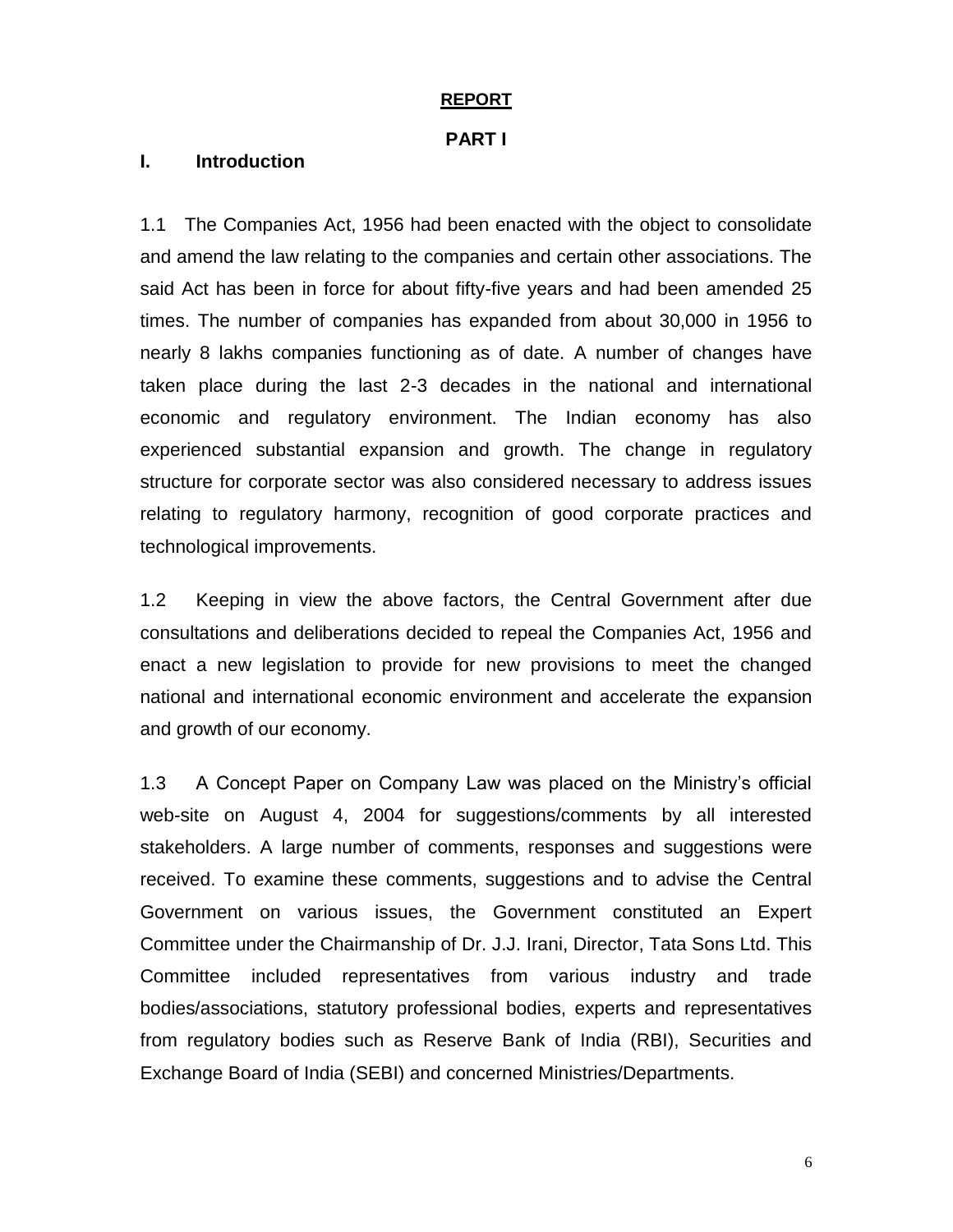1.4. The Committee submitted its report to the Government on 31<sup>st</sup> May, 2005. The Report of Dr. Irani Committee, in addition to publication on the website of the Ministry was also circulated to all Central Ministries/Departments, Chief Secretaries of State Governments and various Chambers/Professional Institutes. Taking into account the principles enunciated in the Report of the Irani Committee and views, comments and suggestions received by the Ministry from various quarters, the Companies Bill, 2008 was prepared.

1.5 The Companies Bill 2008 was introduced in the Lok Sabha, which was subsequently referred to the Parliamentary Standing Committee on Finance for examination and report. However, before the Committee could present its report, 14<sup>th</sup> Lok Sabha was dissolved and the Companies Bill, 2008 lapsed as per clause (5) of Article 107 of the Constitution of India. In view of this, it was proposed to re-introduce the Companies Bill, 2008 as the Companies Bill, 2009, without any change except for the Bill year and the Republic year. The Companies Bill, 2009 accordingly, was introduced in the Lok Sabha on  $3<sup>rd</sup>$ August, 2009.

1.6 After introduction, the Companies Bill, 2009 was referred to Parliamentary Standing Committee on Finance for examination and report. The Committee examined the same in detail in consultation with various stakeholders including the administrative Ministry and submitted a comprehensive Report to the Parliament on 31st August, 2010. Keeping in view the recommendations made by the Standing Committee, a revised Companies Bill, 2011 was prepared which was approved by the Cabinet on 24th November, 2011. This Bill was introduced in the Lok Sabha on 14th December, 2011. The Hon'ble Speaker referred the Bill to Parliamentary Standing Committee on Finance on 5<sup>th</sup> January, 2012 as certain new provisions were included in the Bill, which were not earlier referred to the Committee during the examination of Companies Bill, 2009.

1.7 According to the Ministry of Corporate Affairs, most of the recommendations made by the Committee in their earlier Report (21<sup>st</sup> Report) on the Companies Bill, 2009 have been accepted by the Government and incorporated in the Companies Bill, 2011. In a statement furnished to the Committee, they have submitted that out of 178 recommendations made by the

7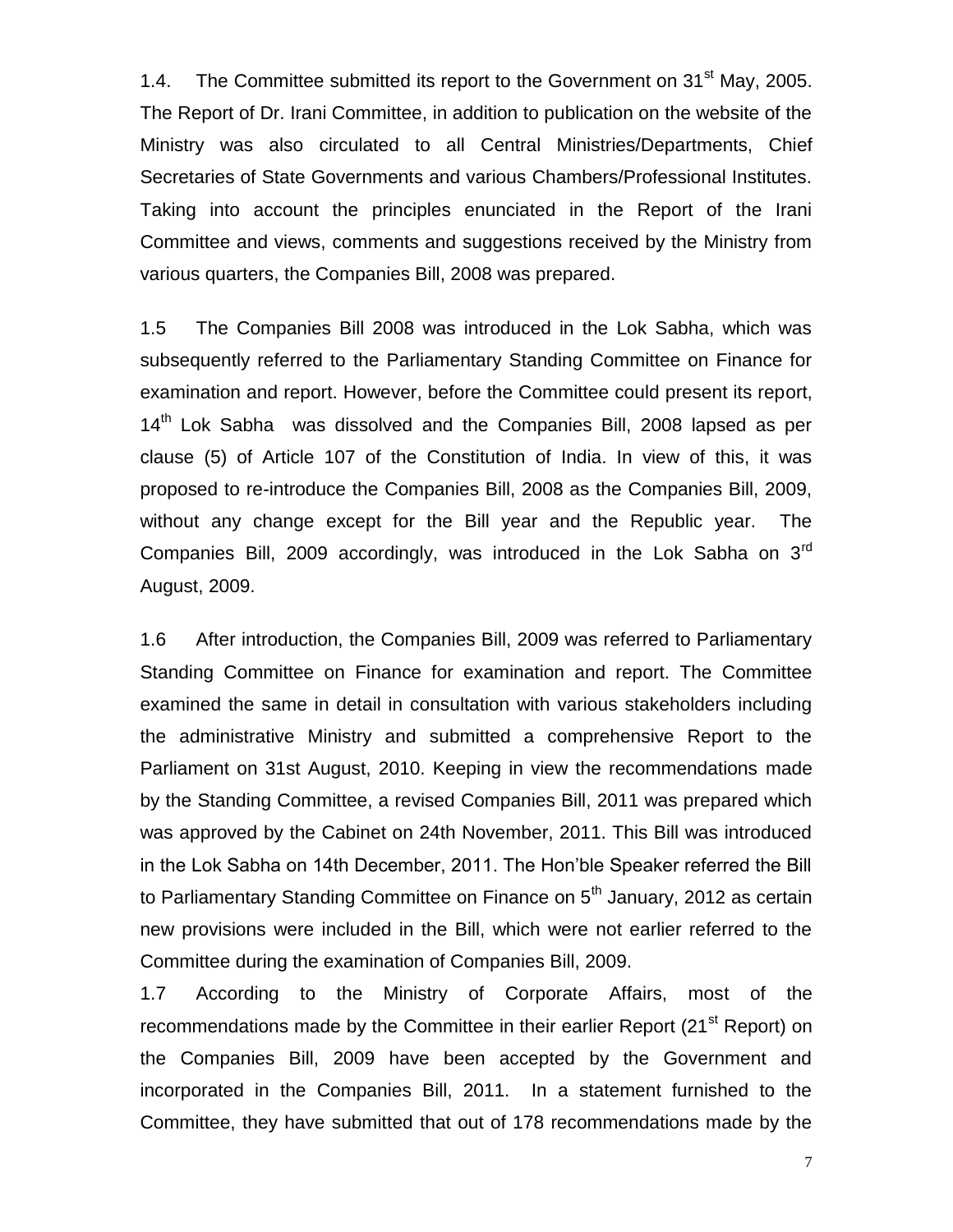Committee, 167 have been incorporated fully; six have been partially incorporated and in respect of five recommendations, a different view has been taken as indicated in the statement given below:-

| S.No | <b>Text of Recommendation</b>                                                                                                                                                                                                                                                                                                                                                                                                                                                                                                                                                                                                                                                                                                             | <b>Clause in</b><br>the<br><b>Companies</b><br><b>Bill, 2009</b> | <b>Clause in</b><br>the<br><b>Companies</b><br><b>Bill</b> , 2011 | <b>Comments</b>                                                                                                                                                                                                                                                                                                                                                                                                                                                                                                                            |
|------|-------------------------------------------------------------------------------------------------------------------------------------------------------------------------------------------------------------------------------------------------------------------------------------------------------------------------------------------------------------------------------------------------------------------------------------------------------------------------------------------------------------------------------------------------------------------------------------------------------------------------------------------------------------------------------------------------------------------------------------------|------------------------------------------------------------------|-------------------------------------------------------------------|--------------------------------------------------------------------------------------------------------------------------------------------------------------------------------------------------------------------------------------------------------------------------------------------------------------------------------------------------------------------------------------------------------------------------------------------------------------------------------------------------------------------------------------------|
| 1.   | Definition of the term Key Managerial<br>Personnel:<br>Keeping in view the suggestions made<br>for greater clarification in the definition<br>of 'Key Managerial Personnel' (KMP),<br>Committee<br>recommend<br>that<br>the<br>whole-time Directors should also be<br>recognized as a KMP irrespective of<br>whether a company has Managing<br>Director/Manager. [1.71]                                                                                                                                                                                                                                                                                                                                                                   | 2(1)<br>$(zza)$ :                                                | $2(51)$ :                                                         | The whole-time directors,<br>case of companies<br>in.<br>where managing directors<br>or managers are there, do<br>not exercise substantial<br>powers of management<br>and control a specific area<br>management<br>(like)<br>οf<br>Human<br>Finance,<br>Resource<br>or<br>Manufacturing/<br>Engineering etc). Hence it<br>was felt that whole-time<br>directors should not be<br>recognized as KMPs<br>However, they may be<br>prescribed as KMPs under<br>new sub-clause 2(50)(iv)<br>at a subsequent stage if<br>considered appropriate. |
| 2.   | The alternate provision proposed by<br>the Ministry is not in conformity with<br>that prescribed by SEBI for allotment<br>of securities. As currently allotment of<br>securities is being done on a fast track<br>basis, the provision proposed by the<br>Ministry seems to be out of sync with<br>the reality. It may, therefore,<br>be<br>modified accordingly in tune with the<br>SEBI norms as well as the emerging<br>reality in the securities market. The<br>afore-mentioned new proviso to the<br>Clause may however be suitably<br>incorporated, providing for monies<br>received on application for shares to<br>be kept in a separate bank account<br>and to be utilized for specified<br>purposes. A provision for payment of | 24(3)                                                            | 42                                                                | The suggestion is partially<br>accepted. Clause 42 is not<br>meant for public offers. It<br>seeks<br>to<br>provide<br>for<br>placements.<br>private<br>Hence, a period of sixty<br>days has been provided<br>for such cases.                                                                                                                                                                                                                                                                                                               |

### **Recommendations which have been partially accepted**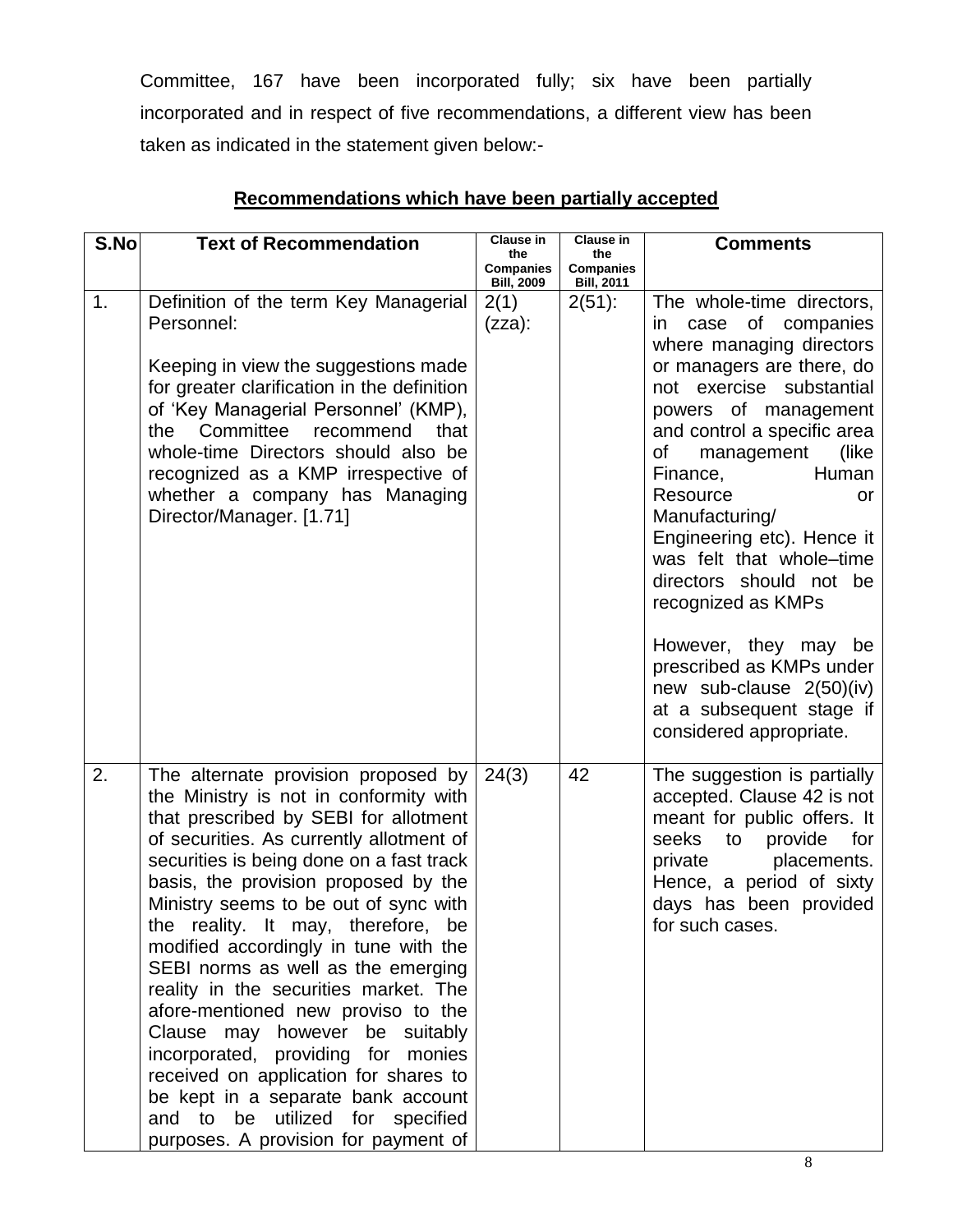|    | interest on share application money<br>remaining<br>unpaid<br>beyond<br>the<br>stipulated period may be incorporated<br>in the Clause as an investor-friendly<br>measure. [3.35]                                                                                                                                                                                                        |                 |                 |                                                                                                                                                                                      |
|----|-----------------------------------------------------------------------------------------------------------------------------------------------------------------------------------------------------------------------------------------------------------------------------------------------------------------------------------------------------------------------------------------|-----------------|-----------------|--------------------------------------------------------------------------------------------------------------------------------------------------------------------------------------|
| 3. | number<br>maximum<br>of listed<br>The<br>companies in which a person can be<br>appointed as a director may be<br>reduced to five from the proposed<br>seven. Number of public companies to<br>be restricted to 10 instead of 15.                                                                                                                                                        | 146             | 165             | The suggestion is partially<br>accepted. The maximum<br>number<br>of<br>public<br>companies in which a<br>person can be appointed<br>director has<br>as<br>been<br>restricted to 10. |
|    | The proposed alternate clause,<br>as<br>reproduced<br>below,<br>be<br>may<br>reconsidered, keeping<br>in<br>view<br>practical considerations :-                                                                                                                                                                                                                                         |                 |                 | Other<br>recommended<br>modifications have been<br>incorporated.                                                                                                                     |
|    | 'in case a person is a managing or<br>whole-time director<br>in<br>a<br>listed<br>company, the number<br>of<br>public<br>companies in which such a person<br>can be appointed as non executive<br>director, shall be restricted to ten and<br>the number of listed companies in<br>which such a person can be appointed<br>as a non executive director, shall be<br>restricted to two'. |                 |                 |                                                                                                                                                                                      |
|    | Similarly, the Committee also disagree<br>with the proviso suggested in the<br>alternate<br>clause<br>by the Ministry<br>requiring<br>Central<br>Government<br>permission for appointment as director<br>than<br>in<br>twenty<br>more<br>private<br>The<br>Ministry<br>companies.<br>may,<br>therefore, reconsider this proviso.<br>[11.72 to 11.74]                                    |                 |                 |                                                                                                                                                                                      |
| 4. | Every Company to have only one<br>investment company. [12.90]                                                                                                                                                                                                                                                                                                                           | 164             | 186(1)          | The suggestion is partially<br>accepted. Clause 186(1)<br>modified<br>enable<br>to<br>formation<br>of<br>Special<br>Purpose Vehicles (SPVs).                                         |
| 5. | The Committee are in agreement with<br>the intent of the provisions proposed<br>under Clause 229 (Determination of<br>sickness) and Clause 230 (Application                                                                                                                                                                                                                             | 229<br>&<br>230 | 253<br>&<br>254 | The suggestion is partially<br>accepted.<br>The<br>issues<br>pertaining to absence of<br>sufficient<br>discretionary                                                                 |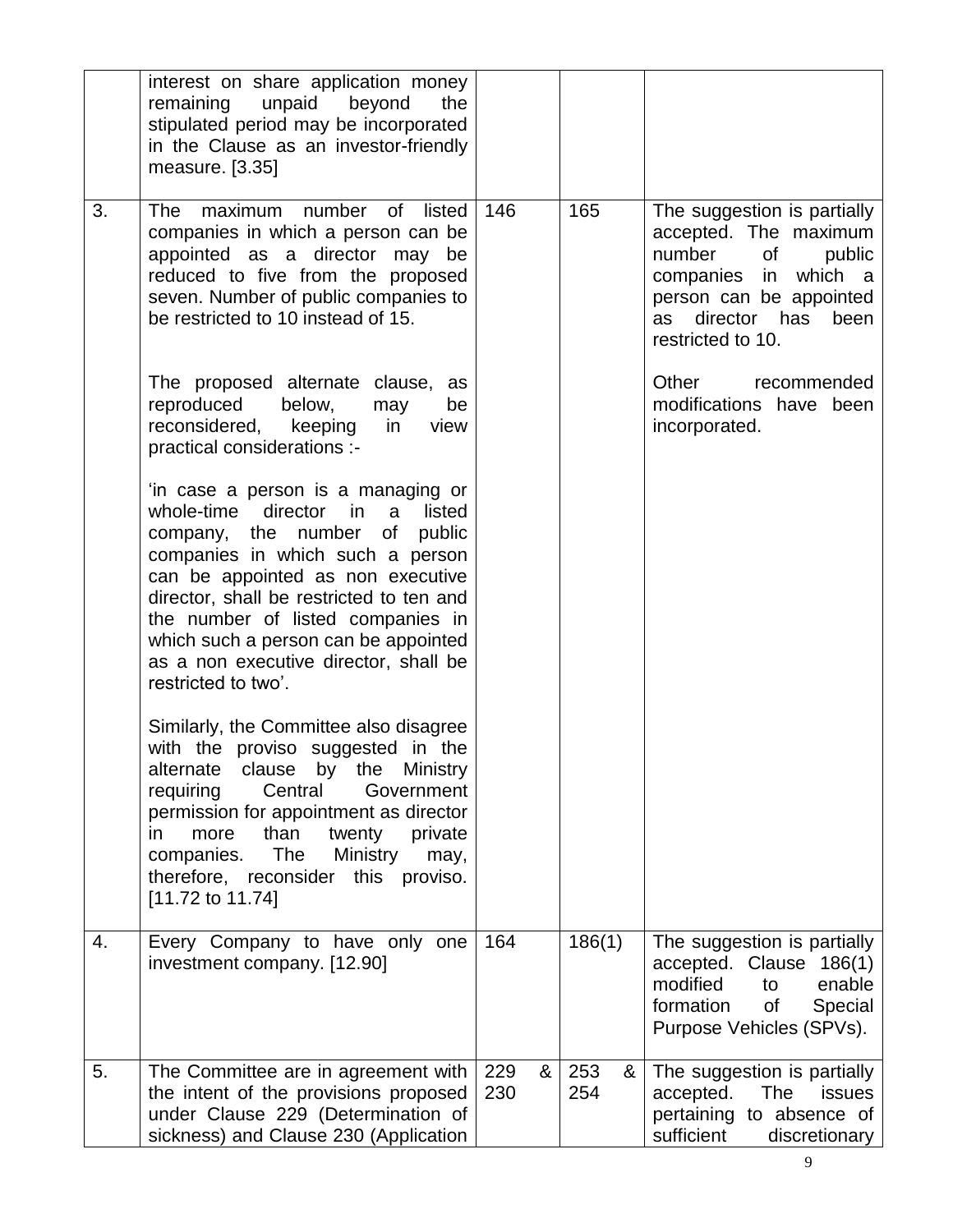|    | for revival and rehabilitation) which<br>provide for a greater control and say<br>to the creditors over the assets of a<br>sick company, and in approving a<br>revival plan. However, issues of<br>concern as well as infirmities have<br>been pointed out in the provisions<br>proposed by the Chambers of<br>Commerce, law firms as well as the<br>Indian Banks' Association. These<br>absence of sufficient<br>include:<br>discretionary powers with the tribunal<br>to decide on issues relating to the<br>company and its stakeholders;<br>necessity of stipulating a time frame of<br>90 days from the date of hearing for<br>submitting the draft scheme for the<br>approval of creditors; reinstating the<br>presently applicable mechanism for<br>making references by the Central<br>Government, Reserve Bank etc.;<br>unsatisfactory working of the Sick<br>Industrial<br>Companies (Special<br>Provisions) Act, 1985 (SICA);<br>undermining the interests of non-<br>secured creditors etc. Though the<br>Ministry have sought to address the<br>concerns expressed and infirmities<br>pointed out, no alternate provisions or<br>details in this regard have been<br>provided. A detailed and<br>clear<br>response on the issues raised in<br>regard to the provisions of the clauses<br>being absent, the Committee hope<br>and trust that the provisions of<br>Clauses 229 and 230 are revisited<br>and revised with a view to enabling<br>effective revival of sick industrial<br>companies and being in the interest of<br>all categories of stakeholders. [19.13] |     |         | powers with the Tribunal<br>decide<br><b>issues</b><br>to<br>on<br>relating to the company<br>and its stakeholders &<br>undermining the interests<br>of non-secured creditors<br>have been agreed. |
|----|-------------------------------------------------------------------------------------------------------------------------------------------------------------------------------------------------------------------------------------------------------------------------------------------------------------------------------------------------------------------------------------------------------------------------------------------------------------------------------------------------------------------------------------------------------------------------------------------------------------------------------------------------------------------------------------------------------------------------------------------------------------------------------------------------------------------------------------------------------------------------------------------------------------------------------------------------------------------------------------------------------------------------------------------------------------------------------------------------------------------------------------------------------------------------------------------------------------------------------------------------------------------------------------------------------------------------------------------------------------------------------------------------------------------------------------------------------------------------------------------------------------------------------------------------------------------------------------|-----|---------|----------------------------------------------------------------------------------------------------------------------------------------------------------------------------------------------------|
| 6. | The suggestions include:                                                                                                                                                                                                                                                                                                                                                                                                                                                                                                                                                                                                                                                                                                                                                                                                                                                                                                                                                                                                                                                                                                                                                                                                                                                                                                                                                                                                                                                                                                                                                            |     |         | The<br>suggestions<br>are<br>partially accepted.                                                                                                                                                   |
|    | (i) deletion of sub clause (a) of clause<br>279 (circumstances in which company<br>may be wound up voluntarily),                                                                                                                                                                                                                                                                                                                                                                                                                                                                                                                                                                                                                                                                                                                                                                                                                                                                                                                                                                                                                                                                                                                                                                                                                                                                                                                                                                                                                                                                    | 279 | (i) 304 | Relevant sub-clause<br>$(i)$ :<br>(a) had to be retained to<br>provide for situations for<br>allowing winding up of a<br>company as a result of<br>expiry of<br>period<br>for                      |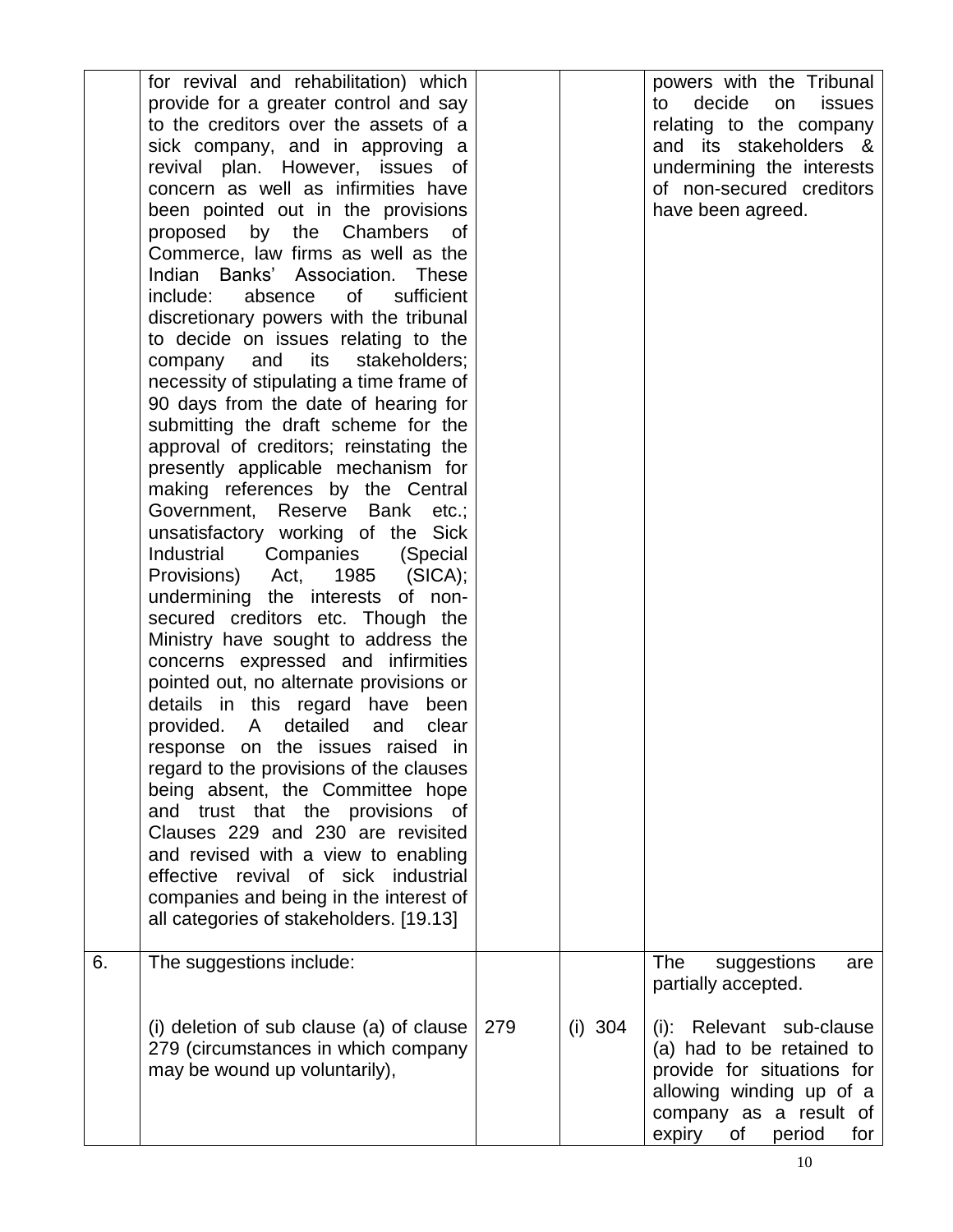|                                                                                                                                                    |            | duration originally fixed in<br>the articles or on the<br>occurrence of any event<br>originally provided in the<br>articles for company's<br>winding up/dissolution.                                                                                                                                  |
|----------------------------------------------------------------------------------------------------------------------------------------------------|------------|-------------------------------------------------------------------------------------------------------------------------------------------------------------------------------------------------------------------------------------------------------------------------------------------------------|
| (ii) adding an enabling proviso for   281<br>holding of joint meeting of members<br>and creditors in Clause 281 (meeting<br>of creditors), [20.59] | $(ii)$ 306 | 281<br>(ii)<br>Clause<br>(renumbered clause 306)<br>is being retained. Since<br>creditors meetings would<br>be held during winding up<br>as and when necessary<br>considered necessary as<br>per directions of Tribunal,<br>the provisions of joint<br>meeting are not being<br>considered necessary. |

## **Recommendations on which a different view has been taken by Ministry**

| S.<br><b>No</b> | <b>Recommendation of the Committee</b><br>(Para Number)                                                                                                                                                                                                                                               | <b>Clause in</b><br>the<br><b>Companies</b> | Clause in<br>the<br><b>Companies</b> | <b>Comments</b>                                                                                                                                                                                                                                                                                           |
|-----------------|-------------------------------------------------------------------------------------------------------------------------------------------------------------------------------------------------------------------------------------------------------------------------------------------------------|---------------------------------------------|--------------------------------------|-----------------------------------------------------------------------------------------------------------------------------------------------------------------------------------------------------------------------------------------------------------------------------------------------------------|
| $\mathbf{1}$    | Unlisted<br>companies<br>not<br>to<br>be<br>mandated consolidation of financial<br>statements. [9.17]                                                                                                                                                                                                 | <b>Bill, 2009</b><br>117(3)                 | <b>Bill, 2011</b><br>129(3)          | Intention of consolidation of<br>financial statements is to<br>give true and clear picture<br>of financial position of the<br>holding company and its all<br>subsidiary companies to the<br>investor and public at large.<br>This would reflect the true<br>strength of the entire group<br>of companies. |
| $\overline{2}$  | National Advisory Committee for Auditing<br>and Accounting Standards (NACAAS)<br>may be entrusted to develop and prepare<br>a comprehensive list of audit firms over a<br>period of three years, after which it will be<br>mandatory for any company to appoint an<br>auditor from this list. [10.12] | 118/<br>123                                 | 132/<br>139                          | It is felt that maintenance of<br>comprehensive list of audit<br>firms<br>be<br>best<br>may<br>maintained by professional<br>like<br>bodies<br>Institute<br>0f<br>Chartered Accountants<br>of<br>India (ICAI).                                                                                            |
| 3               | Cost Auditor should be appointed by<br>Share holders in<br>Annual General<br>Meeting. [10.67]                                                                                                                                                                                                         | 131                                         | 148                                  | Cost Audit is to be provided<br>for only certain classes of<br>companies.<br>Since cost<br>records and cost audit are<br>tools for management for<br>achieving<br>more<br>cost                                                                                                                            |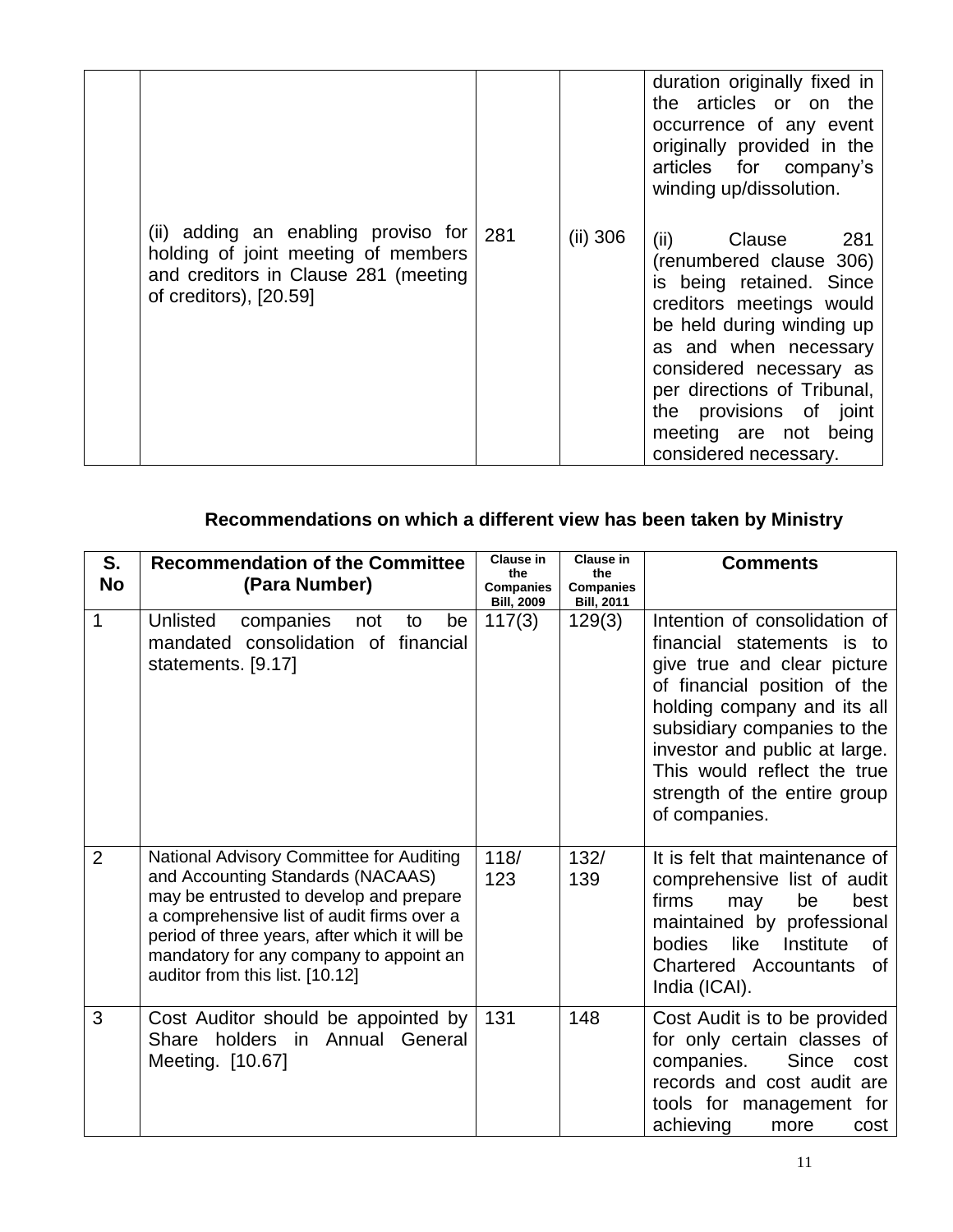|   |                                                                                                                                                                                                                             |     |     | efficiency, it is considered<br>that their appointment may<br>be decided by the Board<br>itself.                                                                                                                                                                        |
|---|-----------------------------------------------------------------------------------------------------------------------------------------------------------------------------------------------------------------------------|-----|-----|-------------------------------------------------------------------------------------------------------------------------------------------------------------------------------------------------------------------------------------------------------------------------|
| 4 | To explore the feasibility of advisory<br>Boards for<br>bigger companies<br>comprising of qualified persons/<br>professional experts. [29]                                                                                  | 132 | 149 | The Bill already provides for<br>various Committees<br>like<br>and<br>Audit Committee<br>Nomination<br>and<br>Remuneration Committee<br>etc. and elaborates their<br>duties. Therefore, a<br>separate advisory Board is<br>not considered to<br><b>be</b><br>necessary. |
| 5 | Meeting to decide scheme of merger<br>and amalgamation:<br>If written consent is received from the<br>requisite number of members or<br>creditors, the requirement to hold a<br>meeting could be dispensed with.<br>[15.16] | 201 | 230 | Meeting should be held so<br>that the information about<br>the merger, amalgamation<br>should be there in the<br>knowledge of the members.                                                                                                                              |

1.8 On being asked about these new provisions introduced in the Bill, the Ministry, while referring to the general recommendation of the Committee in their earlier Report on the subject, have submitted as below :-

*Para 21 (Part – I) of 21st Report*

"However, the Committee believe that since the Companies Bill, 2009 needs to have a futuristic vision as well, all contemporary as well as emerging issues including anticipated problems concerning the corporate sector, such as ecology and environmental pressures, impact of global operations of Indian companies on domestic stakeholders, technological collaborations, free movement of capital etc. would therefore have to be appropriately addressed in the Bill.

(ii) Most of the changes proposed in the Bill after submission of the report of the Committee seek to achieve the aim set out in the above paragraph and strengthen corporate governance. The main consideration for introducing these provisions was to avoid possibility of initiating a process of amendments soon after enactment of the new Companies Act."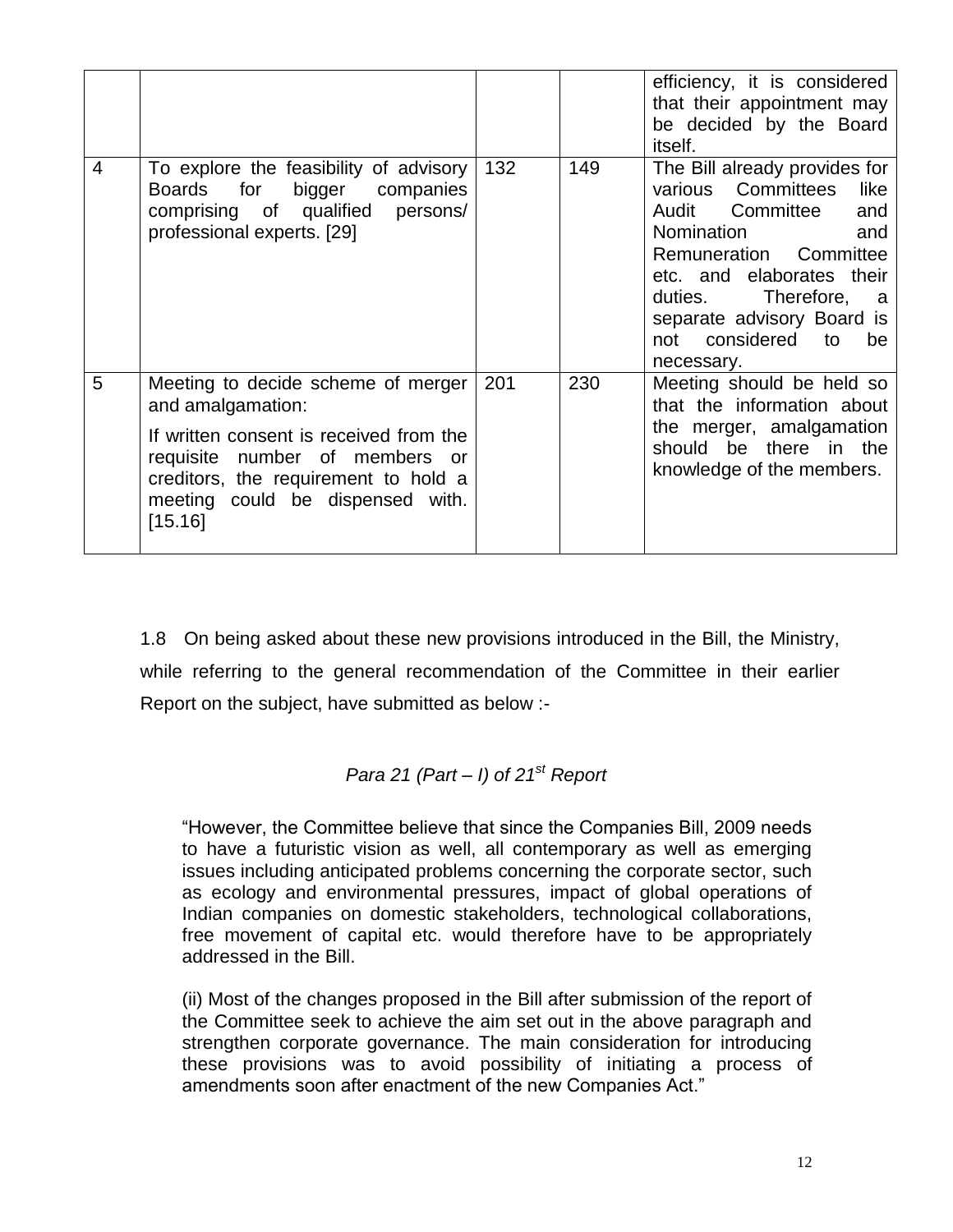#### **II. New Provisions introduced in Companies Bill, 2011**

2.1 While incorporating the several recommendations of the Committee, as also some of the suggestions/ representations received subsequent to submission of report of Committee, the provisions of the Companies Bill, 2009 were revised and a fresh Bill was formulated as Companies Bill, 2011 and introduced in Parliament. A statement indicating the changes made and the new provisions introduced has been submitted by the Ministry as below : -

| SN             | <b>Clause No. in the</b><br><b>Companies Bill,</b><br>2009 | <b>Clause No.</b><br>in the<br><b>Companies</b><br><b>Bill, 2011</b> | <b>Issue</b>                                                                                                                                                   | <b>Remarks</b>                                                                                                                                                                                                                                                                                                                                                                                                                                                                                                                                                                                                                                                                |
|----------------|------------------------------------------------------------|----------------------------------------------------------------------|----------------------------------------------------------------------------------------------------------------------------------------------------------------|-------------------------------------------------------------------------------------------------------------------------------------------------------------------------------------------------------------------------------------------------------------------------------------------------------------------------------------------------------------------------------------------------------------------------------------------------------------------------------------------------------------------------------------------------------------------------------------------------------------------------------------------------------------------------------|
| $\mathbf{1}$   | 2(1)(zzp)                                                  | 2(68)                                                                | Definition of 'private<br>company' - Maximum<br>number of members<br>to be increased from<br>50 to 200.                                                        | To allow<br>setting up<br>of private<br>companies with more number of<br>members.                                                                                                                                                                                                                                                                                                                                                                                                                                                                                                                                                                                             |
| $\overline{2}$ |                                                            | <b>New</b><br>Clause<br>29                                           | Dematerialization of<br>securities : -<br>Mandatory for listed<br>and such class of<br>companies as may be<br>prescribed;<br>- Optional for other<br>companies | Change is of procedural nature and<br>seeks to synchronize the provisions<br>of the Bill with the provisions of<br>Depositories Act and SEBI Act.<br>(Depositories<br>Act<br>enables<br>dematerialization for all kinds of<br>securities and SEBI Regulations<br>make it mandatory for all public<br>offers to be in dematerialized form.)<br>Would result in good corporate<br>governance since frauds related to<br>of/duplicate<br>securities<br>loss<br>would<br>certificates<br>happen.<br>not<br>Further it would also be more<br>convenient for investors since there<br>would not be need to exercise<br>safeguards relating<br>physical<br>to<br>share certificates. |
| 3              | 24(2)                                                      | 42                                                                   | <b>Modifications</b><br>in<br>relating<br>clause<br>to<br>private placement.                                                                                   | prevent misuse<br>of existing<br>To<br>provisions on the matter, to protect<br>interest<br>investors<br>and<br><b>of</b><br>to<br>synchronize the provisions<br>with<br>SEBI regulations / norms.                                                                                                                                                                                                                                                                                                                                                                                                                                                                             |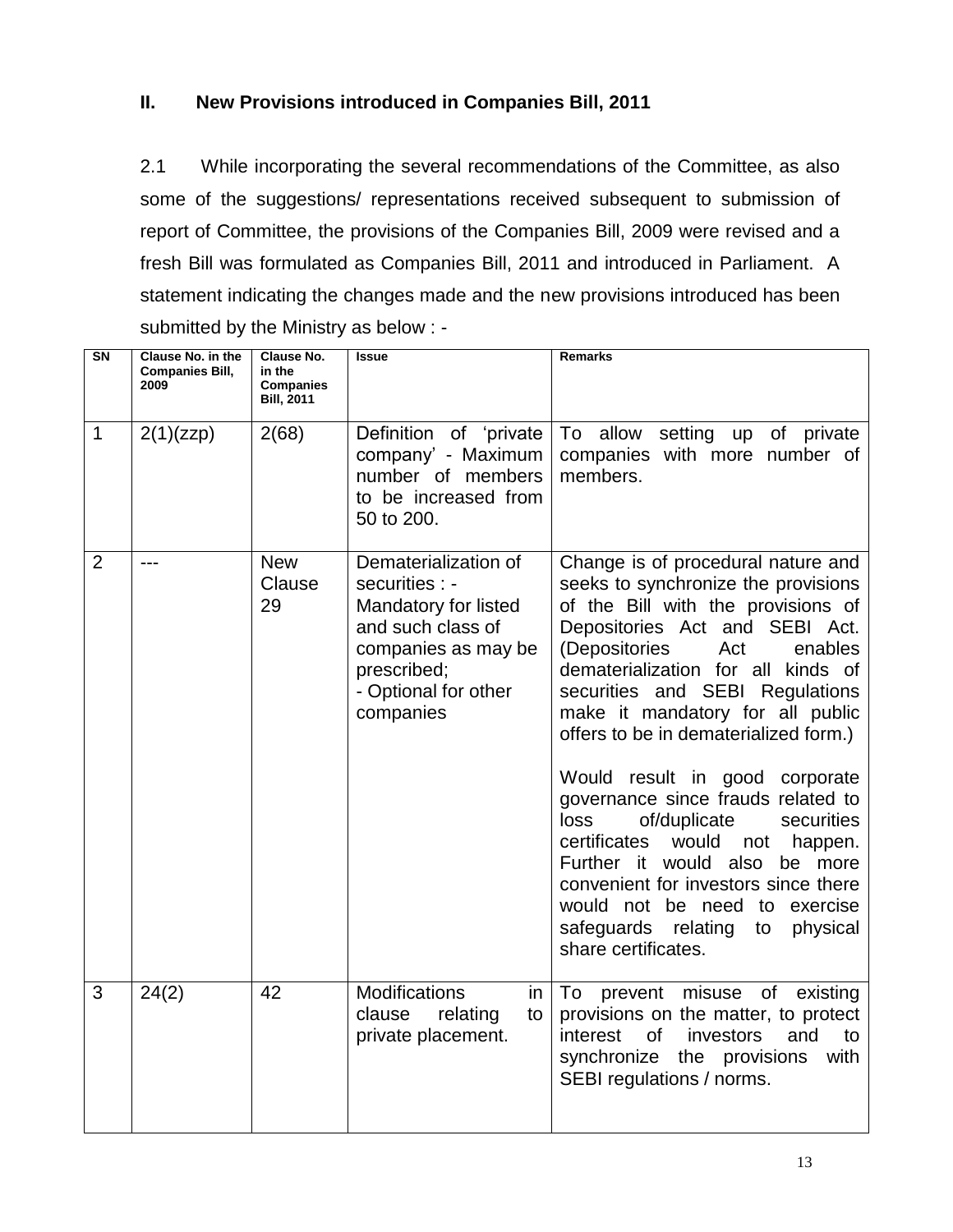| $\overline{\text{SN}}$ | <b>Clause No. in the</b><br><b>Companies Bill,</b><br>2009 | <b>Clause No.</b><br>in the<br><b>Companies</b><br><b>Bill, 2011</b> | <b>Issue</b>                                                                                                                                                            | <b>Remarks</b>                                                                                                                                                                                                                                                                                                                                                                                                                                                                                                                                                                                                                  |
|------------------------|------------------------------------------------------------|----------------------------------------------------------------------|-------------------------------------------------------------------------------------------------------------------------------------------------------------------------|---------------------------------------------------------------------------------------------------------------------------------------------------------------------------------------------------------------------------------------------------------------------------------------------------------------------------------------------------------------------------------------------------------------------------------------------------------------------------------------------------------------------------------------------------------------------------------------------------------------------------------|
| 4                      | 52                                                         | <b>New</b><br>sub-<br>clause<br>(2)<br>οf<br>clause<br>58.           | While<br>making<br>of public<br>securities<br>be<br>companies<br>to<br>transferable,<br>freely<br>shareholders<br>contracts/ agreements<br>also<br>made<br>enforceable. | <b>Shareholders</b><br>To<br>recognize<br>Agreements/ Contracts<br>as<br>per<br>commercial practices.                                                                                                                                                                                                                                                                                                                                                                                                                                                                                                                           |
| 5                      | 112                                                        | 125                                                                  | respect<br><i>in</i><br>of<br>unclaimed<br>dividend<br>beyond 7 years to be<br>transferred<br>also<br>to<br><b>IEPF</b>                                                 | Transfer of securities It was felt that since dividend for<br>securities<br>relevant<br>has<br>been<br>unclaimed for seven years or more,<br>the underlying securities may be<br>mis-used by vested parties and<br>these should also be allowed to be<br>transferred to IEPF. The rightful<br>claimants can claim them back from<br>IEPF through provisions in rules.                                                                                                                                                                                                                                                           |
| 6                      |                                                            | <b>New</b><br><b>Clauses</b><br>130<br>and<br>131                    | Re-opening<br>of<br>accounts<br>by<br>after<br>companies<br>obtaining approval of<br>Tribunal.                                                                          | The change proposes to provide<br>procedural requirement in respect of<br>revision in accounts in<br>certain<br>cases. The present law is silent in<br>respect of re-opening or re-casting<br>of accounts. In certain cases,<br>particularly, in cases relating to<br>fraud, there may be need to re-<br>open/ re-cast accounts to reflect<br>true and fair accounts. In case of<br>Satyam case, such recasting was<br>ordered by Court.<br>The provisions in the Bill mandate<br>such re-opening on the order of<br>Court or Tribunal. In other cases the<br>re-opening is being permitted,<br>through order of Tribunal, with |
| 7                      |                                                            | <b>New</b><br>Clause<br>135                                          | Social<br>Corporate<br><b>Responsibility (CSR)</b>                                                                                                                      | adequate safeguards.<br>CSR provisions have been included<br>accordance<br>in<br>with<br>recommendations made by Hon'ble<br>Committee. Additionally, it is being<br>proposed that companies covered<br>such<br>provisions<br>under<br>shall<br>constitute a CSR Committee of                                                                                                                                                                                                                                                                                                                                                    |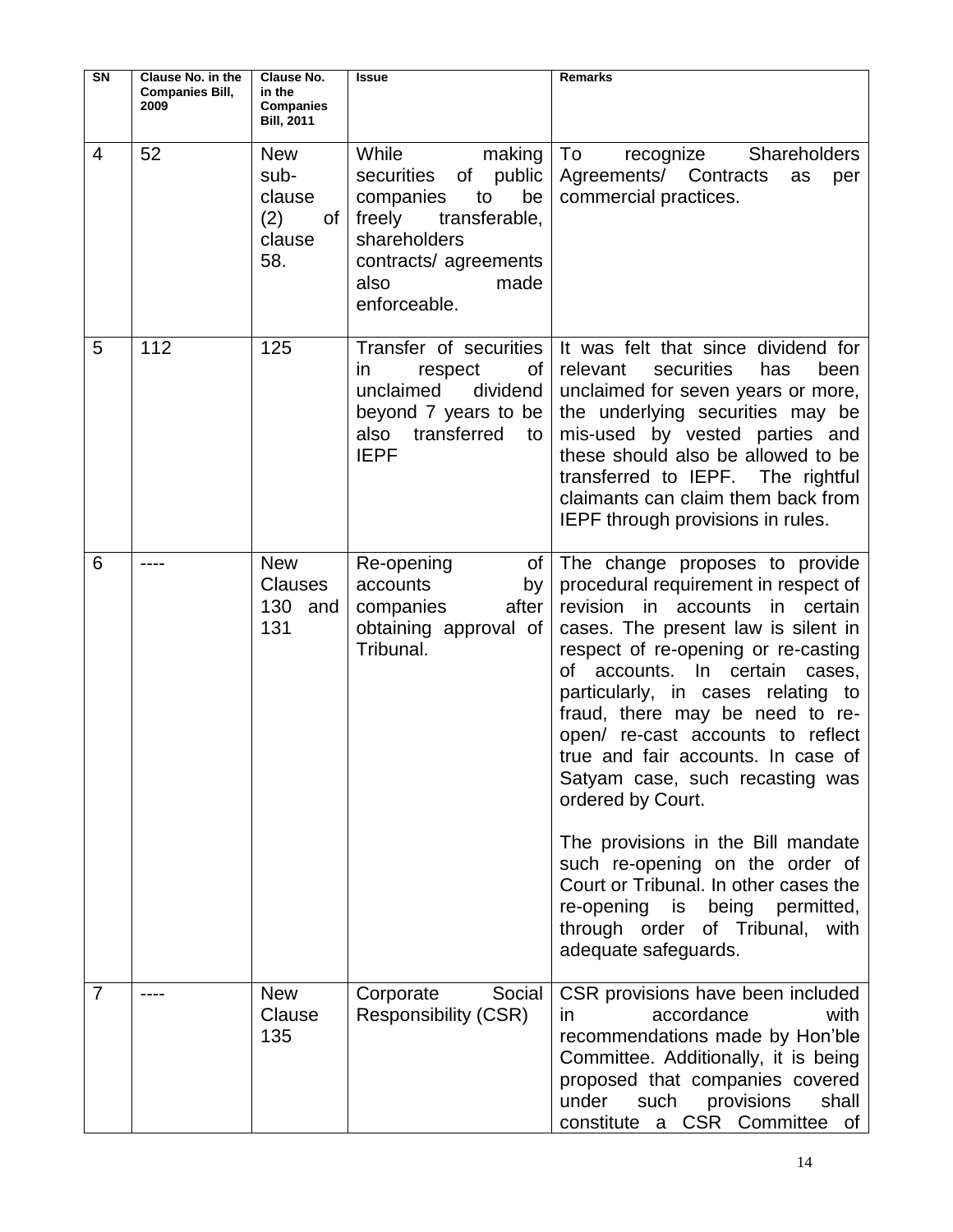| $\overline{\mathsf{SN}}$ | Clause No. in the<br><b>Companies Bill,</b><br>2009 | <b>Clause No.</b><br>in the<br><b>Companies</b><br><b>Bill, 2011</b> | <b>Issue</b>                                                                                                                                                                             | <b>Remarks</b>                                                                                                                                                                                                                                                                                                                                                                                                                                                                                                                                                                             |
|--------------------------|-----------------------------------------------------|----------------------------------------------------------------------|------------------------------------------------------------------------------------------------------------------------------------------------------------------------------------------|--------------------------------------------------------------------------------------------------------------------------------------------------------------------------------------------------------------------------------------------------------------------------------------------------------------------------------------------------------------------------------------------------------------------------------------------------------------------------------------------------------------------------------------------------------------------------------------------|
|                          |                                                     |                                                                      |                                                                                                                                                                                          | Board and the Board of such a<br>company shall be required to make<br>every endeavour to spend 2%<br>amount as provided in clause. An<br>indicative<br>Schedule<br><b>CSR</b><br>0f<br>activities has also been appended<br>to the Bill. The Schedule empowers<br>Central<br>Government<br>the<br>to<br>prescribe new CSR activities by<br>amending the Schedule as and<br>when such a need arises.                                                                                                                                                                                        |
| 8                        | 123                                                 | 139                                                                  | Procedure with regard<br>appointment<br>0f<br>to<br>auditors:- Instead of<br>year to year basis it<br>can be appointment<br>members<br>by<br>in<br>general meeting<br>for<br>five years. | The procedure has been proposed<br>be<br>modified<br>in respect of<br>to<br>appointment of auditors. It<br>is<br>proposed that shareholders may<br>have the power to appoint auditors<br>for straight five years, instead of on<br>year to year basis. This would<br>that<br>promoter/company/<br>ensure<br>management<br>does<br>not<br>change<br>auditor who is doing good job pre-<br>maturely. Auditor's early resignation<br>and removal have<br>been made<br>possible.<br>Approval of Central<br>Government provided in case an<br>auditor<br>removed before<br>his<br>is<br>tenure. |
| 9                        | 126                                                 | 143(12)<br>to<br>143(15)                                             | Provisions<br>proposed<br>for statutory duties on<br>Auditors (and other<br>professionals)<br>to<br>report fraud to Central<br>Government                                                | Keeping<br>in<br>view the<br>Satyam<br>experience it was felt that such<br>auditors/professionals should<br>be<br>under obligation to report fraud to<br><b>Central Government.</b>                                                                                                                                                                                                                                                                                                                                                                                                        |
| 10                       | 132                                                 | <b>New</b><br>149(1)<br>$2^{nd}$<br>proviso                          | <b>Woman Director</b>                                                                                                                                                                    | Appointment of at least one Woman<br>director has been proposed to be<br>mandated in<br>such<br>class<br>of<br>companies as may be prescribed.<br>The class<br>shall be<br>prescribed<br>through rules. This is likely to be in<br>line<br>with<br>the<br>policy<br>the<br>0f<br>Government for encouraging more<br>and more women participation in<br>decision making at various levels.                                                                                                                                                                                                  |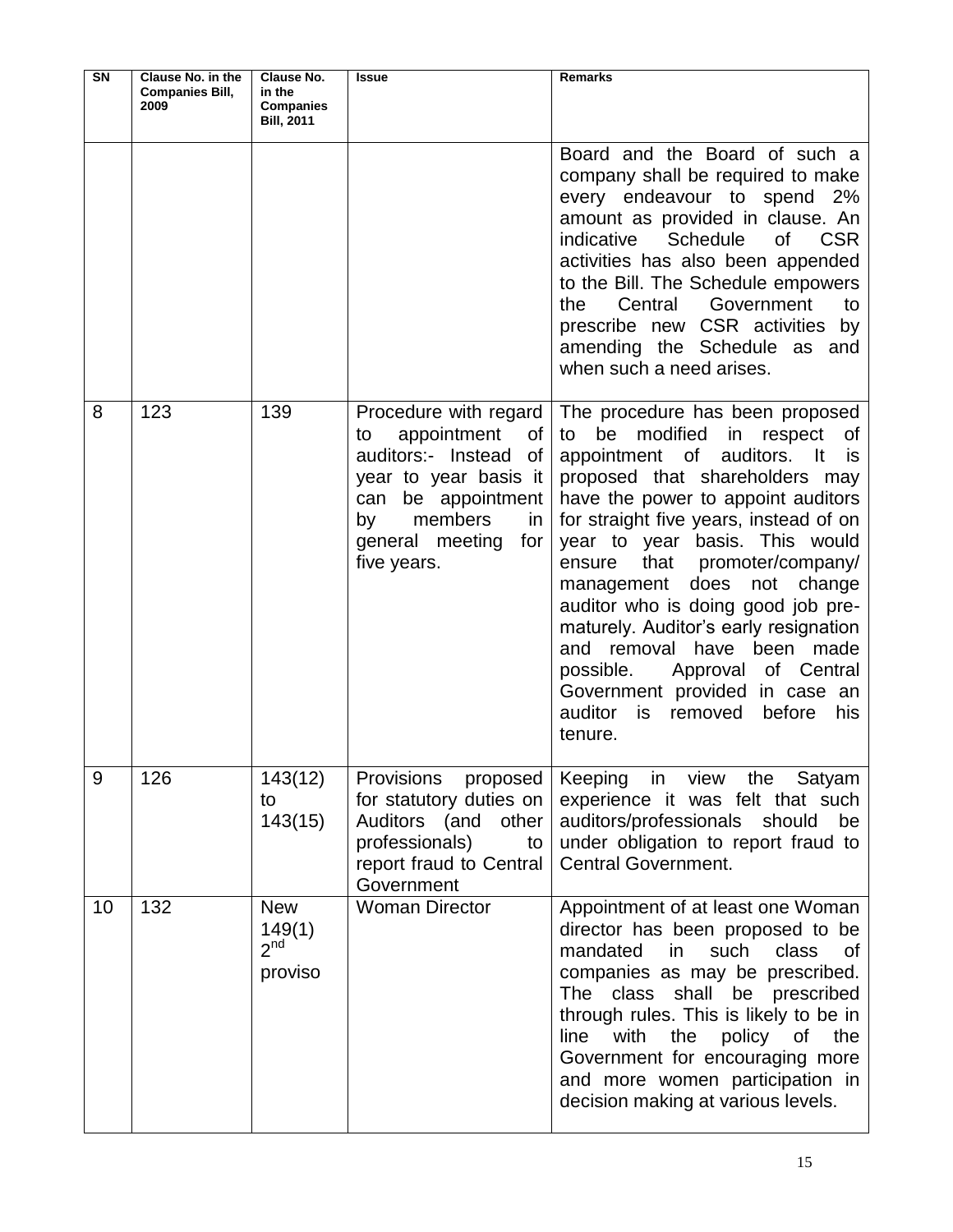| <b>SN</b> | Clause No. in the<br><b>Companies Bill,</b><br>2009 | <b>Clause No.</b><br>in the<br><b>Companies</b><br><b>Bill, 2011</b> | <b>Issue</b>                                                                                                                                                               | <b>Remarks</b>                                                                                                                                                                                                                                                                                                                                                                                                                                |
|-----------|-----------------------------------------------------|----------------------------------------------------------------------|----------------------------------------------------------------------------------------------------------------------------------------------------------------------------|-----------------------------------------------------------------------------------------------------------------------------------------------------------------------------------------------------------------------------------------------------------------------------------------------------------------------------------------------------------------------------------------------------------------------------------------------|
| 11        | $---$                                               | <b>New 151</b>                                                       | Small<br>Shareholders'<br>elected<br><b>Director</b><br>Listed<br>companies<br>allowed to have one<br>Director to be elected<br>small/minority<br>by<br>shareholders.      | Companies Act, 1956<br>has this<br>provision but Companies Bill, 2009<br>did not include these provisions.<br>These have been proposed to be<br>included in the new Bill.                                                                                                                                                                                                                                                                     |
| 12        | 204                                                 | <b>New</b><br>sub-<br>clause<br>(10)<br>to<br>clause<br>233          | A transferee (holding)<br>company not to hold<br>shares<br>in<br>its<br>own<br>name<br>consequent<br>merger of<br>upon<br>a<br>subsidiary<br>with<br>a<br>holding company. | for<br>Necessary<br>good<br>corporate<br>governance and to prevent market<br>manipulation by companies<br>by<br>indulging in trading in their own<br>shares.                                                                                                                                                                                                                                                                                  |
| 13        | 204/336                                             | 233/361                                                              | Enhanced<br>coverage/<br>scope for summary<br>merger and summary<br>liquidation                                                                                            | This has been proposed to ensure<br>that the Bill is flexible and takes<br>care of future anticipated problems<br>for the corporate sector.                                                                                                                                                                                                                                                                                                   |
| 14        | 216                                                 | 245                                                                  | Class action<br>to<br>be<br>allowed<br>the<br>on<br>applications<br>0f<br>members<br>or<br>depositors only.                                                                | It has been felt that since creditors<br>can enforce their claims through<br>with<br>contracts/<br>agreements<br>borrower companies, they may not<br>be given statutory right for class<br>action. On the other hand since<br>depositors<br>do<br>have<br>not<br>any<br>contractual rights and are mainly of<br>unsecured nature, they are being<br>proposed to be empowered with<br>right to file class action petitions<br>before Tribunal. |
| 15        | 301                                                 | 326(1)<br>(proviso)<br>and<br>326(2)                                 | <b>Salaries</b><br>Wages/<br>payable to workmen<br>for a period of 2 years<br>protected in case of<br>winding<br>of the<br><b>up</b><br>company.                           | Such<br>payments<br>have<br>been<br>proposed to have overriding effect<br>over all other claims, including<br>those of secured creditors. This is<br>considered<br>being<br>essential<br>to<br>protect interests of workmen in case<br>of winding up of companies.                                                                                                                                                                            |
| 16        |                                                     | <b>New</b><br><b>Clauses</b><br>366 read<br>with 374                 | Enabling<br>provisions<br>for<br>allowing<br>conversion of various<br>entities (like societies,                                                                            | Under the existing Act, mainly<br>partnership firms are being allowed<br>to be converted into companies<br>subject to certain safeguards and                                                                                                                                                                                                                                                                                                  |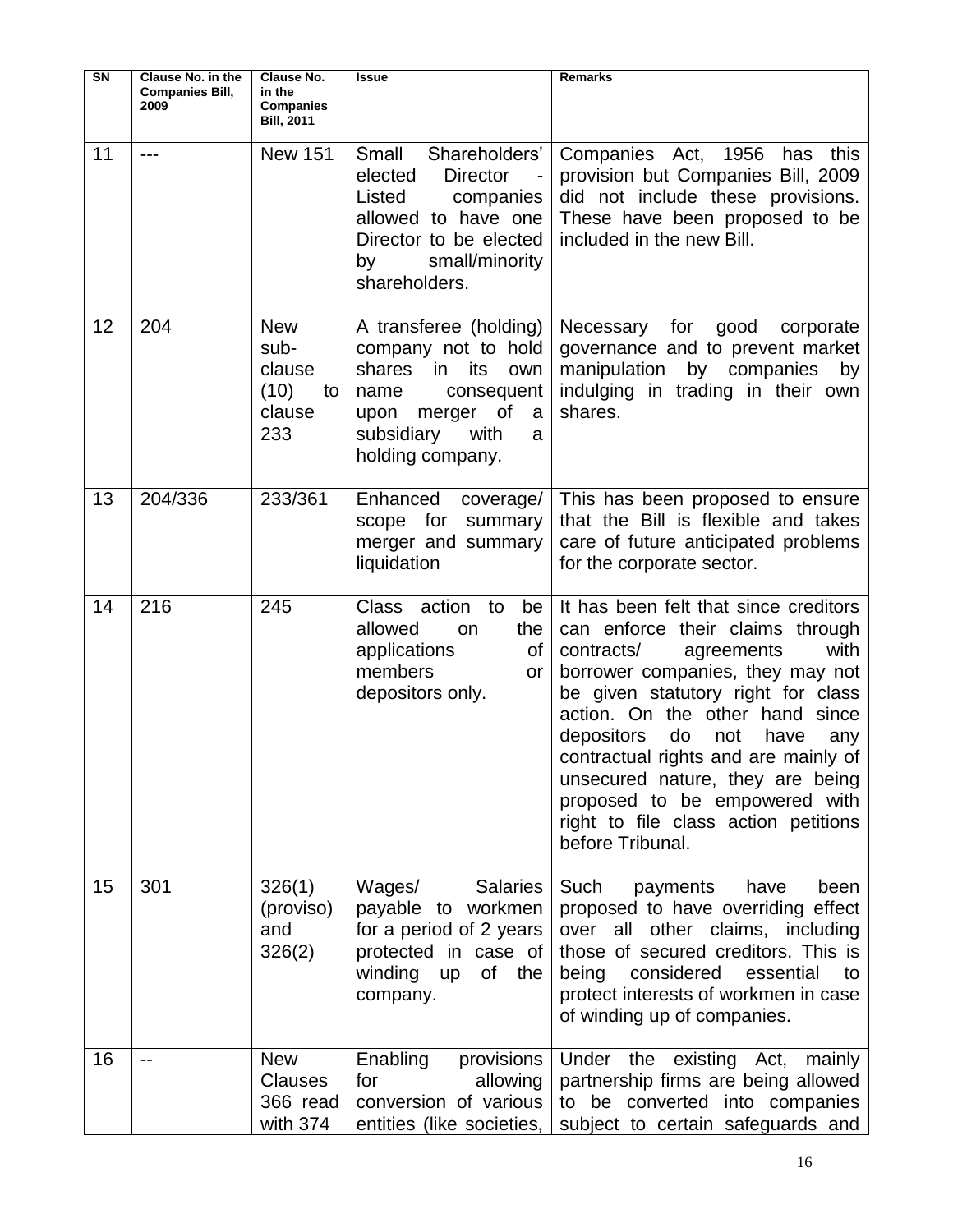| SN | Clause No. in the<br><b>Companies Bill,</b><br>2009 | <b>Clause No.</b><br>in the<br><b>Companies</b><br><b>Bill, 2011</b> | <b>Issue</b>                                                                                                                                 | <b>Remarks</b>                                                                                                                                                                                                                                                                                                                                                            |
|----|-----------------------------------------------------|----------------------------------------------------------------------|----------------------------------------------------------------------------------------------------------------------------------------------|---------------------------------------------------------------------------------------------------------------------------------------------------------------------------------------------------------------------------------------------------------------------------------------------------------------------------------------------------------------------------|
|    |                                                     |                                                                      | cooperative societies,<br>firms and LLPs) into<br>companies.                                                                                 | the satisfaction of the Registrar of<br>Companies.<br>Keeping in view the fact that LLP<br>Act, 2008 has been in force since<br>2009 and various other entities like                                                                                                                                                                                                      |
|    |                                                     |                                                                      |                                                                                                                                              | societies, cooperative societies may<br>commercial<br>also<br>have<br>need<br>for<br>conversion<br>freedom<br>into<br>form,<br>the<br>enabling<br>corporate<br>provisions<br>(on<br>the<br>lines<br>0f<br>provisions in the existing Act) have<br>been proposed for conversion of<br>such entities into companies as<br>well,<br>subject<br>to<br>adequate<br>safeguards. |
| 17 | 370(3)                                              | 409(3)(a)                                                            | NCLT provisions:-<br><b>ICLS</b><br>officers of JS<br>rank<br>proposed<br>to<br>Technical<br>become<br><b>Members</b><br>in certain<br>cases | The provisions in respect of NCLT<br>and NCLAT have been revised in<br>view of Order of Hon'ble Supreme<br>Court in the NCLT matter. Minor<br>variation on these two issues have<br>been proposed to ensure that (i)<br>genuine experienced candidates                                                                                                                    |
|    | 373(2)                                              | 412(2)(e)                                                            | Selection Committee<br>also<br>have<br>to<br>D/O<br>Secretary,<br>Financial Services as<br>Member                                            | (i.e. ICLS/ILS Officers having 15<br>years experience with at least 3<br>years in the rank of JS or above)<br>are allowed to become Technical<br>Members.<br>Secretary, DFS<br>has<br>been<br>(ii)<br>proposed as Member in Selection<br>Committee<br>that<br>to<br>ensure<br>with<br>candidates<br>adequate<br>experience with reference to SICA<br>cases are selected.  |
| 18 |                                                     | <b>New</b><br>Clause<br>442                                          | Conciliation<br>and<br><b>Mediation Panel</b>                                                                                                | To enable voluntary arbitration by<br>parties and to expedite decision on<br>filed<br>applications/petitions<br>under<br>new Bill for approval.                                                                                                                                                                                                                           |
| 19 | 357,<br>367<br>(2), 421                             | 462                                                                  | Exemption<br>from<br>provisions of the new<br>legislation.                                                                                   | Presently, the Act/ Companies Bill<br>allows<br>Central<br>Government<br>to<br>modify provisions of the law for<br>of<br>class<br>companies<br>e.g.<br>Government Companies, Producer                                                                                                                                                                                     |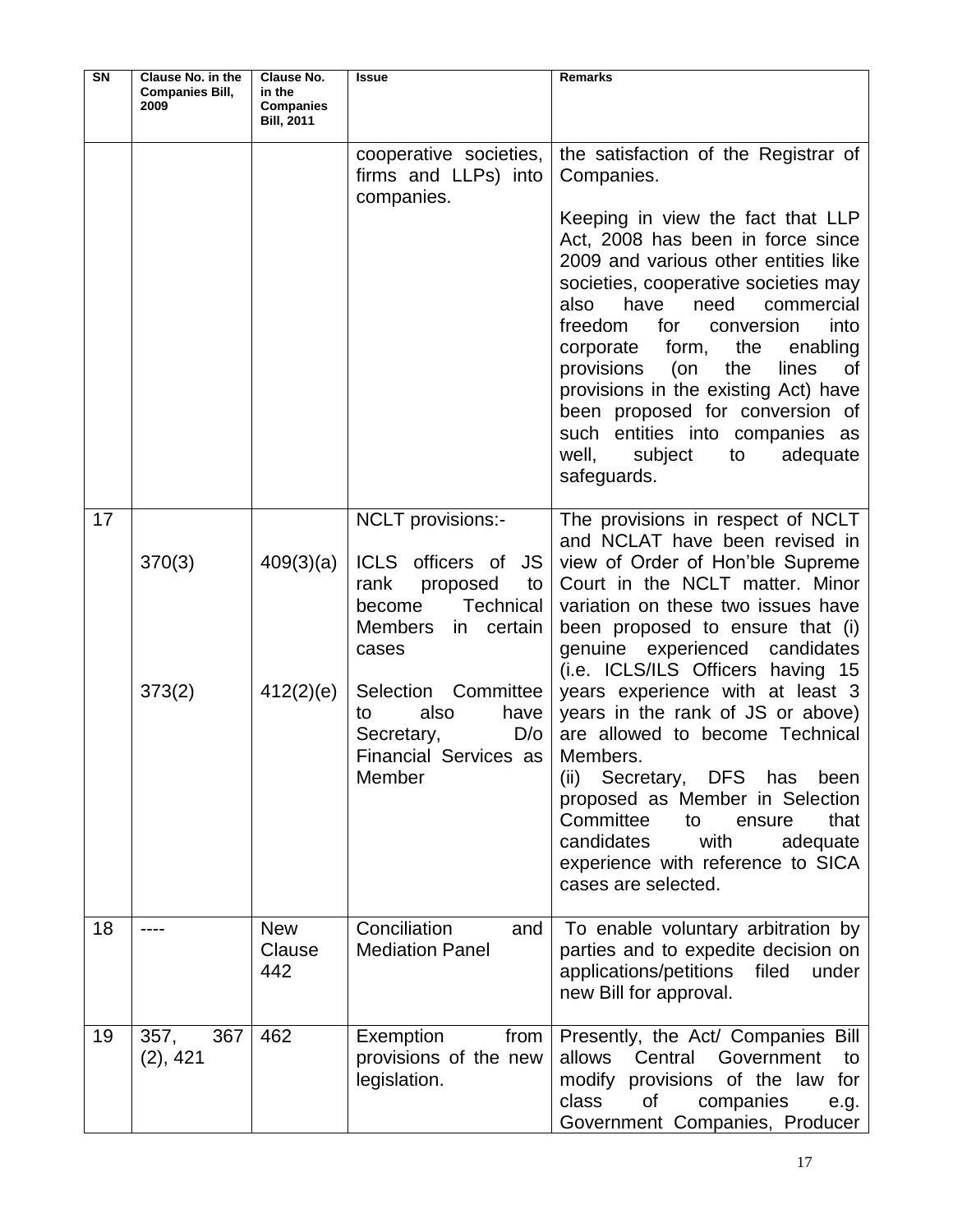| <b>SN</b> | Clause No. in the<br><b>Companies Bill,</b><br>2009 | <b>Clause No.</b><br>in the<br><b>Companies</b><br><b>Bill, 2011</b> | <b>Issue</b>                                                                                                                                                                                                     | <b>Remarks</b>                                                                                                                                                                                                                                                                                                                                                                                                                                                                                                                                                                                                                                                           |
|-----------|-----------------------------------------------------|----------------------------------------------------------------------|------------------------------------------------------------------------------------------------------------------------------------------------------------------------------------------------------------------|--------------------------------------------------------------------------------------------------------------------------------------------------------------------------------------------------------------------------------------------------------------------------------------------------------------------------------------------------------------------------------------------------------------------------------------------------------------------------------------------------------------------------------------------------------------------------------------------------------------------------------------------------------------------------|
|           |                                                     |                                                                      |                                                                                                                                                                                                                  | Companies, Nidhi Companies and<br>respect<br>of<br>in<br>e-governance<br>initiatives.                                                                                                                                                                                                                                                                                                                                                                                                                                                                                                                                                                                    |
|           |                                                     |                                                                      |                                                                                                                                                                                                                  | It is proposed to empower Central<br>Government to have power, in<br>public interest, to exempt/modify<br>provisions of the Act for a class or<br>classes<br>of<br>companies.<br>Draft<br>notification shall be laid in draft form<br>in both the Houses of Parliament<br>and shall be effective only after both<br>the Houses approve it.                                                                                                                                                                                                                                                                                                                               |
| 20        | ---                                                 | <b>New</b><br>Clause<br>463                                          | of Court to<br>Power<br>grant relief in certain<br>cases.                                                                                                                                                        | Section 633 of existing Companies<br>Act, 1956 was not included in the<br>Companies Bill, 2009 and is now<br>proposed to be included.                                                                                                                                                                                                                                                                                                                                                                                                                                                                                                                                    |
| 21        | 424                                                 | 466                                                                  | Provisions<br>regarding<br>continuation<br>of<br>President/<br><b>Members</b><br>of CLB with Tribunal                                                                                                            | Existing Members/ Employees of<br>CLB to be retained in NCLT if they<br>qualify norms under new Bill. This<br>has been<br>proposed to<br>ensure<br>continuity in the functioning of the<br>body.                                                                                                                                                                                                                                                                                                                                                                                                                                                                         |
| 22        | 174(5)                                              | 196(4)                                                               | Modification<br>to<br>be<br>made<br>the<br>in<br>for $\vert$<br>requirement<br>Special<br>passing of<br>before<br>resolution<br>appointment<br>οf<br>managing<br>director,<br>whole-time director or<br>manager. | 196(4)<br>The<br>clause<br>of<br>the<br>Companies Bill, 2011<br>presently<br>provides for passing of special<br>resolution, on the lines of similar<br>provisions provided in clause 174(5)<br>the Companies Bill,<br>2009.<br>0f<br>the<br>However<br>view<br>in<br>0f<br>recommendation made by Hon'ble<br>Committee to review the provisions<br>appointment/<br>respect<br>of<br>in<br>of<br>remuneration<br>managerial<br>personnel keeping in view the<br>provisions of Companies Act, 1956<br>it is felt that requirement of passing<br>special resolution may be<br>of<br>modified to passing of ordinary<br>resolution as provided<br>the<br>in<br>existing Act. |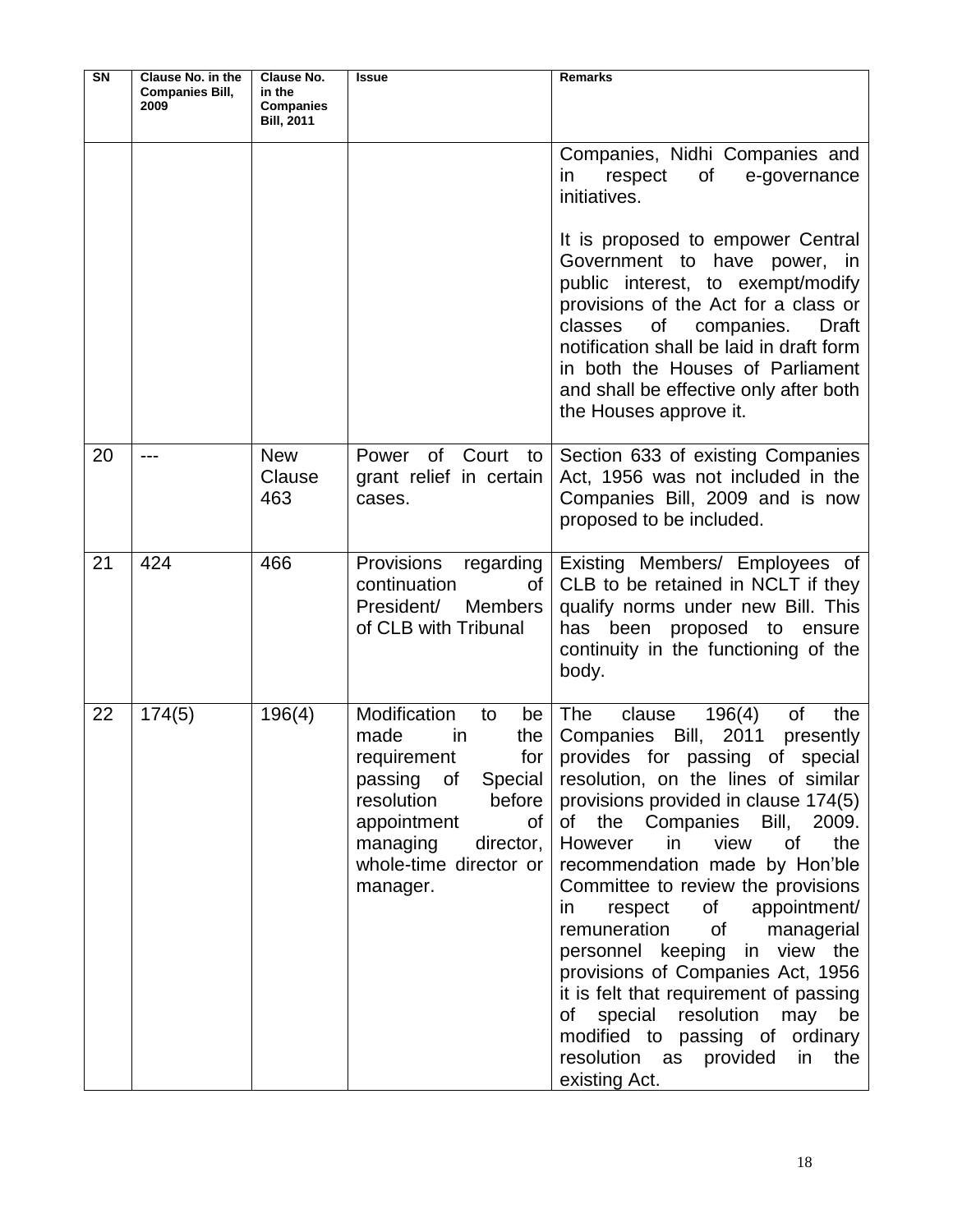#### **III. Salient features of the Companies Bill, 2011**

3.1 The following are the salient features of the Companies Bill, 2011:-

(*i*) E-Governance:- Maintenance and allowing inspection of documents by companies in electronic form being allowed for the first time.

(*ii*) Concept of Corporate Social Responsibility is being introduced.

(*iii*) Enhanced Accountability on the part of Companies:

(*a*) In addition to the concept of Independent Directors (IDs) introduced, the provisions in respect of their tenure and liability, etc., have been provided. Code for IDs provided in a new Schedule to the Bill. Databank for IDs proposed to be maintained by a body/institute notified by the Central Government to facilitate appointment of IDs.

(*b*) Corporate Social Responsibility (CSR) Committee of the Board proposed in addition to other Committees of the Board *viz* Audit Committee, Nomination and Remuneration and Stakeholders Relationship Committee. These committees shall have IDs/non-executive directors to bring more independence in Board functioning and for protection of interests of minority shareholders.

(*c*) Definition of ‗‗promoter'' also included along with his liability in certain cases.

(*d*) Provisions in respect of vigil mechanism (whistle blowing) proposed to enable a company to evolve a process to encourage ethical corporate behaviour, while rewarding employees for their integrity and for providing valuable information to the management on deviant practices.

(*e*) The Central Government has been empowered to prescribe restrictions in respect of layers of subsidiaries for any class or classes of companies.

(*f*) New provisions suggested for allowing re-opening of accounts in certain cases with due safeguards.

19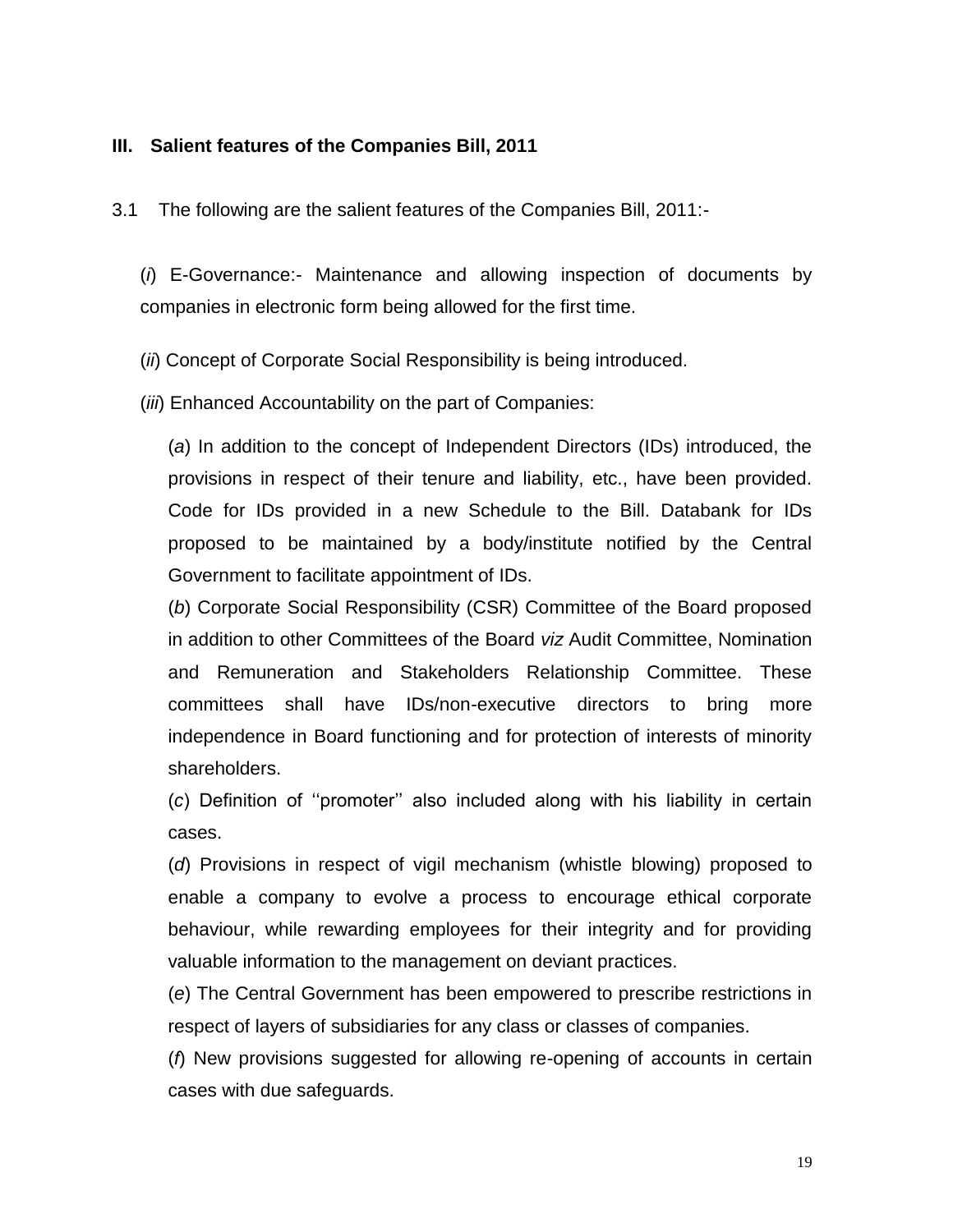(*iv*) Additional Disclosure Norms:

(*a*) New disclosures like development and implementation of risk management policy, Corporate Social Responsibility Policy, manner of formal evaluation of performance of Board of directors and individual directors included in the Board report in addition to disclosures proposed in such report in the Companies Bill, 2009.

(*b*) Consolidation of accounts: Accounts of Foreign subsidiaries to be attached for filing them with the Registrar. Subsidiary to include "associate" and "joint venture" for the purpose of consolidation.

(*c*) Every listed company required to file a return with the Registrar regarding change in the shareholding position of promoters and top ten shareholders of such company.

(*v*) Facilitating raising of capital by companies:

(*a*) Provisions for offer or invitation for subscription of securities on private placement basis revised to ensure more transparency and accountability.

(*b*) Companies being allowed to issue equity shares with differential voting rights.

(*c*) Central Government empowered to prescribe, through rules, the requirements in connection with provision for money made by a company for allowing purchase of company's shares by its employees under a scheme for their benefit. Disclosure to be made in the Board's report in respect of voting rights not exercised directly by the employees in respect of shares to which the scheme relates.

(*vi*) Audit Accountability:

(*a*) Rotation of auditors and audit firms being provided for.

(*b*) Stricter and more accountable role for auditor being retained. Provisions relating to prohibiting auditor from performing non-audit services revised to ensure independence and accountability of auditor. Subject to the maximum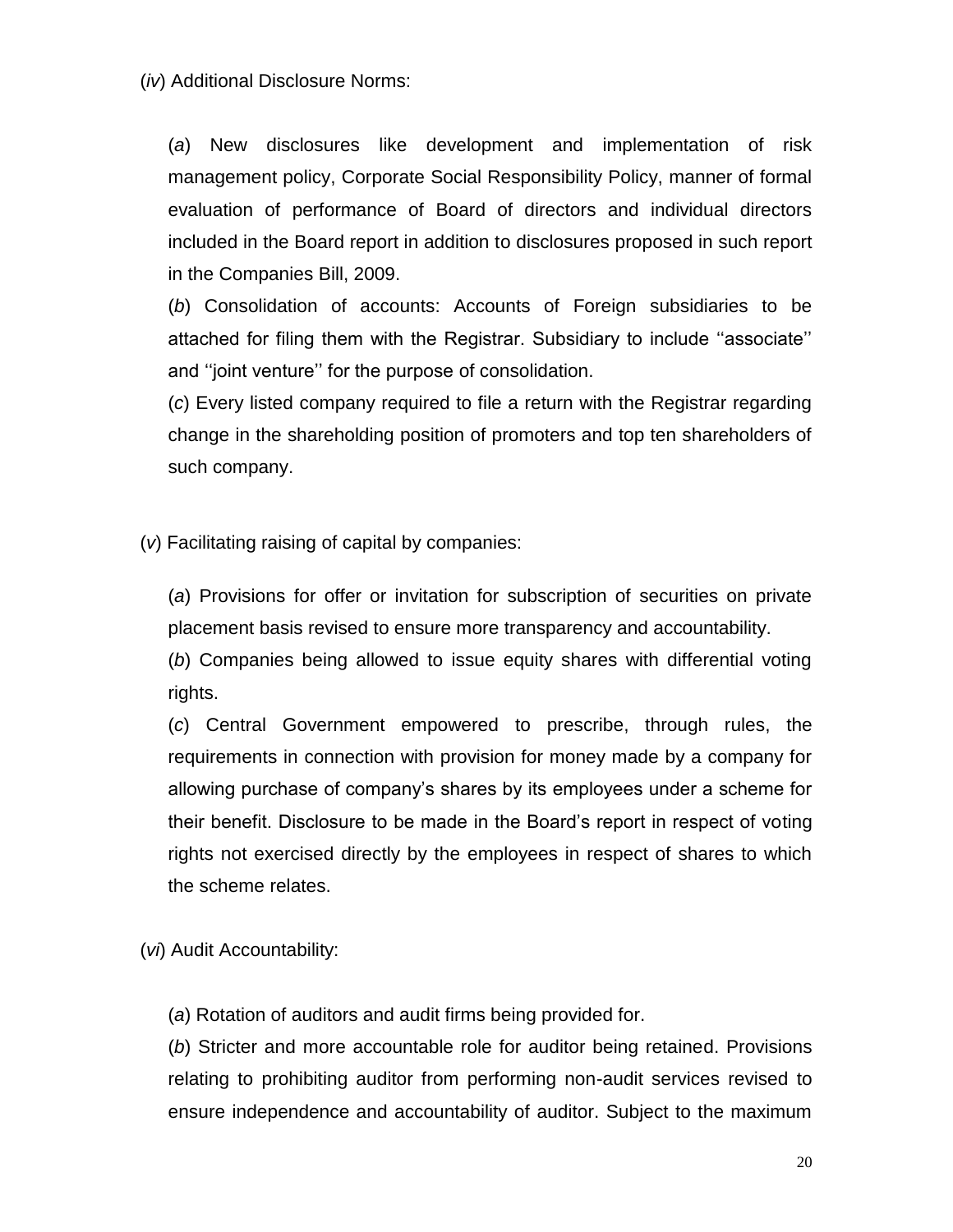prescribed number of companies, the members of a company may resolve that the auditor or audit firm of such company shall not become auditor in companies beyond the number as may be specified in such resolution.

(*c*) National Advisory Committee on Accounting and Auditing Standards (NACAAS) proposed to be renamed as National Financial Reporting Authority (NFRA) with a mandate to ensure monitoring and compliance of accounting and auditing standards and to oversee quality of service of professionals associated with compliance.

The Authority shall consider the International Financial Reporting Standards and other internationally accepted accounting and auditing policies and standards while making recommendations on such matters to the Central Government which will improve the competitiveness of our companies with other companies. The Authority is also proposed to be empowered with quasi judicial powers to ensure independent oversight over professionals.

(*d*) Cost Audit: Cost records to be mandated for companies engaged in production of such goods or rendering of such services as may be prescribed. The concept of "cost auditing standards" being mandated.

(*e*) Secretariat Audit: Prescribed class of companies would need to attach with the Board's Report, a Secretarial Audit Report given by a company secretary in practice.

(*vii*) Managerial Remuneration:

(*a*) Provisions relating to limits on remuneration provided in the existing Act (11% of net profits) included.

(*b*) For companies with no profits or inadequate profits remuneration shall be payable in accordance with new Schedule of Remuneration annexed to the Bill and in case a company is not able to comply with such Schedule, approval of Central Government would be necessary. Individual limits for remuneration enhanced in the Bill *vis-à-vis* the existing limits. Concept of payment of periodic fees which shall include sitting fees to directors being included in the Bill.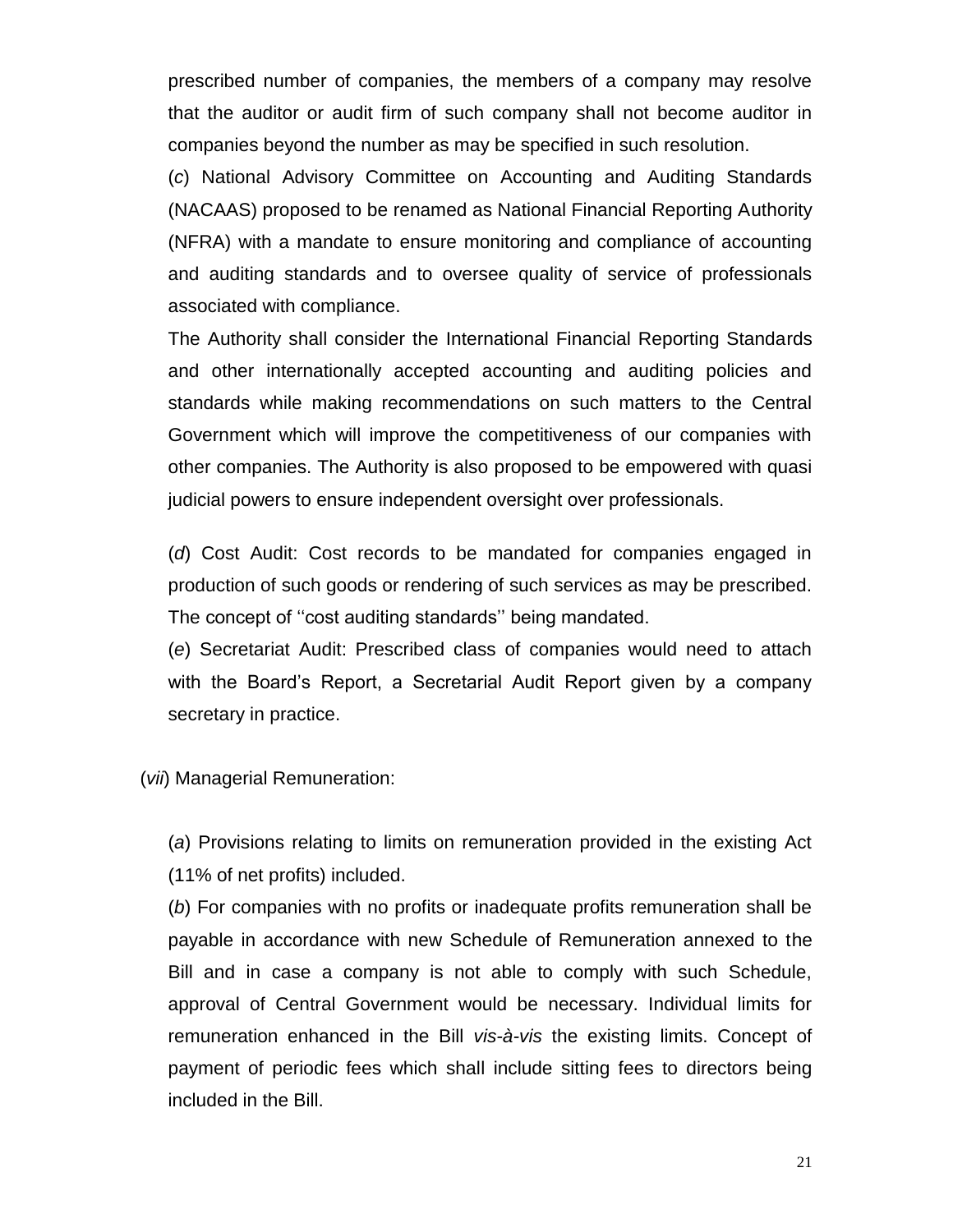(*c*) Independent Directors (IDs) not to get stock option: IDs not to get stock option but may get payment of fees and profit linked commission subject to limits specified in the Bill/rules. Central Government may prescribe amount of fees under the rules.

(*viii*) Facilitating Mergers/ Acquisitions:

Simplified procedure (through confirmation by the Central Government), laid down for compromise or arrangement including for merger or amalgamation of holding companies and wholly owned subsidiary(ies), between two or more small companies and for such other class or classes of companies as may be prescribed. This would result into faster decisions on approvals for mergers and amalgamations resulting effective restructuring in companies and growth in the economy. For other companies, such matters would be approved by Tribunal.

(*ix*) Protection for Minority Shareholders:

(*a*) Exit option to shareholders in case of dissent to change in object for which public issue was made.

(*b*) Specific disclosure regarding effect of merger on creditors, key managerial personnel, promoters and non-promoter shareholders is being provided. The Tribunal is being empowered to provide for exit offer to dissenting shareholders in case of compromise or arrangement.

(*c*) The Board may have a director representing small shareholders who may be elected in such manner as may be prescribed by rules.

(*x*) Investor Protection:

(*a*) Acceptance of deposits from public subject to a more stringent regime.

(*b*) Central Government to have power to prescribe class or classes of companies which shall not be permitted to allow use of proxies. The Bill also to have provisions to provide that a person shall have proxies for such number of members /such shares as may be prescribed.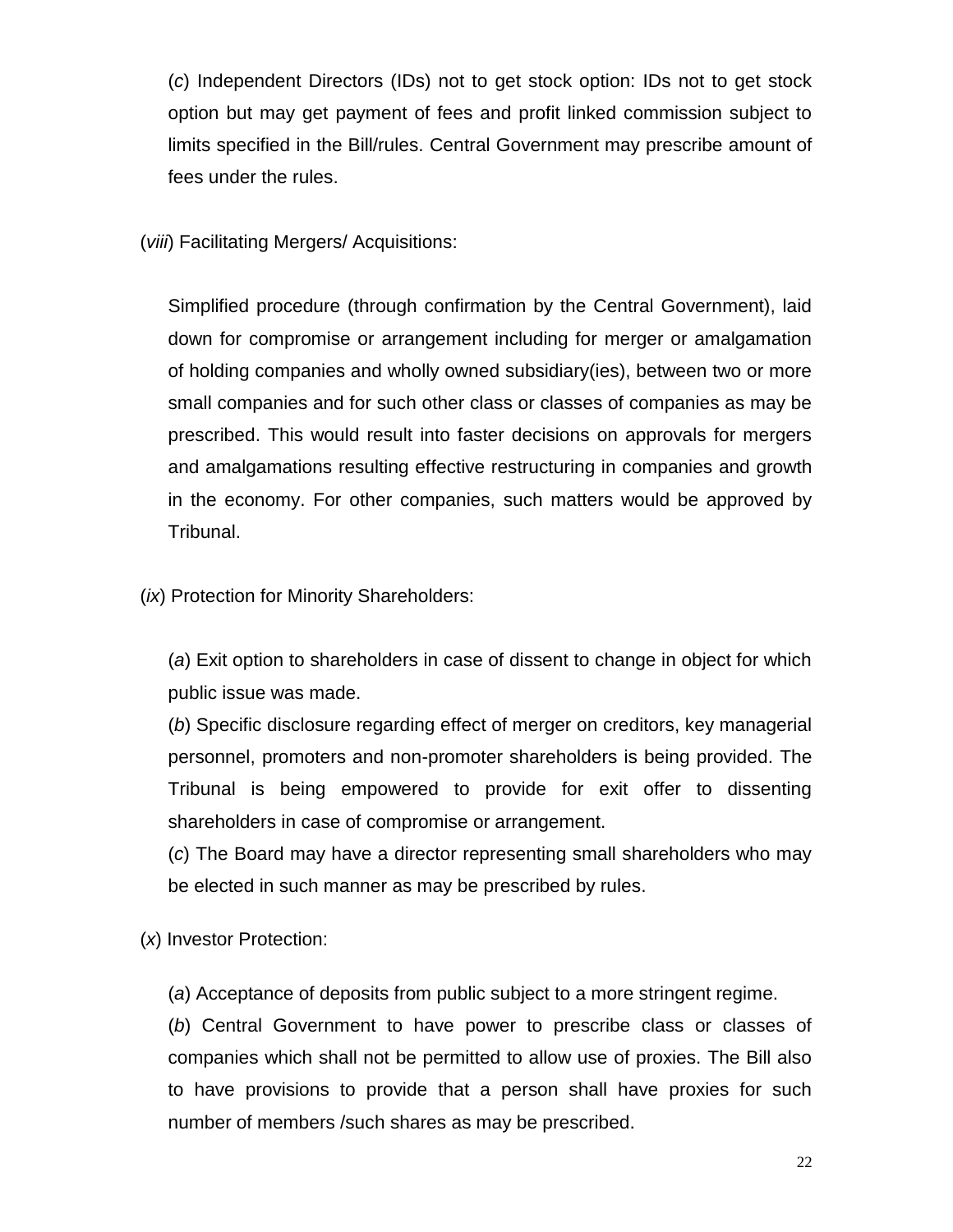(*c*) Provisions for Class Action Suits revised to provide minimum number of persons who may apply for such suits. Safeguards against misuse of these provisions also being included.

(*xi*) Serious Fraud Investigation Office (SFIO): Statutory status to SFIO proposed. Investigation report of SFIO filed with the Court for framing of charges shall be treated as a report filed by a Police Officer. SFIO shall have power to arrest in respect of certain offences of the Bill which attract the punishment for fraud. Those offences shall be cognizable and the person accused of any such offence shall be released on bail subject to certain conditions provided in the relevant clause of the Bill. Definition of ‗Fraud' provided. Stringent penalty provided for fraud related offences.

(*xii*) Woman Director: At least one woman director being made mandatory in the prescribed class or classes of companies.

(*xiii*) National Company Law Tribunal (Tribunal): Keeping in view the Supreme Court's judgment, on the 11th May, 2010 on the composition and constitution of the Tribunal, modifications relating to qualification and experience, etc., of the members of the Tribunal have been made. Appeals from Tribunal shall lie to National Company Law Appellate Tribunal.

(*xiv*) Mediation and Conciliation Panel: It is proposed to create and maintain as ‗‗Mediation and Conciliation Panel'' for facilitating mediation and conciliation between parties during any proceeding under the proposed Legislation before the Central Government or Tribunal.

(*xv*) Central Government to have power to exempt/modify provisions of the Act for a class or classes of companies in public interest. Relevant notification shall be required to be laid in draft form in Parliament for a period of thirty days.

#### **IV. Suggestions on the Companies Bill, 2011**

4.1 A large number of suggestions were received by the Committee in response to the Press Communiqué dated 5 February, 2012. Many of these suggestions broadly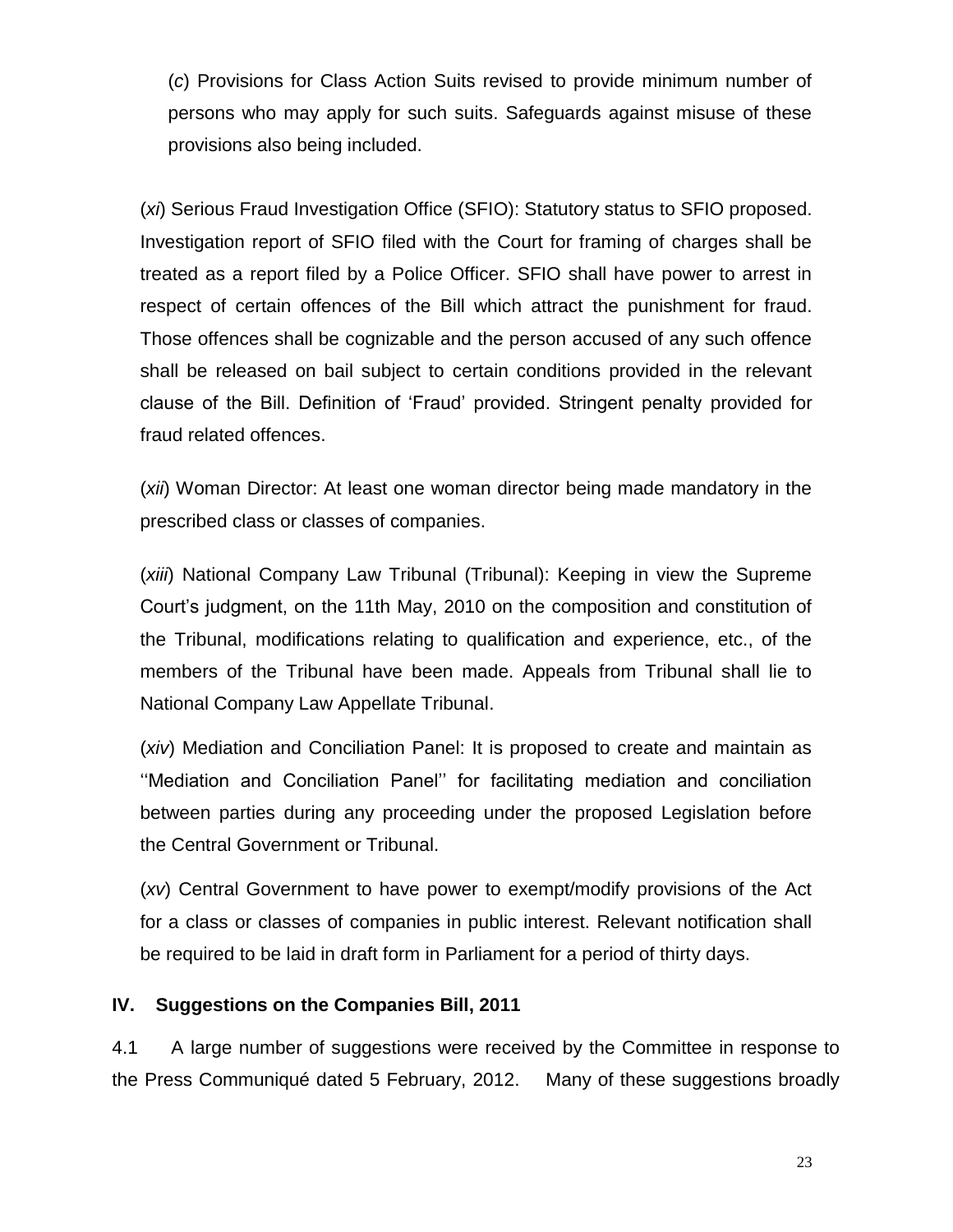related to recommendations of the Committee made in their earlier Report, which have been accepted by the Ministry, as indicated in the Statement given below :-

| <b>SN</b>    | Clause/<br>title/ Issue                                                                                                 | <b>Suggestion</b>                                                                                                                                                                                                                                                                                                                                                                                                                                                                                                                                                                           | <b>Comments of Ministry</b>                                                                                                                                                                                                                                                                                                                                                                                                                                                                                                                                                                                                                                                                                                                                                                                                                                                                                      |
|--------------|-------------------------------------------------------------------------------------------------------------------------|---------------------------------------------------------------------------------------------------------------------------------------------------------------------------------------------------------------------------------------------------------------------------------------------------------------------------------------------------------------------------------------------------------------------------------------------------------------------------------------------------------------------------------------------------------------------------------------------|------------------------------------------------------------------------------------------------------------------------------------------------------------------------------------------------------------------------------------------------------------------------------------------------------------------------------------------------------------------------------------------------------------------------------------------------------------------------------------------------------------------------------------------------------------------------------------------------------------------------------------------------------------------------------------------------------------------------------------------------------------------------------------------------------------------------------------------------------------------------------------------------------------------|
| $\mathbf{1}$ | $2(6)$ :<br>Associate<br>Company<br>$2(27)$ :<br>Control<br>2(76)<br>Related<br>party<br>2(87)<br>subsidiary<br>company | It is suggested that the definitions of<br>terms<br>'associate<br>the<br>company',<br>'control', 'related party' and 'subsidiary<br>company' included under the Bill<br>should<br>be<br>consistent<br>with<br>the<br>Accounting Standards.                                                                                                                                                                                                                                                                                                                                                  | (i) These issues were also considered<br>Hon'ble<br>Committee<br>by<br>during<br>examination of the Companies Bill,<br>attention is drawn to<br>2009.<br>Kind<br>recommendations at Para 58, 59, 1.44,<br>1.112 and 1.122 of report of Hon'ble<br>Committee. The provisions on these<br>issues in the new Bill are based on such<br>recommendations.<br>(ii) The provisions of the Bill, on<br>enactment, shall have precedence over<br>accounting standards. Hence on such<br>enactment, the accounting standards<br>would be modified to bring them in line<br>with the legislation.                                                                                                                                                                                                                                                                                                                           |
| 2(i)         | $2(40)$ :<br>financial<br>statement                                                                                     | 2(40)<br>defines<br>'financial<br>Clause<br>statement' whereas IFRS and Indian<br>Accounting Standards (Ind AS) use<br>the term 'general purpose financial<br>statements'. These statements are<br>those intended to meet the needs of<br>users who are not in a position to<br>require an entity to prepare reports<br>tailored to their particular information<br>needs and thus the term 'General<br>purpose financial statements' may be<br>used. In the definition, it may be<br>desirable to add that GPFS includes<br>consolidated<br>financial<br>statement<br>wherever applicable. | (i) The term 'financial statement' was<br>used in the Companies Bill, 2009 (in<br>clause $2(1)(zp)$ ), which was examined<br>by Hon'ble Committee. The Committee<br>did not make any recommendation to<br>modify the nomenclature of the term.<br>(ii) The suggestion to replace 'financial<br>statement'<br>with<br>'general<br>purpose<br>financial statement' can be adequately<br>covered through proviso to clause<br>129(1) of the Bill which provides that<br>items contained in financial statements<br>shall<br>be<br>in accordance<br>with<br>the<br>definitions of such items provided in the<br>Accounting Standards. Even under the<br>existing regulatory framework the term<br>'general purpose financial statements'<br>has been defined under the Companies<br>(Accounting Standards) Rules, 2006<br>through which accounting standards<br>have been prescribed for compliance by<br>companies. |
| $2$ (ii)     | $2(40)$ :<br>Financial<br>statement                                                                                     | The phrase 'if applicable' needs to be<br>added in<br>clause $2(40)$ (iv)<br>and<br>accordingly the clause should read<br>as "a statement of changes in<br>equity, if applicable;"                                                                                                                                                                                                                                                                                                                                                                                                          | The suggestion is of a drafting nature<br>and may be considered.                                                                                                                                                                                                                                                                                                                                                                                                                                                                                                                                                                                                                                                                                                                                                                                                                                                 |
| 3            | $2(41)$ :<br>Financial                                                                                                  | (i) Flexibility provided to companies to<br>determine a financial year under                                                                                                                                                                                                                                                                                                                                                                                                                                                                                                                | Similar<br>(i)<br>suggestion<br>made to<br>was<br>Hon'ble<br>Committee<br>few<br>by<br>a                                                                                                                                                                                                                                                                                                                                                                                                                                                                                                                                                                                                                                                                                                                                                                                                                         |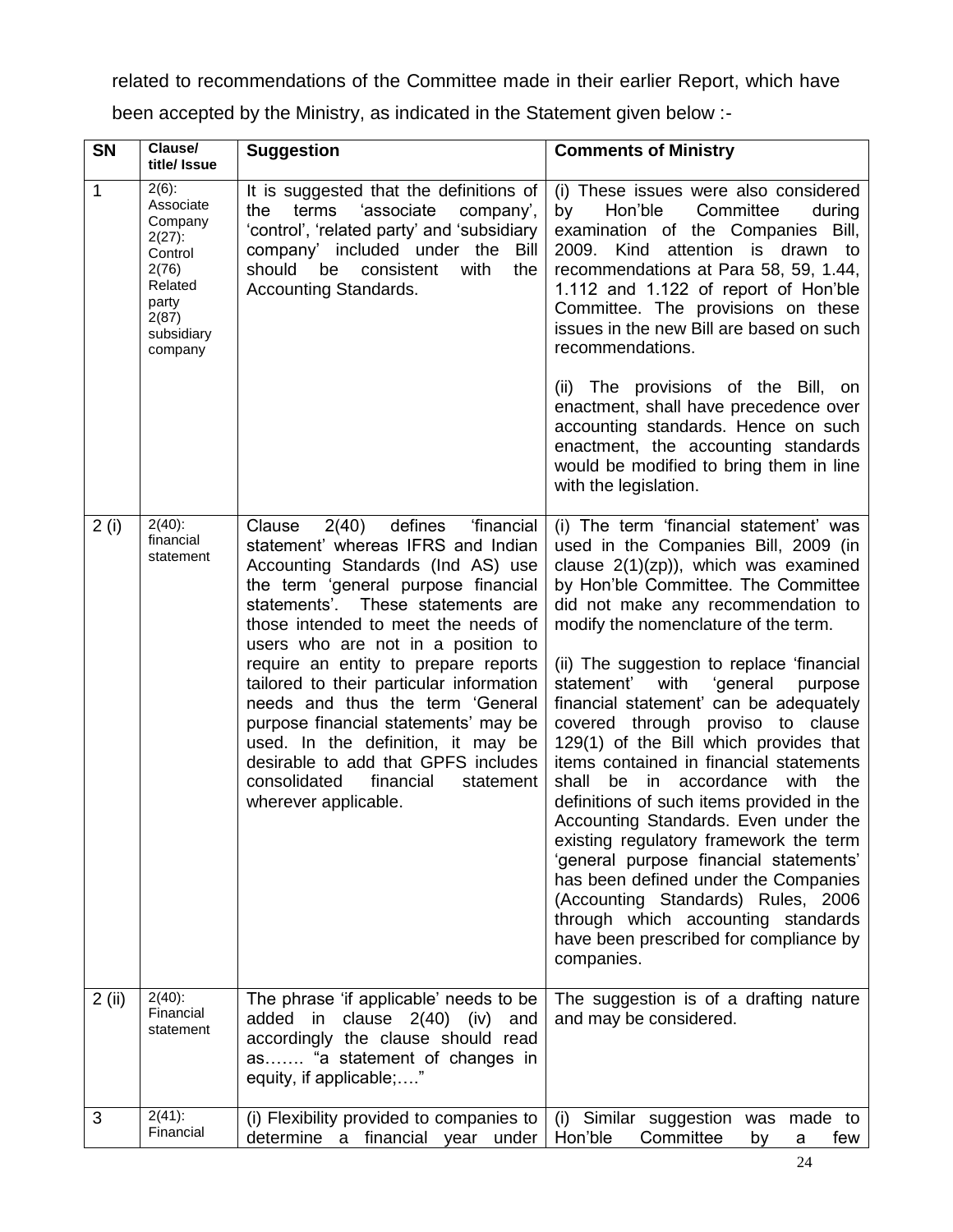| <b>SN</b> | Clause/<br>title/ Issue                    | <b>Suggestion</b>                                                                                                                                                                                                                                                 | <b>Comments of Ministry</b>                                                                                                                                                                                                                                                                                        |
|-----------|--------------------------------------------|-------------------------------------------------------------------------------------------------------------------------------------------------------------------------------------------------------------------------------------------------------------------|--------------------------------------------------------------------------------------------------------------------------------------------------------------------------------------------------------------------------------------------------------------------------------------------------------------------|
|           | Year                                       | section 2(17) of the existing Act may<br>be retained. The choice may be driven<br>by various factors other than just a<br>holding or subsidiary company being<br>located outside India.                                                                           | stakeholders during examination of<br>Companies Bill, 2009. Kind attention is<br>drawn to recommendation at Para 1.58<br>of report of Hon'ble Committee. The<br>provisions proposed in the new Bill are<br>accordance<br>with<br>such<br>in.<br>recommendation.                                                    |
|           |                                            | Alternatively,<br>Tribunal while<br>(ii)<br>granting the permission under the<br>proviso should take cognizance of the<br>requirements of AS 21: Consolidated<br><b>Financial Statements.</b>                                                                     | (ii) The Tribunal, being a quasi judicial<br>body, is empowered to consider all legal<br>and accounting aspects before granting<br>approvals and, therefore, insertion of an<br>explicit clause to that effect may not be<br>necessary.                                                                            |
| 4         | $2(43)$ : Free<br>Reserves                 | Words 'unrealized gain' and 'notional<br>gains' be deleted. The objective of<br>ensuring that mere revaluation does<br>not give rise to 'free reserves' will still<br>be achieved by the definition which<br>will exclude reserves arising from<br>'revaluation'. | The reference to<br>such<br>words is<br>necessary to match the provisions with<br>requirements<br>under<br>International<br>Financial Reporting Standards (IFRSs).                                                                                                                                                 |
| 5         | 2(52): Listed<br>company                   | The definition may be amended to<br>read as "means a company which has<br>its equity shares listed on any<br>recognized stock exchange"                                                                                                                           | definition<br>The<br>contained<br>in.<br>the<br>Companies Act, 1956 [section 2(23A)]<br>has been practically retained; it has<br>thus withstood the test of time as its<br>operation has not caused any difficulty.<br>It is, therefore, felt that it may be<br>retained.                                          |
| 6         | 2(54)<br>Managing<br>Director $-$          | It may be clarified that the MD shall<br>exercise his powers subject to the<br>superintendence, control and direction  <br>of the Board of directors';                                                                                                            | Kind<br>attention<br>is<br>(i)<br>drawn<br>to<br>recommendation at Para 1.69(c) and<br>1.71 of report of Hon'ble Committee.<br>The provisions proposed in the new Bill<br>in<br>accordance<br>with<br>are<br>such<br>recommendation.<br>(ii) Further, the fact that MD shall<br>exercise his powers subject to the |
|           |                                            |                                                                                                                                                                                                                                                                   | superintendence, control and direction<br>of the Board of directors is now such an<br>implicit part of the Company Law that<br>no doubt exists on the subject. Hence<br>there may not be any necessity of any<br>change in the clause.                                                                             |
| 7 (i)     | 2(60)(iv)<br>Officer who<br>is in default- | The<br>charged<br>with<br>person<br>the<br>responsibility<br>should have<br>given<br>consent.                                                                                                                                                                     | The provisions of clause $2(60)(iv)$<br>correspond to clause $2(1)(zzi)(iv)$ of the<br>Companies Bill,<br>2009<br>without any<br>change.<br>this<br>issue<br>On<br>no<br>recommendation was made by Hon'ble<br>Committee. Further, it is felt that                                                                 |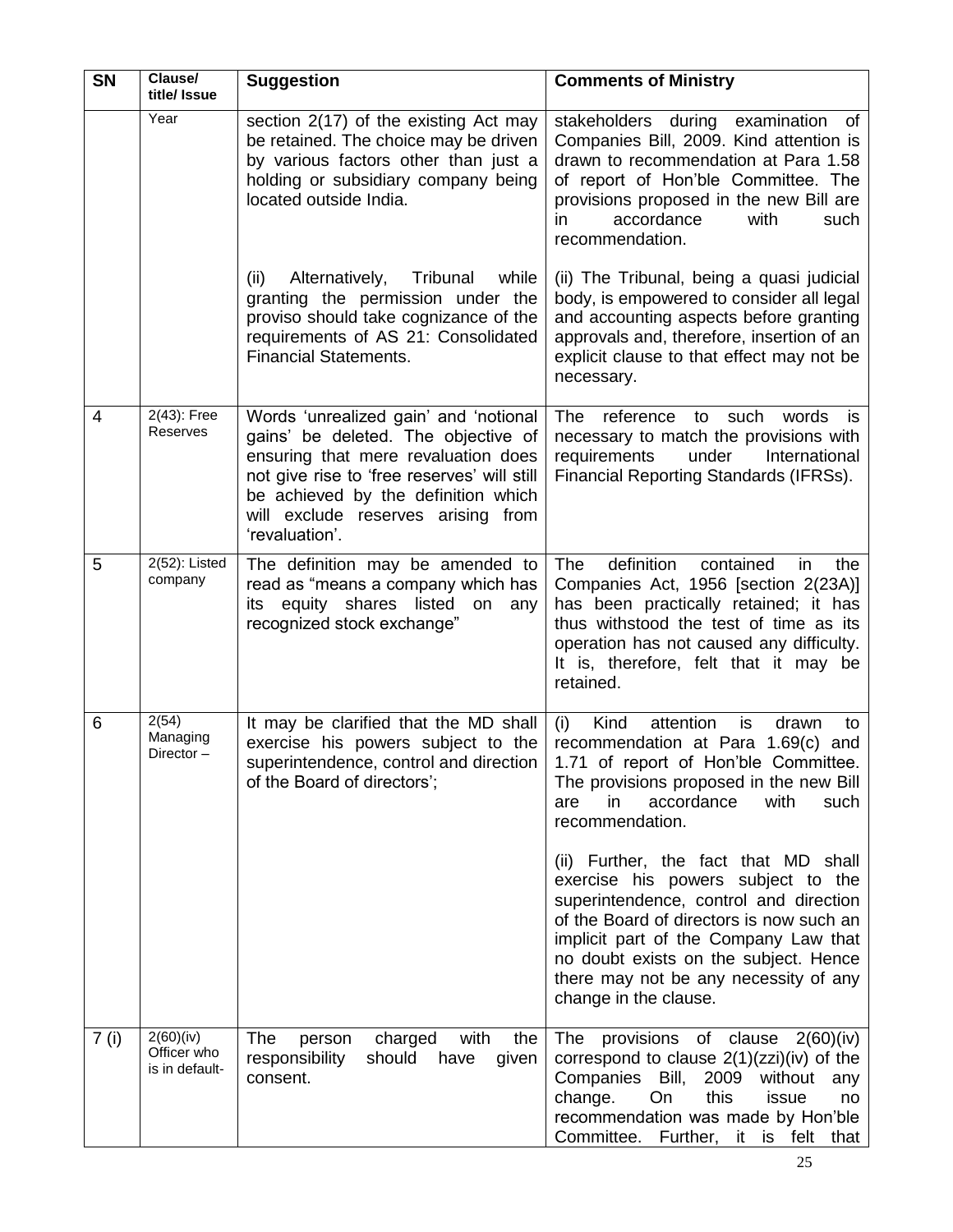| <b>SN</b> | Clause/<br>title/ Issue                | <b>Suggestion</b>                                                                                                                                                                                                                                                                          | <b>Comments of Ministry</b>                                                                                                                                                                                                                                                                                                                                                                                                                                                                                                                                                                                                                                                                                                                                                                                                                                                                                                                                                                                                                                                                                                                                                                                                                                                      |
|-----------|----------------------------------------|--------------------------------------------------------------------------------------------------------------------------------------------------------------------------------------------------------------------------------------------------------------------------------------------|----------------------------------------------------------------------------------------------------------------------------------------------------------------------------------------------------------------------------------------------------------------------------------------------------------------------------------------------------------------------------------------------------------------------------------------------------------------------------------------------------------------------------------------------------------------------------------------------------------------------------------------------------------------------------------------------------------------------------------------------------------------------------------------------------------------------------------------------------------------------------------------------------------------------------------------------------------------------------------------------------------------------------------------------------------------------------------------------------------------------------------------------------------------------------------------------------------------------------------------------------------------------------------|
|           |                                        |                                                                                                                                                                                                                                                                                            | bringing in the element of 'consent' will<br>provide a loop-hole to enable many<br>persons in serious default to escape<br>their liability. It is, therefore felt that the<br>definition may be left as it is.                                                                                                                                                                                                                                                                                                                                                                                                                                                                                                                                                                                                                                                                                                                                                                                                                                                                                                                                                                                                                                                                   |
| 7 (ii)    | 2(60)(vi)<br>Officer who<br>is default | This clause states that merely by<br>receipt by a director of proceedings of<br>a board meeting would make a<br>officer in default.<br>director<br>This<br>provision is quite draconian and would<br>prevent credible people getting onto<br>company boards. Hence should be<br>rectified. | (i) Kind attention is drawn to the<br>relevant sub-clause 2(60)(vi) included in<br>the definition of the term 'officer who in<br>default':-<br>*****.<br>every director, in respect of a<br>(vi)<br>contravention of any of the provisions of this<br>Act, who is aware of such contravention by<br>virtue of the receipt by him of any<br>proceedings of the Board or participation in<br>such proceedings without objecting to the<br>same, or where such contravention had<br>taken place with his consent or connivance;<br>(ii) It can be observed that above<br>provisions do not make a director an<br>'officer in default' only/merely on receipt<br>of proceeding of Board meeting. The<br>provisions would apply when<br>the<br>concerned director was aware of any<br>contravention (through receipt of board<br>proceedings) and who does not object<br>to the same or if the contravention had<br>taken place with his consent or<br>connivance.<br>(iii) The clause is well drafted and has<br>also been appreciated in context of<br>immunity for a director who either was<br>genuinely unaware<br>about<br>any<br>contravention or who did not consent or<br>connived for any such contravention.<br>The provisions may be retained as<br>proposed in the Bill. |
| 8 (i)     | $2(69)$ :<br>Promoter                  | A clarification be added to the effect<br>that this definition will not affect<br>definition of the term 'promoter' under<br><b>SEBI Regulations.</b>                                                                                                                                      | Similar<br>suggestion<br>made<br>during<br>examination of Companies Bill, 2009<br>considered<br>by the<br>Hon'ble<br>was<br>Committee. Kind attention is drawn to<br>recommendation at Para 1.95 to 1.98 of<br>report of Hon'ble Committee. The<br>provisions proposed in the new Bill are<br>in line with such recommendation.<br>Hence there may not be any necessity<br>of any change in the clause.                                                                                                                                                                                                                                                                                                                                                                                                                                                                                                                                                                                                                                                                                                                                                                                                                                                                          |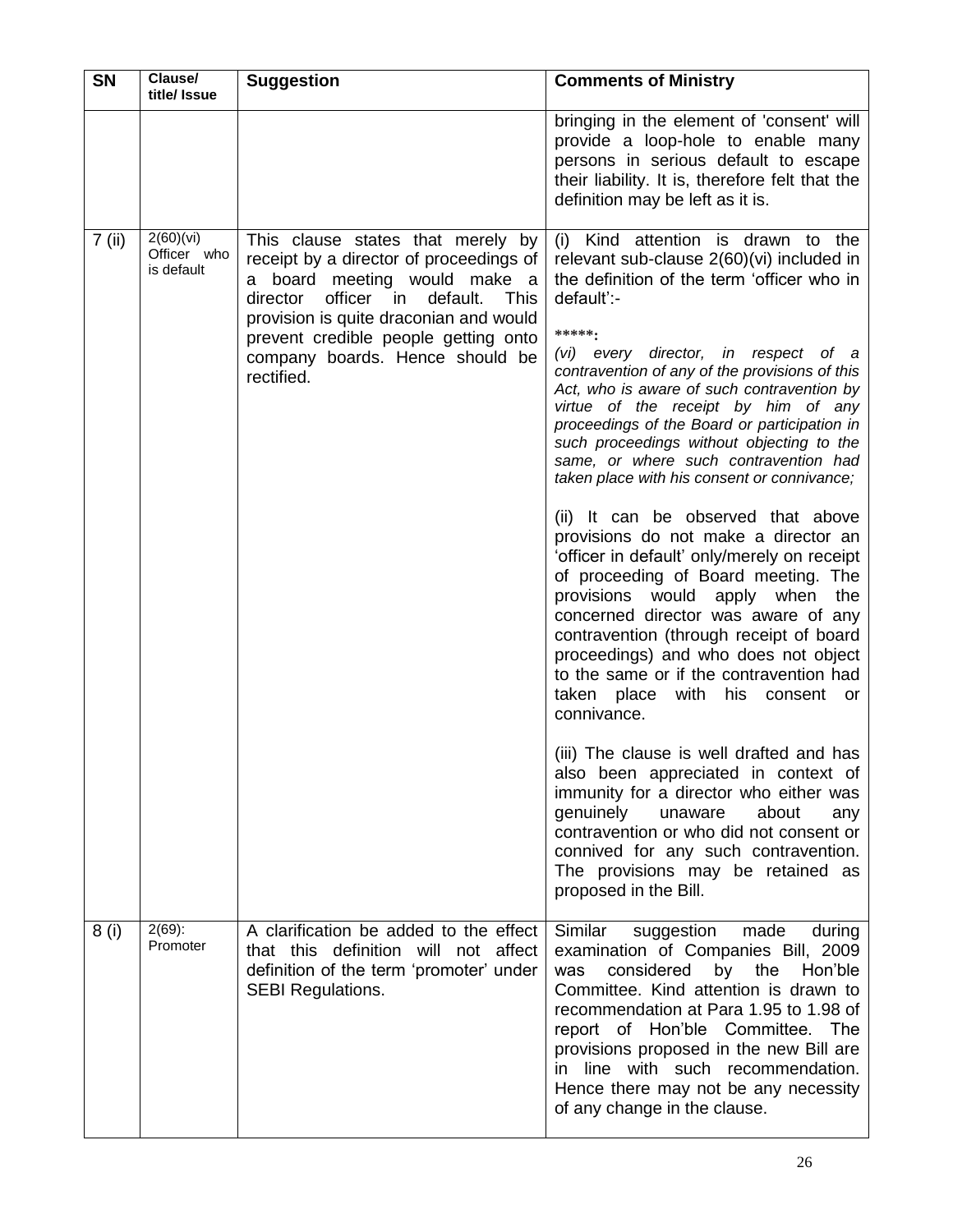| <b>SN</b> | Clause/<br>title/ Issue                          | <b>Suggestion</b>                                                                                                                                                                                                                                                                                                                                                                                                                                        | <b>Comments of Ministry</b>                                                                                                                                                                                                                                                                                                                                                                                                                                                                                                                                                                                                                                       |
|-----------|--------------------------------------------------|----------------------------------------------------------------------------------------------------------------------------------------------------------------------------------------------------------------------------------------------------------------------------------------------------------------------------------------------------------------------------------------------------------------------------------------------------------|-------------------------------------------------------------------------------------------------------------------------------------------------------------------------------------------------------------------------------------------------------------------------------------------------------------------------------------------------------------------------------------------------------------------------------------------------------------------------------------------------------------------------------------------------------------------------------------------------------------------------------------------------------------------|
| 8 (ii)    | 2(69)(b)<br>with<br>read<br>proviso:<br>Promoter | In the proviso reference to sub-clause<br>(b) is erroneous since it gives rise to a<br>meaning that if a person is acting in a<br>professional capacity he can still have<br>affairs<br>control over the<br>Ωf<br>the<br>directly<br>indirectly,<br>company,<br>or<br>whether as a shareholder, director, or<br>otherwise and such a person would<br>not be a promoter. This is a very easy<br>gateway and would not be justified in<br>public interest. | The suggestion which is of a drafting<br>nature may be considered.                                                                                                                                                                                                                                                                                                                                                                                                                                                                                                                                                                                                |
| 9(i)      | $2(76)$ :<br>Related<br>party                    | Clause 2(76)(vii) is very wide as<br>influence over a single director is not<br>enough to affect decisions of the<br>The<br>company.<br>reference<br>to<br>a<br>"director" should<br>be replaced<br>by<br>reference to "Board of directors" or to<br>"majority of the Board of directors"                                                                                                                                                                | (i) The phrase 'any person on whose<br>advice, directions or instructions a<br>director or manager is accustomed to<br>act' is used in Company Law for<br>'shadow director'.<br>Such phrase also<br>appears in the term 'officer in default'.<br>Inclusion of such a person within the<br>definition of 'related party' is necessary<br>to prevent diversion of funds.<br>(ii) Further, the provisions of clause<br>2(76)(vii)<br>correspond<br>to<br>clause<br>2(1)(zzy)(vi) of the Companies Bill,<br>2009 without any change. Since no<br>recommendation was made by Hon'ble<br>Committee on this issue, the provisions<br>may be retained without any change. |
| $9$ (ii)  | $2(76)$ :                                        | The Committee had recommended<br>the inclusion of Director and Key<br>Managerial personnel in the definition<br>"related<br>party". While<br>this<br>οf<br>suggestion has been incorporated, it<br>has not been suitably done across the<br>definition in all the relevant places.<br>Clause $2(76)$ (iii), (iv), (v), (vi) and (vii)<br>should also include Key Managerial<br>Personnel (KMPs) along with director.                                     | attention<br>Kind<br>is<br>drawn<br>to<br>recommendation at Para 1.112 of report<br>of Hon'ble Committee. The provisions<br>proposed in the new Bill are in<br>accordance with such recommendation.<br>Hence there may not be any necessity<br>of any change in the clause.                                                                                                                                                                                                                                                                                                                                                                                       |
| 10        | $2(77)$ :<br>Relative                            | (i) List of relatives that fall within the<br>definition of 'Hindu Undivided Family"<br>(HUF) should be specified in the Bill.<br>List of the relatives<br>(ii)<br>to<br>be<br>prescribed should be consistent with<br>the definition of the relative given in<br>SEBI (Substantial<br><b>of</b><br>Acquisition<br>Shares and Takeover) Regulations,<br>2011, viz:                                                                                       | (i) to (iv): (a) Kind attention is drawn to<br>recommendation at Para 1.117 of report<br>of Hon'ble Committee. The provisions<br>proposed in the new Bill are in<br>accordance with such recommendation.<br>(b) Further, the term 'HUF' has been<br>used in section 6 of existing Act as well<br>without any further elaboration as the<br>term HUF is a well known term.                                                                                                                                                                                                                                                                                         |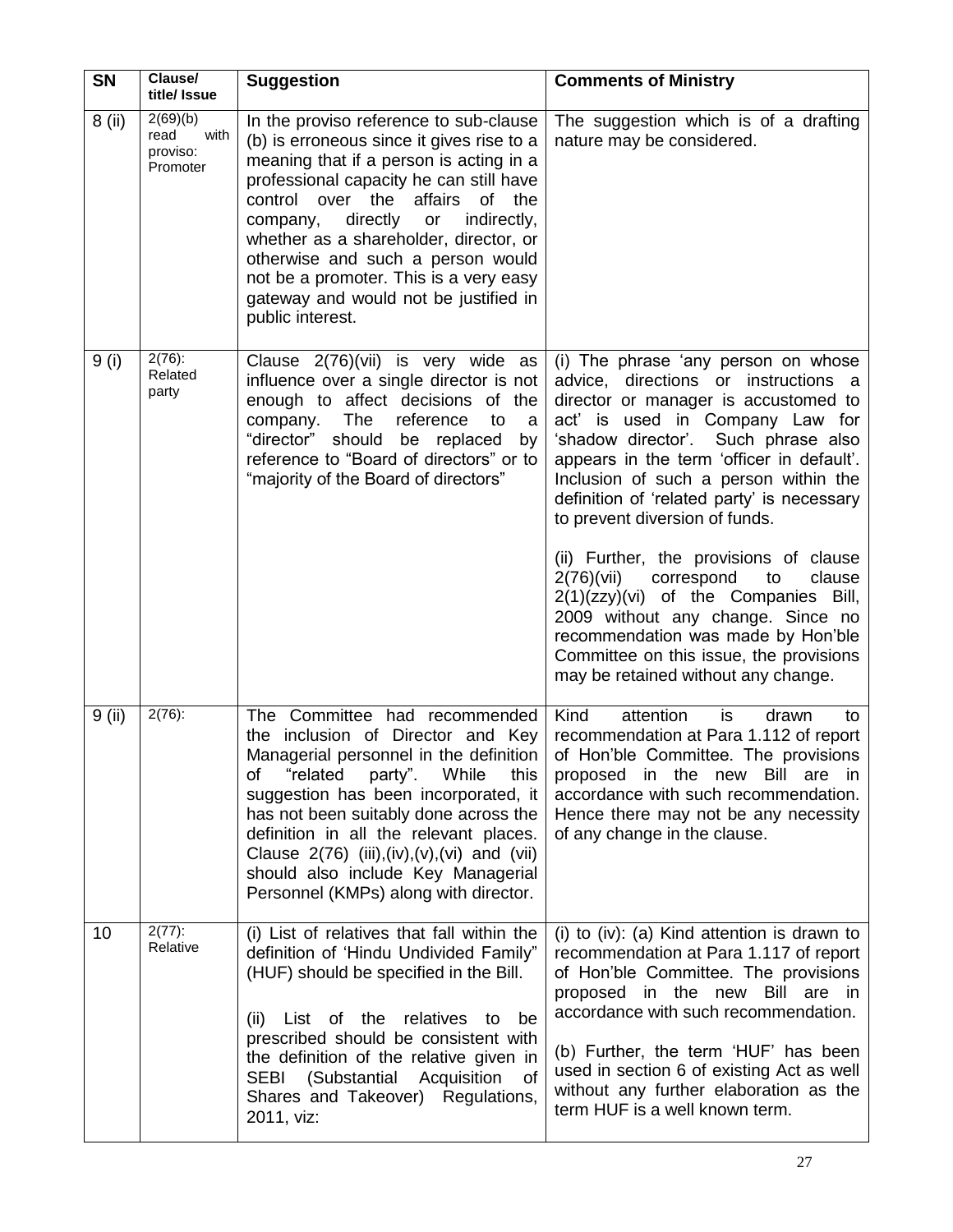| <b>SN</b> | Clause/<br>title/ Issue                | <b>Suggestion</b>                                                                                                                                                                                                                                                                                               | <b>Comments of Ministry</b>                                                                                                                                                                                                                                                                                                                                                                                                                                                                                    |
|-----------|----------------------------------------|-----------------------------------------------------------------------------------------------------------------------------------------------------------------------------------------------------------------------------------------------------------------------------------------------------------------|----------------------------------------------------------------------------------------------------------------------------------------------------------------------------------------------------------------------------------------------------------------------------------------------------------------------------------------------------------------------------------------------------------------------------------------------------------------------------------------------------------------|
|           |                                        | "Immediate Relative:<br>means<br>any<br>spouse of a person, and includes<br>parent, brother, sister or child of such<br>person or of the spouse."                                                                                                                                                               | (c) Hence there may not be any<br>necessity of any change in the clause.                                                                                                                                                                                                                                                                                                                                                                                                                                       |
|           |                                        | of clause 2(77)<br>Item<br>(iii)<br>(iii)<br>empowers Central Government to<br>prescribe relatives through rules.<br>Suitable provisions to be included in<br>the Bill itself in stead of under rules.                                                                                                          |                                                                                                                                                                                                                                                                                                                                                                                                                                                                                                                |
|           |                                        | Definition of Relative to be<br>(iv)<br>amended to include only spouse,<br>dependent children and dependent<br>staying<br>parents<br>connected<br>with<br>concerned individual.                                                                                                                                 |                                                                                                                                                                                                                                                                                                                                                                                                                                                                                                                |
| 11        | $2(78)$ :<br>'remuneration'            | definition<br>of<br>the<br>In.<br>term<br>'remuneration', stock option given to<br>directors/employees<br>would<br>be<br>covered. It is suggested that 'Stock<br>options' should not be covered.                                                                                                                | These provisions are exactly the same<br>as included in clause $2(1)(zzza)$ of the<br>Companies Bill, 2009. The Hon'ble<br>Committee<br>did<br>not<br>make<br>any<br>recommendation<br>modify<br>this<br>to<br>provision. The clause may, therefore,<br>be retained as proposed.                                                                                                                                                                                                                               |
| 12        | 2(85): Small<br>Company                | (i) Instead of keeping a low threshold<br>and then increasing the same from<br>time to time till figure reaches Rs. 5<br>crore, it would be better that the limit<br>of Rs. 50 lakh be substituted by Rs. 5<br>crore. Change in limits from time to<br>time cause hardships for those who<br>are transitioning. | attention<br>Kind<br>(i)<br>is<br>drawn<br>to<br>recommendation at Para 18-20 of report<br>of Hon'ble Committee. The provisions<br>proposed in the new Bill are in<br>accordance with such recommendation.<br>Hence there may not be any necessity<br>of any change in the clause.                                                                                                                                                                                                                             |
|           |                                        | (ii) The definition of 'small and<br>medium company' under Companies<br>(Accounting Standards) Rules, 2006,<br>can be used to provide the limited<br>number of benefits extended to the<br>small companies in the Bill.                                                                                         | (ii) The objective behind inclusion of the<br>term 'small company' in the Companies<br>Bill, 2011 is different from the definition<br>of 'small and medium company' under<br>accounting standards. Hence there may<br>not be any necessity of change in the<br>definition proposed in the Bill.                                                                                                                                                                                                                |
| 13        | $2(87)(ii)$ :<br>Subsidiary<br>Company | The words 'total share capital' would<br>mean both equity and preference, so,<br>it should be rectified to mean only<br>equity share capital as preference<br>share capital represents non-voting<br>shares.                                                                                                    | It is a fact that the term 'total share<br>capital' represents the aggregate of<br>equity and preference shares. In other<br>words, it is possible to envisage a<br>situation where part of the 'total share<br>capital' will not represent voting rights.<br>While this is an innovative measure<br>taken on account of experience gained<br>from some recent cases involving the<br>instrumentalities of subsidiaries as a<br>means of transactions which the parent<br>prohibited<br>from<br>company<br>was |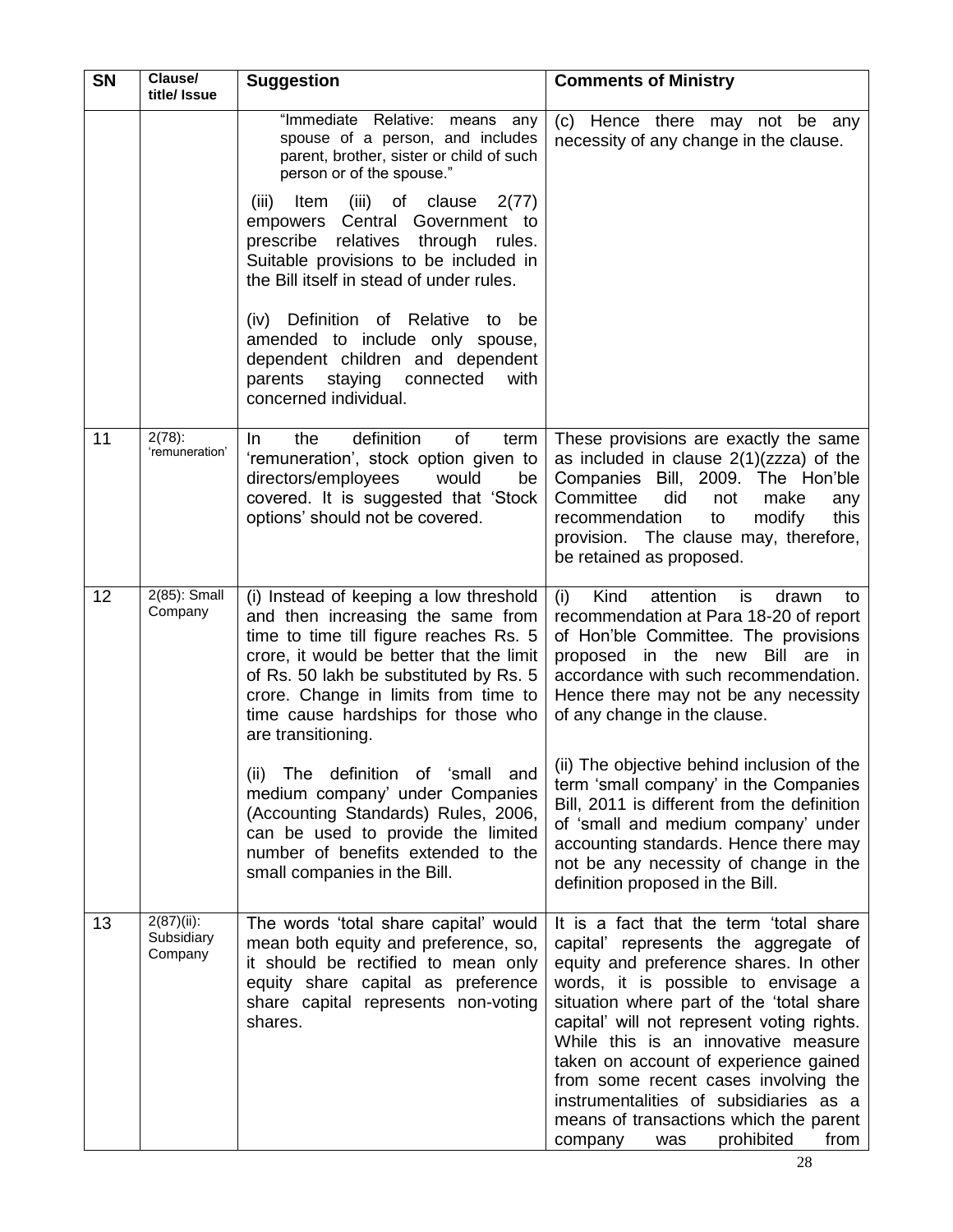| <b>SN</b> | Clause/<br>title/ Issue                                            | <b>Suggestion</b>                                                                                                                                                                                                                                                                                                                                                                                                                                                                                                                                                           | <b>Comments of Ministry</b>                                                                                                                                                                                                                                                                                                                                                                                                                                                                                                                                                                                                                                                                                                                                 |
|-----------|--------------------------------------------------------------------|-----------------------------------------------------------------------------------------------------------------------------------------------------------------------------------------------------------------------------------------------------------------------------------------------------------------------------------------------------------------------------------------------------------------------------------------------------------------------------------------------------------------------------------------------------------------------------|-------------------------------------------------------------------------------------------------------------------------------------------------------------------------------------------------------------------------------------------------------------------------------------------------------------------------------------------------------------------------------------------------------------------------------------------------------------------------------------------------------------------------------------------------------------------------------------------------------------------------------------------------------------------------------------------------------------------------------------------------------------|
|           |                                                                    |                                                                                                                                                                                                                                                                                                                                                                                                                                                                                                                                                                             | undertaking by reasons of ineligibility.<br>The committee may take a final view on<br>the matter.                                                                                                                                                                                                                                                                                                                                                                                                                                                                                                                                                                                                                                                           |
| 14        | 2(89)<br>Total voting<br>power                                     | 'all<br>other<br><b>The</b><br>words<br>persons'<br>appearing in the existing definition<br>have been left out. The words 'all<br>other persons' would mean proxy (ies)<br>whose presence in the meeting<br>should also be taken into account.<br>Hence clause may be modified.                                                                                                                                                                                                                                                                                             | The suggestion which is of a drafting<br>nature may be considered.                                                                                                                                                                                                                                                                                                                                                                                                                                                                                                                                                                                                                                                                                          |
| 15        | Formation of<br>companies:<br>Number<br>οf<br><b>Members</b>       | The number of members for wholly<br>owned subsidiaries of companies may<br>be kept at one (i.e., the holding<br>company), regardless of whether the<br>holding company is a private or public<br>company. Such subsidiaries could be<br>treated<br>private<br>public<br>as<br>or<br>companies, depending on whether the<br>parent is a private or public company<br>as well as the Articles of Association<br>subsidiary company.<br>of<br>the<br>The<br>requirement<br>having<br>nominee<br>οf<br>shareholders to make up the minimum<br>number of members may be avoided. | Kind attention is drawn to provisions of<br>clause 187(1) proviso which is similar to<br>clause 165(1) proviso of the Companies<br>Bill, 2009. The suggestion made is<br>already taken care of under such<br>provisions. Hence there may not be any<br>necessity of any change in the clause.                                                                                                                                                                                                                                                                                                                                                                                                                                                               |
| 16        | $3(1)$ first<br>proviso:<br>nomination<br>by sole<br>member        | <b>Nomination</b><br>should<br>also<br>cover<br>member<br>situations<br>where<br>sole<br>becomes of unsound mind<br>or is<br>otherwise unable to contract.                                                                                                                                                                                                                                                                                                                                                                                                                  | The suggestion may be accepted.                                                                                                                                                                                                                                                                                                                                                                                                                                                                                                                                                                                                                                                                                                                             |
| 17        | 3:<br>Formation of<br>companies:<br>One Person<br>Company<br>(OPC) | Words 'one person company' appears<br>48 times under various provisions.<br>There should be a separate chapter<br>for OPC which would be helpful for<br>small entrepreneurs.                                                                                                                                                                                                                                                                                                                                                                                                | Similar<br>suggestion<br>made<br>by<br>was<br>stakeholders to Hon'ble Committee<br>during examination of Companies Bill,<br>2009. Kind attention is drawn to<br>recommendation at Para 53 of report of<br>Hon'ble Committee. The provisions<br>proposed in clause 462 in the new Bill<br>[Power to exempt class or classes of<br>companies from the provisions of this<br>Act] are in accordance with such<br>recommendation. Hence there may not<br>be any necessity of any change in the<br>clause and in any case introduction of a<br>separate chapter is not justified as<br>conditions/<br>exemptions/<br>special<br>requirements for OPCs have been<br>provided in the relevant provisions<br>(about 15 clauses) itself for their easy<br>reference. |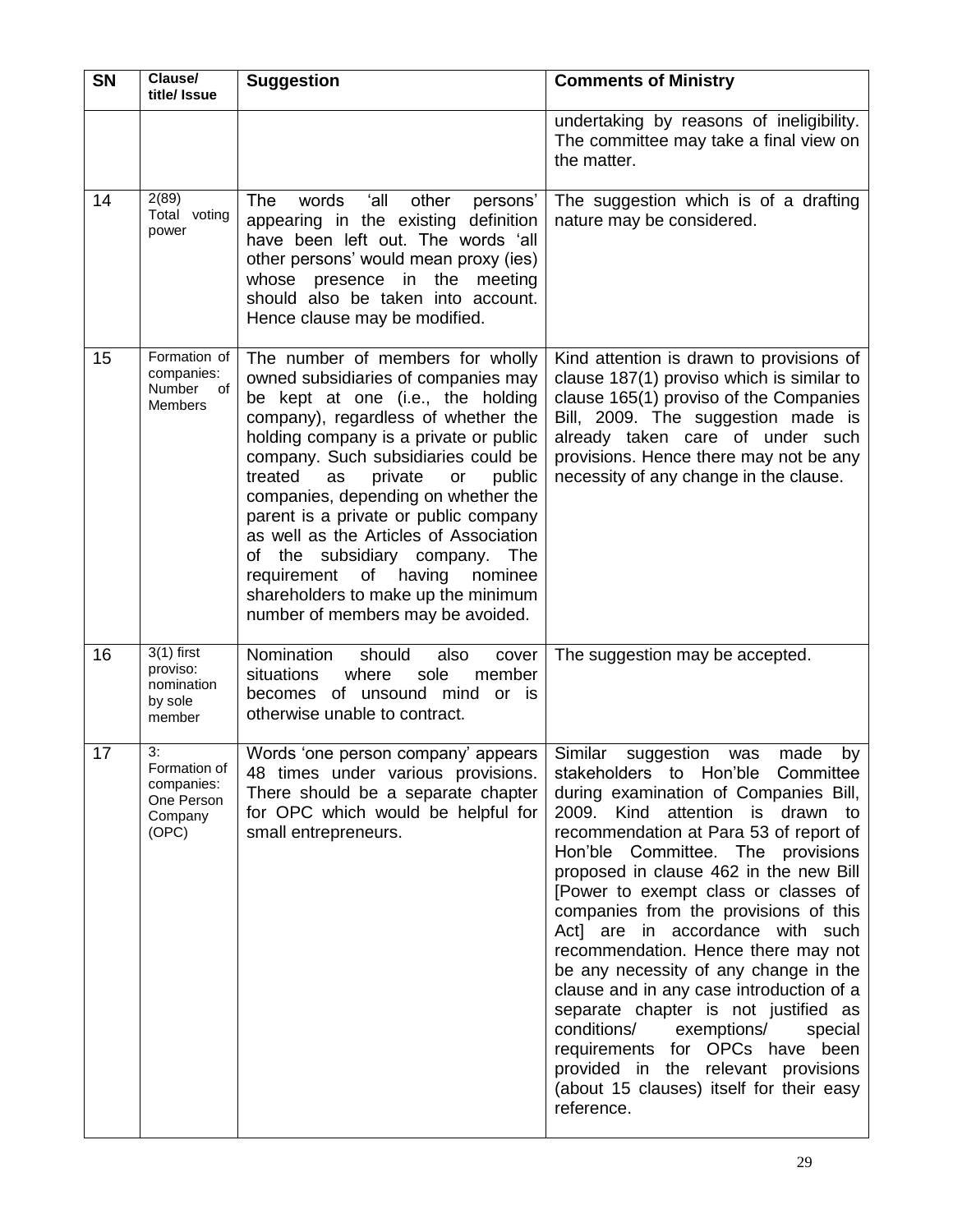| <b>SN</b> | Clause/<br>title/ Issue                                                        | <b>Suggestion</b>                                                                                                                                                                                                                                                                                                                                                                                                                                                                                                       | <b>Comments of Ministry</b>                                                                                                                                                                                                                                                                                                                                                                                                                                                                                                                    |
|-----------|--------------------------------------------------------------------------------|-------------------------------------------------------------------------------------------------------------------------------------------------------------------------------------------------------------------------------------------------------------------------------------------------------------------------------------------------------------------------------------------------------------------------------------------------------------------------------------------------------------------------|------------------------------------------------------------------------------------------------------------------------------------------------------------------------------------------------------------------------------------------------------------------------------------------------------------------------------------------------------------------------------------------------------------------------------------------------------------------------------------------------------------------------------------------------|
| 18        | 13(8): Exit<br>offer to<br>minority<br>shareholders                            | (i) A threshold on the unutilised<br>amount should be fixed. In other<br>words, where minimal amount is<br>unutilised,<br>alteration<br>should<br>be<br>allowed.<br>(ii) This is welcome, however, undue<br>powers to shareholders would lead to<br>unnecessary hardships and hence<br>there is need for balancing.                                                                                                                                                                                                     | (i) and (ii):- The provisions of clause<br>13(8) aim to protect interests of minority<br>shareholders and need to be retained<br>as proposed. Any further safeguards/<br>balancing may be considered by SEBI<br>under regulations to be framed under<br>this clause.                                                                                                                                                                                                                                                                           |
| 19        | 26: Matters<br>to be stated<br>in<br>Prospectus                                | To the extent possible, the Bill<br>(i)<br>should minimize regulation of capital<br>issuances to the public as these are<br>separately governed<br>by<br>detailed<br>regulations laid down by the SEBI.<br>This will avoid regulatory overlap and<br>confusion. However, the Act should<br>still set out guidance for SEBI to draft<br>detailed regulations.<br>(ii) SEBI be given authority under<br>clause 26 to elaborate on, clarify and,<br>appropriate, exempt companies<br>if<br>from requirements of clause 26. | (i) and (ii):- Kind attention is drawn to<br>recommendation at Para 33, 3.10 to<br>3.27 of report of Hon'ble Committee.<br>The provisions proposed in the new Bill<br>accordance<br>with<br>such<br>are<br>in.<br>recommendation. Fullest liberty is given<br>to the SEBI to exercise jurisdiction in all<br>matters connected with issue of capital.<br>SEBI is<br>satisfied<br>now<br>with the<br>provisions in the Bill which have a<br>bearing on its functioning. Hence there<br>may not be any necessity of any<br>change in the clause. |
| 20        | $26(1)(a)$ (xi)(E)                                                             | 26(1)(a)(xi)(E)<br>Clause<br>may<br>be<br>amended to restrict disclosure<br>to t<br>pending litigation or legal action and<br>past cases where penalties have been<br>imposed by concerned authorities.                                                                                                                                                                                                                                                                                                                 | attention<br>Kind<br>is<br>drawn<br>to<br>recommendation at Para 3.15 of report<br>of Hon'ble Committee. The provisions<br>proposed in the new Bill are in<br>accordance with such recommendation.<br>Hence there may not be any necessity<br>of any change in the clause.                                                                                                                                                                                                                                                                     |
| 21        | 26(7)                                                                          | The clause be restricted to persons<br>named as auditors, legal advisors,<br>solicitors,<br>bankers<br>attorneys,<br><b>or</b><br>brokers, similar to section 60 of the<br>Act.                                                                                                                                                                                                                                                                                                                                         | These provisions are same as included<br>in clause 23(5) of the Companies Bill,<br>2009. The Hon'ble Committee did not<br>make any recommendation to modify<br>The clause may,<br>these provisions.<br>therefore, be retained as proposed.                                                                                                                                                                                                                                                                                                     |
| 22        | 28(1): Offer<br>for Sale of<br>shares by<br>certain<br>members of<br>a company | Language should be amended to<br>include sale of whole of any members'<br>shareholding and the clause should<br>read "to offer whole or part of their<br>holding of shares to the public."                                                                                                                                                                                                                                                                                                                              | The suggestion may be accepted.                                                                                                                                                                                                                                                                                                                                                                                                                                                                                                                |
| 23        | $32(4)$ : Red<br>Herring<br>Prospectus                                         | Words 'closing price of securities'<br>appearing in clause: As the securities<br>not listed on the<br>date<br>are<br>the<br>prospectus is filed with ROC<br>and<br>SEBI,<br>the<br>should<br>language<br>be                                                                                                                                                                                                                                                                                                             | (i) The words 'closing price of securities'<br>have been used in the existing Act as<br>well as in the Companies Bill, 2009.<br>(ii) However, the change is of drafting                                                                                                                                                                                                                                                                                                                                                                        |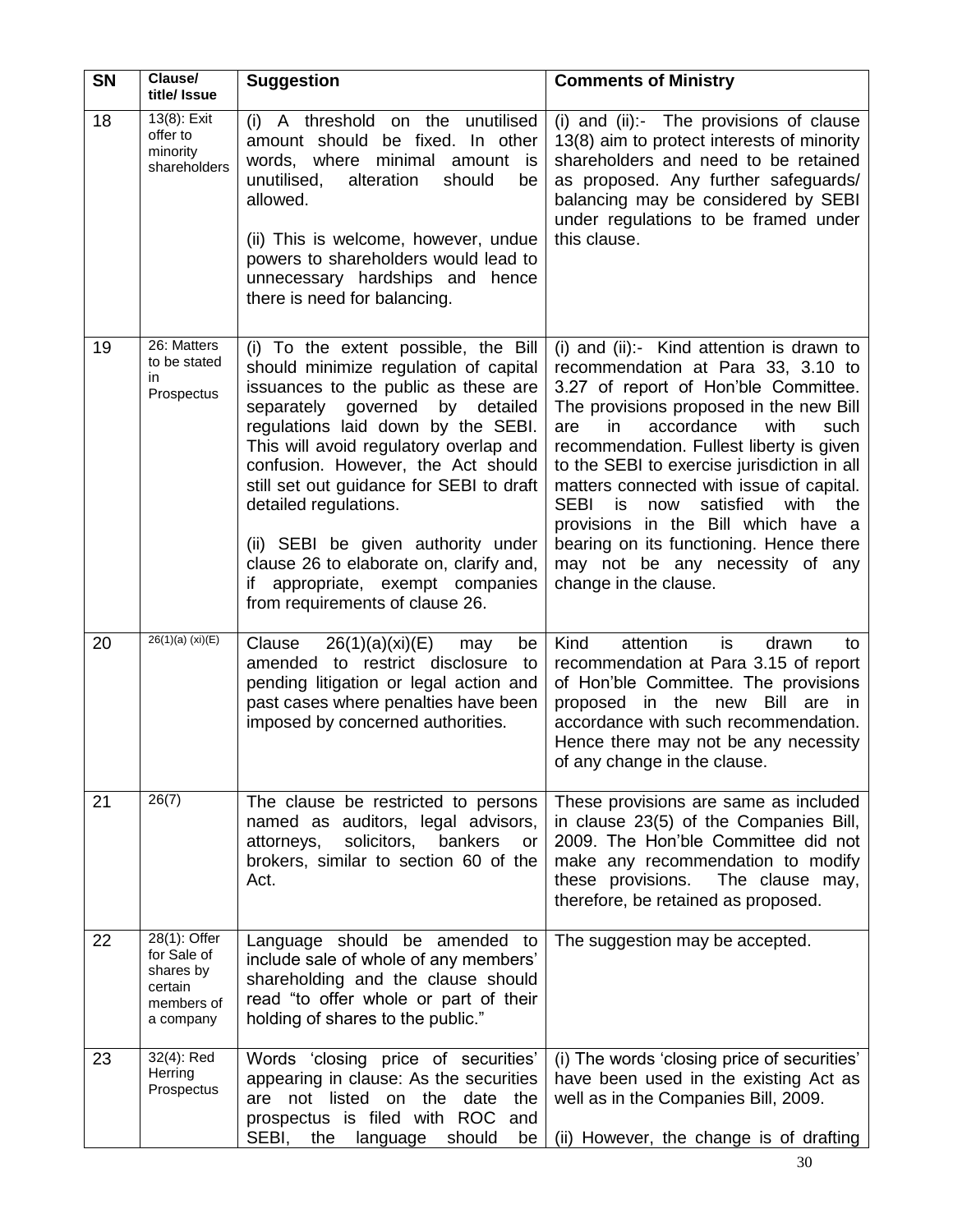| <b>SN</b> | Clause/<br>title/ Issue                                                                      | <b>Suggestion</b>                                                                                                                                                                                                                                                                                                                                                                                                                                                                                                                                                                                                                                                                                                                                                                                                                                                                                                                                                                                                                                                                                                                                                                     | <b>Comments of Ministry</b>                                                                                                                                                                                                                                                                                                                                      |
|-----------|----------------------------------------------------------------------------------------------|---------------------------------------------------------------------------------------------------------------------------------------------------------------------------------------------------------------------------------------------------------------------------------------------------------------------------------------------------------------------------------------------------------------------------------------------------------------------------------------------------------------------------------------------------------------------------------------------------------------------------------------------------------------------------------------------------------------------------------------------------------------------------------------------------------------------------------------------------------------------------------------------------------------------------------------------------------------------------------------------------------------------------------------------------------------------------------------------------------------------------------------------------------------------------------------|------------------------------------------------------------------------------------------------------------------------------------------------------------------------------------------------------------------------------------------------------------------------------------------------------------------------------------------------------------------|
|           |                                                                                              | changed to 'issue price of securities'.                                                                                                                                                                                                                                                                                                                                                                                                                                                                                                                                                                                                                                                                                                                                                                                                                                                                                                                                                                                                                                                                                                                                               | nature and may be considered for<br>addressing through legislative vetting.                                                                                                                                                                                                                                                                                      |
| 24 (i)    | Civil<br>35:<br>liability<br>for<br>mis-<br>statements<br>in.<br>prospectus                  | (i) Sections $62(2)(c)$ ; $62(2)(d)$ and<br>$62(3)(c)$ of the Companies Act, 1956<br>be included in the Bill as these<br>exceptions are relevant in relation to<br>the extent of liability.<br>(ii) Secondly, though directors are<br>liable for the overall management and<br>operations of a company, each person<br>should be liable to the extent of<br>his/her responsibilities in relation to<br>the disclosures made in a prospectus<br>issued by a company. If a mis-<br>statement in a prospectus has been<br>made by an expert who had provided<br>such information as part of his/her<br>expert report and if the company and<br>its directors had reasonable ground to<br>believe that such statement was true,<br>the company and the directors should<br>not be liable for the mis-statement<br>made by the expert. The expert<br>should be made liable for such mis-<br>statement in the prospectus. We<br>suggest inclusion of a provision to this<br>effect.<br>(iii) Protection to director may be<br>restored and liability should be affixed<br>only if the person as accorded his<br>consent to his directorship and the<br>impugned contents of the prospectus. | (i) to (iii):- Kind attention is drawn to<br>provisions<br>of<br>clause<br>30<br>of<br>the<br>Companies Bill, 2009. The provisions<br>proposed in clause 35 of the new Bill<br>are similar to such provisions. The<br>relevant exceptions have already been<br>provided in clause 35(2). Hence there<br>may not be any necessity of any<br>change in the clause. |
| 24(ii)    | 35:                                                                                          | Inclusion of auditors in these clauses<br>is not appropriate where the auditor is<br>not party to any fraudulent activity<br>relating to the issue. The auditor<br>should be liable only in relation to the<br>work performed by it or for fraudulent<br>act committed with his knowledge or<br>consent.                                                                                                                                                                                                                                                                                                                                                                                                                                                                                                                                                                                                                                                                                                                                                                                                                                                                              | The clause is similar to clause 30 of the<br>Companies Bill, 2009. There is no direct<br>reference of auditor in the clause. The<br>auditor shall be liable if he is covered as<br>an expert (alongwith other experts)<br>referred to in the provisions. There may<br>not be any necessity of modification of<br>this clause.                                    |
| 25        | 43/47:<br>Exemptions<br>to Private<br>Company<br>regarding<br>issue of<br>types of<br>shares | Similar to section 90 of the existing<br>Act, a savings provision may be<br>introduced<br>exempting<br>private<br>a<br>from<br>the<br>restrictions<br>company<br>imposed as regards types of share<br>capital and voting to provide flexibility<br>to private companies in these matters.                                                                                                                                                                                                                                                                                                                                                                                                                                                                                                                                                                                                                                                                                                                                                                                                                                                                                             | Section 90 of existing Act was not<br>considered even in the Companies Bill,<br>2009 since it was felt that exemptions to<br>class of companies (including private<br>can be given through<br>companies)<br>notifications after due deliberations with<br>concerned stakeholders and through                                                                     |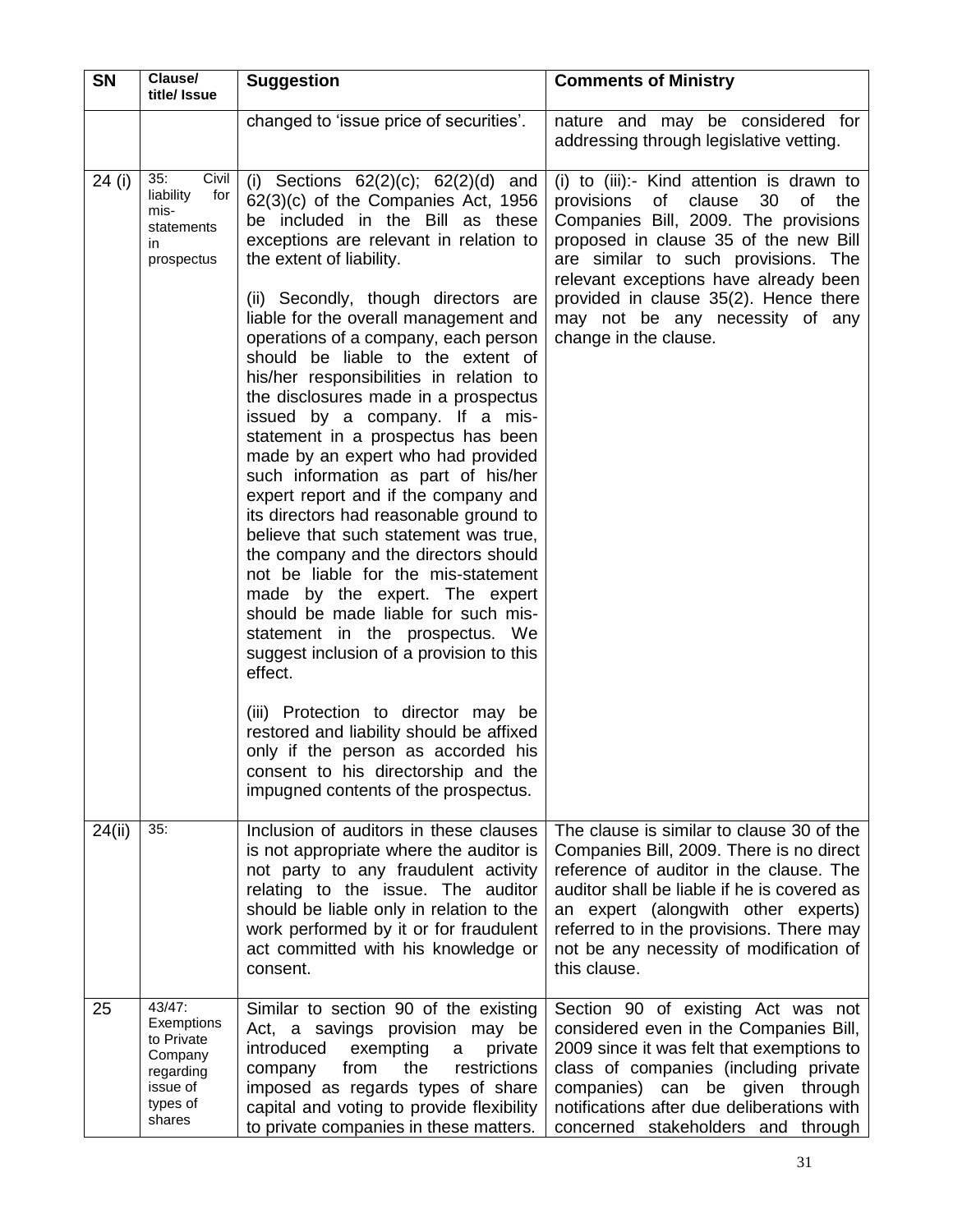| <b>SN</b> | Clause/<br>title/ Issue                           | <b>Suggestion</b>                                                                                                                                                                                                                                                                                                          | <b>Comments of Ministry</b>                                                                                                                                                                                                                                                                                                                                                                             |
|-----------|---------------------------------------------------|----------------------------------------------------------------------------------------------------------------------------------------------------------------------------------------------------------------------------------------------------------------------------------------------------------------------------|---------------------------------------------------------------------------------------------------------------------------------------------------------------------------------------------------------------------------------------------------------------------------------------------------------------------------------------------------------------------------------------------------------|
|           |                                                   |                                                                                                                                                                                                                                                                                                                            | laying in draft form in the Parliament.<br>Clause<br>462<br>provides<br>for<br>such<br>powers/procedure. It is submitted that<br>this approach is more conducive to deal<br>with all possible eventualities.                                                                                                                                                                                            |
| 26        | 52:<br>Securities<br>Premium<br>Account           | <b>Securities</b><br>Premium<br>(i)<br>account<br>allowed to be used for bonus shares<br>and writing off expenses/ commission<br>allowed on issue of equity shares by<br>certain class of companies: The right<br>may be extended to all class of<br>companies.                                                            | (i) and (ii): (a) Kind attention is drawn to<br>recommendation at Para 42 and 4.16 of<br>report of Hon'ble Committee.<br>The<br>provisions proposed in the new Bill are<br>accordance<br>in<br>with<br>such<br>recommendation.                                                                                                                                                                          |
|           |                                                   | (ii) Since IFRS does not permit<br>adjustment of preliminary expenses<br>also<br>premium<br>and<br>payable<br>on<br>redemption<br>of<br>preference<br>shares/debentures<br>against<br>share<br>premium account, clause 52(3) should<br>capture items (b) and (d) as against<br>$(a)$ , $(c)$ and $(e)$ of clause $52(2)$ . | (b) Provisions of clause $52(2)$ and $52(3)$<br>may be seen together which would<br>clarify the intention. The intention is to<br>provide flexibility to companies and<br>distinguish<br>companies<br>which<br>are<br>required to follow IFRS converged<br>standards and companies which are to<br>follow Indian non converged standards.                                                               |
|           |                                                   |                                                                                                                                                                                                                                                                                                                            | (c) Since, these provisions<br>are in<br>with<br>the<br><b>IFRS</b><br>accordance<br>requirements, there may not be any<br>necessity of any change in the clause.                                                                                                                                                                                                                                       |
| 27        | 53: Issue of<br>shares at<br>discount             | A company may be permitted to issue<br>shares at discount subject to ordinary<br>resolution and approval of Tribunal<br>reflecting the position under section<br>79 of existing Act.                                                                                                                                       | These provisions are similar to clause<br>47 of the Companies Bill, 2009. No<br>recommendation for any modification in<br>such provisions was made by Hon'ble<br>Committee.<br>These provisions<br>may,<br>therefore, be retained as proposed in<br>the new Bill.                                                                                                                                       |
| 28        | 55:<br>Redemption<br>οf<br>Preference<br>shares   | As regards preference shares that are<br>redeemable after 20 years a provision<br>may be made to grant dividend on<br>such preference shares at a specific<br>percentage or by linking to a market<br>benchmark.                                                                                                           | Kind<br>attention<br>(i)<br>is<br>drawn<br>to<br>recommendation at Para 4.19 to 4.21 of<br>report of Hon'ble Committee. The<br>provisions proposed in the new Bill are<br>accordance<br>with<br>such<br>in.<br>recommendation.<br>clause<br>Moreover,<br>55(2) proviso is not restricting payment<br>of any such dividend.<br>(ii) Hence there may not be any<br>necessity of any change in the clause. |
| 29        | 59.<br>Rectification<br>of Register<br>of Members | 59(4)<br>should be<br>Clause<br>suitably<br>modified to prescribe a time limit of<br>'two months from the date of transfer<br>of the shares or debentures held by a<br>depository or from the date on which                                                                                                                | These provisions are similar to clause<br>50(7) of the Companies Bill, 2009. No<br>recommendation for any modification in<br>such provisions was made by Hon'ble<br>Committee. In view of the procedural                                                                                                                                                                                                |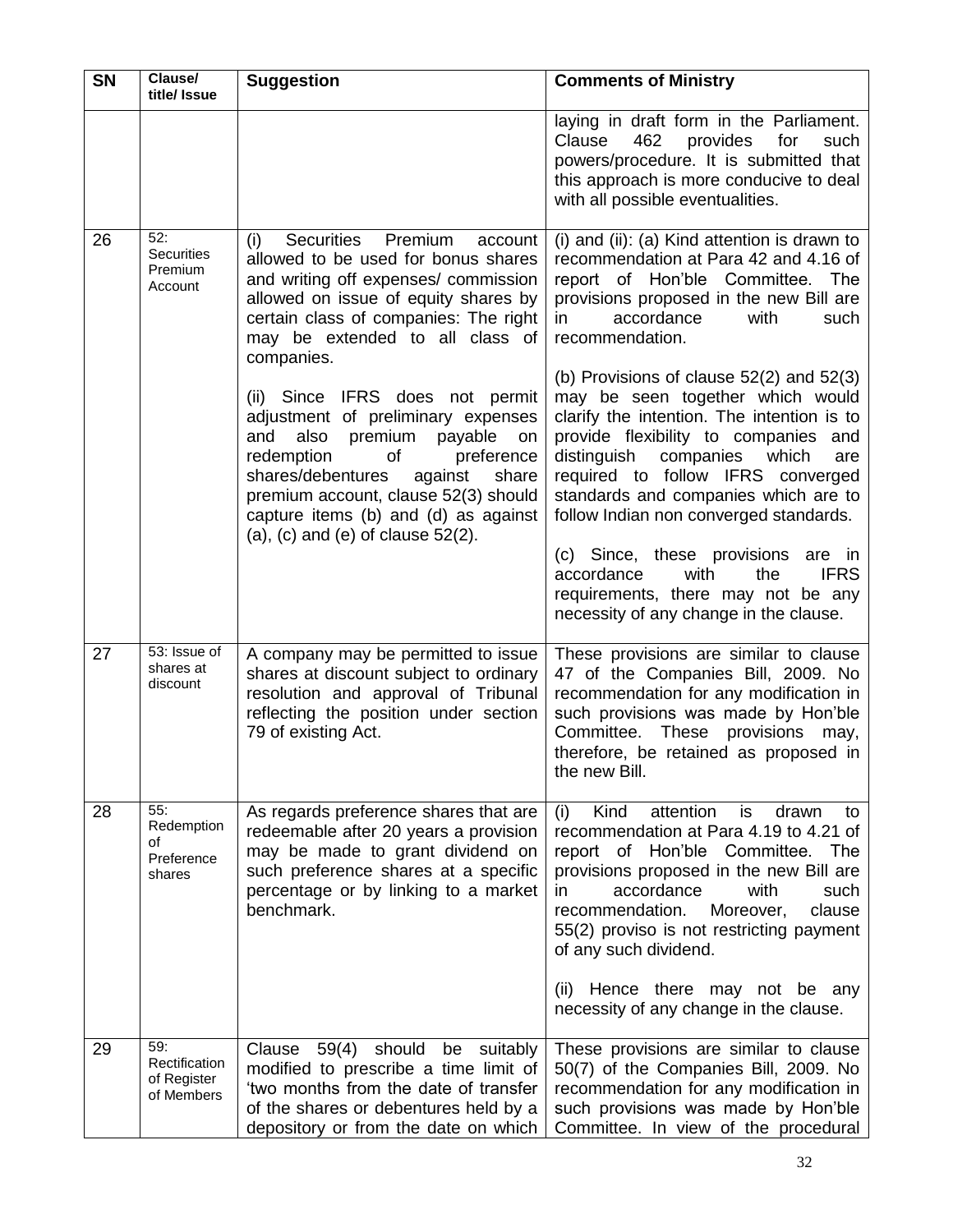| <b>SN</b> | Clause/<br>title/ Issue                                | <b>Suggestion</b>                                                                                                                                                                                                                                                                                                                                                                                                                                                                                 | <b>Comments of Ministry</b>                                                                                                                                                                                                                                                                                                              |
|-----------|--------------------------------------------------------|---------------------------------------------------------------------------------------------------------------------------------------------------------------------------------------------------------------------------------------------------------------------------------------------------------------------------------------------------------------------------------------------------------------------------------------------------------------------------------------------------|------------------------------------------------------------------------------------------------------------------------------------------------------------------------------------------------------------------------------------------------------------------------------------------------------------------------------------------|
|           |                                                        | instrument of transfer or intimation of<br>transmission was delivered to the<br>company' in line with section 111A of<br>existing Act.                                                                                                                                                                                                                                                                                                                                                            | nature of the present suggestion the<br>provision may, therefore, be retained as<br>proposed in the Bill.                                                                                                                                                                                                                                |
| 30        | 62: Further<br><b>Issue</b><br>οf<br>share capital     | (i) A blanket restriction under clause<br>62(1) on all further issues by a<br>company may affect the business and<br>operations of a company and the<br>restriction as under the Act may be<br>retained. Since Clause 62 of the Bill is<br>made applicable to a private company<br>as well (while Section 81 of the Act<br>excluded its applicability to a private<br>company), a private company may<br>exempted<br>continue to<br>be<br>from<br>complying with the provisions of the<br>Clause. | (i) These provisions are similar to<br>clause 56(1) of the Companies Bill,<br>2009. No recommendation for<br>any<br>modification in such provisions was<br>made by Hon'ble Committee. These<br>provisions may, therefore, be retained<br>as proposed in the new Bill.                                                                    |
|           |                                                        | (ii) An exception should be created,<br>whereby a company<br>should<br>be<br>permitted to make a preferential<br>allotment to its existing shareholders<br>without being subject to conditions<br>specified under Clause 62 of the Bill.<br>Furthermore, the<br>exclusion<br><b>of</b><br>applicability of the Clause in the event<br>of allotment of shares under<br>an<br>underwriting<br>agreement<br>be<br>may<br>expressly stated.                                                           | (ii) Making preferential allotment without<br>following provisions of clause 62 may<br>not be proper as this may result in<br>offering of shares to selected (existing)<br>shareholders without obtaining requisite<br>Board/shareholders<br>approvals<br>from<br>provided under clause 62. Hence the<br>suggestion may not be accepted. |
|           |                                                        | (iii) ESOP:- An employee stock option<br>scheme may be adopted by ordinary<br>resolution at the general meeting<br>without any additional conditions other<br>than as specified in the resolution.<br>Provision may be made to ensure that<br>as regards issue to non-residents, the<br>pricing guidelines are to be complied<br>with.                                                                                                                                                            | Kind<br>attention<br>(iii)<br>drawn<br>IS<br>to<br>recommendation at Para 4.30(iii) and<br>4.32 of report of Hon'ble Committee.<br>The provisions proposed in the new Bill<br>accordance<br>in<br>with<br>such<br>are<br>recommendation. Hence there may not<br>be any necessity of any change in the<br>clause.                         |
| 31        | 66(3)<br>Proviso:<br>Reduction of<br>share<br>capital: | about compliance<br>Certificate<br>with<br>accounting standards to be filed by<br>company's auditor with Tribunal:<br>- A<br>specified<br>time<br>period<br>may<br>be<br>within<br>prescribed<br>which<br>such<br>a<br>certificate by the auditor is required to<br>be filed.                                                                                                                                                                                                                     | attention<br>drawn<br>(i)<br>Kind<br>is<br>to<br>recommendation at Para 4.37 and 4.38<br>of report of Hon'ble Committee. The<br>provisions proposed in the new Bill are<br>accordance<br>with<br>such<br>in<br>recommendation.                                                                                                           |
|           |                                                        |                                                                                                                                                                                                                                                                                                                                                                                                                                                                                                   | (ii) Detailed requirements in connection<br>with making of application/ petition and<br>relevant time limits can be specified<br>under the rules for uniformity. Hence                                                                                                                                                                   |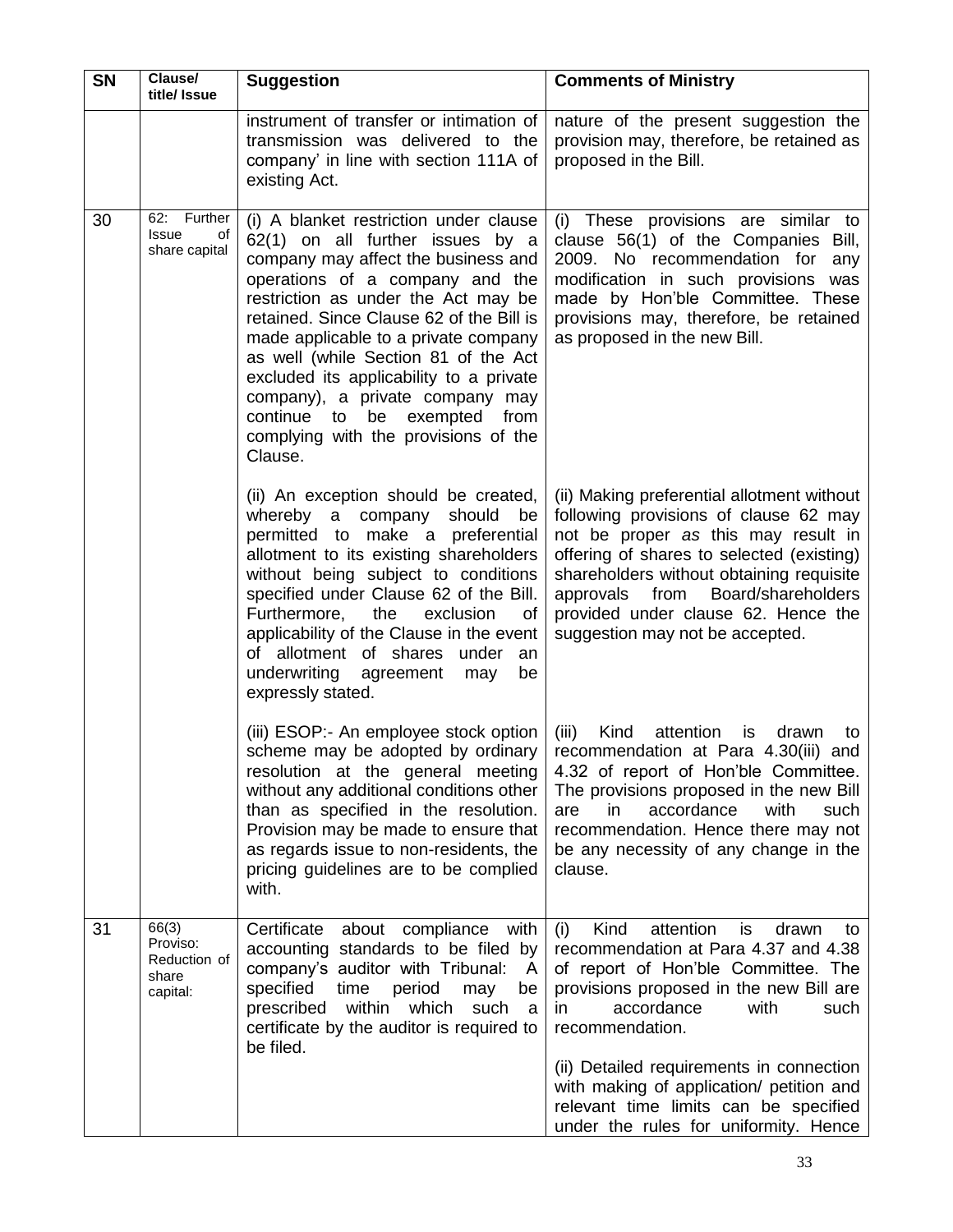| <b>SN</b> | Clause/<br>title/ Issue                                            | <b>Suggestion</b>                                                                                                                                          | <b>Comments of Ministry</b>                                                                                                                                                                                                                                                                                                                                                                                                                                                                                                                                                                            |
|-----------|--------------------------------------------------------------------|------------------------------------------------------------------------------------------------------------------------------------------------------------|--------------------------------------------------------------------------------------------------------------------------------------------------------------------------------------------------------------------------------------------------------------------------------------------------------------------------------------------------------------------------------------------------------------------------------------------------------------------------------------------------------------------------------------------------------------------------------------------------------|
|           |                                                                    |                                                                                                                                                            | there may not be any necessity of any<br>change in the clause.                                                                                                                                                                                                                                                                                                                                                                                                                                                                                                                                         |
| 32        | 67:<br><b>Restrictions</b><br>on loan for<br>purchase of<br>shares | Clause may be modified to provide<br>specific<br>exemption<br>regards<br>as<br>leveraged buy outs.                                                         | Similar<br>suggestion<br>made<br>during<br>examination of Companies Bill, 2009<br>was evidently not considered by the<br>Hon'ble Committee. Leveraged buy<br>outs take place either contractually or<br>through approvals of scheme<br>of<br>compromise/ arrangements by Courts<br>(Tribunal once new Bill comes) and<br>need not be referred to in statute<br>specifically.                                                                                                                                                                                                                           |
| 33        | 70: Buy back                                                       | The term 'term loan' used in clause<br>$70(1)(c)$ may be defined and in<br>particular to be specified if it includes<br>working capital requirements.      | The provisions are similar to clause<br>63(c) of the Companies Bill, 2009 and<br>section 77B(c) of existing Act. No<br>recommendation for any modification in<br>such provisions was made by Hon'ble<br>Committee.<br>These provisions<br>may,<br>therefore, be retained as proposed in<br>the new Bill. Moreover, 'term loan' is a<br>commonly understood term and need<br>not be defined.                                                                                                                                                                                                            |
| 34 (i)    | 71:<br>Debentures                                                  | An issue of debentures would be duly<br>approved in a meeting of board of<br>directors. Therefore, Bill may provide<br>ordinary resolution for such issue. | (i) It may be seen that requirement for<br>special resolution is applicable only with<br>reference to proviso to sub-clause (1)<br>which pertains to issue of debentures<br>with an option to convert debentures<br>into shares. These provisions are on<br>lines of provisions of section<br>the<br>81(3)(b) of the existing Companies Act,<br>1956 and may be retained as proposed.<br>(ii) For issue of other debentures, the<br>powers are vested with the Board of<br>directors<br>provided<br>clause<br>in<br>as<br>$179(3)(c)$ .<br>The suggestion<br>made,<br>therefore, is already addressed. |
| 34(ii)    | 71                                                                 | (i) The terms and conditions of issue<br>secured<br>debentures<br>οf<br>may<br>be<br>specifically provided in<br>Bill.<br>the<br>(Clause 71(3))            | (i) (a) Clause 71(3) reads as under:-<br>(3) Secured debentures may be issued by a<br>company subject to such terms<br>and<br>conditions as may be prescribed.<br>(b) The clause is similar to clause $64(3)$<br>of Companies Bill, 2009. The clause<br>seeks to provide flexibility which could<br>be useful in case of need for urgent<br>modifications in norms for terms and<br>conditions<br>for<br>of<br>issue<br>secured                                                                                                                                                                        |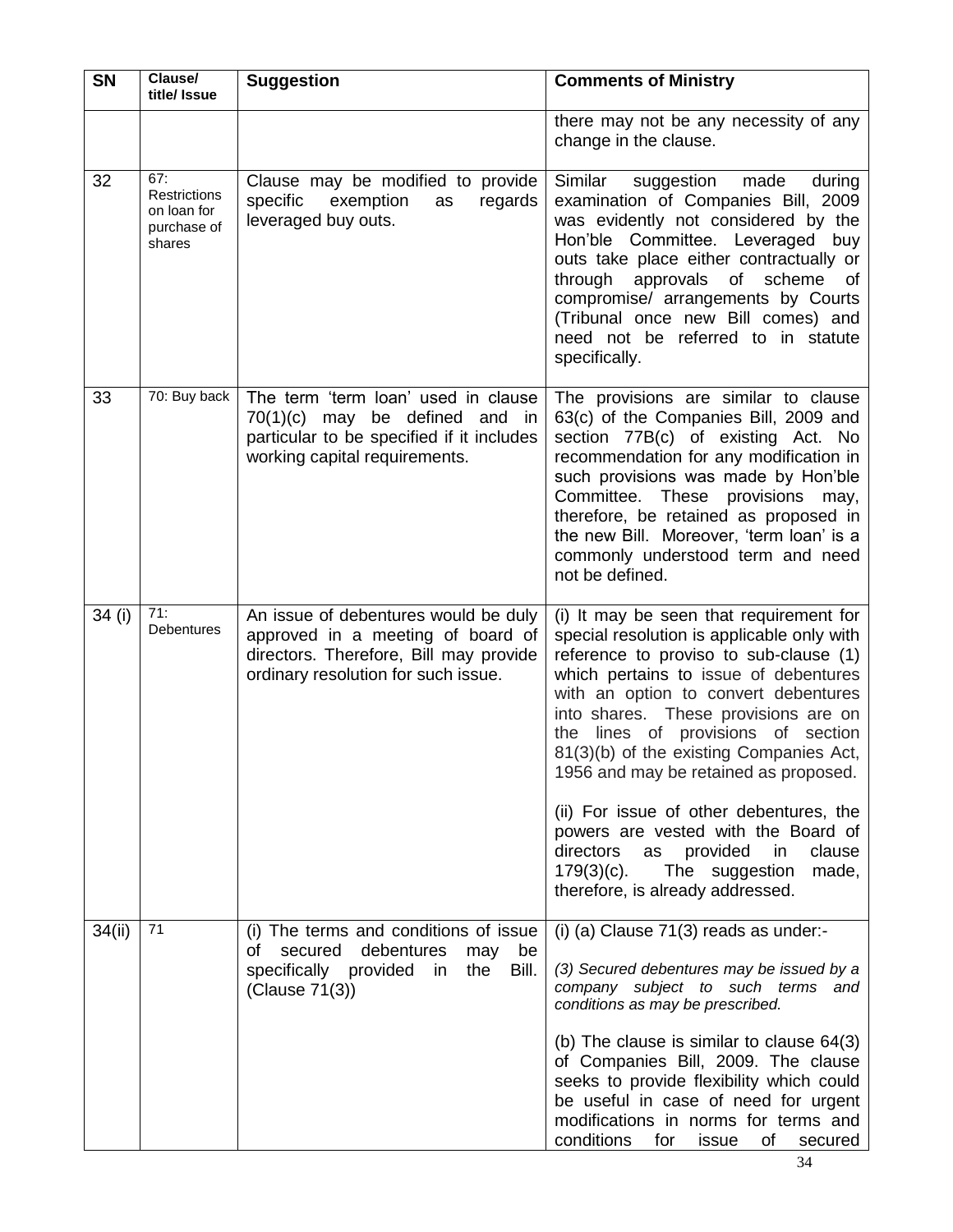| <b>SN</b> | Clause/<br>title/ Issue                 | <b>Suggestion</b>                                                                                                                                                                                                                                                                                                                                                                                                                                       | <b>Comments of Ministry</b>                                                                                                                                                                                                                                                                                                                                                                                                                                                                                                                                                                               |
|-----------|-----------------------------------------|---------------------------------------------------------------------------------------------------------------------------------------------------------------------------------------------------------------------------------------------------------------------------------------------------------------------------------------------------------------------------------------------------------------------------------------------------------|-----------------------------------------------------------------------------------------------------------------------------------------------------------------------------------------------------------------------------------------------------------------------------------------------------------------------------------------------------------------------------------------------------------------------------------------------------------------------------------------------------------------------------------------------------------------------------------------------------------|
|           |                                         |                                                                                                                                                                                                                                                                                                                                                                                                                                                         | debentures.                                                                                                                                                                                                                                                                                                                                                                                                                                                                                                                                                                                               |
|           |                                         | (ii) Under sub-clause (4), every<br>company which issues debentures is<br>required to create a debenture<br>redemption reserve account out of its<br>profits available for payment of<br>dividend. However, the quantum of<br>profit to be transferred is not specified.<br>Hence, sub-clause (4) should be<br>modified to prescribe a specified<br>percentage of profits that is to be<br>transferred<br>the<br>debenture<br>to<br>redemption reserve. | (ii) Clause 71(13) empowers Central<br>Government to prescribe, inter-alia,<br>quantum of debenture redemption<br>reserve required to be created. The<br>limits/quantum,<br>thus,<br>shall<br>be<br>prescribed under the rules.                                                                                                                                                                                                                                                                                                                                                                           |
| 34(iii)   | 71                                      | Enabling provisions to issue<br>(i)<br>perpetual debentures as per Section<br>120 of the Act have been omitted in<br>the Bill.<br>(ii) The power granted to the<br>companies to re-issue redeemed<br>debentures, as contained in Section<br>121 of the Act is also missing in the<br>Bill.                                                                                                                                                              | (i) and (ii):- The provisions now being<br>suggested were not included even in<br>the Companies Bill, 2009 since it was<br>felt that such matters can be addressed/<br>clarified through rules, if required.<br>Hence such provisions need not be<br>included at this stage.                                                                                                                                                                                                                                                                                                                              |
| 35        | $\overline{7}$ 2: Power to<br>nominate  | judicial announcements<br>As<br>per<br>nominee is regarded as 'trustee' to<br>look after the property and property<br>vests in legal heirs as per will or<br>succession certificate (in absence of<br>will). The clause therefore ought to be<br>appropriately amended to bring it in<br>line with judicial pronouncements.                                                                                                                             | (i) Similar suggestion made during<br>examination of Companies Bill, 2009<br>was evidently not considered by the<br>Hon'ble Committee<br>(ii) Further, provisions of clause 72 of<br>Companies Bill, 2011 are similar to<br>section 109A of the existing Act and<br>were included in clause 65 of the<br>Companies Bill, 2009. The Hon'ble<br>Committee<br>did<br>make<br>not<br>any<br>recommendation to modify such clause.<br>(iii) In view of above, there may not be<br>any necessity of any modification in the<br>Bill<br>this<br>matter.<br>Hence<br>on<br>the<br>suggestion may not be accepted. |
| 36        | Tracking<br>Shares<br>(No<br>provision) | To introduce tracking shares as this<br>would increase the depth of capital<br>markets.                                                                                                                                                                                                                                                                                                                                                                 | Similar<br>suggestion<br>made<br>during<br>examination of Companies Bill, 2009<br>was not considered by the Hon'ble<br>During consultation with<br>Committee.<br>various stakeholders on the 2009 Bill at<br>drafting stage, views were expressed<br>that the concept of 'Tracking Shares'<br>confuse<br>the<br>investors<br>may<br>and<br>therefore, should not be introduced at<br>this stage. In view of such comments,                                                                                                                                                                                |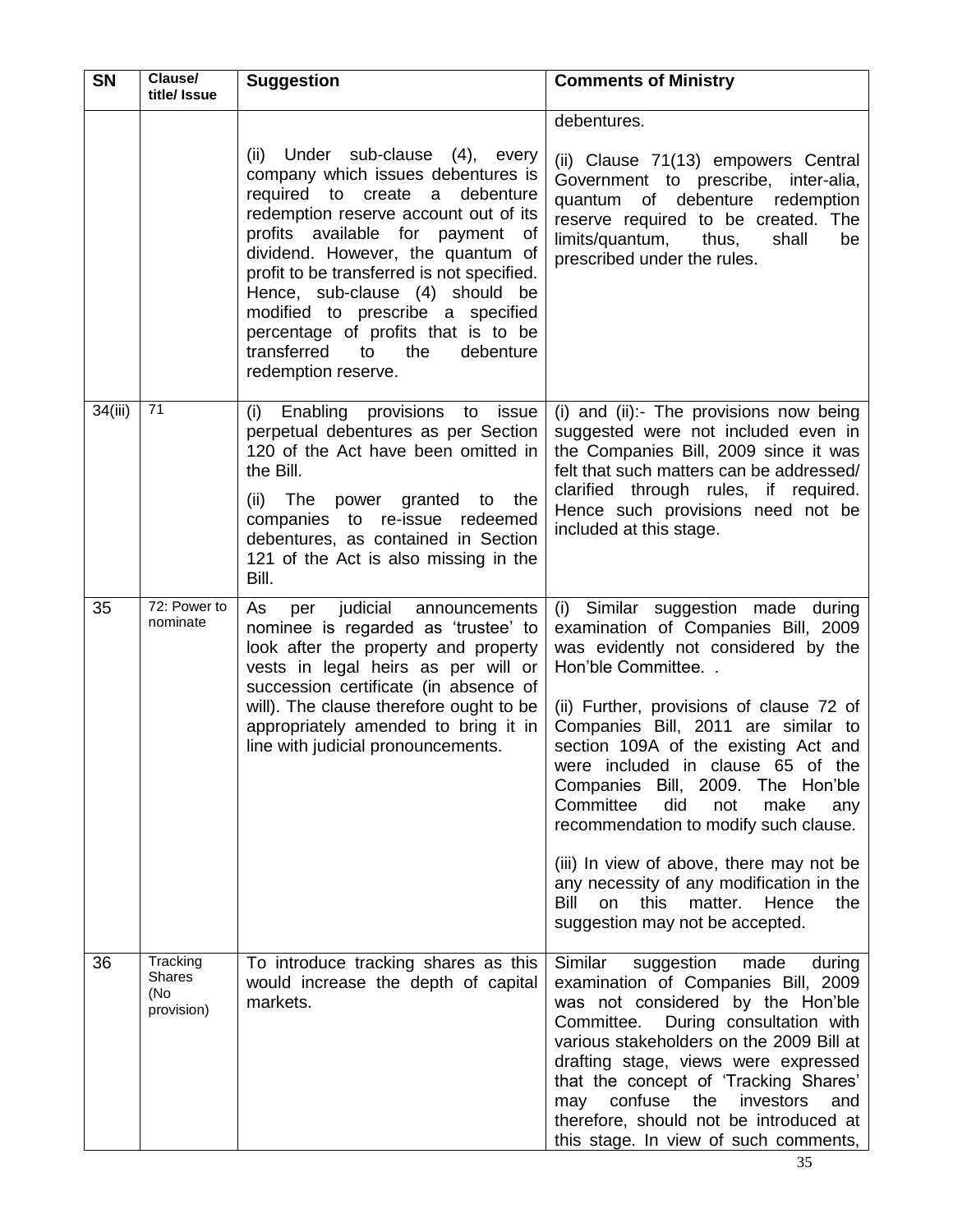| <b>SN</b> | Clause/<br>title/ Issue                       | <b>Suggestion</b>                                                                                                                                                                                                                                                                                                                                     | <b>Comments of Ministry</b>                                                                                                                                                                                                                                                                                                                                                                                                                                                                                                                                                                                                                                                                                                                                                                                                                                                                                                                                                                                                                                                                                                                                                                                                                                                                                                                                                                                                                                                                                                                                                                                                |
|-----------|-----------------------------------------------|-------------------------------------------------------------------------------------------------------------------------------------------------------------------------------------------------------------------------------------------------------------------------------------------------------------------------------------------------------|----------------------------------------------------------------------------------------------------------------------------------------------------------------------------------------------------------------------------------------------------------------------------------------------------------------------------------------------------------------------------------------------------------------------------------------------------------------------------------------------------------------------------------------------------------------------------------------------------------------------------------------------------------------------------------------------------------------------------------------------------------------------------------------------------------------------------------------------------------------------------------------------------------------------------------------------------------------------------------------------------------------------------------------------------------------------------------------------------------------------------------------------------------------------------------------------------------------------------------------------------------------------------------------------------------------------------------------------------------------------------------------------------------------------------------------------------------------------------------------------------------------------------------------------------------------------------------------------------------------------------|
|           |                                               |                                                                                                                                                                                                                                                                                                                                                       | the provisions were not included in the<br>and are still not considered<br>Bill<br>necessary.                                                                                                                                                                                                                                                                                                                                                                                                                                                                                                                                                                                                                                                                                                                                                                                                                                                                                                                                                                                                                                                                                                                                                                                                                                                                                                                                                                                                                                                                                                                              |
| 37        | 73:<br>Acceptance<br>οf<br>public<br>deposits | This clause says that companies can<br>accept depositors only from their<br>shareholders. The pernicious practice<br>of giving one or two shares to<br>members of public and making them<br>shareholders for accepting deposits<br>should also be stopped.<br>Such<br>deposits should be accepted from<br>members holding of a minimum 100<br>shares. | (i) Kind attention is drawn to provisions<br>of clause 76 which allow a class or<br>classes of companies (to be prescribed<br>under rules) to accept deposits from<br>public subject to compliance<br>with<br>provisions of that clause.<br>(ii) Provisions of clause 73 seek to<br>prohibit acceptance of deposits from<br>public since it is felt that a shareholder,<br>who has already invested risk capital<br>with the company and who is aware<br>about the objects/ business plan and<br>prospects of the company (through<br>various disclosures being provided by<br>the company to him as shareholder)<br>would be in a better position to take<br>such investment decisions than a<br>member of public. This approach seems<br>to be justified. In addition, provisions of<br>clause 73 also provide for following<br>safeguards to<br>protect<br>interests<br>of<br>depositors:-<br>(a) issuance of a circular to potential<br>depositors indicating financial position<br>of company, credit rating obtained,<br>existing outstanding deposits etc. More<br>details which may be issued under such<br>circular can be prescribed under rules;<br>(b) filing of such circular with the<br>before actually<br>Registrar<br>accepting<br>deposits;<br>(c) creation and maintenance of deposit<br>with<br>repayment<br>reserve<br>account<br>requisite amount kept in a separate<br>bank account;<br>(d) deposit insurance cover;<br>(e) providing security, if deposits are<br>detailed<br>disclosures/<br>secured;<br>disclaimers<br>in case of unsecured<br>deposits<br>(f) remedy for grievance redressal in |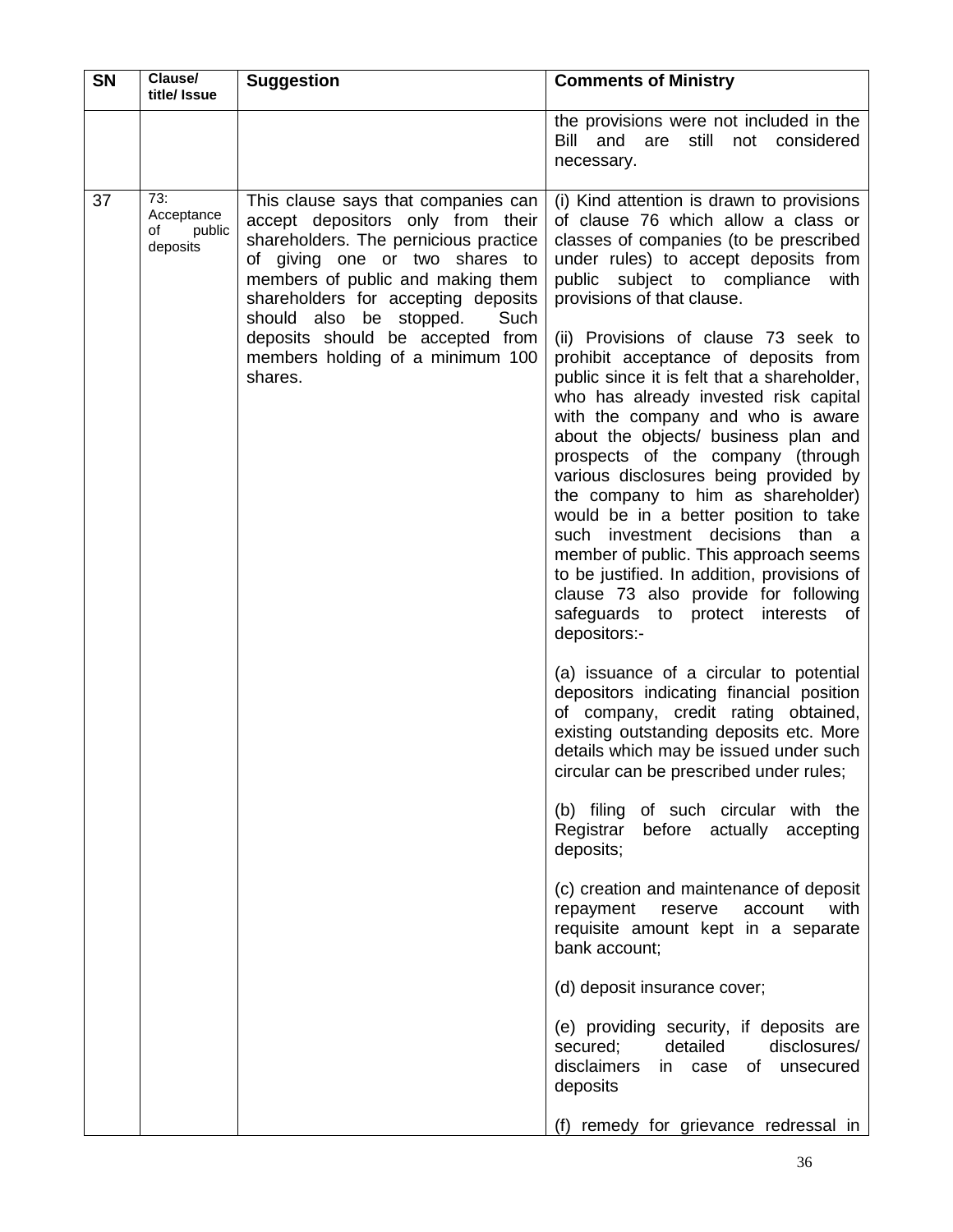| <b>SN</b> | Clause/<br>title/ Issue                                                                      | <b>Suggestion</b>                                                                                                                                                                                                                                                                                                                                                 | <b>Comments of Ministry</b>                                                                                                                                                                                                                                                                                                                                                                                                                                          |
|-----------|----------------------------------------------------------------------------------------------|-------------------------------------------------------------------------------------------------------------------------------------------------------------------------------------------------------------------------------------------------------------------------------------------------------------------------------------------------------------------|----------------------------------------------------------------------------------------------------------------------------------------------------------------------------------------------------------------------------------------------------------------------------------------------------------------------------------------------------------------------------------------------------------------------------------------------------------------------|
|           |                                                                                              |                                                                                                                                                                                                                                                                                                                                                                   | case of non payments through orders of<br>Tribunal.                                                                                                                                                                                                                                                                                                                                                                                                                  |
|           |                                                                                              |                                                                                                                                                                                                                                                                                                                                                                   | (g) compliance with the rules which may<br>be prescribed by Central Government in<br>consultation with RBI.                                                                                                                                                                                                                                                                                                                                                          |
|           |                                                                                              |                                                                                                                                                                                                                                                                                                                                                                   | (iii) Accordingly, it is felt that the above<br>provisions seem to be reasonable and<br>may be retained.                                                                                                                                                                                                                                                                                                                                                             |
| 38        | 77: Duty to<br>register<br>charges                                                           | Bill should be amended to include a<br>threshold above which charges would<br>be required to be registered.                                                                                                                                                                                                                                                       | Similar suggestion was made by a<br>stakeholder during the examination of<br>Companies Bill, 2009. Kind attention is<br>drawn to recommendation at Para 6.5<br>of report of Hon'ble Committee. The<br>provisions proposed in the new Bill are<br>accordance<br>with<br>in<br>such<br>recommendation. Hence there may not<br>be any necessity of any change in the<br>clause.                                                                                         |
| 39        | 78:<br>Application<br>for<br>registration<br>of charges                                      | Extension of period for registration:-<br>whether creditors' right to apply for<br>registration of charge commences<br>upon expiry of original 30 days or<br>upon expiry of extended time period<br>(which could potentially be 300 days).<br>This aspect needs clarification.                                                                                    | The intention is to make Registry up-to-<br>date on matters relating to charges.<br>Accordingly, the intention is that if the<br>borrower company does not create the<br>charge within initial 30 days, the creditor<br>shall have the right to get the charge<br>registered immediately after expiry of<br>Any improvement<br>this<br>period.<br>$\mathsf{I}$<br>drafting, if required, in this clause can<br>addressed<br>through<br>be<br>legislative<br>vetting. |
| 40        | 90:<br>Investigation<br>into<br>beneficial<br>ownership of<br>shares in<br>certain<br>cases. | These provisions could be misused to<br>unduly<br>harass<br>and<br>influence<br>companies and should be deleted.                                                                                                                                                                                                                                                  | These provisions are same as included<br>in clause 80 of the Companies Bill,<br>2009 (and as available under section<br>187D of existing Companies Act, 1956).<br>Hon'ble Committee did not make any<br>these<br>recommendation<br>modify<br>to<br>provisions. The clause may, therefore,<br>be retained as proposed.                                                                                                                                                |
| 41        | 93: Return to<br>be filed with<br>the Registrar                                              | (i)<br>Generally top 10 shareholders<br>changes very frequently in their<br>shareholdings.<br>Intimation to every<br>such change is a very onerous and<br>consuming<br>task<br>and<br>time<br>no<br>meaningful purpose will be served at<br>the RoC's end. Such returns should<br>be filed on quarterly basis instead.<br>(ii) Quantum has not been defined. i.e. | (i) and (ii):- Kind attention is drawn to<br>recommendation at Para 7.12 and 7.13<br>of report of Hon'ble Committee. The<br>provisions proposed in the new Bill are<br>accordance<br>with<br>in.<br>such<br>recommendation. Hence there may not<br>be any necessity of any change in the<br>clause. The details about quantum/<br>percent of change which will trigger the                                                                                           |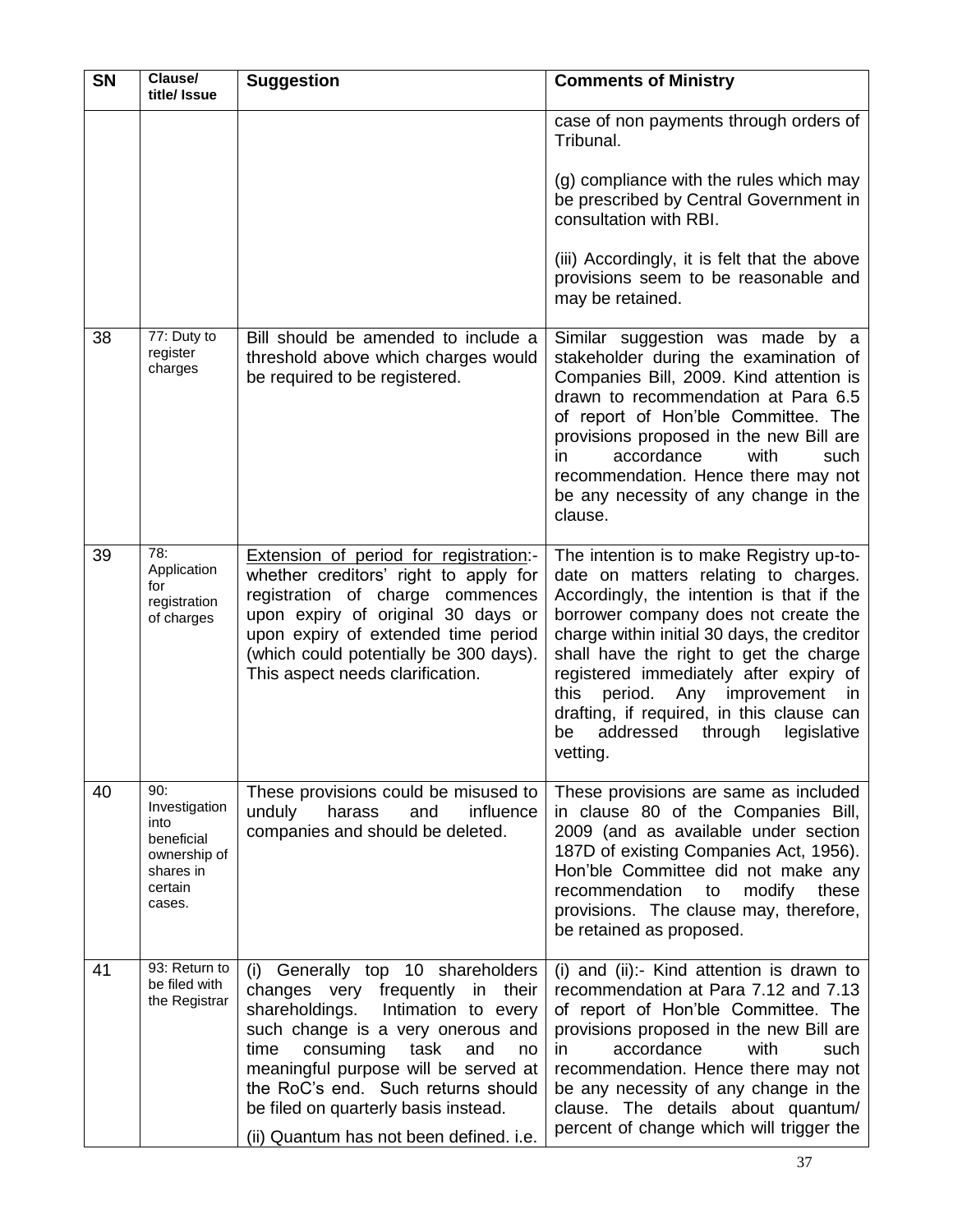| <b>SN</b> | Clause/<br>title/ Issue                       | <b>Suggestion</b>                                                                                                                                                                                                                                                                                                                                         | <b>Comments of Ministry</b>                                                                                                                                                                                                                                                                                                                                                                                                                                                                                                     |
|-----------|-----------------------------------------------|-----------------------------------------------------------------------------------------------------------------------------------------------------------------------------------------------------------------------------------------------------------------------------------------------------------------------------------------------------------|---------------------------------------------------------------------------------------------------------------------------------------------------------------------------------------------------------------------------------------------------------------------------------------------------------------------------------------------------------------------------------------------------------------------------------------------------------------------------------------------------------------------------------|
|           |                                               | whether single share change will<br>require filing. This may practically<br>result in filing almost every week<br>lead<br>which<br>will<br>to<br>increase<br>in.<br>administrative work. Therefore, certain<br>threshold (e.g. 2% or 5% should be<br>prescribed) and the periodicity of the<br>reporting may be changed to monthly<br>or quarterly basis. | provisions may be prescribed under<br>rules. The suggestion made, therefore,<br>can be addressed under rules.                                                                                                                                                                                                                                                                                                                                                                                                                   |
| 42        | 96(2): AGM -<br>national<br>holiday           | Expression 'public holiday' be used in<br>stead of 'national holiday' as provided<br>in the existing Act.                                                                                                                                                                                                                                                 | As the intention is to facilitate widest<br>participation by the shareholders, the<br>term, "public holiday" was omitted to<br>facilitate holding of such meetings as<br>early as possible including on Sundays.<br>The Honourable Committee had also<br>not commented on this aspect though<br>provision<br>included<br>the<br>was<br>in.<br>Companies Bill, 2009 also.                                                                                                                                                        |
| 43        | $103(1)$ :<br>Quorum for<br>meetings          | To be amended to reflect the position<br>under the existing Act since the<br>number of members may change due<br>to transfer of shares leading to<br>uncertainty on whether quorum was<br>present.                                                                                                                                                        | attention<br>(i)<br>Kind<br>is<br>drawn<br>to<br>recommendation at Para 63 and 7.28 of<br>report of Hon'ble Committee. The<br>provisions proposed in the new Bill are<br>accordance<br>with<br>such<br>in.<br>recommendation. The determination of<br>total number of members for the<br>purpose of calculation of quorum can be<br>done through closure of register of<br>members/ fixing a record date as is<br>done for payment of dividend.<br>Hence there may not be any<br>(ii)<br>necessity of any change in the clause. |
| 44        | 108. Voting<br>through<br>electronic<br>means | Advance Receipt of Intimations from<br>Shareholders to participate in meeting<br>through Video conferencing to be<br>required and participation should be<br>limited to watching proceedings only.                                                                                                                                                        | Kind<br>attention<br>is<br>drawn<br>to<br>recommendation at Para 7.33 of report<br>of Hon'ble Committee. The provisions<br>proposed in the new<br>Bill are in<br>accordance with such recommendation.<br>Detailed procedural requirements are<br>proposed to be prescribed under rules.<br>Hence there may not be any necessity<br>of any change in the clause.                                                                                                                                                                 |
| 45        | 110:<br>Voting by<br>postal ballot            | The Bill should be amended to include<br>a list of negative items that are to be<br>transacted only at a general meeting<br>and not through postal ballot.                                                                                                                                                                                                | These provisions are similar to clause<br>99 of the Companies Bill, 2009. No<br>recommendation for any modification in<br>such provisions was made by Hon'ble<br>Committee. Since provisions relating to<br>voting by postal ballot (which includes<br>voting by electronic mode) are investor<br>friendly and need to be encouraged,                                                                                                                                                                                           |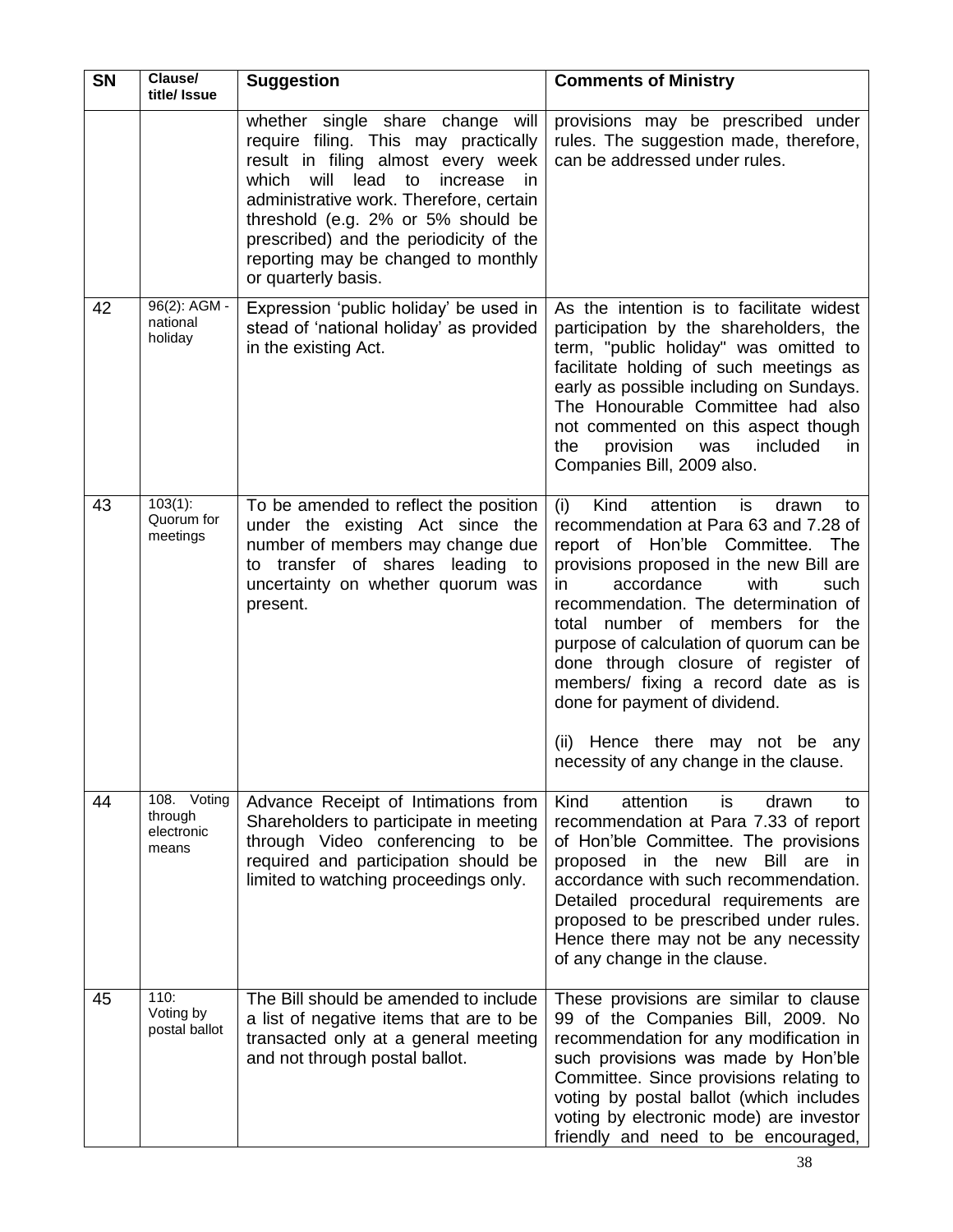| <b>SN</b> | Clause/<br>title/ Issue                                        | <b>Suggestion</b>                                                                                                                                                                                                                                                                                                                                   | <b>Comments of Ministry</b>                                                                                                                                                                                                                                                                                                                                                                                                                                                                                     |
|-----------|----------------------------------------------------------------|-----------------------------------------------------------------------------------------------------------------------------------------------------------------------------------------------------------------------------------------------------------------------------------------------------------------------------------------------------|-----------------------------------------------------------------------------------------------------------------------------------------------------------------------------------------------------------------------------------------------------------------------------------------------------------------------------------------------------------------------------------------------------------------------------------------------------------------------------------------------------------------|
|           |                                                                |                                                                                                                                                                                                                                                                                                                                                     | these provisions may, therefore, be<br>retained as proposed in the new Bill.                                                                                                                                                                                                                                                                                                                                                                                                                                    |
| 46        | 123<br>&<br>Schedule II:<br>Declaration<br>of dividend         | (i) The rate of depreciation seems to<br>be very aggressive and specifically in<br>continuous process plant reduce from<br>earlier 18 years to 8 years now. Actual<br>life of plant and machinery is generally<br>much higher as prescribed.                                                                                                        | (i) to (iii):- (a) Kind attention is drawn to<br>recommendation at Para 8.10 to 8.13 of<br>report of Hon'ble Committee. The<br>provisions proposed in the new Bill are<br>accordance<br>with<br>in.<br>such<br>recommendation.                                                                                                                                                                                                                                                                                  |
|           |                                                                | (ii) In case of heavy capital intensive<br>industries for e.g. fertilisers the project<br>will<br>become<br>economically<br>itself<br>if<br>unviable<br>such<br>aggressive<br>depreciation rates are applied.<br>(iii) Need to upward revise the useful<br>life of general plant and machinery not<br>covered under special plant and<br>machinery. | (b) The Schedule II was prepared after<br>examination of all related issues,<br>consultation with various stakeholders<br>like Chambers, Professional Institutes,<br>Regulators/<br>concerned<br>Ministries/<br>Departments. Thereafter the Schedule<br>was scrutinized by ICAI. The National<br>Advisory Committee on Accounting<br>Standards (NACAS)<br>had<br>also<br>on this Schedule<br>deliberated<br>and<br>recommendation was made to Central<br>Government to prescribe the same.                      |
|           |                                                                |                                                                                                                                                                                                                                                                                                                                                     | (c) Further, since this is a Schedule<br>which can<br>altered<br>by Central<br>be<br>Government in accordance with the<br>provisions of clause 467 of the Bill, the<br>difficulties, if any, can be removed<br>through amendment of Schedule II on<br>enactment of the Bill.<br>(d) Hence there may not be<br>any                                                                                                                                                                                               |
|           |                                                                |                                                                                                                                                                                                                                                                                                                                                     | necessity of any change<br>the<br>in<br>Schedule II at this stage.                                                                                                                                                                                                                                                                                                                                                                                                                                              |
| 47        | 125: Investor<br>Education<br>and<br>Protection<br>Fund (IEPF) | Provisions for giving immediate relief<br>to small investors have not been<br>included in the Bill. The same may be<br>considered.                                                                                                                                                                                                                  | (i) Kind attention is drawn to provisions<br>of clause $125(3)(c)$ , (d) and (e) which<br>read as under:-<br>"(3) The Fund shall be utilised for-<br>***<br>(c) distribution of any disgorged amount<br>eligible<br>and<br>identifiable<br>among<br>applicants for shares or debentures,<br>shareholders,<br>debenture-holders<br><b>or</b><br>depositors who have suffered losses<br>due to wrong actions by any person, in<br>accordance with the orders made by the<br>Court which had ordered disgorgement; |
|           |                                                                |                                                                                                                                                                                                                                                                                                                                                     | (d) reimbursement of legal expenses<br>incurred in pursuing class action suits                                                                                                                                                                                                                                                                                                                                                                                                                                  |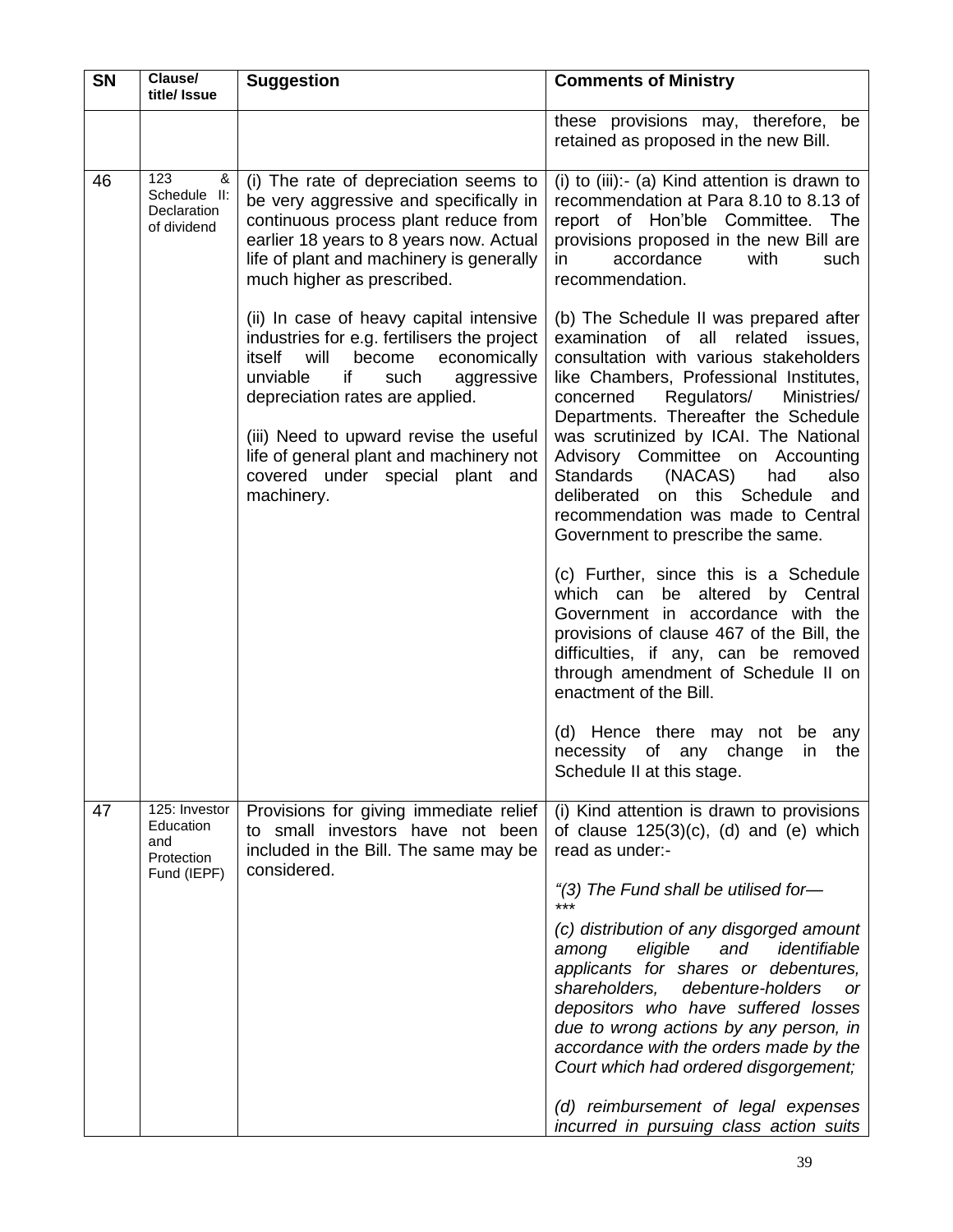| <b>SN</b> | Clause/<br>title/ Issue                                                     | <b>Suggestion</b>                                                                                                                                                                                                                                                                                                                                                                      | <b>Comments of Ministry</b>                                                                                                                                                                                                                                                                                                                               |
|-----------|-----------------------------------------------------------------------------|----------------------------------------------------------------------------------------------------------------------------------------------------------------------------------------------------------------------------------------------------------------------------------------------------------------------------------------------------------------------------------------|-----------------------------------------------------------------------------------------------------------------------------------------------------------------------------------------------------------------------------------------------------------------------------------------------------------------------------------------------------------|
|           |                                                                             |                                                                                                                                                                                                                                                                                                                                                                                        | under<br>sections<br>37<br>and<br>245<br>by<br>debenture-holders<br>members,<br>or<br>depositors as may be sanctioned by the<br>Tribunal; and                                                                                                                                                                                                             |
|           |                                                                             |                                                                                                                                                                                                                                                                                                                                                                                        | (e) any other purpose incidental thereto,                                                                                                                                                                                                                                                                                                                 |
|           |                                                                             |                                                                                                                                                                                                                                                                                                                                                                                        | in accordance with such rules as may<br>be prescribed:"                                                                                                                                                                                                                                                                                                   |
|           |                                                                             |                                                                                                                                                                                                                                                                                                                                                                                        | (ii) It is felt that the suggestion made is<br>already<br>covered<br>under<br>above<br>provisions. Detailed requirements shall<br>be prescribed under rules.                                                                                                                                                                                              |
| 48        | $128(1)$ :<br>Books of<br>Account,<br>etc., to be<br>kept by the<br>Company | Cognizance may be given to the<br>situations where the servers<br>are<br>maintained outside India. As long as<br>there is access to add, modify and<br>delete data exists in<br>India,<br>the<br>information maintained<br>on servers<br>outside India should be considered as<br>adequate<br>compliance<br>with<br>the<br>requirements of the Bill.                                   | The suggestion is noted in context of<br>rules to be made under this clause.                                                                                                                                                                                                                                                                              |
| 49        | 128(6)                                                                      | There<br>several<br>Government<br>are<br>Companies who have not prepared<br>their annual accounts in time. It may<br>be difficult to prove that default was<br>committed willfully. The default of Key<br>Managerial Personnel concerned can<br>be presumed and stringent provision<br>made to enforce accountability in<br>preparation of financial statements on<br>an annual basis. | The<br>suggestion<br>is<br>noted<br>be<br>to<br>addressed through legislative vetting.                                                                                                                                                                                                                                                                    |
| 50        | $129(1)$ :<br>Financial<br><b>Statements</b>                                | First proviso to Clause 129(1) states<br>that "items contained in such<br>financial statements<br>shall be<br>in<br>with<br>accordance<br>the<br>accounting<br>standards" is redundant in view of<br>Clause 129(1) which already states<br>"The financial statements<br>comply with the accounting standards<br>notified under"                                                        | (i) Kind attention is drawn to Para 9.9<br>9.10<br>of report<br>of<br>Hon'ble<br>and<br>Committee. The provisions proposed in<br>the new Bill are in accordance with such<br>recommendation.<br>(ii)<br>The<br>proviso is<br>necessary to<br>recognize terms defined under various<br>accounting standards as statutory terms<br>for accounting purposes. |
|           |                                                                             |                                                                                                                                                                                                                                                                                                                                                                                        | (iii) Hence there may not be any<br>necessity of any change in the clause.                                                                                                                                                                                                                                                                                |
| 51(i)     | $129(3)$ :<br>Financial<br>statement                                        | An express provision may be made, in  <br>line with Section 213 of the Act,<br>prescribing the procedure to be                                                                                                                                                                                                                                                                         | (i) The provisions of section 213<br>(Financial year of holding company and<br>subsidiary) of existing Act were not                                                                                                                                                                                                                                       |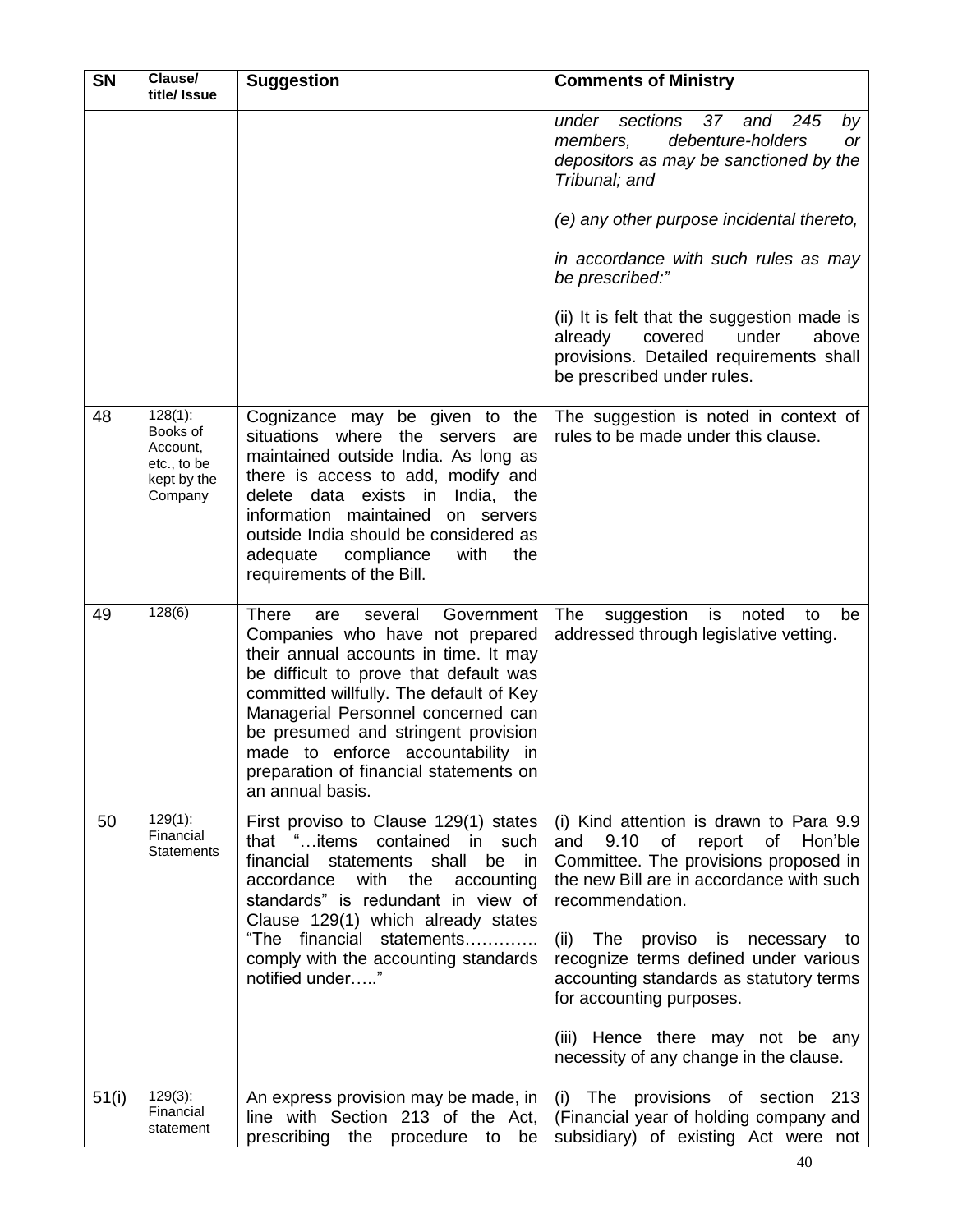| <b>SN</b> | Clause/<br>title/ Issue                                                                           | <b>Suggestion</b>                                                                                                                                                                                                                                                                                                                                                                                                                                                                                                                                                                    | <b>Comments of Ministry</b>                                                                                                                                                                                                                                                                                                                                                                                                                                                                                                                                                                             |
|-----------|---------------------------------------------------------------------------------------------------|--------------------------------------------------------------------------------------------------------------------------------------------------------------------------------------------------------------------------------------------------------------------------------------------------------------------------------------------------------------------------------------------------------------------------------------------------------------------------------------------------------------------------------------------------------------------------------------|---------------------------------------------------------------------------------------------------------------------------------------------------------------------------------------------------------------------------------------------------------------------------------------------------------------------------------------------------------------------------------------------------------------------------------------------------------------------------------------------------------------------------------------------------------------------------------------------------------|
|           |                                                                                                   | followed in the event that the financial<br>years of the parent and subsidiary<br>company or companies<br>the<br>or<br>subsidiaries inter se, are different (in<br>light of the definition of financial year<br>suggested herein above).                                                                                                                                                                                                                                                                                                                                             | included in the Companies Bill, 2009<br>provisions<br>for<br>since<br>mandatory<br>consolidation<br>0f<br>were<br>accounts<br>provided. These provisions have been<br>provided in clause 129(3) of Companies<br>Bill, 2011. Any procedural requirements<br>relating to consolidation of accounts can<br>be prescribed either under relevant<br>accounting standards or under rules to<br>be framed under clause 129(3).<br>(ii) Hence there may not be any<br>necessity of any change in the clause.                                                                                                    |
| 51(i)     | 129(3)<br>Consolidated<br>Financial<br><b>Statements</b>                                          | Where<br>company<br>is<br>already<br>a<br>Consolidated<br>Financial<br>presenting<br>Statements, the requirement to attach<br>another statement containing salient<br>features of financial statements of<br>subsidiaries would be redundant and<br>lead to increased work for companies.<br>The manner of consolidation<br>is is<br>covered in respective accounting<br>standards (AS 21, 23 and 27) and<br>therefore there is no requirement for<br>any separate rules in this regard.<br>Accordingly, requirements of second<br>proviso to 129(3) are ambiguous and<br>redundant. | (i) Consolidation of accounts is a very<br>technical exercise requiring compliance<br>with relevant accounting standards. The<br>basic elements/ parameters in such<br>exercise are not known to layman/<br>common investors. Hence<br>enabling<br>provisions (through rule making) have<br>been retained to provide simplified<br>consolidation summary for use of such<br>Further,<br>investors.<br>accounting<br>be<br>standards<br>modified,<br>may<br>subsequently to maintain consistency<br>with the Bill/rules.<br>(ii)<br>Hence there may not be any<br>necessity of any change in the clause. |
| 52        | $129(7)$ :<br>Financial<br>Statements                                                             | The defense of default not committed<br>willfully has been excluded from the<br>penal provisions, which seems to be<br>harsh, since there could be instances<br>where such default<br>are<br>merely<br>technical in<br>nature<br>not<br>or<br>of<br>significance in view of the directors.<br>The concept of willful default needs to<br>be restored as it exists in the current<br>Companies Act, 1956.                                                                                                                                                                             | These provisions are same as included<br>in clause 117(6) in the Companies Bill,<br>2009. Hon'ble Committee did not make<br>any recommendation to modify these<br>provisions. The Court or Tribunal will in<br>any case have the opportunity to<br>examine evidence in each case to<br>determine whether a particular act or<br>omission amounted to 'default' in the<br>facts and circumstances of a given<br>case. The clause may, therefore, be<br>retained as proposed.                                                                                                                             |
| 53        | 129,<br>136,<br>137:<br>Waiver<br>from<br>furnishing<br>Indian GAAP<br>Consolidated<br>financials | Companies<br>which<br>preparing<br>are<br>financial statements as per IFRS<br>requirements, may be given the option<br>to file/circulate such IFRS compliant<br>financial<br>statements<br>rather<br>than<br>financial statements as per Indian<br><b>Accounting Standards.</b>                                                                                                                                                                                                                                                                                                      | In order to ensure uniformity in following<br>accounting norms for the purpose of<br>preparation of financial statements, it<br>may not be appropriate to give such an<br>option to companies.                                                                                                                                                                                                                                                                                                                                                                                                          |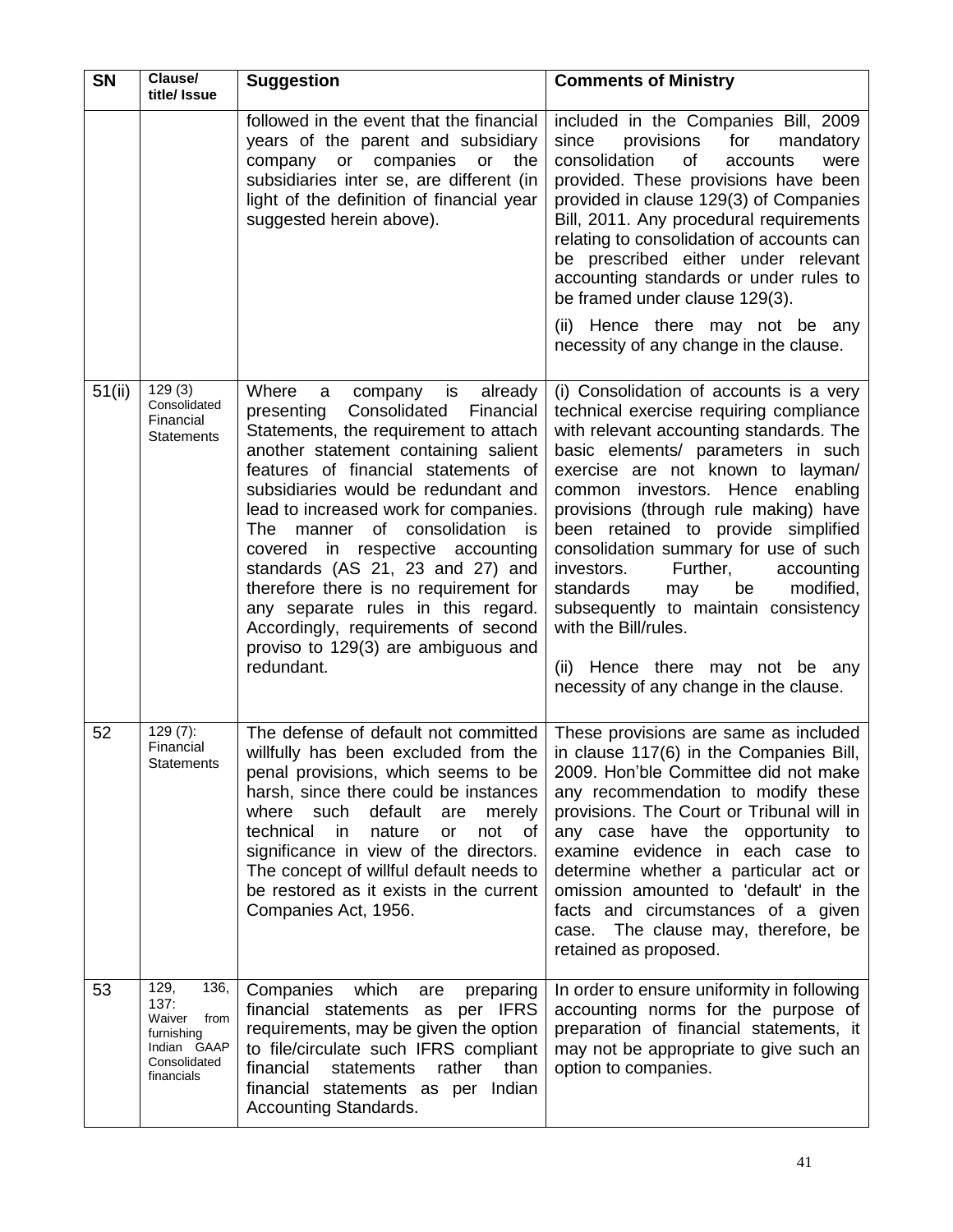| 129:<br>54<br>Annual report of Audit Committee<br>members should be annexed<br>provides as under:-<br><i>in</i><br>"Annual Balanced sheet".<br>recommendation of the Audit Committee,<br>along with the reasons therefor."<br>(ii) These provisions are considered                                                                                                                                                                                                                                                                                                                                                                                                                                                                                                                                                                                                                                                                                                                                                                                                                                                                                                                                                                                                                                                                                                                                                                                                                                                                           | <b>SN</b> | Clause/<br>title/ Issue | <b>Suggestion</b> | <b>Comments of Ministry</b>                                                                                                                                                                                                                                                                                                                                                 |
|----------------------------------------------------------------------------------------------------------------------------------------------------------------------------------------------------------------------------------------------------------------------------------------------------------------------------------------------------------------------------------------------------------------------------------------------------------------------------------------------------------------------------------------------------------------------------------------------------------------------------------------------------------------------------------------------------------------------------------------------------------------------------------------------------------------------------------------------------------------------------------------------------------------------------------------------------------------------------------------------------------------------------------------------------------------------------------------------------------------------------------------------------------------------------------------------------------------------------------------------------------------------------------------------------------------------------------------------------------------------------------------------------------------------------------------------------------------------------------------------------------------------------------------------|-----------|-------------------------|-------------------|-----------------------------------------------------------------------------------------------------------------------------------------------------------------------------------------------------------------------------------------------------------------------------------------------------------------------------------------------------------------------------|
|                                                                                                                                                                                                                                                                                                                                                                                                                                                                                                                                                                                                                                                                                                                                                                                                                                                                                                                                                                                                                                                                                                                                                                                                                                                                                                                                                                                                                                                                                                                                              |           |                         |                   |                                                                                                                                                                                                                                                                                                                                                                             |
|                                                                                                                                                                                                                                                                                                                                                                                                                                                                                                                                                                                                                                                                                                                                                                                                                                                                                                                                                                                                                                                                                                                                                                                                                                                                                                                                                                                                                                                                                                                                              |           |                         |                   | (i) Clause 177(8) of the new Bill<br>"177 (8) The Board's report under sub-<br>section (3) of section 134 shall disclose the<br>composition of an Audit Committee and<br>where the Board had not accepted any<br>the same shall be disclosed in such report<br>sufficient. Attaching reports of audit<br>committee with balance sheets will<br>make them bulky and routine. |
|                                                                                                                                                                                                                                                                                                                                                                                                                                                                                                                                                                                                                                                                                                                                                                                                                                                                                                                                                                                                                                                                                                                                                                                                                                                                                                                                                                                                                                                                                                                                              |           |                         |                   |                                                                                                                                                                                                                                                                                                                                                                             |
| 132:<br>55<br>(i) Provision for a NFRA may be<br>National<br>removed and furthermore the role of<br>Financial<br>the NACAAS vis-à-vis the ICAI (which<br>report of Hon'ble Committee.<br>Reporting<br>prescribed accounting standards and<br>provisions proposed in the new Bill are<br>Authority<br>regulates the conduct of its members)<br>accordance<br>with<br>(NFRA)<br>in.<br>may be clarified.<br>clause.<br>(ii) Issues such as independent and<br>other ethical requirements with regard<br>to auditors arise from the Chartered<br>(b) The NFRA shall follow procedure<br>Accountants Act and the Institute of<br>which shall be fair to all concerned<br>Chartered Accountant (ICAI)'s Code<br>stakeholders.<br>The<br>apprehensions<br>of Ethics. Such requirements now<br>proposed/ provided in the Bill (through<br>rules/procedure of functioning of NFRA.<br>NFRA) may lead to a conflict between<br>the ICAI and NFRA. The roles and<br>power of the regulators should be<br>retained as proposed in the Bill.<br>rationalized such that there are no<br>conflicts.<br>(iii) Matters of professional or other<br>misconduct<br>committed<br>by<br>any<br>member or CA firm to be referred to<br>ICAI firstly which may refer it to NFRA<br>for final action. ICAI may be retained<br>as regulating authority.<br>(iv) As per international<br>norms,<br>NACAAS can continue the role of<br>setting Accounting Standards and a<br>separate audit oversight body can be<br>set up for regulating the auditing<br>profession. |           |                         |                   | (i) to (iv): (a) Kind attention is drawn to<br>recommendation at Para 37 and 9.23 of<br>The<br>such<br>recommendation. Hence there may not<br>be any necessity of any change in the<br>expressed can be suitably addressed in<br>(c) Hence, the provisions may be                                                                                                           |
| $134(1)$ :<br>CEO to sign only if he is a director:-<br>Kind<br>attention<br>56 (i)<br>is<br>drawn<br>Financial<br>This provision may be removed and a                                                                                                                                                                                                                                                                                                                                                                                                                                                                                                                                                                                                                                                                                                                                                                                                                                                                                                                                                                                                                                                                                                                                                                                                                                                                                                                                                                                       |           |                         |                   | to<br>recommendation at Para 9.28 of report                                                                                                                                                                                                                                                                                                                                 |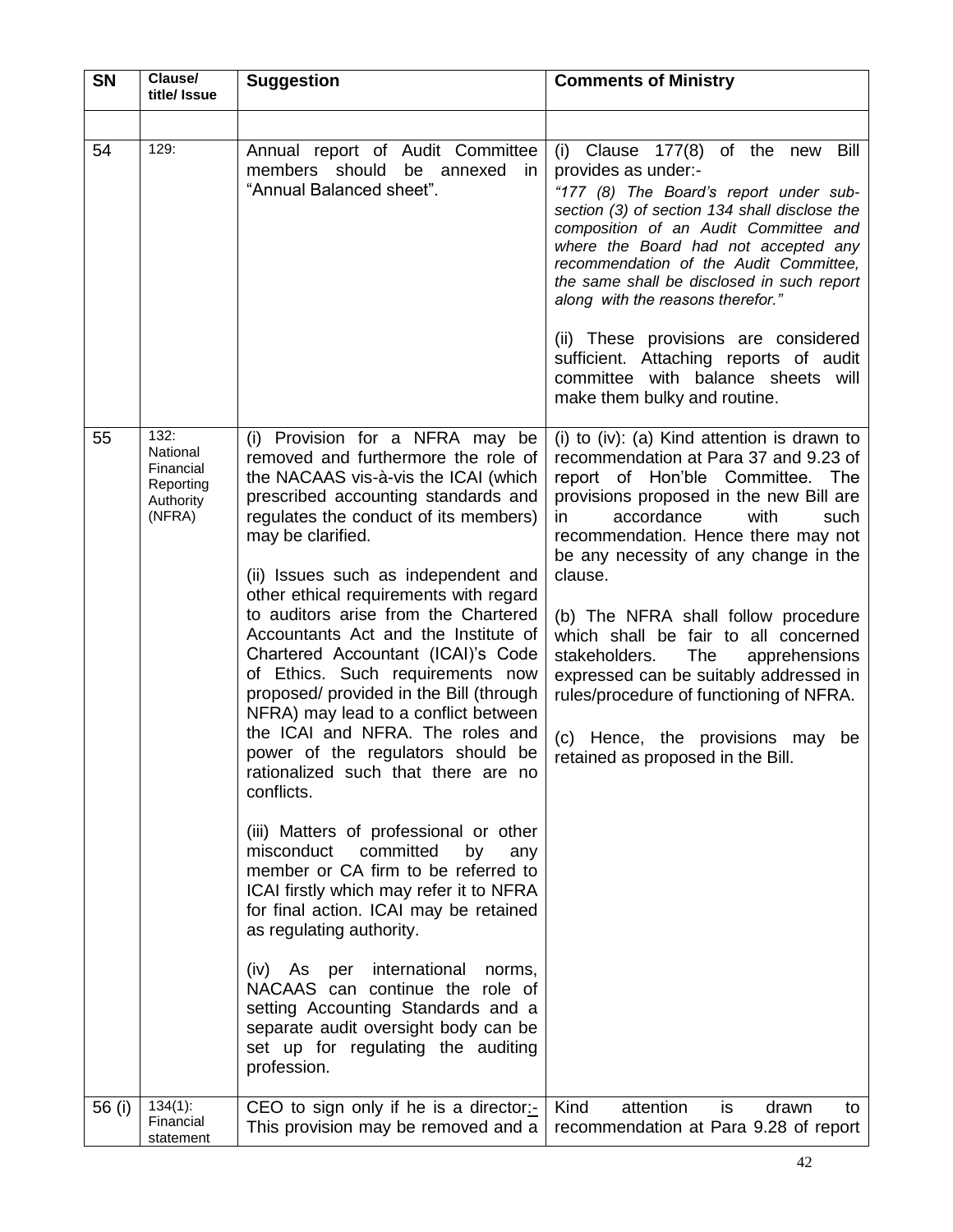| <b>SN</b> | Clause/<br>title/ Issue | <b>Suggestion</b>                                                                                                                                                                                                                                                                                                                                                                                                                   | <b>Comments of Ministry</b>                                                                                                                                                                                                                                                                                                                                                            |
|-----------|-------------------------|-------------------------------------------------------------------------------------------------------------------------------------------------------------------------------------------------------------------------------------------------------------------------------------------------------------------------------------------------------------------------------------------------------------------------------------|----------------------------------------------------------------------------------------------------------------------------------------------------------------------------------------------------------------------------------------------------------------------------------------------------------------------------------------------------------------------------------------|
|           | and board's<br>report   | officer<br>executive<br>chief<br>be<br>may<br>the<br>financial<br>permitted to<br>sign<br>statements, whether or not he is a<br>director of the company.                                                                                                                                                                                                                                                                            | of Hon'ble Committee. The provisions<br>proposed in the new Bill are in<br>accordance with such recommendation.<br>Hence there may not be any necessity<br>of any change in the clause.                                                                                                                                                                                                |
| 56(ii)    | $134(1)$ :              | In clause 134(1) it is necessary to add<br>Responsibility<br>Management<br>Statement.<br>This<br>needs<br>to<br>be<br>by assigning<br>baseline<br>addressed<br>accountability to the CEO/ CFO to<br>bring in clear functional responsibility<br>on the management as distinguished<br>from a distributed responsibility of<br>Board of directors.                                                                                   | disclosures/<br>Since<br>relevant<br>(i)<br>declaration on integrity<br>of financial<br>statements are being included in the<br>Responsibility Statement'<br>'Directors<br>(Clause $134(3)(c)$ ), which is the part of<br>report of Board of directors, there is no<br>need to make provisions for obtaining<br>similar declaration from the executives/<br>management of the company. |
|           |                         |                                                                                                                                                                                                                                                                                                                                                                                                                                     | (ii) In any case the liability under clause<br>134(8) shall be attached to 'officer who<br>is in default' which may include officers<br>involved in non compliance or those<br>charged with the responsibility.                                                                                                                                                                        |
|           |                         |                                                                                                                                                                                                                                                                                                                                                                                                                                     | (iii) The clause may, therefore, be<br>retained as proposed.                                                                                                                                                                                                                                                                                                                           |
| 56(iii)   | $134(1)$ :              | (i) Provisions to require CEO to sign<br>the financial statements only if he is a<br>member of the Board have been<br>included. However, the CFO is also<br>now included as a signatory and there<br>is no mandatory requirement that he<br>should sign only if he is member of<br>the Board.                                                                                                                                       | (i) and (ii):- The suggestion may be<br>accepted.                                                                                                                                                                                                                                                                                                                                      |
|           |                         | Clause 134(1) now requires<br>(ii)<br>signing of the financial statements by<br>the CFO which implies that every<br>company should mandatorily appoint<br>a CFO, although such appointment is<br>not mandated elsewhere in the Bill.<br>203<br>Further,<br>clause<br>requires<br>mandatory signature by the Secretary<br>in all cases. The phrase 'if any' should<br>be added after the term 'CFO' and<br>secretary', respectively. |                                                                                                                                                                                                                                                                                                                                                                                        |
| 56(iv)    | 134(1)                  | Considering option of authentication<br>of the financial statements by only one<br>director in cases where only one<br>director is present in India, with an<br>explanatory statement has not been<br>considered by the Bill.                                                                                                                                                                                                       | The provisions for authentication by<br>single director were not included in the<br>Companies Bill, 2009 also with a view<br>to ensure accountability on the part of<br>directors. The preparation of annual<br>accounts is the key function of the                                                                                                                                    |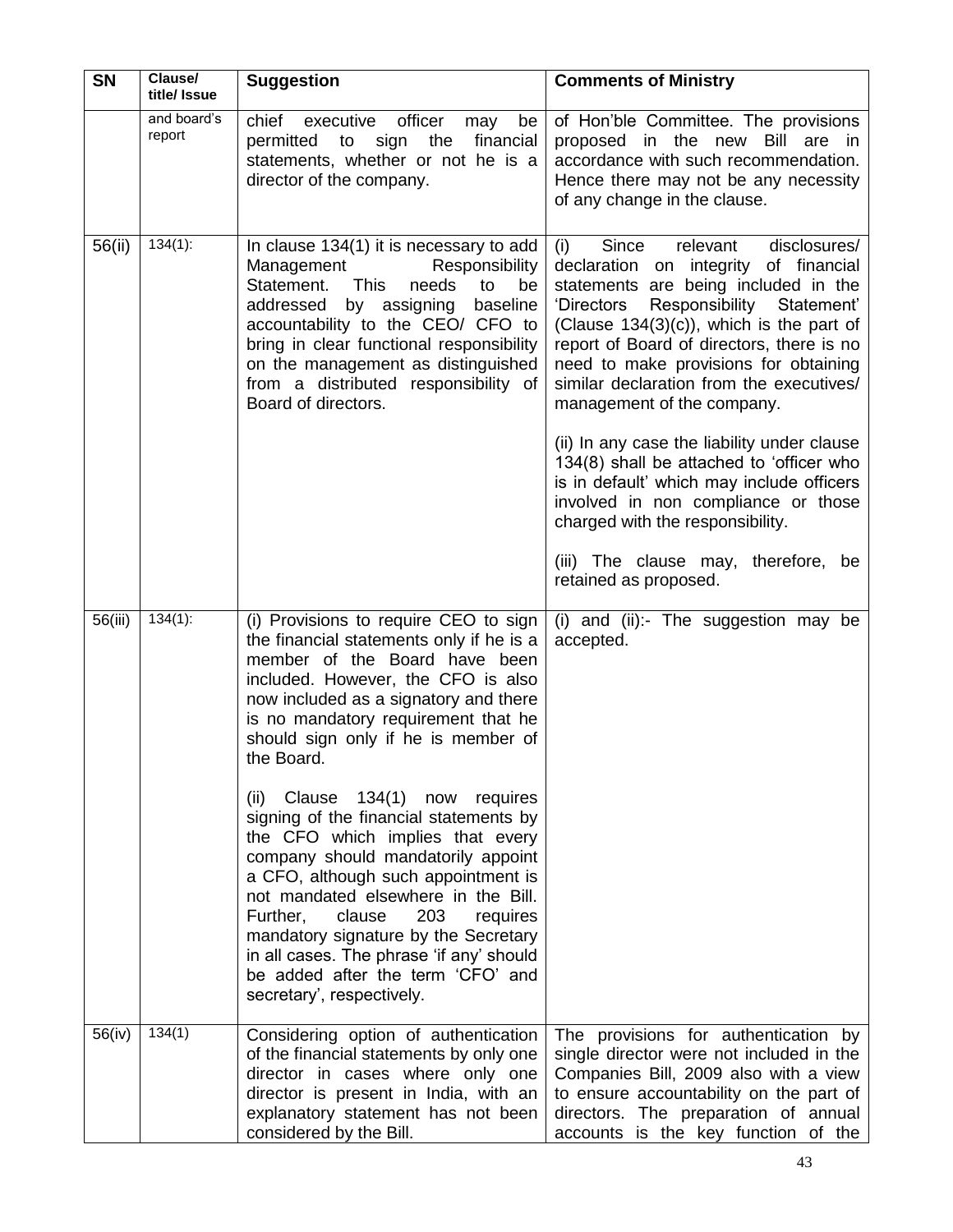| <b>SN</b> | Clause/<br>title/ Issue                                         | <b>Suggestion</b>                                                                                                                                                                                                                                                                                                                                              | <b>Comments of Ministry</b>                                                                                                                                                                                                                                                                                                                                                                                                                                                                                                                   |
|-----------|-----------------------------------------------------------------|----------------------------------------------------------------------------------------------------------------------------------------------------------------------------------------------------------------------------------------------------------------------------------------------------------------------------------------------------------------|-----------------------------------------------------------------------------------------------------------------------------------------------------------------------------------------------------------------------------------------------------------------------------------------------------------------------------------------------------------------------------------------------------------------------------------------------------------------------------------------------------------------------------------------------|
|           |                                                                 |                                                                                                                                                                                                                                                                                                                                                                | Board of directors and at least two<br>directors, if not the whole Board, need<br>be accountable to authenticate the<br>The<br>accounts.<br>suggestion<br>made,<br>therefore, may not be accepted.                                                                                                                                                                                                                                                                                                                                            |
| 57 (i)    | $134(3)$ :                                                      | (i)<br>The<br>under<br>requirement<br>this<br>provision would be difficult to comply<br>with in practice and are unnecessary<br>for private company and OPC. Such<br>requirements be not made applicable<br>to such companies.<br>(ii) Disclosures under clause 134(3)<br>are onerous and should be voluntary.                                                 | $(iii)$ :<br>(a)<br>The<br>(i)<br>and<br>requirements<br>proposed in clause 134 are not entirely<br>new. Most of them are already provided<br>in section 217 of existing Act (Board's<br>report) and are<br>applicable to all<br>New<br>disclosures<br>companies.<br>were<br>provided in the Companies Bill, 2009 to<br>make<br>Directors'<br>Report<br>more<br>informative and relevant for<br>users,<br>keeping into account the international<br>practices on the matter. This approach<br>has also been accepted by Hon'ble<br>Committee. |
|           |                                                                 |                                                                                                                                                                                                                                                                                                                                                                | (b) Exemptions for any particular class<br>of companies can be considered under<br>provisions of clause 462, if considered<br>so necessary.                                                                                                                                                                                                                                                                                                                                                                                                   |
|           |                                                                 |                                                                                                                                                                                                                                                                                                                                                                | (c) The clause may be retained as<br>proposed.                                                                                                                                                                                                                                                                                                                                                                                                                                                                                                |
| 57(ii)    | 134(3)                                                          | directions<br>Government<br>issues<br>to<br>Government company some of which<br>have bearing on the financial position<br>of the Company. To bring in greater<br>transparency, it is<br>necessary to<br>disclose<br>impact<br>οf<br>government<br>directions on the financial position of<br>Government Company in the report of<br>Board under clause 134(3). | A large number of disclosures have<br>already been provided for inclusion in<br>the Board's report and adding further<br>requirements for a particular class of<br>companies in a general enactment on<br>companies does not appear to be<br>justified.<br>The<br>matter<br>has<br>been<br>by Secretary (MCA) with<br>discussed<br>Secretary (DPE) who has agreed to<br>examine if assessment of financial<br>impact, if any, of Government directives<br>to Government companies could be<br>administratively prescribed.                    |
| 57(iii)   | 134(3)                                                          | Since as per clause 204, secretarial<br>audit report is to be given by a<br>company Secretary in practice,<br><sub>in</sub><br>clause 134(3) (f) (ii), the words "in<br>practice" should be added.                                                                                                                                                             | The suggestion may be accepted.                                                                                                                                                                                                                                                                                                                                                                                                                                                                                                               |
| 58        | $134(8)$ :<br>Financial<br>Statement,<br>Board's<br>Report, etc | The defense of default not committed<br>willfully has been excluded from the<br>penal provisions, which seems to be<br>harsh, since there could be instances<br>default<br>where<br>such<br>are<br>merely                                                                                                                                                      | (i) These provisions are similar to<br>clause 129 (7) of the Companies Bill,<br>2009. Comments made with reference<br>to that clause at serial number 52 of this<br>statement (page 19) are relevant to this                                                                                                                                                                                                                                                                                                                                  |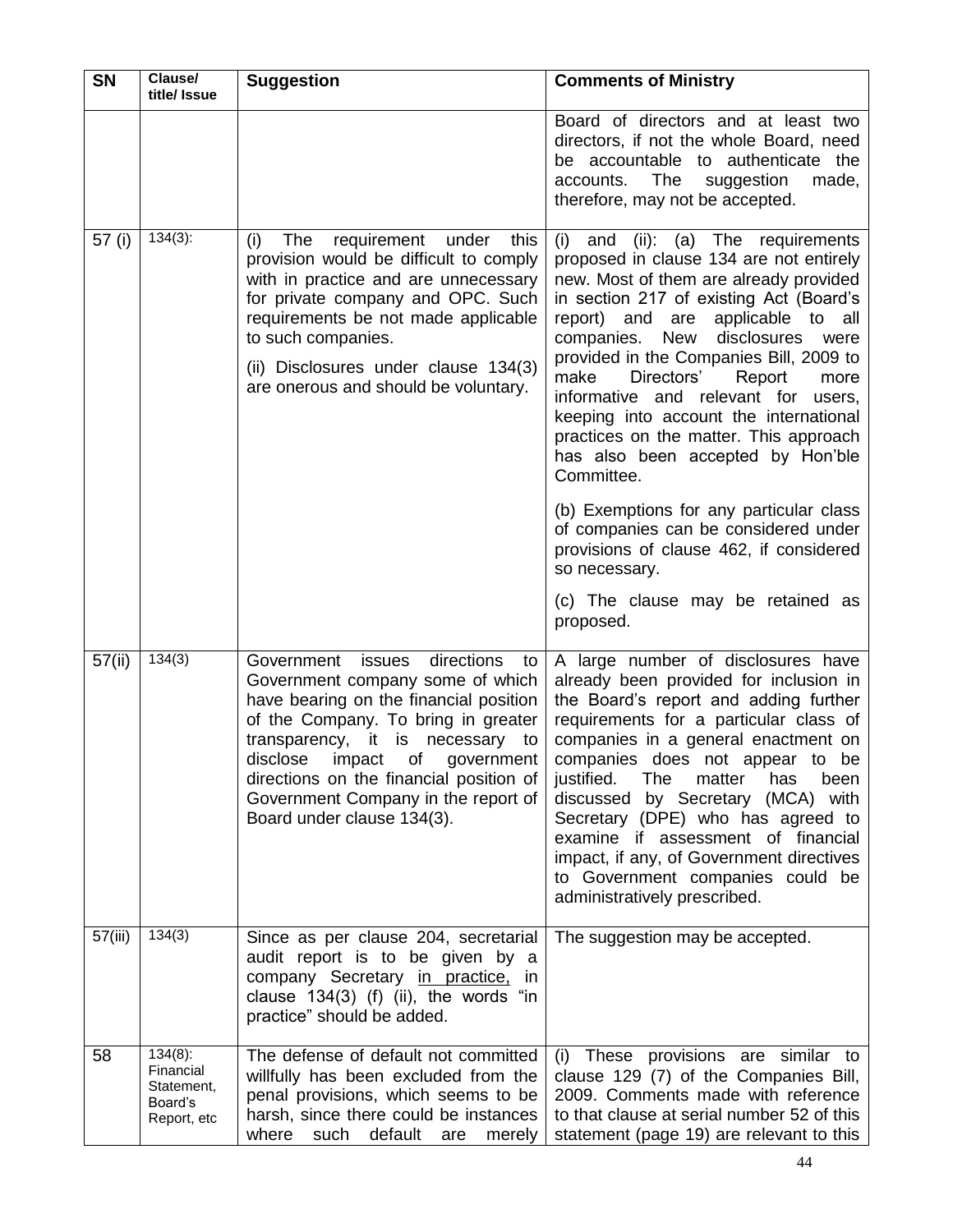| SN     | Clause/<br>title/ Issue                                 | <b>Suggestion</b>                                                                                                                                                                                                                                                                                                                                                                                                                                                                                                                                                                                                                                                                                                                                                                                                                                                                                                                                                                                                                                                                                                                                                                                                                                                                                                                                                                                                                                                                                                                                                                                                                                                                                                                                                                    | <b>Comments of Ministry</b>                                                                                                                                                                                                                                                                                                                                                                                                                                                                                                                                                                                                                                                                                                                                                                                             |
|--------|---------------------------------------------------------|--------------------------------------------------------------------------------------------------------------------------------------------------------------------------------------------------------------------------------------------------------------------------------------------------------------------------------------------------------------------------------------------------------------------------------------------------------------------------------------------------------------------------------------------------------------------------------------------------------------------------------------------------------------------------------------------------------------------------------------------------------------------------------------------------------------------------------------------------------------------------------------------------------------------------------------------------------------------------------------------------------------------------------------------------------------------------------------------------------------------------------------------------------------------------------------------------------------------------------------------------------------------------------------------------------------------------------------------------------------------------------------------------------------------------------------------------------------------------------------------------------------------------------------------------------------------------------------------------------------------------------------------------------------------------------------------------------------------------------------------------------------------------------------|-------------------------------------------------------------------------------------------------------------------------------------------------------------------------------------------------------------------------------------------------------------------------------------------------------------------------------------------------------------------------------------------------------------------------------------------------------------------------------------------------------------------------------------------------------------------------------------------------------------------------------------------------------------------------------------------------------------------------------------------------------------------------------------------------------------------------|
|        |                                                         | technical<br>of<br>in.<br>nature<br>not<br>or<br>significance in view of the directors.<br>The concept of willful default needs to<br>be restored as it exists in the current<br>Companies Act, 1956.                                                                                                                                                                                                                                                                                                                                                                                                                                                                                                                                                                                                                                                                                                                                                                                                                                                                                                                                                                                                                                                                                                                                                                                                                                                                                                                                                                                                                                                                                                                                                                                | clause also.<br>(ii) Further, no recommendation for any<br>modification in such provisions was<br>made by Hon'ble Committee. These<br>provisions may, therefore, be retained<br>as proposed in the new Bill.                                                                                                                                                                                                                                                                                                                                                                                                                                                                                                                                                                                                            |
| 59 (i) | 135<br>Corporate<br>Social<br>Responsibility<br>("CSR") | (i) The clause adequately covers<br>areas pertaining to which are the<br>companies eligible to practice CSR (in<br>terms of net worth, turn over and net<br>profit), how and when the CSR report<br>has to be furnished, points of<br>evaluation, and who will form the<br>review committee. Clause seems to<br>provide a security valve for companies<br>by stating under sub point (5), that if a<br>company fails to meet the desired<br>standard, it may get away<br>by<br>providing<br>the<br>reason.<br>Such<br>a<br>statement may, in practice, defeat the<br>very purpose of clause 135.<br>(ii) Schedule VII of the Companies<br>rightly<br>provides<br>Bill,<br>2011<br>an<br>exhaustive list of possible areas in<br>which one could carry out CSR<br>initiatives. Speaking sociologically,<br>apart from the role of the company in<br>churning out a CSR project, what is<br>also crucial is the role of the people<br>who are the beneficiaries of the<br>project. This makes it essential to add<br>a sub clause that sensitizes the<br>company to appreciate the role of the<br>recipient of the initiative. The Bill could<br>include this point within Schedule VII<br>where, within the areas chosen by the<br>company, the nature of project to be<br>undertaken and executed should be in<br>keeping with the needs of the people.<br>(iii) Similarly, an additional schedule<br>containing an ideal type of CSR policy<br>framework could be constituted. Also,<br>mention could be made of the region<br>in which such initiatives should ideally<br>be carried out. This is to say whether<br>a company must engage in CSR in its<br>immediate surrounding, or opt for any<br>other convenient location or engage in<br>regions having pressing needs. Last, | (i) to $(v)$ : (a) Kind attention is drawn to<br>recommendation at Para 49-51 and<br>9.47 of report of Hon'ble Committee.<br>(b) Keeping in view the need for<br>balancing of various interests involved,<br>the provisions on CSR as provided in<br>clause 135 of the Bill read with<br>Schedule VII to it appear to<br>be<br>reasonable. It may be appreciated that<br>with these provisions included in the<br>Companies Act, India will be the first<br>country to include provisions on CSR in<br>its Company Law. The provisions may<br>be reviewed after enactment of the<br>legislation and watching the experience<br>of companies covered under clause<br>135. The broad objective is to instill the<br>spirit of CSR amongst corporate sector.<br>The provisions, therefore, may be<br>retained as proposed. |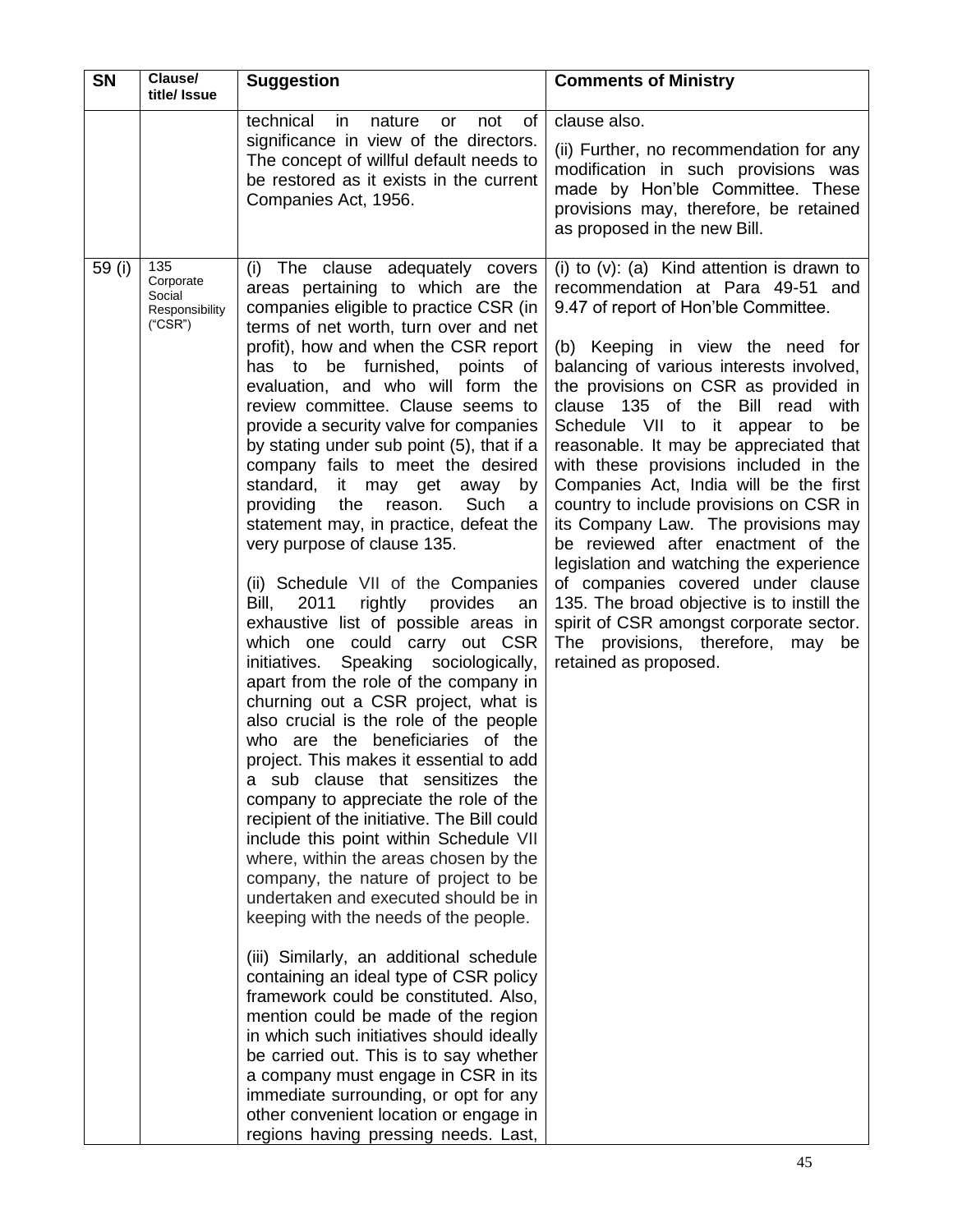| <b>SN</b> | Clause/<br>title/ Issue | <b>Suggestion</b>                                                                                                                                                                                                                                                                                                                                                                                                                                                                                                                                           | <b>Comments of Ministry</b>                                                                                                                                                                                                                                                                                         |
|-----------|-------------------------|-------------------------------------------------------------------------------------------------------------------------------------------------------------------------------------------------------------------------------------------------------------------------------------------------------------------------------------------------------------------------------------------------------------------------------------------------------------------------------------------------------------------------------------------------------------|---------------------------------------------------------------------------------------------------------------------------------------------------------------------------------------------------------------------------------------------------------------------------------------------------------------------|
|           |                         | but not least the Bill could attempt to<br>make clear whether the objective of<br>the company by engaging in such a<br>development oriented step should be<br>a long term sustainable project, or a<br>short term gesture of philanthropy. In<br>this manner a fine line can be drawn<br>between a sustainable CSR initiative<br>and a mere act of donation or charity.                                                                                                                                                                                     |                                                                                                                                                                                                                                                                                                                     |
|           |                         | (iv) It may be provided that in case<br>company spends less than<br>the<br>required %, it shall transfer residual<br>amount to the fund next year. Also, a<br>Central Funding Agency to<br>be<br>created. Provision regarding social<br>audit of companies' CSR policies may<br>be considered.                                                                                                                                                                                                                                                              |                                                                                                                                                                                                                                                                                                                     |
|           |                         | (v) Corporate should be given the<br>flexibility to decide the extent of<br>responsibility<br>While<br>causes.<br>the<br>Government can encourage<br>CSR<br>initiatives, it may not be appropriate to<br>impose rules such as minimum spend<br>to be incurred towards CSR initiatives,<br>Additionally, such imposition may not<br>even lead to the desired results as the<br>companies which feel that they are<br>forced to undertake such activities,<br>may comply with it only as a<br>mandatory regulation<br>without any<br>interest in the outcome. |                                                                                                                                                                                                                                                                                                                     |
| 59(ii)    | 135                     | Profit making companies with turnover<br>above Rs 100 crores must develop<br>areas within 1 Km radius of their<br>setup. Annual spend and benefits<br>arrived should also be audited.                                                                                                                                                                                                                                                                                                                                                                       | Besides, the clarification given above, it<br>is submitted that rigid requirements like<br>developing area within 1 km radius may<br>not be provided as this will tend to work<br>the<br>disadvantage<br>of<br>to<br>remote,<br>backward areas which may be in<br>greater need of such investment/<br>expenditure.  |
| 59(iii)   | 135:                    | Provision may be made for filing a<br>certificate with the jurisdictional ROC,<br>the Tribunal or any other authority, on<br>basis,<br>annual<br>indicating<br>due<br>an<br>compliance with the CSR provisions.                                                                                                                                                                                                                                                                                                                                             | Details about CSR activities shall form<br>part<br>Board's<br>(Clause<br>of<br>report<br>$135(4)(a)$ and shall also be placed on<br>the website of the company, if any.<br>Since Board's report is also<br>filed<br>(alongwith financial statements)<br>with<br>Registrar, the suggestion made is taken<br>care of. |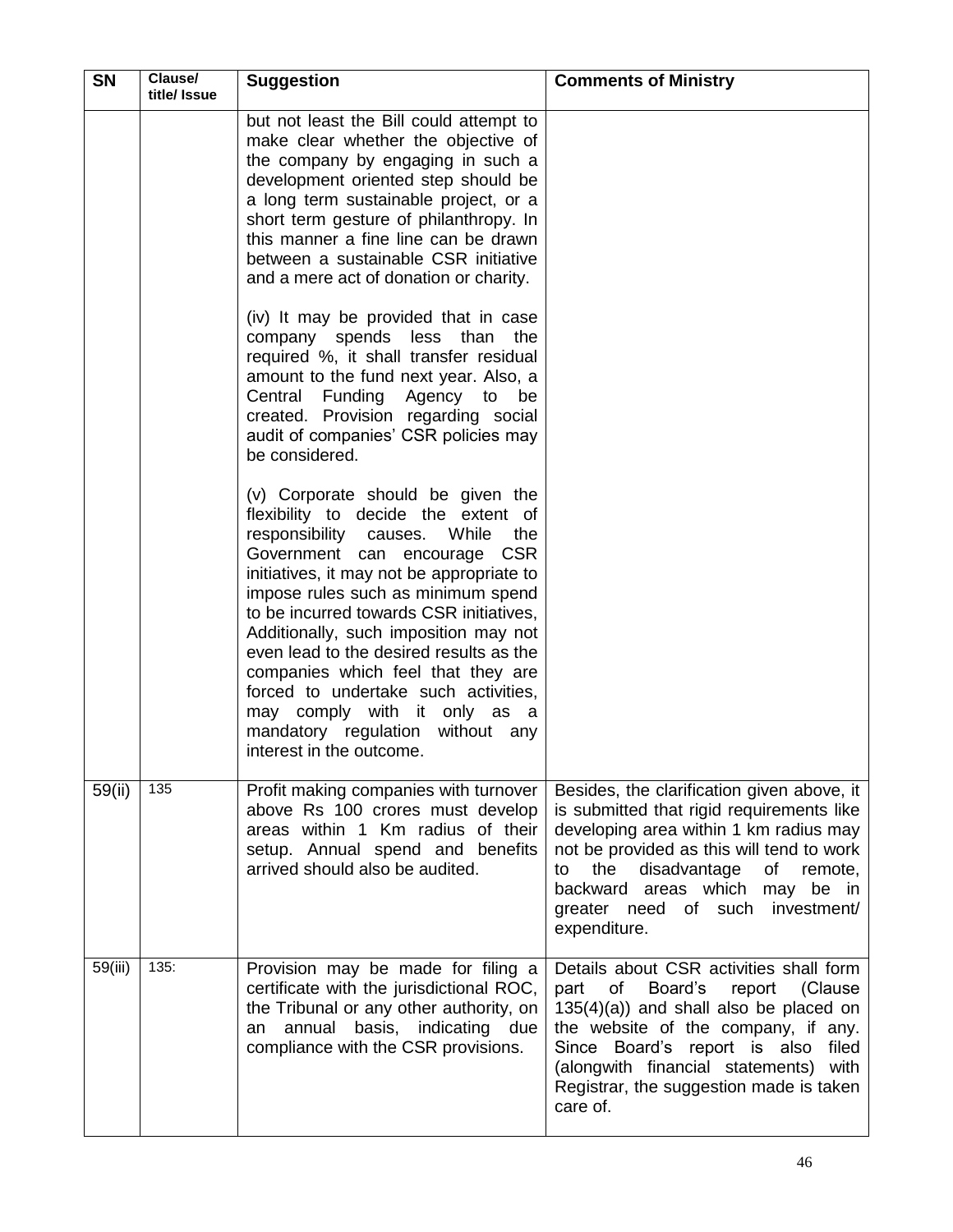| <b>SN</b> | Clause/<br>title/ Issue                                                             | <b>Suggestion</b>                                                                                                                                                                                                                                                                                                                                                                                                                                                                                                                                                                                                        | <b>Comments of Ministry</b>                                                                                                                                                                                                                                                                                                                                                                                                               |
|-----------|-------------------------------------------------------------------------------------|--------------------------------------------------------------------------------------------------------------------------------------------------------------------------------------------------------------------------------------------------------------------------------------------------------------------------------------------------------------------------------------------------------------------------------------------------------------------------------------------------------------------------------------------------------------------------------------------------------------------------|-------------------------------------------------------------------------------------------------------------------------------------------------------------------------------------------------------------------------------------------------------------------------------------------------------------------------------------------------------------------------------------------------------------------------------------------|
| 60 (i)    | 136:<br>Right of<br>member to<br>copies of<br>audited<br>financial<br>statement     | (i) Clause 136(1) refers to words<br>'annexed<br>attached'.<br>Similar<br>or<br>reference to 'annex' is also made in<br>the explanation to Clause 129 which<br>states:<br>"Explanation --- For the purpose of<br>this section, except where the context<br>otherwise requires any reference to<br>the financial statement shall include<br>any notes or documents annexed or<br>attached thereto"                                                                                                                                                                                                                        | (i) and (ii): Though the provisions are<br>similar to what were provided in<br>Companies Bill, 2009 (Clause 121), the<br>suggestion, which is of a drafting<br>nature, is noted to be addressed with<br>legislative vetting. Drafting inter-linkage<br>required between clause 136 and 101<br>on this issue has been noted to be<br>addressed through legislative vetting.                                                                |
|           |                                                                                     | (ii) It is noted that while there are<br>requirements<br>to<br>attach<br>certain<br>documents to the financial statements<br>(for example, the Auditor's report per<br>Clause 134(2) and Report of the<br>Board Directors per Clause 134(3)),<br>there is no requirement to annex any<br>document to the financial statements.<br>To remove any ambiguity, it needs to<br>be specified which are the documents<br>that need to be annexed to the<br>financial statements. If there are no<br>such documents, the use of the term<br>'annexed' in the referred clauses<br>above, is superfluous and should be<br>deleted. |                                                                                                                                                                                                                                                                                                                                                                                                                                           |
| 60(ii)    | 136 (read<br>with clause<br>$101$ :<br>Meeting to<br>held with<br>shorter<br>notice | Shorter notice may be permitted for<br>circulation of Financial Statements<br>which is one of the key requisites for<br>holding<br>annual<br>general<br>meeting<br>(AGM).                                                                                                                                                                                                                                                                                                                                                                                                                                                | Kind attention is drawn to provisions of<br>clause 101(1) (proviso) of the Bill which<br>allow holding of general meetings<br>(including AGM) at shorter notice. Such<br>provisions can be used for the purpose<br>of holding AGM at shorter notice. The<br>circulation of financial statements (as<br>agenda item) can also be done by using<br>such provisions. Hence there may not<br>be any necessity of any change in the<br>clause. |
| 61        | $137(3)$ :<br>Filing of<br>financial<br>statements<br>with the<br><b>ROC</b>        | The provision may be restricted to<br>imposition of a fine only, without any<br>imprisonment, particularly in the event<br>of absence of a director charged with<br>the responsibility of complying with<br>this Clause.                                                                                                                                                                                                                                                                                                                                                                                                 | These provisions are same as included<br>in clause 122(3) of the Companies Bill,<br>2009. Hon'ble Committee did not make<br>any recommendation to modify these<br>provisions. (Kind attention is drawn to<br>recommendation at Para 9.56 /9.57 of<br>report of Hon'ble Committee.) Hence<br>there may not be any necessity of any<br>change in the clause.                                                                                |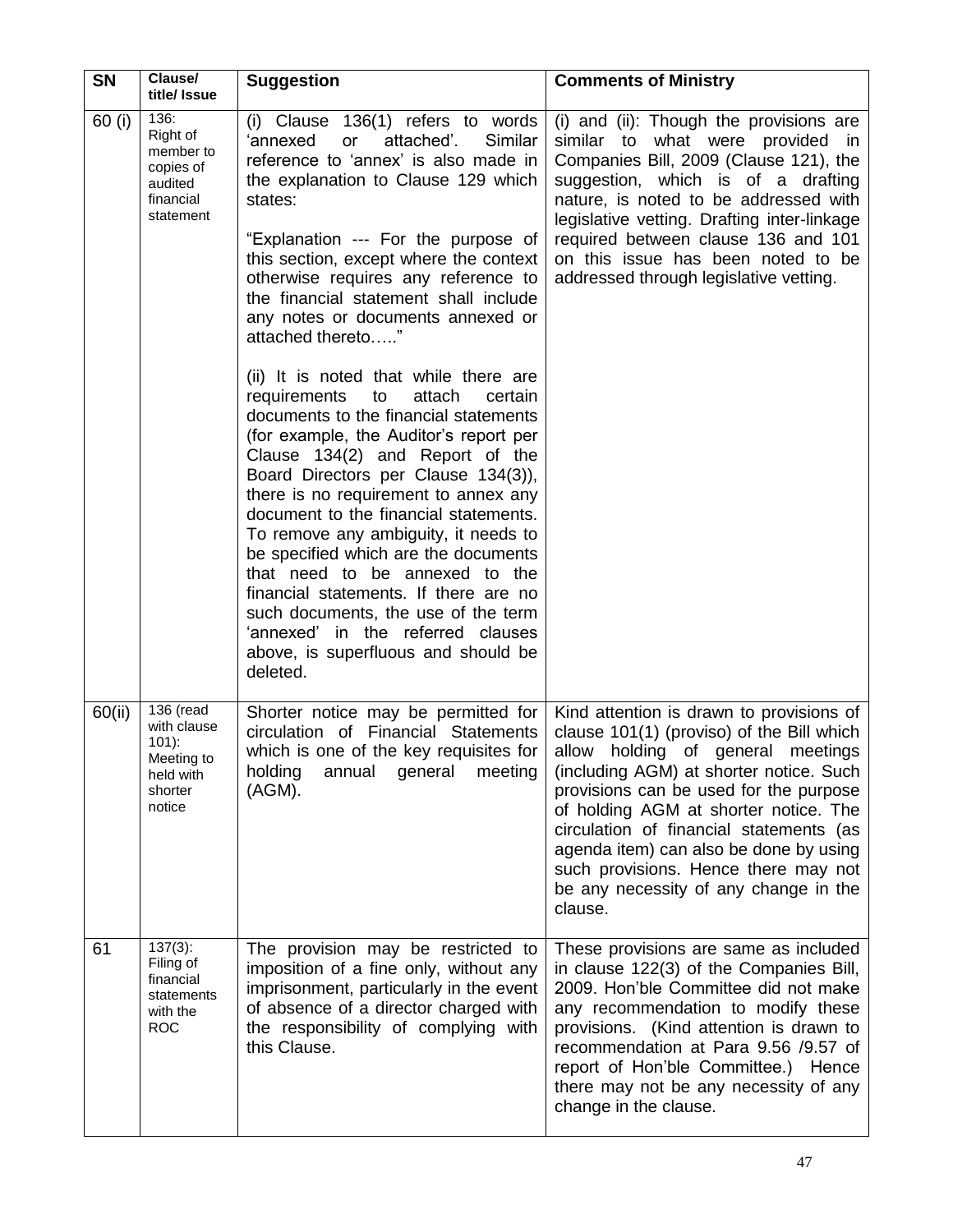| <b>SN</b> | Clause/<br>title/ Issue                                             | <b>Suggestion</b>                                                                                                                                                                                                                                          | <b>Comments of Ministry</b>                                                                                                                                                                                                                                                                                                                      |
|-----------|---------------------------------------------------------------------|------------------------------------------------------------------------------------------------------------------------------------------------------------------------------------------------------------------------------------------------------------|--------------------------------------------------------------------------------------------------------------------------------------------------------------------------------------------------------------------------------------------------------------------------------------------------------------------------------------------------|
| 62 (i)    | $138(1)$ :<br>Internal<br>Audit                                     | Unlisted companies may be exempted<br>from the provisions of this Clause.                                                                                                                                                                                  | (i)<br>Kind attention is drawn to the<br>provisions of this clause which reads as<br>under:-                                                                                                                                                                                                                                                     |
|           |                                                                     |                                                                                                                                                                                                                                                            | " $138(1)$ Such class or classes of companies"<br>as may be prescribed shall be required to<br>appoint an internal auditor, who shall<br>either be a chartered accountant or a cost<br>accountant, or such other professional as<br>may be decided by the Board to conduct<br>internal audit of the functions and activities<br>of the company." |
|           |                                                                     |                                                                                                                                                                                                                                                            | (ii) Since the clause empowers Central<br>Government to prescribe<br>class of<br>companies under rules, the suggestion<br>is noted for consideration for rule<br>making. Hence there may not be any<br>necessity of change in the clause.                                                                                                        |
| 62(ii)    | 138(1)<br>Appointment<br>οf<br>external<br>person<br>as<br>internal | (i) Flexibility to be given to companies<br>to appoint in-house employee<br>to<br>conduct internal audit.                                                                                                                                                  | (i) and (ii):- The provisions of clause<br>138 do not prohibit appointment of in-<br>employee.<br>house<br>Further,<br>the<br>provisions also empower the Board of                                                                                                                                                                               |
|           | auditor                                                             | (ii) Professionals for internal audit<br>should not be specified in law.                                                                                                                                                                                   | relevant<br>company to appoint any<br>professional (even other than a CA or<br>CWA) as internal auditor if it so decides.<br>Hence both the suggestions are already<br>taken care of.                                                                                                                                                            |
| 63 (i)    | $139(2)$ :<br>appointment<br>and rotation<br>of auditors            | (i) Instead of rotation of audit firms,<br>rotation of audit partners (after 5 to 7<br>years) be considered, also joint audits<br>be considered in some very large<br>entities. Quality Review Board should<br>also take adequate steps in this<br>regard. | (i) to $(v)$ : (a) Kind attention is drawn to<br>recommendation at Para 10.8 and 10.9<br>of report of Hon'ble Committee on the<br>Companies Bill, 2009. The provisions<br>proposed in clause 139(2) of the<br>Companies Bill, 2011 are in line with<br>recommendation.<br>such<br>Enabling                                                       |
|           |                                                                     | (iii) Appointment of auditors<br>be<br>considered for block of 3 years in<br>stead of 5 years. Rotation of partners<br>could be after 9 years $-3$ blocks of 3<br>years each.                                                                              | provisions for joint audit<br>(clause<br>139(3)(b) and oversight of quality by<br>National Financial Reporting Authority<br>(NFRA) (Clause 132) have also been<br>provided.                                                                                                                                                                      |
|           |                                                                     | (iii) The disqualification should apply<br>only to individual partner of audit<br>firm/s not being permitted to be<br>appointed as the auditor of the same<br>company, irrespective of which audit<br>firm he is a part of.                                | (b) Rotation of auditors including audit<br>being<br>considered<br>for<br>firms<br>is<br>introduction in EU, US, UK<br>and<br>Malaysia. Rotating partners without<br>rotating the firm is also fraught with<br>many risks and pitfalls and is best                                                                                               |
|           |                                                                     | (iv) To avoid deeply laid financial<br>scams (such as Satyam fraud)<br>Bill<br>made<br>"Mandatory<br>Company                                                                                                                                               | avoided.<br>(c) In view of above, the provisions for                                                                                                                                                                                                                                                                                             |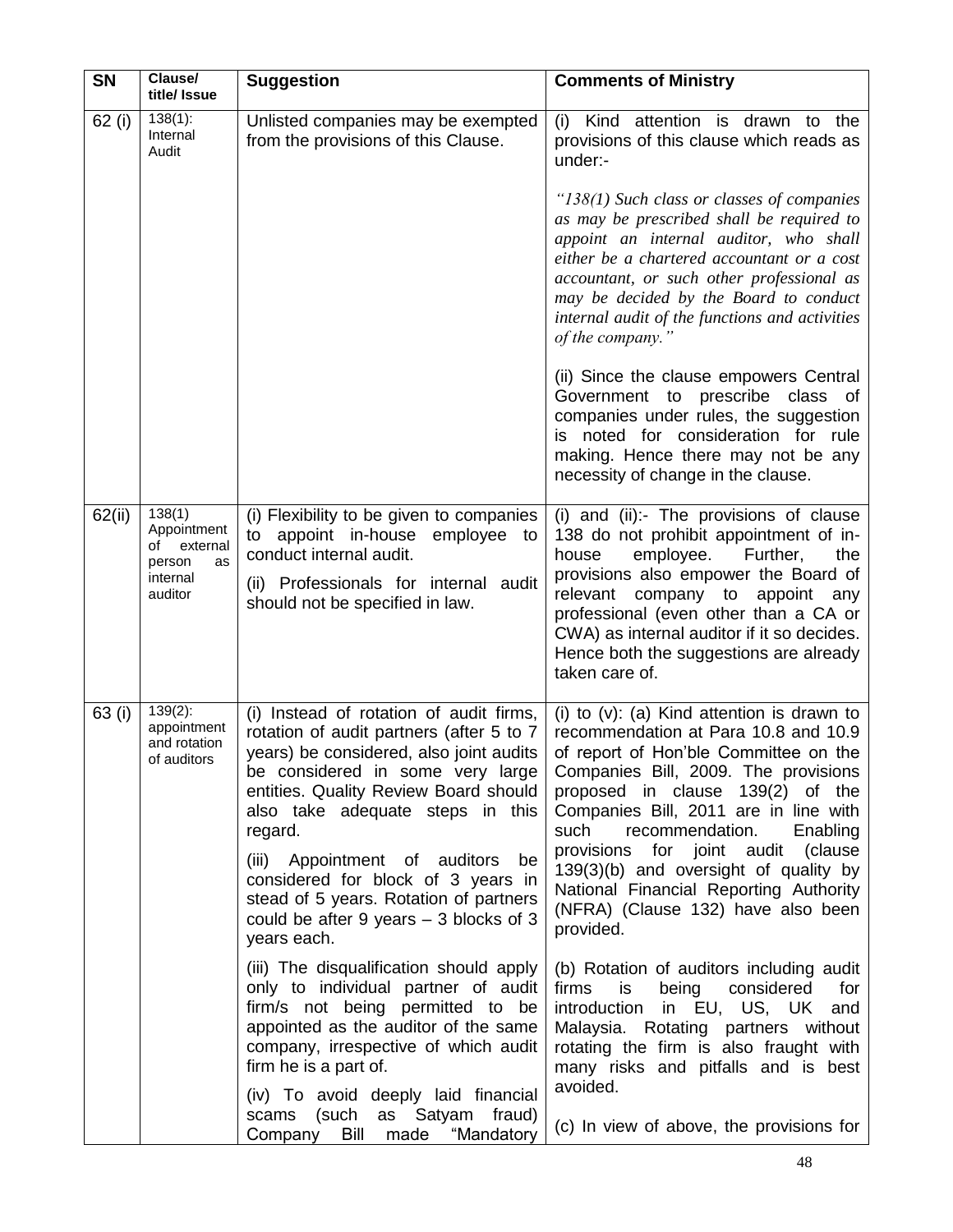| <b>SN</b> | Clause/<br>title/ Issue                          | <b>Suggestion</b>                                                                                                                                                                                                                                                                                                                                                                                                                                                                                                                                                                                                                                                                                                                 | <b>Comments of Ministry</b>                                                                                                                                                                                                                                                                                                                                                                                                                                                                                 |
|-----------|--------------------------------------------------|-----------------------------------------------------------------------------------------------------------------------------------------------------------------------------------------------------------------------------------------------------------------------------------------------------------------------------------------------------------------------------------------------------------------------------------------------------------------------------------------------------------------------------------------------------------------------------------------------------------------------------------------------------------------------------------------------------------------------------------|-------------------------------------------------------------------------------------------------------------------------------------------------------------------------------------------------------------------------------------------------------------------------------------------------------------------------------------------------------------------------------------------------------------------------------------------------------------------------------------------------------------|
|           |                                                  | Rotation of auditors".<br>But still it<br>doesn't look too stringent it should<br>have been framed as "Mandatory<br>Rotation of audit firms". This may<br>break the monopoly of top four audit<br>(KPMG,<br><b>PWC</b><br>firms<br>Deloitte,<br>,E&Y). Thus more transparency in<br>ethical way of financial reporting can<br>be achieved. Even Europe Union (EU)<br>is making this as change, as one of<br>the step to come out of recession.<br>Very recently court of law of "United<br>states of America" slapped E&Y audit<br>firm with a fine of \$2million. And we<br>are aware of fraud which happened in<br>Satyam, in which PWC were involved.<br>We should take these steps because<br>prevention is better than cure. | rotation of auditors/audit firms may be<br>considered to be retained as proposed<br>in the Bill.                                                                                                                                                                                                                                                                                                                                                                                                            |
|           |                                                  | (v) Various studies and current<br>policies around the world indicate that<br>rotation of audit firm, in fact, defeat<br>the very purpose for which it is<br>proposed to be introduced.<br>Under<br>Clause 139(2), the requirement of<br>rotation of audit firm should<br>be<br>removed and the requirement for audit<br>partner rotation should be introduced<br>on the lines of ICAI's Code of<br>Conduct.                                                                                                                                                                                                                                                                                                                      |                                                                                                                                                                                                                                                                                                                                                                                                                                                                                                             |
| 63(ii)    | 139(2)                                           | there<br>listed<br>(i)<br>Since<br>may<br>be<br>companies which are small in size,<br>applying the provisions relating to<br>rotation of auditors/ audit firms to<br>every listed company may not be<br>appropriate.<br>(ii) Ideally rotation should not be<br>mandated by law. If it is required to be<br>retained, companies below a certain<br>size and listed Indian subsidiaries of<br>MNCs listed<br>abroad<br>should<br>be<br>exempted from such<br>provisions.<br>Further,<br>the<br>audit<br>committee/shareholders should have<br>the power to decide on rotation, rather<br>than through statute.                                                                                                                      | (i) and (ii):- All provisions for good<br>corporate governance and protection of<br>investors need to be complied with by<br>all listed companies,<br>and by such<br>companies which have had access<br>(beyond a limit) to public funds like<br>debts or deposits and also by bigger<br>companies like companies<br>having<br>turnover/networth beyond a size. The<br>provisions proposed in clause 139(2)<br>seek to capture such principle and such<br>provisions may be retained without any<br>change. |
| 63(iii)   | 139(2)<br>proviso:<br>of<br>rotation<br>auditors | Tenure of the office held by auditors<br>the<br>of<br>prior to<br>commencement<br>amended<br>Act<br>should<br>not<br>be<br>considered <i>i.e.</i><br>the applicability of<br>provisions should be with prospective                                                                                                                                                                                                                                                                                                                                                                                                                                                                                                                | (i) Clause 139(2) Second Proviso reads<br>as under:<br>"Provided also that every company, existing<br>on or before the commencement of this Act<br>which is required to comply with provisions                                                                                                                                                                                                                                                                                                              |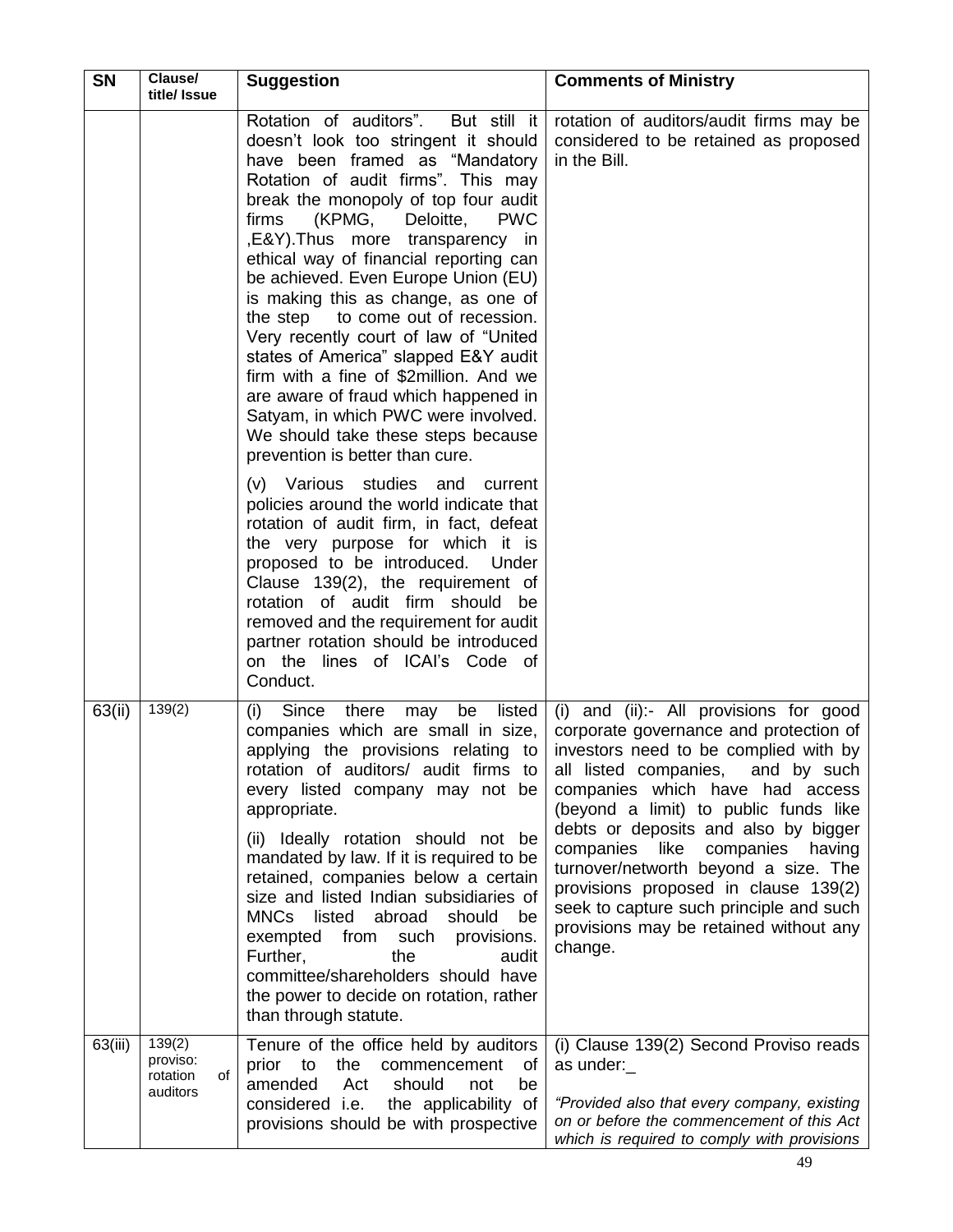| <b>SN</b> | Clause/<br>title/ Issue                                  | <b>Suggestion</b>                                                                                                                                                                                                                                                                                                                                             | <b>Comments of Ministry</b>                                                                                                                                                                                                                                                                                                                                                                                                                                                                 |
|-----------|----------------------------------------------------------|---------------------------------------------------------------------------------------------------------------------------------------------------------------------------------------------------------------------------------------------------------------------------------------------------------------------------------------------------------------|---------------------------------------------------------------------------------------------------------------------------------------------------------------------------------------------------------------------------------------------------------------------------------------------------------------------------------------------------------------------------------------------------------------------------------------------------------------------------------------------|
|           |                                                          | effect. Provisions similar to clause<br>149(9) and (10) may be considered.                                                                                                                                                                                                                                                                                    | of this sub-section, shall comply with the<br>requirements of this sub-section within three<br>years from the date of commencement of<br>this Act:"<br>(ii) Since a period of three years has<br>been provided for companies<br>as<br>transitional period to align the tenure of<br>accordance<br>with<br>auditors<br>in<br>the<br>provisions of new Bill, which appears to<br>be reasonable, no further change is<br>necessary in the provisions.                                          |
| 64        | 139(5)                                                   | Clause 139(5) contains '---any other<br>company owned or<br>controlled—',<br>however, the word 'owned' has not<br>been defined in the Bill. To bring<br>clarity, the word 'owned' may be<br>defined.                                                                                                                                                          | The Bill has defined the term 'control' in<br>clause 2(27) as per recommendation of<br>Hon'ble Committee. It is felt that this<br>would be adequate for the purpose of<br>interpreting the wording of clause<br>139(5). Further the term 'own' is a<br>general<br>which<br>has<br>been<br>term<br>understood<br>and known<br>well.<br>very<br>Accordingly it is submitted that the term<br>'own' may be continued to be used in<br>Bill<br>without being<br>the<br>specifically<br>defined. |
| 65        | $139(11)$ :<br>Appointment<br>of auditors                | Audit Committee should ensure and<br>monitor that independence criterion<br>has been fulfilled by auditor of the<br>company throughout his tenure.                                                                                                                                                                                                            | Kind attention is drawn to provisions of<br>clause 177(4)(i), 177(4)(ii), 177(4)(iii);<br>177(5) and 177(6) of the Bill which<br>empower Audit Committee to monitor<br>auditor's independence, functioning etc.<br>The suggestion made, therefore, is<br>already addressed.                                                                                                                                                                                                                 |
| 66 (i)    | 140:<br>Removal of<br><b>Auditors</b>                    | While the appointments of an auditor<br>by a company that is required to<br>constitute an audit committee are<br>required to be made after taking into<br>account the recommendations of the<br>audit committee, even removal of<br>auditors under Clause 140 should<br>into<br>take<br>the<br>account<br>recommendations<br>0f<br>the<br>audit<br>committee. | Removal of auditor before the expiry of<br>his term requires special resolution and<br>approval of Central Government. Hence<br>the suggestion has been addressed in<br>spirit.                                                                                                                                                                                                                                                                                                             |
| 66(ii)    | 140:<br>Removal,<br>resignation<br>of<br>etc<br>auditor. | (i) Explanation to the clause should<br>distinguish between individual partner<br>responsible for audit conducted and<br>other partners where the firm or LLP<br>is appointed as an auditor.<br><b>This</b><br>should protect the other partners of<br>such firm/LLP which are not in default.                                                                | (i) and (ii): The provisions have been<br>included after detailed deliberations and<br>gained<br>experience<br>recently<br>in<br>connection with various investigations<br>initiated by this Ministry and other<br>regulators. The provisions proposed are<br>reasonable and should not be modified.<br>The suggestion, however, is noted for                                                                                                                                               |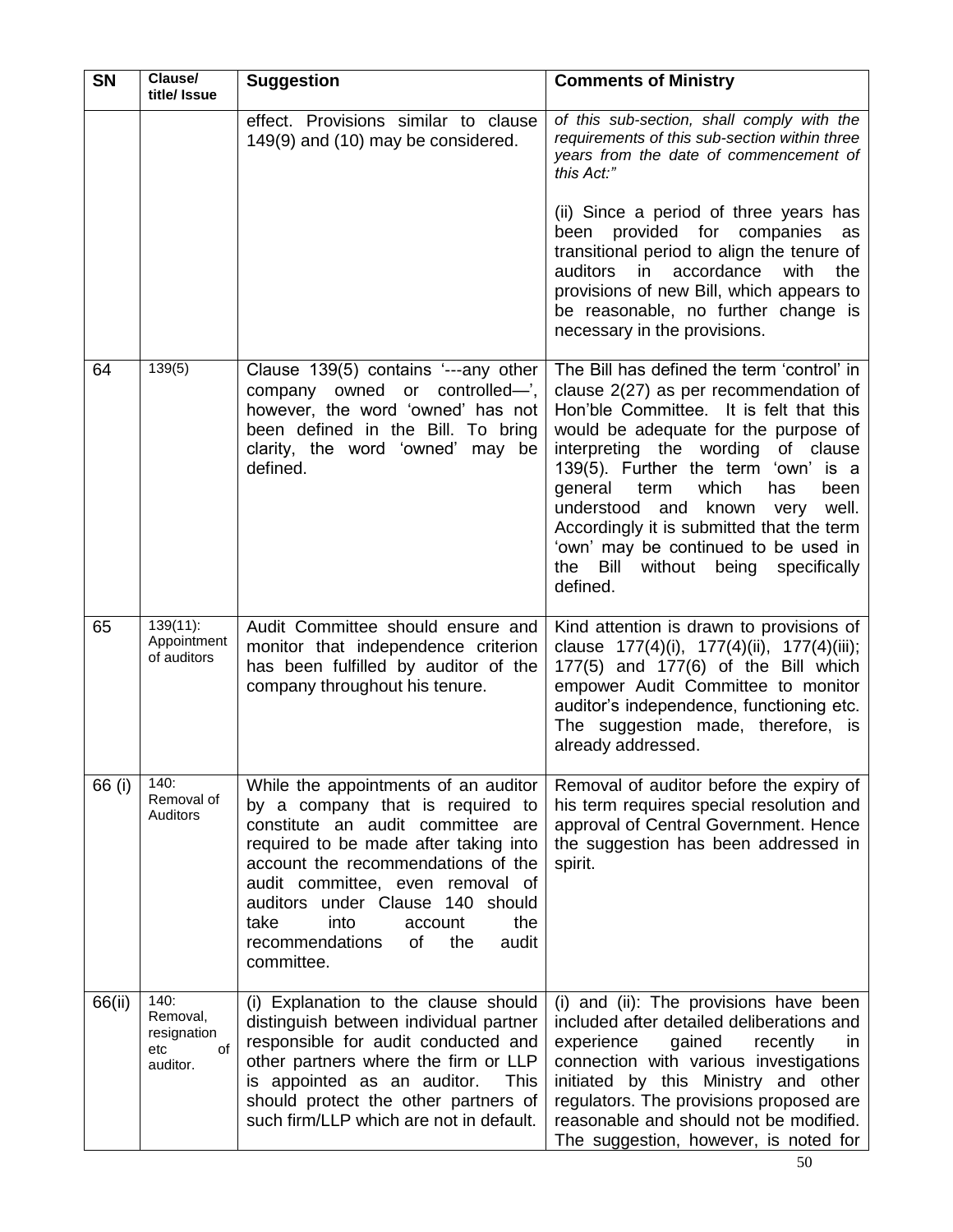| <b>SN</b> | Clause/<br>title/ Issue                                                    | <b>Suggestion</b>                                                                                                                                                                                                                                                                                                                                                                                                                                                                                                                                                                                                                                                                                                                                                                                                                                                                                                                                                                                                                                                                                           | <b>Comments of Ministry</b>                                                                                                                                                                                                                                                                                                                                                                                                                                                                                                                                                                                                                                                                                                                                                                                                                                                                                                                                                                                                                                                                                                                                               |
|-----------|----------------------------------------------------------------------------|-------------------------------------------------------------------------------------------------------------------------------------------------------------------------------------------------------------------------------------------------------------------------------------------------------------------------------------------------------------------------------------------------------------------------------------------------------------------------------------------------------------------------------------------------------------------------------------------------------------------------------------------------------------------------------------------------------------------------------------------------------------------------------------------------------------------------------------------------------------------------------------------------------------------------------------------------------------------------------------------------------------------------------------------------------------------------------------------------------------|---------------------------------------------------------------------------------------------------------------------------------------------------------------------------------------------------------------------------------------------------------------------------------------------------------------------------------------------------------------------------------------------------------------------------------------------------------------------------------------------------------------------------------------------------------------------------------------------------------------------------------------------------------------------------------------------------------------------------------------------------------------------------------------------------------------------------------------------------------------------------------------------------------------------------------------------------------------------------------------------------------------------------------------------------------------------------------------------------------------------------------------------------------------------------|
|           |                                                                            | (ii) It should be clarified where the<br>auditor is a firm, the order may be<br>passed against the partner(s) who<br>has/have colluded in committing the<br>fraud.                                                                                                                                                                                                                                                                                                                                                                                                                                                                                                                                                                                                                                                                                                                                                                                                                                                                                                                                          | drafting change, if any.                                                                                                                                                                                                                                                                                                                                                                                                                                                                                                                                                                                                                                                                                                                                                                                                                                                                                                                                                                                                                                                                                                                                                  |
| 67        | $141(1)$ and<br>$141(2)$ :<br>Eligibility for<br>appointment<br>as auditor | (i) Only those firms / LLPs of which all<br>the<br>Chartered<br>partners<br>are<br>Accountants, be permitted to sign off<br>on audits.<br>(ii) Alternatively, as a second-best<br>option, it may be provided that firms/<br>LLPs with non-Chartered Accountants<br>as partners be structured in such a<br>way, that the Chartered Accountant<br>partners demonstrably have control<br>over the firm / LLP and this be<br>reflected in both, voting powers and<br>profit shares, as set out in the<br>documents of the firms / LLPs. As a<br>further safeguard, it may be provided<br>that if certain decisions in a firm or<br>LLP require a super majority of the<br>reach of the Chartered Accountant<br>partners. This would be the only way<br>to preserve the true independence of<br>the Chartered Accountant partners, on<br>their audit opinions, if at all an audit<br>firm / LLP is to be permitted to have<br>non-Chartered Accountant partners. A<br>simple numerical majority will not do<br>and can easily be circumvented to<br>overwhelmed, defeating the intention<br>of these provisions. | (i) and $(ii):$ (a) Keeping in view the<br>enactment<br>of<br>Limited<br>Liability<br>Partnership Act, 2008 and the need for<br>allowing setting up of multi disciplinary<br>entities, it was suggested to Hon'ble<br>Committee (during examination of the<br>Companies Bill, 2009)<br>that<br>the<br>provisions of clause 124 of<br>the<br>Companies Bill, 2009 (clause 141 in the<br>new Bill) may be considered to be<br>modified to allow setting up of multi<br>disciplinary audit firms/ LLPs, with<br>majority of partners of such firm/LLP<br>being chartered accountants qualified to<br>practice as auditors, individually.<br>Kind<br>attention<br>(b)<br>is<br>drawn<br>to<br>suggestion at page number 37-38 of<br>Statement<br>attached with OM<br>No.<br>1/7/2009-CL-I dated 26.2.2010 of this<br>Ministry.<br>(c) Further, Acts pertaining to three<br>Institutes viz Chartered Accountants<br>Act, 1949, Cost and Works Accountant<br>Act, 1959 and Company Secretaries<br>Act, 1980 have also been amended<br>recently to allow setting up of multi<br>disciplinary firms/LLPs. Hence there<br>may not be any necessity of any<br>change in the clause. |
| 68        | 141(3)(d)(i):<br>Eligibility for<br>appointment<br>as auditor              | (i) Mere holding of few shares does<br>not create influence so as to have a<br>bearing on judgment. The word<br>'relative' also ought to be deleted from<br>this clause. In case it is<br>not<br>acceptable, the definition of relative<br>for applicability of this clause should<br>be restricted to spouse and minor<br>children who are staying with auditor<br>in the same shelter and are not<br>dependent on the auditors.<br>(ii) A definition of the term 'interest' for<br>the purpose of this clause should be<br>included.                                                                                                                                                                                                                                                                                                                                                                                                                                                                                                                                                                      | These<br>(i)<br>(ii):<br>provisions<br>and<br>correspond to clause $124(3)(d)(i)$ of the<br>2009<br>Companies Bill,<br>which<br>also<br>included 'relative' within the ambit of<br>these provisions in a similar manner. No<br>recommendation for any modification<br>regarding use of term 'relative' in the<br>clause<br>Hon'ble<br>made<br>by<br>was<br>Committee. Since these provisions seek<br>to ensure independence of auditors<br>improve<br>therefore,<br>corporate<br>and,<br>governance standards, these provisions<br>may, therefore, be retained as proposed<br>in the new Bill.                                                                                                                                                                                                                                                                                                                                                                                                                                                                                                                                                                            |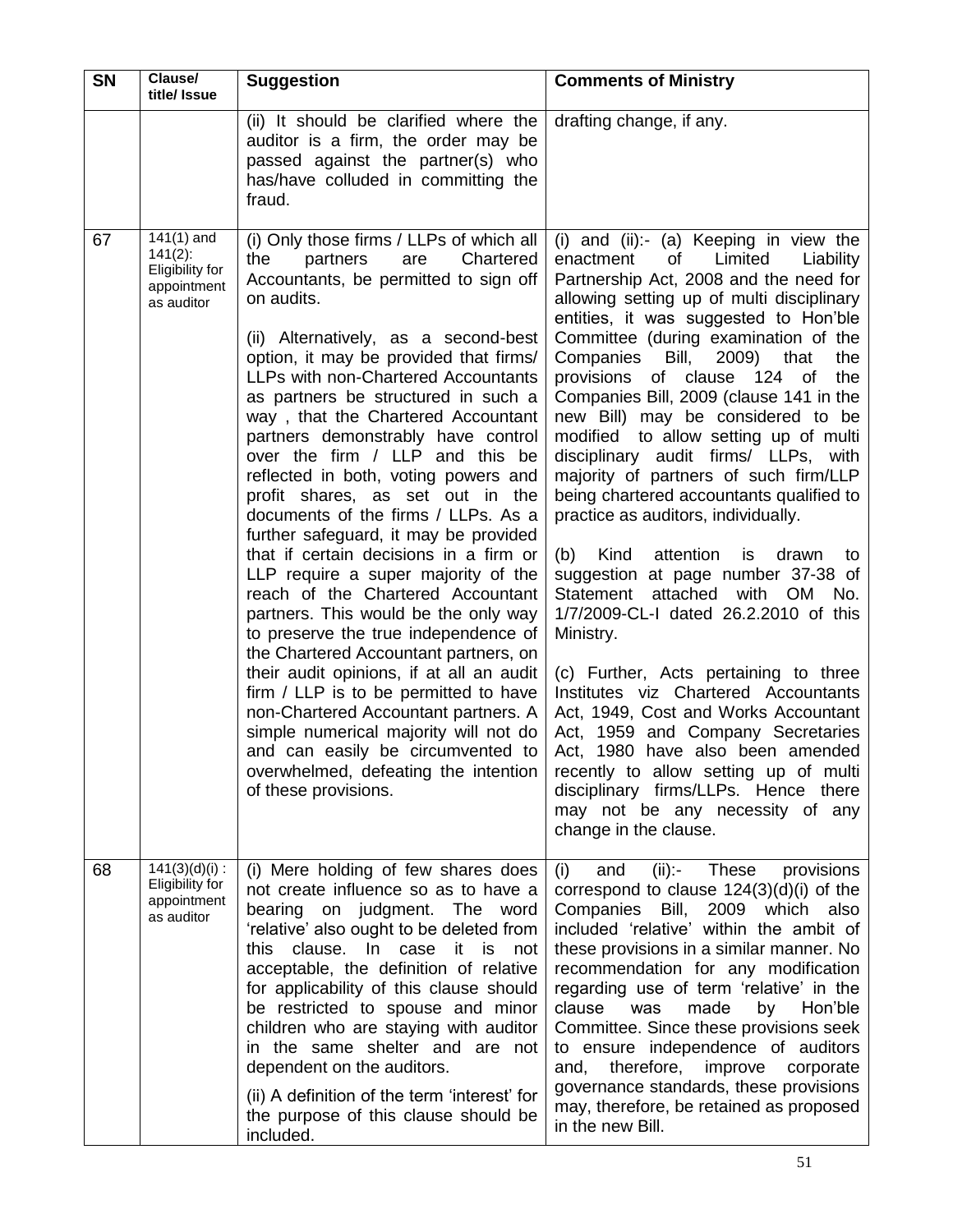| SN | Clause/<br>title/ Issue          | <b>Suggestion</b>                                                                                                                                                                                                                                                                                                                                                                                                                                                                                                                                                                                                                                                                                                                                                                                                                                                                                                                                                                                                                                                                                                                                                                                                                                                                                                                     | <b>Comments of Ministry</b>                                                                                                                                                                                                                                                                              |
|----|----------------------------------|---------------------------------------------------------------------------------------------------------------------------------------------------------------------------------------------------------------------------------------------------------------------------------------------------------------------------------------------------------------------------------------------------------------------------------------------------------------------------------------------------------------------------------------------------------------------------------------------------------------------------------------------------------------------------------------------------------------------------------------------------------------------------------------------------------------------------------------------------------------------------------------------------------------------------------------------------------------------------------------------------------------------------------------------------------------------------------------------------------------------------------------------------------------------------------------------------------------------------------------------------------------------------------------------------------------------------------------|----------------------------------------------------------------------------------------------------------------------------------------------------------------------------------------------------------------------------------------------------------------------------------------------------------|
| 69 | $141(3)(d)$ (ii)                 | (i) Only material indebtedness and<br>security holding should be eligible for<br>restriction.<br>The<br>specific<br>(ii)<br>amount<br>for<br>indebtedness should be included in<br>the Bill itself. This could be set at the<br>similar threshold as that of securities<br>held, i.e., Rs.1000.                                                                                                                                                                                                                                                                                                                                                                                                                                                                                                                                                                                                                                                                                                                                                                                                                                                                                                                                                                                                                                       | (i) and (ii):- Since the amounts may<br>need to be revised from time to time, it<br>is appropriate to provide them under<br>rules. Hence the provisions may be<br>retained as proposed. This is also in<br>with<br>the<br>guiding<br>line<br>principles<br>recommended by Hon'ble Committee.             |
| 70 | 141(3)(e)                        | While<br>prescribing<br>the<br>(i)<br>nature<br>'business relationships', it would be<br>relevant to refer to ICAI Code of<br>Ethics for example of Close Business<br>Relationship, like:<br>> Having a material financial interest<br>in a JV with the audit client or a<br>controlling owner, director, officer or<br>other individual who performs senior<br>managerial functions for that client;<br>and<br>> Arrangement to combine one or<br>more services or products of the<br>Performing Firm, or a network firm,<br>with one or more services or products<br>of the audit client and to market the<br>package with reference<br>both<br>to<br>parties.<br>transactions<br>(ii)<br>Further,<br>the<br>in<br>ordinary course of business at arm's<br>length price (e.g. purchase of general<br>utilities like electricity) as well as those<br>with other subsidiaries of the holding<br>company should be excluded from the<br>scope of business relationships which<br>disqualify a person<br>would<br>from<br>appointment as auditor.<br>(iii) Material business relationships to<br>also be allowed provided they are not<br>material<br>either<br>party.<br>to<br>Threat<br>be<br>evaluated<br>aspects<br>to<br>and<br>safeguards applied when necessary<br>to eliminate the threat or reduce it to<br>acceptance level. | (i) to (iii):- Clause $141(3)(e)$ empowers<br>Central Government to prescribe, by<br>rules, nature of 'business relationship'<br>which shall disqualify a person from<br>becoming auditor in a company. The<br>suggestions made shall be considered<br>at the time of making rules under such<br>clause. |
| 71 | 141(3)<br>$(g)$ :<br>Eligibility | (i) In considering the limits on the<br>number of audits an auditor is eligible                                                                                                                                                                                                                                                                                                                                                                                                                                                                                                                                                                                                                                                                                                                                                                                                                                                                                                                                                                                                                                                                                                                                                                                                                                                       | (i) and $(ii):$ (a) The provisions with<br>respect to restrictions on number of                                                                                                                                                                                                                          |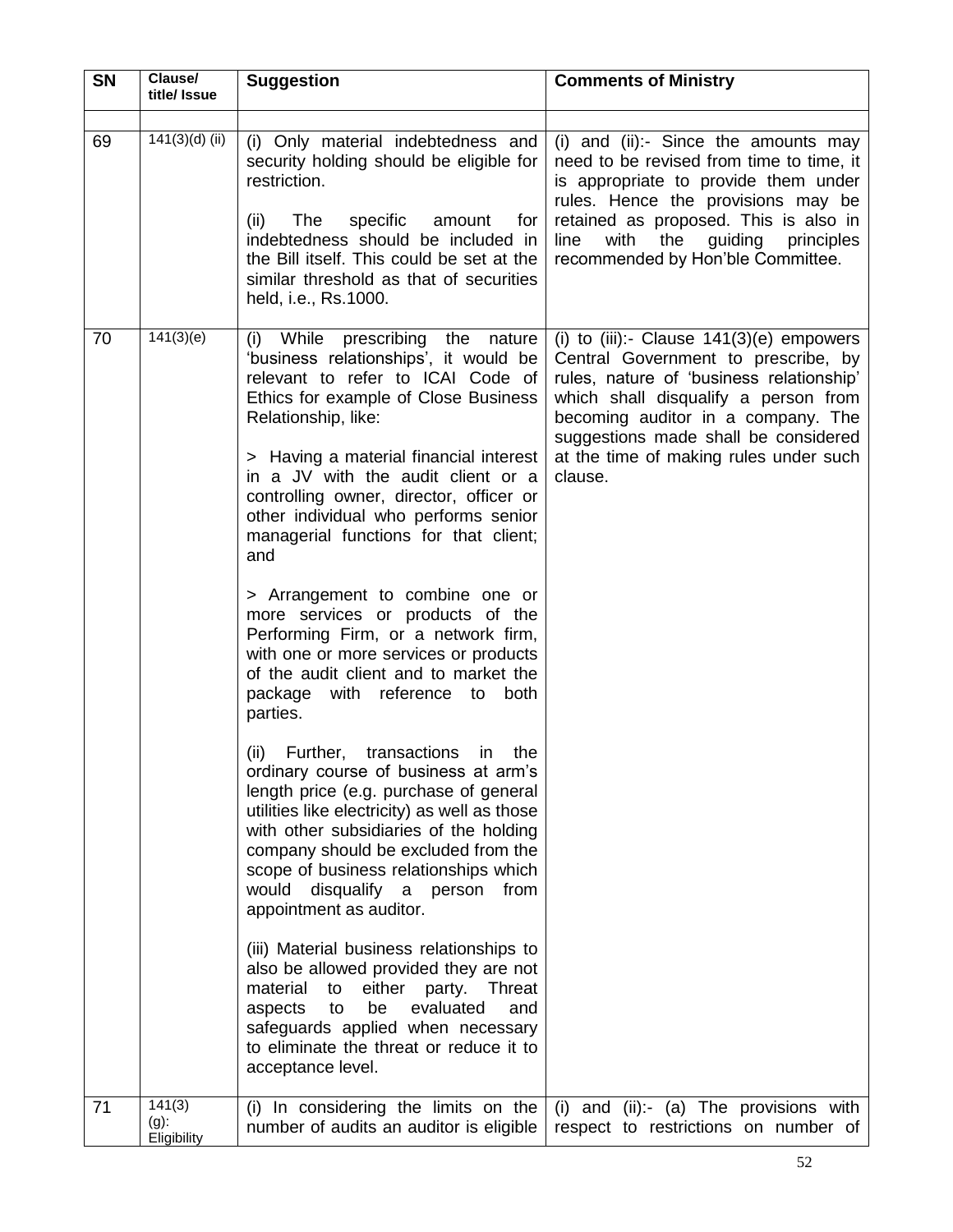| <b>SN</b> | Clause/<br>title/ Issue                                                                     | <b>Suggestion</b>                                                                                                                                                                                                                                                                                                                                                                                                                                                                                                                                                                                                                                                                   | <b>Comments of Ministry</b>                                                                                                                                                                                                                                                                                                                                                                                                                 |
|-----------|---------------------------------------------------------------------------------------------|-------------------------------------------------------------------------------------------------------------------------------------------------------------------------------------------------------------------------------------------------------------------------------------------------------------------------------------------------------------------------------------------------------------------------------------------------------------------------------------------------------------------------------------------------------------------------------------------------------------------------------------------------------------------------------------|---------------------------------------------------------------------------------------------------------------------------------------------------------------------------------------------------------------------------------------------------------------------------------------------------------------------------------------------------------------------------------------------------------------------------------------------|
|           | qualification<br>and<br>disqualification<br>of auditors                                     | to undertake, the exemption given to<br>private limited companies should be<br>restored as it exists in the Act<br>currently.<br>Existing<br>provisions<br>of<br>Chartered<br>Accountants<br>Act<br>and<br>resolutions thereunder are adequate<br>in this respect and it is unnecessary to<br>introduce<br>this<br>provision<br>the<br>in<br>Companies Act. If it desired<br>to<br>introduce this provision, the existing<br>decisions of ICAI should be made<br>integral part of the Act instead of<br>inserted new and untested provisions.<br>(ii) Restricting number of audits per<br>not a globally accepted<br>firm is<br>practice. If required, it should be per<br>partner. | audits have been provided in section<br>224(1C) Explanation-I of the existing<br>Companies Act, 1956 and were also<br>included in the Companies Bill, 2009 as<br>clause $124(3)(g)$ .<br>(b) The suggestion, however, is noted in<br>connection with prescription of limits of<br>auditee companies under the rules to<br>be prescribed under this clause.                                                                                  |
| 72        | 141(3)(h)                                                                                   | Ineligibility should apply when the<br>person is finally convicted i.e. he has<br>not appealed the order within the<br>permitted time.                                                                                                                                                                                                                                                                                                                                                                                                                                                                                                                                              | attention<br>Kind<br>is<br>drawn<br>to<br>recommendation at Para 10.27 and<br>10.28 of report of Hon'ble Committee.<br>The provisions proposed in the new Bill<br>accordance<br>with<br>such<br>in<br>are<br>recommendation. In case of appeal, the<br>appellate court can pass suitable orders<br>(about stay of orders of lower court etc.)<br>under general law. Hence there may not<br>be any necessity of any change in the<br>clause. |
| 73        | 141(3)(i)                                                                                   | redrafted<br>delete<br>To<br>be<br>so as<br>to<br>associate company and any other<br>form of entity from the scope of this<br>clause.                                                                                                                                                                                                                                                                                                                                                                                                                                                                                                                                               | Kind attention is drawn to Para 34 (Part<br>I) of report of Hon'ble Committee. The<br>provisions proposed in the new Bill are<br>accordance<br>with<br>such<br>in.<br>Since<br>recommendation.<br>these<br>provisions<br>seek<br>to<br>ensure<br>independence<br>of<br>auditors<br>and,<br>therefore,<br>improve<br>corporate<br>governance standards, the provisions<br>may be retained as proposed in the Bill.                           |
| 74        | $142(1)$ :<br>Remuneration<br>of auditors                                                   | To be re-worded to provide that in<br>case of first Auditors, the Board may<br>fix the remuneration while appointing<br>them.                                                                                                                                                                                                                                                                                                                                                                                                                                                                                                                                                       | Though the provisions are included in<br>the same manner as in the 2009 Bill,<br>the suggestion is noted to be addressed<br>suitably through legislative vetting.                                                                                                                                                                                                                                                                           |
| 75        | 143(1)<br>Proviso:<br>Power<br>and<br>duties<br>οf<br>auditors and<br>auditing<br>standards | In view of practical difficulties, the<br>clause should be modified to exclude<br>overseas subsidiaries. For reporting<br>the matters under 143(2), the auditor<br>should be allowed to rely on the audit                                                                                                                                                                                                                                                                                                                                                                                                                                                                           | (i) Clause 143(1) proviso reads as<br>under:-<br>"Provided that the auditor of a company<br>which is a holding company shall also have                                                                                                                                                                                                                                                                                                      |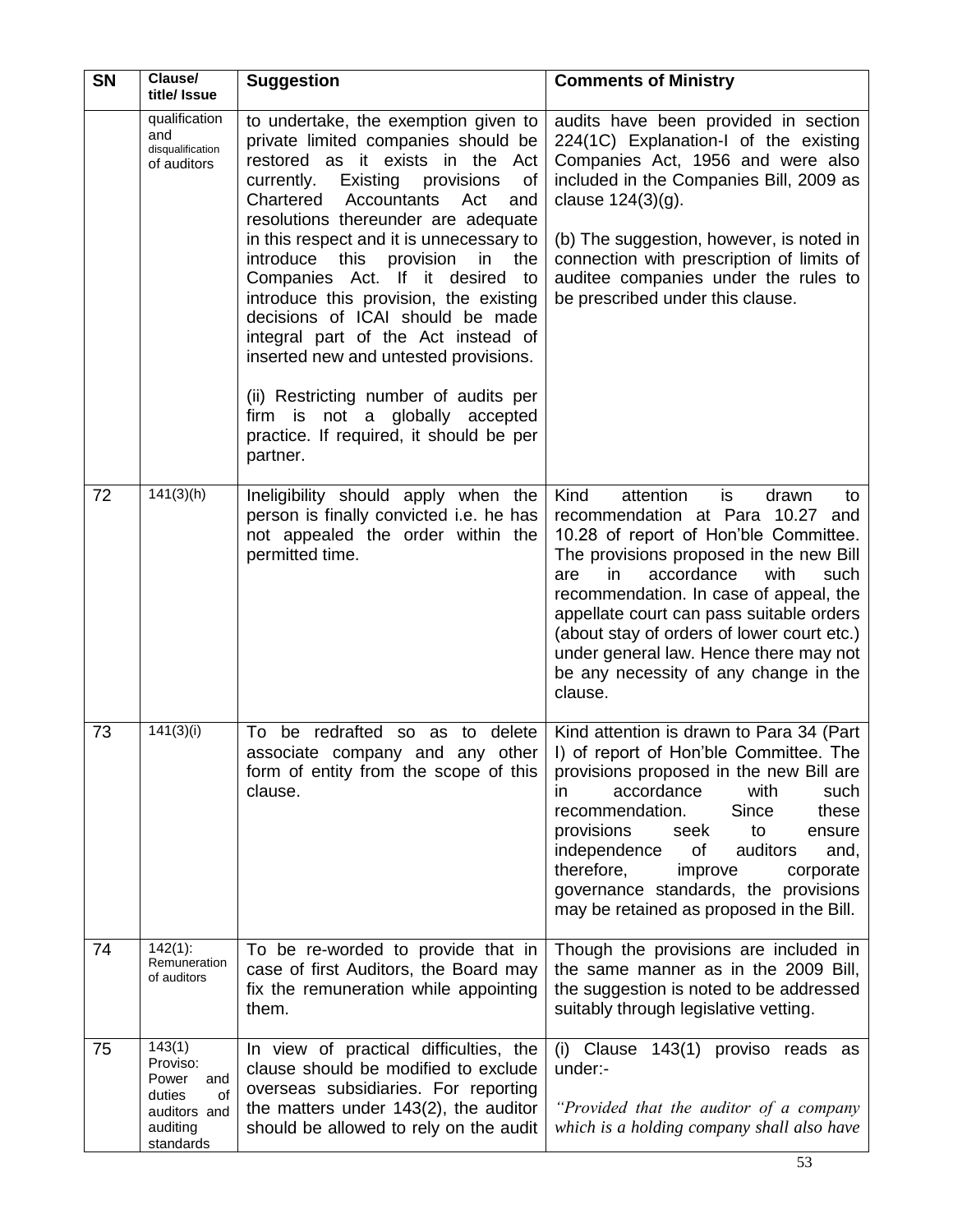| <b>SN</b> | Clause/<br>title/ Issue                                                                                | <b>Suggestion</b>                                                                                                                                                                                                                                                                                                                                                                                                                                                                                                                                                                                                                                                                                                                                                                                                                                                                                                                                                                                                                                                                                                                                                                                               | <b>Comments of Ministry</b>                                                                                                                                                                                                                                                                                                                                                                                                                                                                                                                                                                                                                                                                                                                                                                                                                                                                                                                                                                                                     |
|-----------|--------------------------------------------------------------------------------------------------------|-----------------------------------------------------------------------------------------------------------------------------------------------------------------------------------------------------------------------------------------------------------------------------------------------------------------------------------------------------------------------------------------------------------------------------------------------------------------------------------------------------------------------------------------------------------------------------------------------------------------------------------------------------------------------------------------------------------------------------------------------------------------------------------------------------------------------------------------------------------------------------------------------------------------------------------------------------------------------------------------------------------------------------------------------------------------------------------------------------------------------------------------------------------------------------------------------------------------|---------------------------------------------------------------------------------------------------------------------------------------------------------------------------------------------------------------------------------------------------------------------------------------------------------------------------------------------------------------------------------------------------------------------------------------------------------------------------------------------------------------------------------------------------------------------------------------------------------------------------------------------------------------------------------------------------------------------------------------------------------------------------------------------------------------------------------------------------------------------------------------------------------------------------------------------------------------------------------------------------------------------------------|
|           |                                                                                                        | reports of the subsidiaries for<br>Consolidated<br>reporting<br>on<br>the<br>Financial<br><b>Statements</b><br>$(CFS)$ .<br>However, to have sufficient overview<br>of the consolidated Group, the auditor<br>should<br>be<br>required<br>audit<br>to<br>consolidated assets and revenues<br>above a specified<br>threshold, say<br>above 50%.                                                                                                                                                                                                                                                                                                                                                                                                                                                                                                                                                                                                                                                                                                                                                                                                                                                                  | the right of access to the records of all its<br>subsidiaries in so far as it relates to the<br>consolidation of its financial statements<br>with that of its subsidiaries."<br>(ii) The provisions simply seek to<br>recognize the principle that auditor of a<br>holding company shall have the right to<br>access records of subsidiaries for the<br>purpose of consolidation of financial<br>statements. These are basic provisions<br>which need to be there in law for<br>facilitating audit of group accounts.<br>(iii) Hence there may not be any                                                                                                                                                                                                                                                                                                                                                                                                                                                                       |
| 76        | 143(3)(b)<br>143(3)(f)<br>143(3)(h)<br>Power and<br>duties of<br>auditors and<br>auditing<br>standards | (i) Clause $143(3)$ (f): The scope of<br>reporting under this clause needs to<br>be more specific since there could be<br>a number of matters apart from<br>'financial transactions' which could<br>adverse effect on<br>the<br>have an<br>company, which are not even within<br>the scope of an audit (e.g.; safety<br>concerns, environment related issues,<br>etc).<br>(ii) The term ' financial transaction'<br>itself should also be explained /<br>defined,<br>since<br>certain<br>financial<br>transactions<br>already<br>getting<br>are<br>covered under this clause<br>(e.g.,<br>transactions represented by book<br>entries, terms of security for loans and<br>advances, loans and advances shown<br>as deposits, etc). Also, the term 'other<br>matters' should be deleted from<br>Clause 143(3)(f).<br>additional<br>(iii)<br>The<br>requirement<br>relating to maintenance of accounts<br>and matters related thereto required<br>under clause 143(3)(h) is similar to<br>the requirement under clause 143(3)<br>(b). It is also suggested that the scope<br>of "other matters connected" with<br>maintenance of accounts should be<br>specified in $143(3)(b)$ and the $143(h)$<br>is clarified. | necessity of any change in the clause.<br>(i) to $(v)$ :- (a) The suggestions seek<br>clarification whether the role of auditor<br>shall be limited to examination of<br>financial aspects/matters only.<br>(b) Kind attention is drawn to relevant<br>provisions referred to in suggestions<br>which read as under:-<br>"143 (3) The auditor's report shall<br>also state-<br>***<br>(b) whether, in his opinion, proper<br>books of account as required by law<br>have been kept by the company so<br>far as appears from his examination<br>of those books and proper returns<br>adequate for the purposes of his<br>audit have been received from<br>branches not visited by him;<br>$***$<br>(f) the observations or comments of<br>the auditors on financial transactions<br>or matters which have any adverse<br>effect on the functioning of the<br>company;<br>***<br>(h) any qualification, reservation or<br>adverse remark relating to<br>the<br>maintenance of accounts and other<br>matters connected therewith;" |
|           |                                                                                                        |                                                                                                                                                                                                                                                                                                                                                                                                                                                                                                                                                                                                                                                                                                                                                                                                                                                                                                                                                                                                                                                                                                                                                                                                                 |                                                                                                                                                                                                                                                                                                                                                                                                                                                                                                                                                                                                                                                                                                                                                                                                                                                                                                                                                                                                                                 |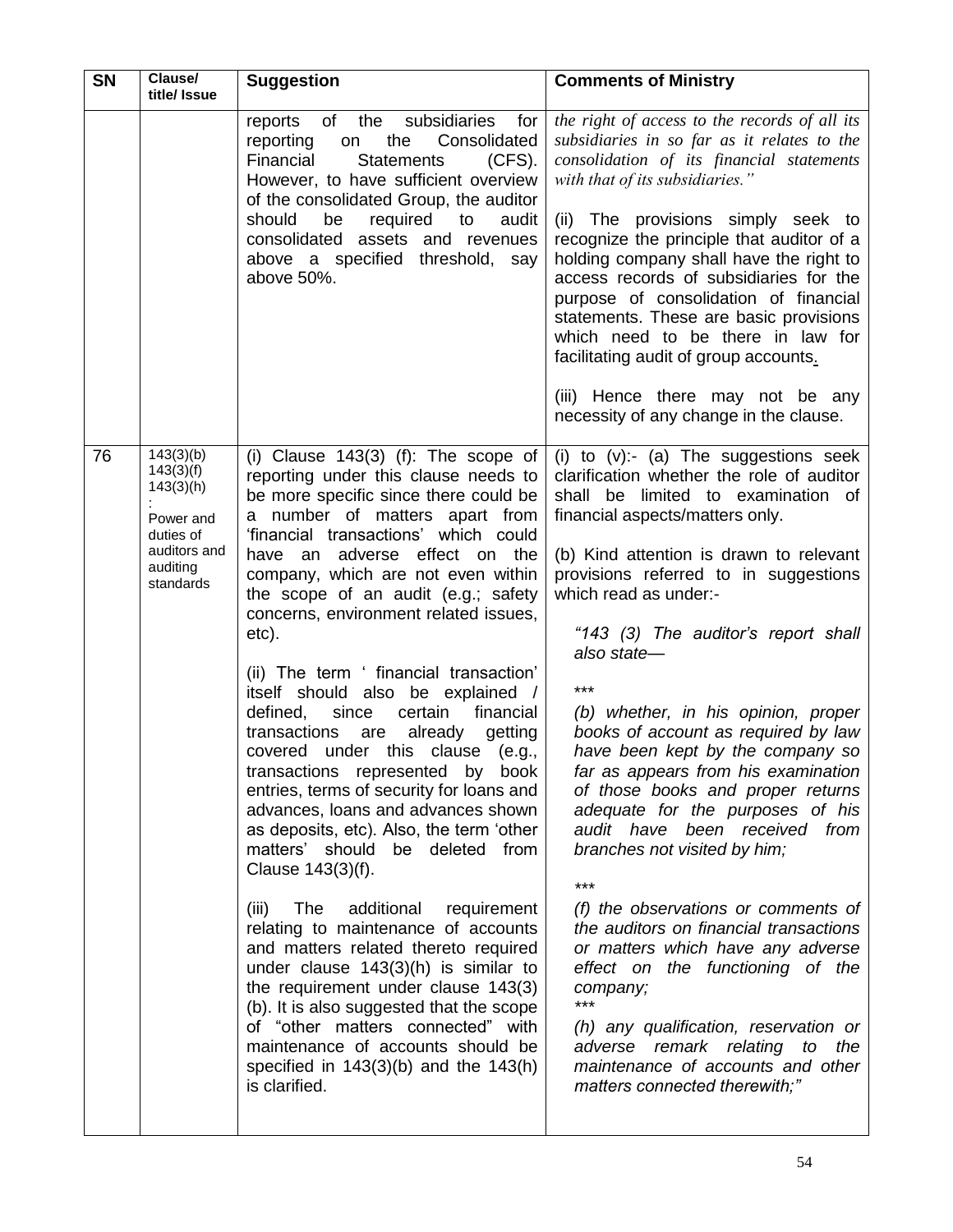| <b>SN</b> | Clause/<br>title/ Issue                                            | <b>Suggestion</b>                                                                                                                                                                                                                                                                                                                                                                                                                                                                                                                                                                                                                                                                                                                                                                                                                 | <b>Comments of Ministry</b>                                                                                                                                                                                                                                                                                                                                                                                                                                                                                                                                                                                                                                                                                                                                                                                                                                                                                                                                            |
|-----------|--------------------------------------------------------------------|-----------------------------------------------------------------------------------------------------------------------------------------------------------------------------------------------------------------------------------------------------------------------------------------------------------------------------------------------------------------------------------------------------------------------------------------------------------------------------------------------------------------------------------------------------------------------------------------------------------------------------------------------------------------------------------------------------------------------------------------------------------------------------------------------------------------------------------|------------------------------------------------------------------------------------------------------------------------------------------------------------------------------------------------------------------------------------------------------------------------------------------------------------------------------------------------------------------------------------------------------------------------------------------------------------------------------------------------------------------------------------------------------------------------------------------------------------------------------------------------------------------------------------------------------------------------------------------------------------------------------------------------------------------------------------------------------------------------------------------------------------------------------------------------------------------------|
|           |                                                                    | (iv) Under $143(3)(f)$ , the scope of<br>financial transactions or<br>matters'<br>needs to be defined and limited to<br>financial reporting matters which are<br>within scope of an audit. This may be<br>combined with 143(3)(b).<br>$(v)$ 143 $(3)(h)$ may be amended to<br>specify the scope of 'other matters<br>connected"<br>with<br>maintenance<br>of<br>accounts.                                                                                                                                                                                                                                                                                                                                                                                                                                                         | (c) It can be observed that the above<br>provisions require auditors to report<br>only on issues relating to maintenance<br>of books of account and financial<br>transactions or financial matters and<br>other<br>matters connected<br>therewith.<br><b>These</b><br>provisions<br>to<br>be<br>seem<br>appropriate and do not require any<br>change.<br>(d) These provisions are also similar to<br>corresponding clauses<br>included<br>in<br>Companies Bill, 2009<br>viz<br>clause<br>$126(3)(b)$ ;<br>numbers<br>126(3)(f)<br>and<br>126(3)(h)) and as per recommendation<br>of Hon'ble Committee.                                                                                                                                                                                                                                                                                                                                                                 |
| 77        | $143(3)(i)$ :<br>Reporting on<br>internal<br>financial<br>controls | (i) $143(3)(i)$ can be amended to limit<br>internal financial controls to those<br>which<br>financial<br>may<br>impact<br>statements.<br>(ii) The additional requirement relating<br>to reporting on adequate internal<br>financial<br>controls<br>and<br>operating<br>effectiveness of such controls should<br>be limited to those which may impact<br>financial statements. Further, and<br>assessment also needs to be made<br>on benefit of imposing such duties<br>respect to private<br>limited<br>with<br>companies or small companies. It may<br>not lead to the desired results while it<br>would in almost all cases, increase<br>the quantum of work to be performed<br>by the auditors. Clause 143(3)(i) can<br>be amended to limit internal financial<br>controls to those which may impact<br>financial statements. | (i) and (ii):- (a) The relevant provisions<br>read as under:-<br>"143 (3) The auditor's report shall also<br>state-<br>***<br>(i)<br>whether the company<br>has<br>adequate internal financial controls<br>system in place and the operating<br>effectiveness of such controls;"<br>Kind<br>attention<br>(b)<br>is<br>drawn<br>to<br>recommendation at Para 9.41/9.47 of<br>report of<br>Hon'ble Committee.<br>The<br>provisions proposed in the new Bill are<br>accordance<br>with<br>such<br>ın<br>recommendation. Kind attention is also<br>drawn to Explanation to<br>clause<br>134(5)(e) which defines the<br>term<br>'internal financial control'. Such term<br>basically refers to controls relating to<br>efficient conduct of its<br>business,<br>safeguarding of its assets, prevention<br>and detection of frauds and errors,<br>accuracy of accounting records.<br>(c) In view of above, there may not be<br>any necessity of any change in the<br>clause. |
| 78        | $143(5)$ :<br>Directions by<br>C&AG                                | Clause 143(5) inter alia provides for<br>CAG's authority to issue directions to<br>statutory auditors in respect<br>of<br>accounting standards only. CAG has                                                                                                                                                                                                                                                                                                                                                                                                                                                                                                                                                                                                                                                                      | The suggestion may be accepted.                                                                                                                                                                                                                                                                                                                                                                                                                                                                                                                                                                                                                                                                                                                                                                                                                                                                                                                                        |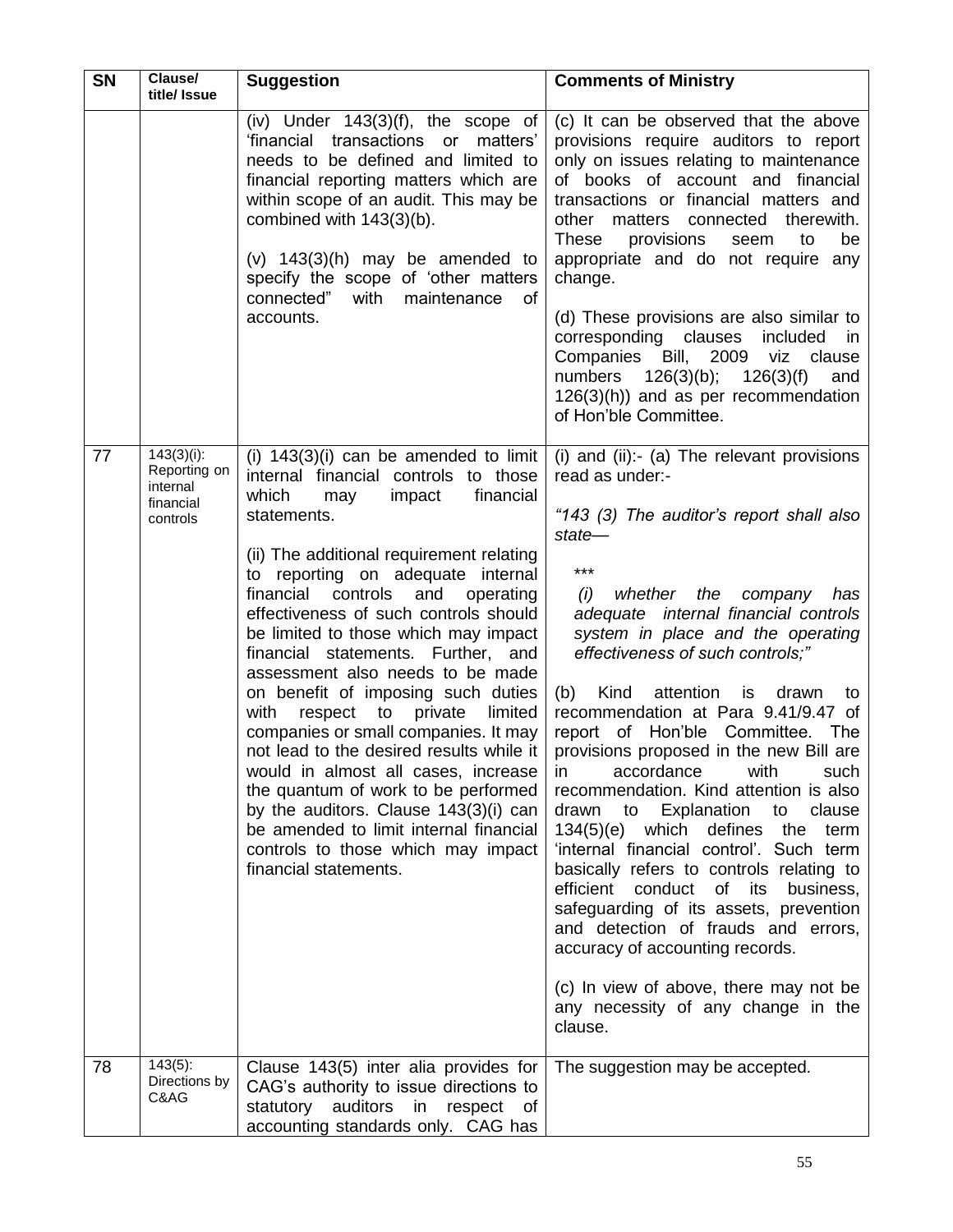| <b>SN</b> | Clause/<br>title/ Issue                                                       | <b>Suggestion</b>                                                                                                                                                                                                                                                                                                                                                                                                                                                                                                                                                                                                                                                                                                                                                                                        | <b>Comments of Ministry</b>                                                                                            |
|-----------|-------------------------------------------------------------------------------|----------------------------------------------------------------------------------------------------------------------------------------------------------------------------------------------------------------------------------------------------------------------------------------------------------------------------------------------------------------------------------------------------------------------------------------------------------------------------------------------------------------------------------------------------------------------------------------------------------------------------------------------------------------------------------------------------------------------------------------------------------------------------------------------------------|------------------------------------------------------------------------------------------------------------------------|
|           |                                                                               | to exercise oversight over functioning<br>statutory<br>auditors<br>Govt<br>οf<br>of<br>companies. The existing mandate to<br>issue directions on the manner in<br>which accounts of Govt companies<br>are to be audited should be continued<br>without restricting it to accounting<br>standards only.                                                                                                                                                                                                                                                                                                                                                                                                                                                                                                   |                                                                                                                        |
| 79        | $143(6)(a)$ :<br>Power of<br>auditor in<br>case of<br>Government<br>companies | Clause $143(6)(a)$ to be brought in line<br>with section 619(3)(b) of existing Act.<br>The duties and powers of the CAG<br>are derived from the Constitution of<br>India and the Comptroller and Auditor-<br>General's (DPC) Act, 1971. As such<br>the same cannot be subjected to the<br>rights and obligations applicable to<br>auditor. This clause should read as<br>"conduct a supplementary audit of the<br>company's financial statement by<br>such person or persons as he may<br>authorize in this behalf; and for the<br>purposes of such audit, to require<br>information or additional information to<br>be furnished to any person or<br>persons, so authorized, on such<br>matters, by such person or persons,<br>and in such form, as the Comptroller<br>and Auditor-General may direct." | The suggestion may be accepted.                                                                                        |
| 80        | 143(6)(b)<br>Proviso                                                          | As<br>given<br>by<br>comments<br>India are as a result of supplementary $\mid$ (a) above.<br>audit and not on the supplementary<br>audit, this may be deleted. Further, as<br>Sub section (1) of Section 136 deals<br>with financial statements, the proper<br>words to be used are 'financial<br>statement'.<br>The Proviso may be amended as<br>under:-<br>Provided that any comments given by<br>the Comptroller and Auditor-General<br>of India upon, or supplement to, the<br>audit report or, on the report of the<br>supplementary audit conducted by<br>him shall be sent by the company to<br>every person entitled to copies of<br>audited<br><del>balance sheet</del><br>financial<br>statements under sub section (1) of<br>section 136 and also placed before                               | the This will be dealt with in accordance<br>Comptroller and Auditor-General of with the decision about Clause 143 (6) |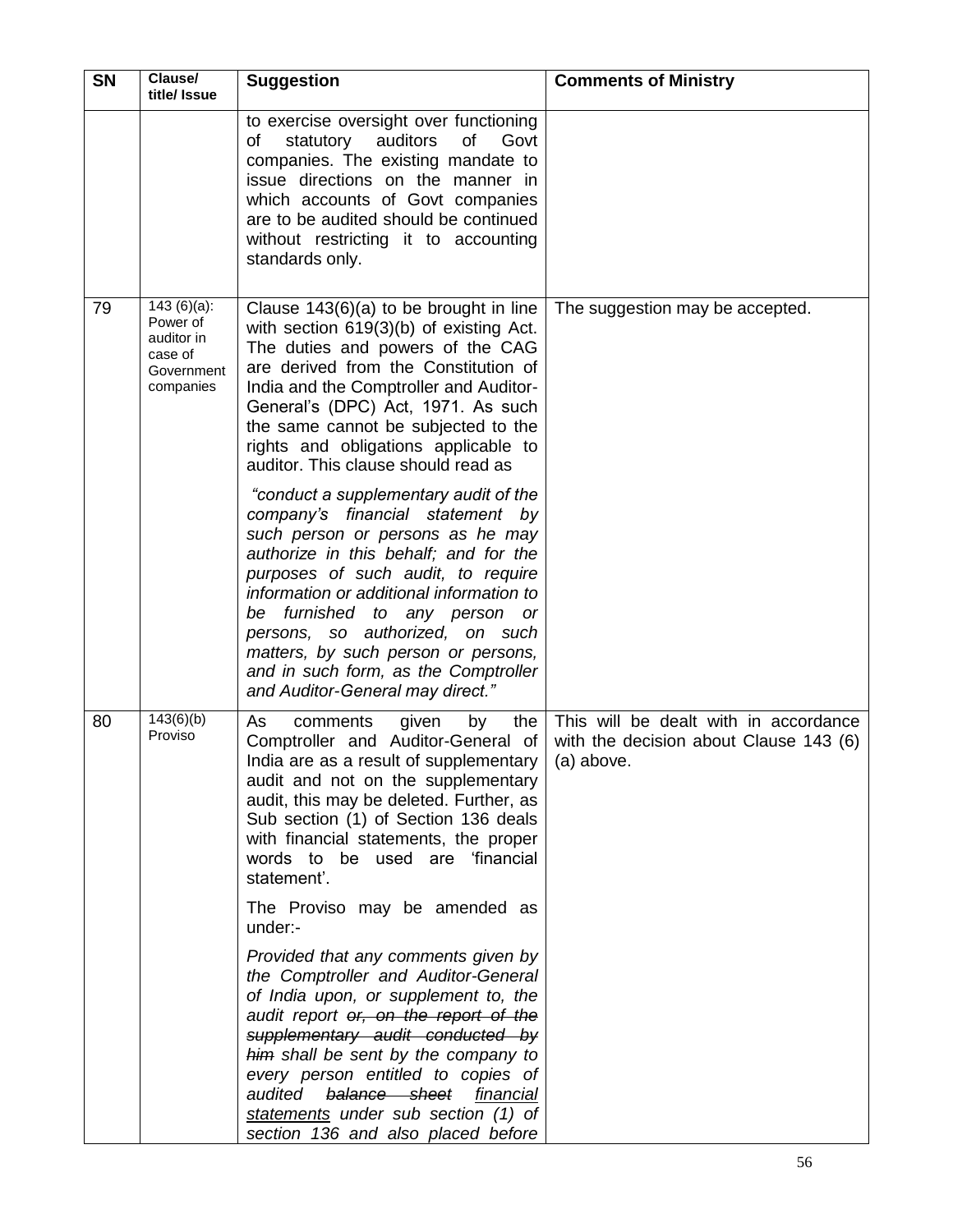| <b>SN</b> | Clause/<br>title/ Issue                                     | <b>Suggestion</b>                                                                                                                                                                                                                                                                                                                                                                                                                                                                         | <b>Comments of Ministry</b>                                                                                                                                                                                                                                                                                                                                                                                                                                                                                                                                                                                |
|-----------|-------------------------------------------------------------|-------------------------------------------------------------------------------------------------------------------------------------------------------------------------------------------------------------------------------------------------------------------------------------------------------------------------------------------------------------------------------------------------------------------------------------------------------------------------------------------|------------------------------------------------------------------------------------------------------------------------------------------------------------------------------------------------------------------------------------------------------------------------------------------------------------------------------------------------------------------------------------------------------------------------------------------------------------------------------------------------------------------------------------------------------------------------------------------------------------|
|           |                                                             | general<br>meeting<br>of<br>annual<br>the<br>company at the same time and in the<br>same manner as the audit report.                                                                                                                                                                                                                                                                                                                                                                      |                                                                                                                                                                                                                                                                                                                                                                                                                                                                                                                                                                                                            |
| 81        | 143: Audit<br>documentation<br>in case of Govt<br>companies | With a view to exercise oversight over<br>functioning of CAs appointed<br>as<br>statutory auditors, it is necessary that<br>there is statutory backing for access<br>to audit documentation of the statutory<br>auditors of Government Companies.                                                                                                                                                                                                                                         | It will not be desirable to provide a<br>discriminatory provision which obliges<br>Auditors of Government Companies to<br>disclosures<br>make<br>to<br>their<br>more<br>of<br>appointer<br>than<br>Auditors<br>non<br>Government Company. However, the<br>objective of accessing documents of the<br>auditor can be achieved by the C&AG<br>by incorporating suitable provisions in<br>their "Compendium of Directions" meant<br>for Auditors of Government Companies.                                                                                                                                     |
| 82        | $143(8)$ :<br><b>Branch</b><br>audits                       | The existing Act provides exemptions<br>from audit of branches subject to<br>certain rules. However, the Bill does<br>any similar provisions.<br>not have<br>Provisions should be incorporated to<br>prescribe rules for exemption<br>of<br>specific branches from audits.                                                                                                                                                                                                                | Kind attention is drawn to clause 143<br>(8) of the Companies Bill, 2011 which<br>provides<br>for<br>right of auditors<br><i>in</i><br>connection with audit of branches.<br>These provisions are similar to clause<br>126(8) of Companies Bill, 2009. The<br>provisions may be retained in the same<br>manner as these have been examined<br>and deliberated extensively and meet<br>intention<br>the<br>objectives<br>and<br>0f<br>legislation.                                                                                                                                                          |
| 83        | 143:<br>Certificate<br>from auditor                         | Insertion<br>provision<br>in the<br>Bill<br>οf<br>whereby<br>certificate<br>has<br>to<br>be<br>a<br>obtained<br>Statutory<br>Auditor<br>from<br><b>Balance-Sheet</b><br>certifying<br>that<br>the<br>as filed<br>prepared is same<br>with<br>Different authorities.                                                                                                                                                                                                                       | As various statutes like Electricity Act,<br>Banking Regulation Act, TRAI Act,<br>IRDA Act etc require a different format<br>of balance sheet, the suggestion is not<br>feasible. In any case clause 1(4) and<br>129 of the Companies Bill, 2011 allow<br>such different forms of presentation of<br>financial statements.                                                                                                                                                                                                                                                                                 |
| 84        | 144: Auditor<br>not to render<br>certain<br>services        | (i) This clause be made applicable to<br>only listed and large sized companies<br>as may be prescribed.<br>(ii) It is suggested that a situation<br>where a subsidiary is audited by<br>another firm of Chartered Accountants<br>should be included as an exception to<br>Explanation (ii).<br>(iii) A distinction to be made between<br>an entity with which the client has a<br>control relationship and another entity<br>with which there is a significant<br>influence relationship. | (i) to (vii): (a) These provisions were<br>included in the Companies Bill, 2009 as<br>Clause 127 which were examined by<br>Hon'ble Committee. Kind attention is<br>drawn to recommendation at Para 34<br>para 10.50 of report of Hon'ble<br>and<br>Committee. The provisions proposed in<br>the new Bill are in accordance with such<br>recommendation.<br><b>These</b><br>provisions<br>included<br>the<br>were<br>regulatory<br>in.<br>framework by various jurisdictions post<br>2002 scams of Enron/ Worldcom etc to<br>independence of<br>auditors.<br>ensure<br>Implementation of such<br>provisions |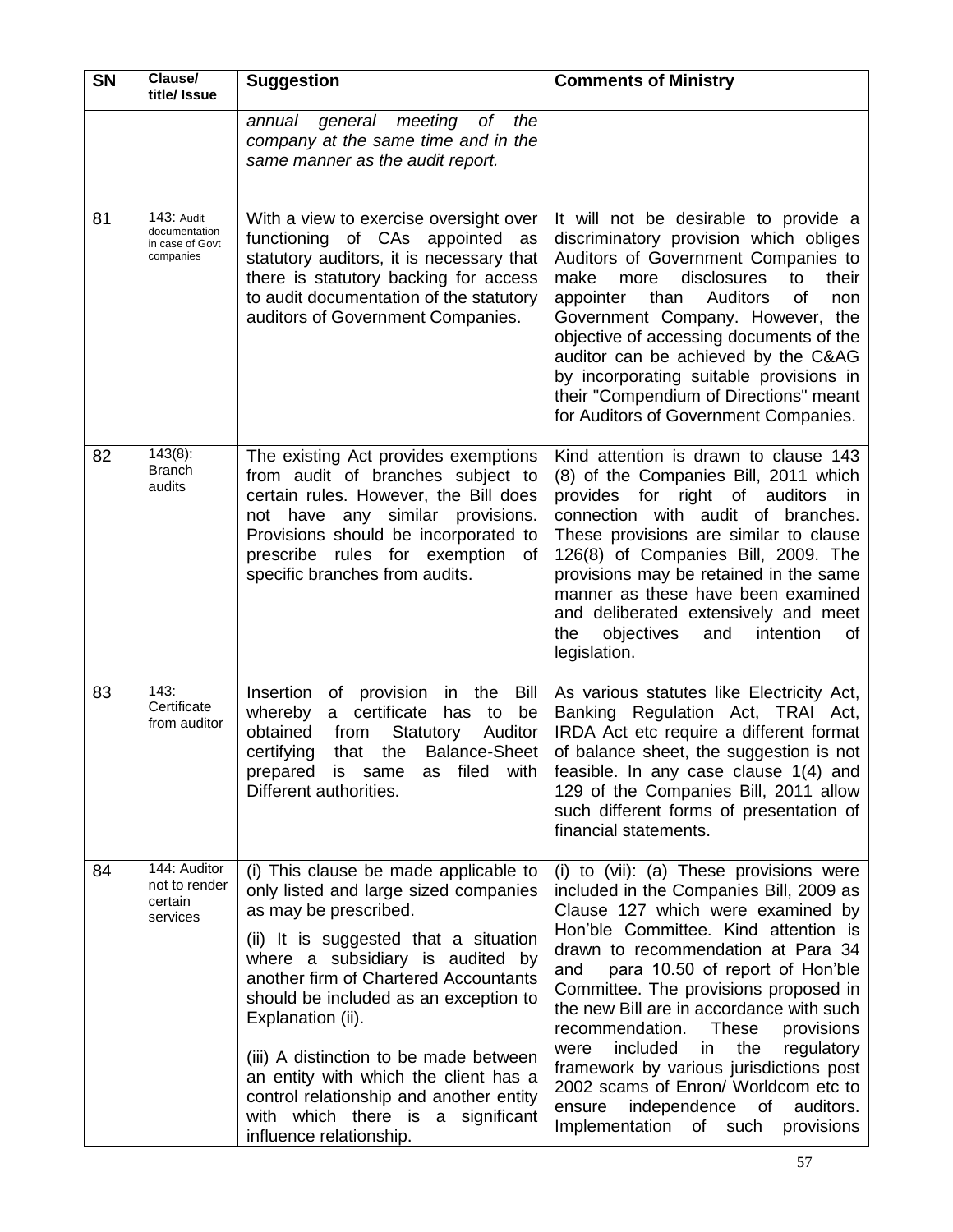| <b>SN</b> | Clause/<br>title/ Issue                           | <b>Suggestion</b>                                                                                                                                                                                                                                                                                                                                                                                                                                                                                                                                                                                                                                                                                                                                                                                                                                                                                                                                                                                                                                                                           | <b>Comments of Ministry</b>                                                                                                                                                                                                                                                                                                                                    |
|-----------|---------------------------------------------------|---------------------------------------------------------------------------------------------------------------------------------------------------------------------------------------------------------------------------------------------------------------------------------------------------------------------------------------------------------------------------------------------------------------------------------------------------------------------------------------------------------------------------------------------------------------------------------------------------------------------------------------------------------------------------------------------------------------------------------------------------------------------------------------------------------------------------------------------------------------------------------------------------------------------------------------------------------------------------------------------------------------------------------------------------------------------------------------------|----------------------------------------------------------------------------------------------------------------------------------------------------------------------------------------------------------------------------------------------------------------------------------------------------------------------------------------------------------------|
|           |                                                   | (iv) Provision should be amended to<br>delete associate companies from the<br>scope of this clause. Explanation to<br>Clause 144 is very wide and needs to<br>be deleted. Restrictions should be<br>applicable only for a subsidiary or<br>associate that is material to the<br>auditee company or if the auditee<br>company is material to the holding<br>company.                                                                                                                                                                                                                                                                                                                                                                                                                                                                                                                                                                                                                                                                                                                         | internationally<br>has<br>successfully<br>enhanced the standards of accountable<br>and transparent financial reporting and<br>auditing requirements. The need for<br>such prohibition for auditors has also<br>been widely felt necessary across<br>various fora in India as well.<br>(b) Hence there may not be any<br>necessity of any change in the clause. |
|           |                                                   | (v) Management services should be<br>defined services such as valuations,<br>due<br>diligence, special<br>audit/<br>investigation etc which could have<br>bearing on the audit services.                                                                                                                                                                                                                                                                                                                                                                                                                                                                                                                                                                                                                                                                                                                                                                                                                                                                                                    |                                                                                                                                                                                                                                                                                                                                                                |
|           |                                                   | (vi) Scope of terms "investment<br>advisory services' and 'management<br>services' should be clarified so that<br>there is no doubt as to whether a<br>service falls under these or not.<br>AICPA Code of Professional Conduct<br>defines the terms 'investment advisory<br>services'; 'investment<br>banking<br>services' and 'management services'<br>which can be used. Some mechanism<br>may be considered through which<br>certain non audit services which are<br>being<br>provided<br>auditors<br>by<br>traditionally consistent with their skills<br>and expertise may be continued with<br>adequate safeguards. It may be<br>necessary to evaluate the significance<br>of any threat created by provisions of<br>non audit services. Clause may be<br>amended to exclude services where<br>there are no self-review threats from<br>scope of this clause.<br>(vii) If at all the Bill needs to cover<br>Bill<br>non-audit services, the<br>itself<br>should<br>contain<br>only<br>minimum<br>restrictions and further restrictions<br>may be prescribed through Code of<br>Ethics. |                                                                                                                                                                                                                                                                                                                                                                |
| 85        | 145:<br>Auditors to<br>sign audit<br>reports, etc | In view of the fact that LLP can now<br>be appointed as an auditor and since<br>Clause 141(2), provides that only that<br>partners<br>who<br>chartered<br>are                                                                                                                                                                                                                                                                                                                                                                                                                                                                                                                                                                                                                                                                                                                                                                                                                                                                                                                               | The suggestion could be accepted.                                                                                                                                                                                                                                                                                                                              |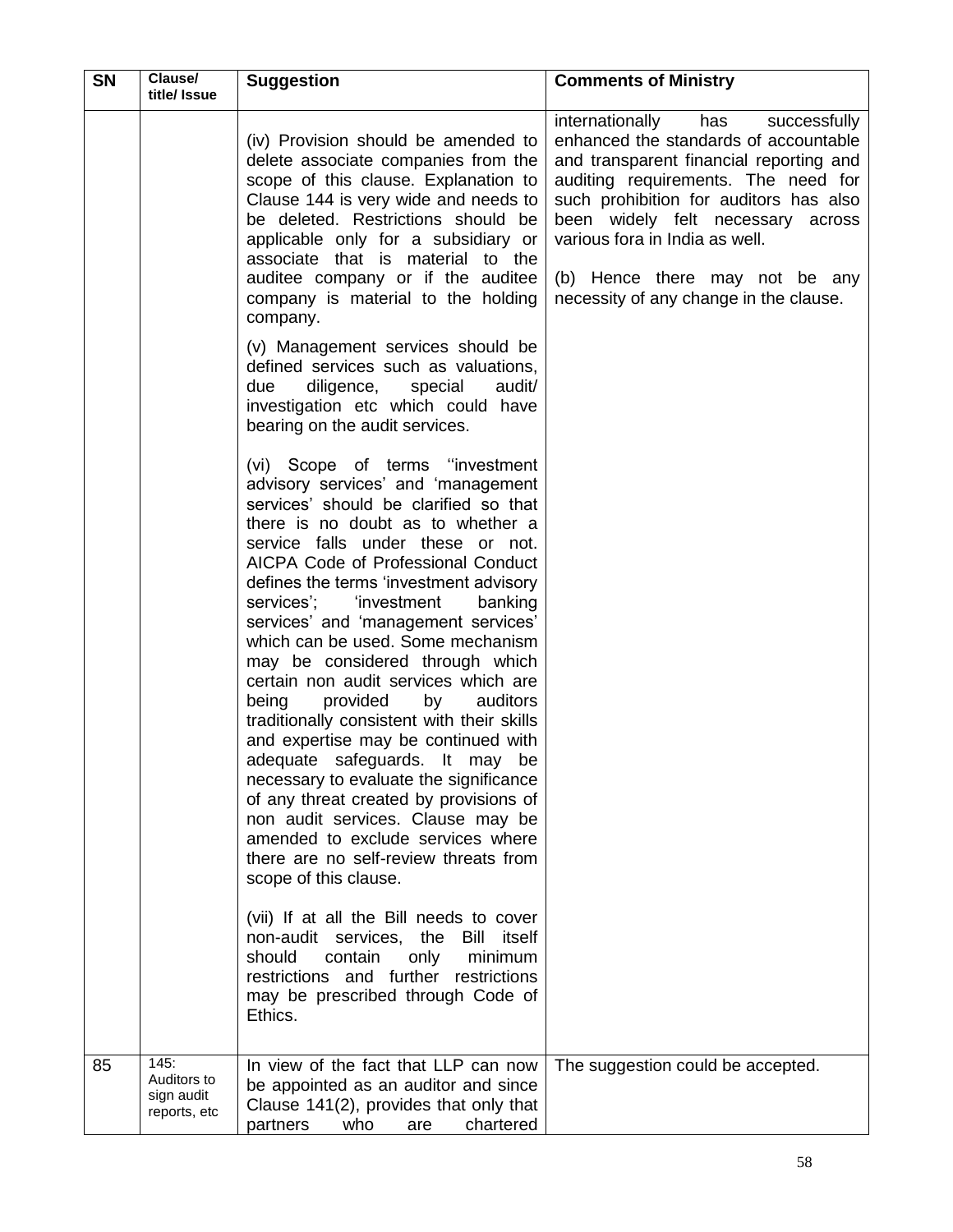| <b>SN</b> | Clause/<br>title/ Issue                                           | <b>Suggestion</b>                                                                                                                                                                                                                                                                                                                                                                                                                                                                                                                                                                                                                                                                                                    | <b>Comments of Ministry</b>                                                                                                                                                                                                                                                                                                                                                                                                                                                                                                                                                                                                                                                                                          |
|-----------|-------------------------------------------------------------------|----------------------------------------------------------------------------------------------------------------------------------------------------------------------------------------------------------------------------------------------------------------------------------------------------------------------------------------------------------------------------------------------------------------------------------------------------------------------------------------------------------------------------------------------------------------------------------------------------------------------------------------------------------------------------------------------------------------------|----------------------------------------------------------------------------------------------------------------------------------------------------------------------------------------------------------------------------------------------------------------------------------------------------------------------------------------------------------------------------------------------------------------------------------------------------------------------------------------------------------------------------------------------------------------------------------------------------------------------------------------------------------------------------------------------------------------------|
|           |                                                                   | accountants shall be authorised to act<br>sign on behalf of the firm, similar<br>requirement should be prescribed<br>here or Clause 141(2) should be cross<br>referred.                                                                                                                                                                                                                                                                                                                                                                                                                                                                                                                                              |                                                                                                                                                                                                                                                                                                                                                                                                                                                                                                                                                                                                                                                                                                                      |
| 86        | 146:<br>Auditors to<br>attend<br>general<br>meetings              | Attendance of auditors be made<br>mandatory only in annual general<br>meeting instead of in all the general<br>meetings.                                                                                                                                                                                                                                                                                                                                                                                                                                                                                                                                                                                             | These provisions are same as under<br>section 231 of present Companies Act,<br>1956 and was repeated in the 2009 Bill.<br>Hon'ble Committee did not make any<br>recommendation<br>modify<br>these<br>to<br>provisions. No difficulty has ever been<br>faced in giving effect to the relevant<br>provision.                                                                                                                                                                                                                                                                                                                                                                                                           |
| 87        | $\overline{147(2)}$ to (4):<br>Punishment<br>for<br>contravention | (i) Before any complaint is lodged in<br>any court/forum, such<br>complaint<br>should be first sent to ICAI for<br>preliminary enquiry and if according to<br>ICAI, after prime facie case of<br>negligence, then only such complaint<br>should be permitted to be filed in the<br>court. In absence of such provision,<br>auditors<br>have<br>to<br>devote<br>may<br>considerable time<br>in<br>defending<br>frivolous suits or damages.<br>(ii) Defenses available as per section<br>233B of the existing Act for defaults<br>not committed wilfully should<br>be<br>provided to auditors to ensure that the<br>auditor is not unduly harassed/<br>punished for technical/ procedural/<br>administrative defaults. | (i) and (ii):- The jurisdiction of ICAI<br>cases<br>of<br>professional<br>arises<br>in<br>misconduct and not for punishment for<br>offences as defined under various laws.<br>Thus where an offence triable by a<br>court of law is committed the matter<br>shall have to be dealt with by the court<br>of competent jurisdiction under the<br>Code of Criminal Procedure. Similarly,<br>for civil liability the competent civil court<br>will adjudicate. It will of course be open<br>for the ICAI to deal with cases of<br>professional misconduct where<br>its<br>jurisdiction exists.                                                                                                                           |
| 88        | 147:                                                              | The provision for indemnifying the<br>auditors as stated in present clause<br>201 of Companies Act, 1956, needs to<br>be inserted again.                                                                                                                                                                                                                                                                                                                                                                                                                                                                                                                                                                             | (i) The provisions for indemnification of<br>liability of senior management of a<br>company (viz managing director, whole-<br>time director, manager, Chief Executive<br>Officer, Chief Financial Officer or<br>Company Secretary) through Directors<br>and Officers (D&O) Insurance have<br>been incorporated in clause 197(13) of<br>the Bill. Similar provisions were part of<br>2009<br>Companies<br>Bill,<br>and<br>no<br>modification to such provisions<br>was<br>suggested by Hon'ble Committee.<br>(ii) The provisions for indemnification of<br>auditors were not included<br>in the<br>Companies Bill, 2009 after detailed<br>examination and consultation with all<br>stakeholders. There may not be any |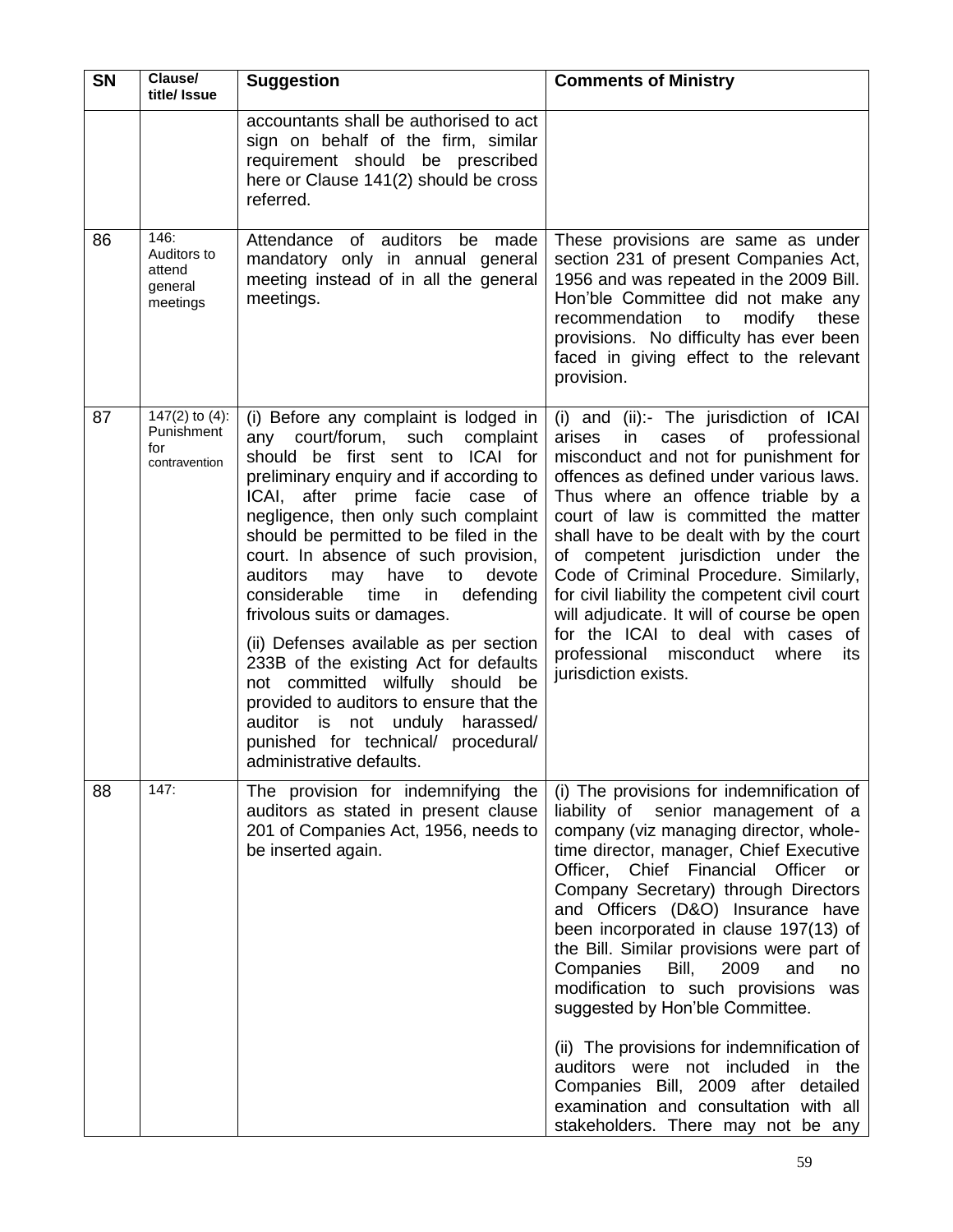| <b>SN</b> | Clause/<br>title/ Issue                                                                                            | <b>Suggestion</b>                                                                                                                                                                                                                                                                                                                                                                                                                                                                                                                                          | <b>Comments of Ministry</b>                                                                                                                                                                                                                                                                                                                                                                                                                                                                                                                                                                                                             |
|-----------|--------------------------------------------------------------------------------------------------------------------|------------------------------------------------------------------------------------------------------------------------------------------------------------------------------------------------------------------------------------------------------------------------------------------------------------------------------------------------------------------------------------------------------------------------------------------------------------------------------------------------------------------------------------------------------------|-----------------------------------------------------------------------------------------------------------------------------------------------------------------------------------------------------------------------------------------------------------------------------------------------------------------------------------------------------------------------------------------------------------------------------------------------------------------------------------------------------------------------------------------------------------------------------------------------------------------------------------------|
|           |                                                                                                                    |                                                                                                                                                                                                                                                                                                                                                                                                                                                                                                                                                            | justification for their inclusion at this<br>stage without any detailed reasoning.<br>The suggestion may therefore not be<br>accepted.                                                                                                                                                                                                                                                                                                                                                                                                                                                                                                  |
| 89        | 148(1)<br>Cost<br>Audit<br>requirements                                                                            | Requirements for Cost Accounting<br>and Cost Audit should be mandated in<br>law particularly for industries falling<br>under specified consumer<br>goods<br>category and not for all industries. IT<br>industries need not be covered under<br>these provisions.                                                                                                                                                                                                                                                                                           | Kind<br>attention<br>is<br>drawn<br>to<br>recommendation at Para 10.67 and<br>10.68 of report of Hon'ble Committee.<br>The provisions proposed in the new Bill<br>in.<br>accordance<br>are<br>with<br>such<br>recommendation. Hence there may not<br>be any necessity of any change in the<br>clause. Clause 148 enables Central<br>Government to prescribe such norms<br>for specific classes of companies.                                                                                                                                                                                                                            |
| 90        | $149(1)$ :<br>companies<br>having more<br>than 15<br>directors on<br>commencem<br>ent of the<br>Act.               | Companies having more than 15<br>directors as on the commencement of<br>this Act may be allowed to have such<br>number directors.                                                                                                                                                                                                                                                                                                                                                                                                                          | In the absence of any reasons having<br>been given in support of the contention<br>the Ministry finds no reason to consider<br>revisiting the provision.                                                                                                                                                                                                                                                                                                                                                                                                                                                                                |
| 91        | $149(3)$ :<br>Central<br>Government's<br>power to<br>prescribe<br>minimum<br>number of<br>independent<br>directors | Thresholds or tests may be prescribed<br>for unlisted companies and private<br>companies which are subsidiaries of<br>public companies in relation to this<br>provision as it may not be appropriate<br>independent directors to<br>for<br>be<br>appointed to<br>all<br>unlisted<br>public<br>companies and private companies.<br>One<br>example<br>could<br>be<br>the<br>requirement to appoint independent<br>directors on the board of a unlisted<br>public company which accepts public<br>deposits.                                                   | As submitted during examination of<br>Companies Bill, 2009, these aspects<br>shall be taken into account while<br>prescribing such requirements (through<br>under<br>clause<br>rules)<br>149(3)<br>on<br>enactment of the legislation.                                                                                                                                                                                                                                                                                                                                                                                                  |
| 92        | $149(5)$ & (6):<br>Attributes/<br>Requirements<br>relating to<br><b>IDs</b>                                        | (i) The definition of an "Independent<br>director" in the Bill and the number of<br>independent directors are in conflict<br>with the provisions contained<br>- in<br>Clause 49 of the Listing Agreement.<br>These should be harmonized. Further,<br>order to ensure flexibility in<br>ın<br>connection<br>with<br>any<br>future<br>amendments, the same be defined<br>through rules made under the Bill<br>instead of the Act.<br>(ii) The reference to relative should<br>not be brought under the purview of<br>this<br>provision.<br>Otherwise,<br>the | (i) to (v):- Similar suggestion was made<br>by stakeholders during examination of<br>Companies Bill, 2009. Kind attention is<br>drawn to recommendation at Para 33<br>Hon'ble<br>11.45<br>of report<br>and<br>of<br>Committee<br>regarding<br>"Regulatory<br>harmony". The provisions proposed in<br>the new Bill are in accordance with such<br>recommendation. As recommended by<br>Hon'ble Committee, the Companies Bill,<br>2011 seeks to provide for minimum<br>benchmarks for all companies in the Bill<br>and SEBI has been given delegated<br>powers to prescribe more detailed or<br>additional<br>regulatory<br>regime<br>for |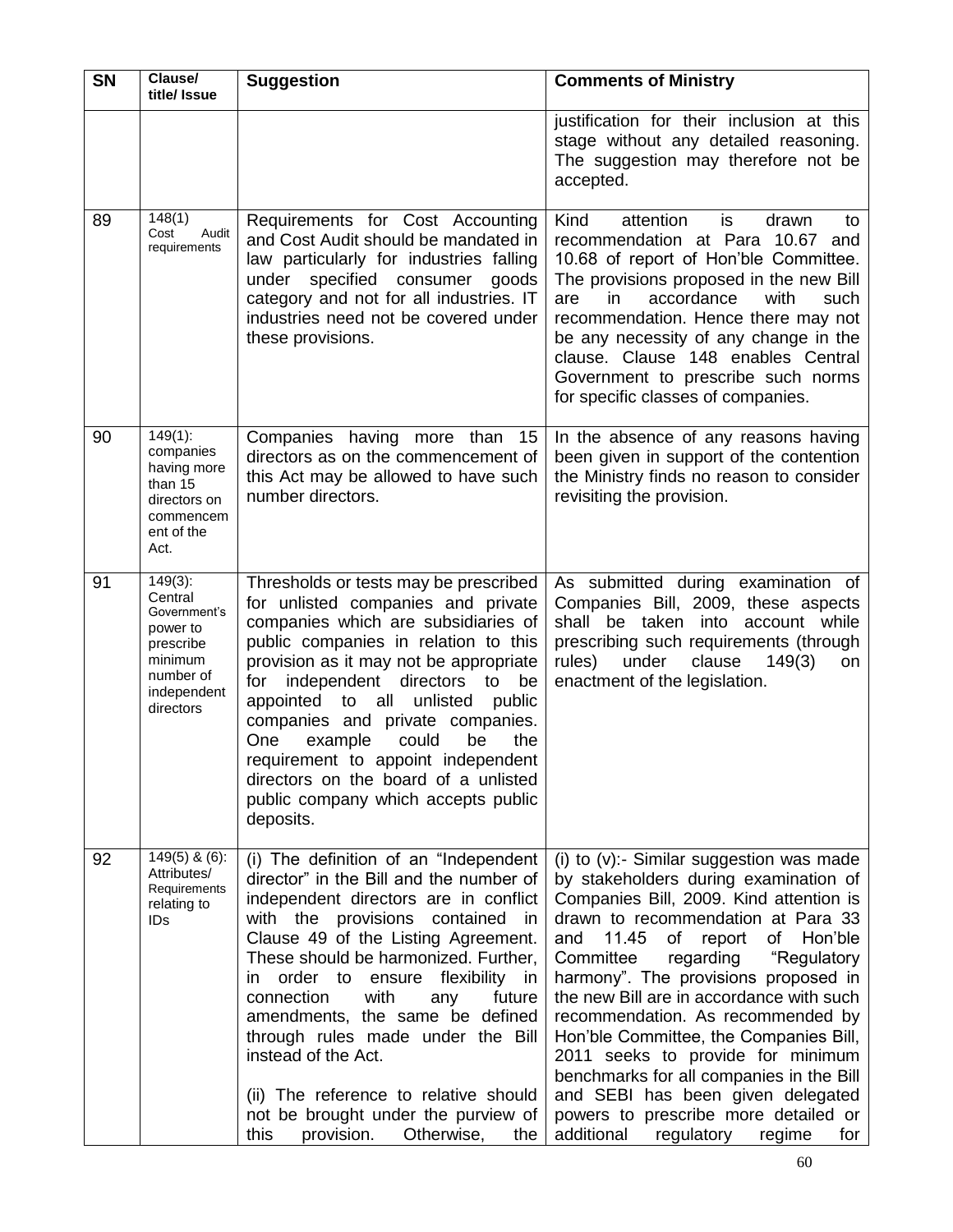| <b>SN</b> | Clause/<br>title/ Issue                    | <b>Suggestion</b>                                                                                                                                                                                                                                                                                                                               | <b>Comments of Ministry</b>                                                                                                                                                                                                                                                                                                                                                                                                                                                                                                                                                                           |
|-----------|--------------------------------------------|-------------------------------------------------------------------------------------------------------------------------------------------------------------------------------------------------------------------------------------------------------------------------------------------------------------------------------------------------|-------------------------------------------------------------------------------------------------------------------------------------------------------------------------------------------------------------------------------------------------------------------------------------------------------------------------------------------------------------------------------------------------------------------------------------------------------------------------------------------------------------------------------------------------------------------------------------------------------|
|           |                                            | reference to relative in this clause<br>should be limited to 'spouse and<br>minor children dependent on the<br>concerned ID'.                                                                                                                                                                                                                   | companies under SEBI's jurisdiction.<br>Hence there may not be any necessity<br>of any change in the clause.                                                                                                                                                                                                                                                                                                                                                                                                                                                                                          |
|           |                                            | (iii) This is not in harmony with clause<br>49<br>of<br>Listing<br>Agreement.<br>Harmonization ought to be achieved<br>understandability<br>for<br>each<br>and<br>compliance.                                                                                                                                                                   |                                                                                                                                                                                                                                                                                                                                                                                                                                                                                                                                                                                                       |
|           |                                            | (iv) SEBI guidelines allow ESOPs to<br>IDs. There ought to be harmony<br><b>SEBI</b><br>between<br>guidelines<br>and<br>provisions of the new Bill.                                                                                                                                                                                             |                                                                                                                                                                                                                                                                                                                                                                                                                                                                                                                                                                                                       |
|           |                                            | (v) The Bill does away with employee<br>stock options as remuneration for<br>independent directors. This may be<br>reconsidered.                                                                                                                                                                                                                |                                                                                                                                                                                                                                                                                                                                                                                                                                                                                                                                                                                                       |
| 93 (i)    | 149(7) and<br>Schedule IV:<br>Code for IDs | (i) It ought to be made clear that<br>Schedule IV is only guidelines and<br>also needs complete review to bring it<br>in line with the functions that an ID<br>can perform practically.<br>(ii) Modification/Clarification<br>needed<br>as to whether Code for IDs is<br>mandatory or whether it is a guide to<br>professional conduct for IDs. | (i) and (ii):- Kind attention is drawn to<br>recommendation at Para 29 and para<br>11.45 of report of Hon'ble Committee.<br>The provisions proposed in the new Bill<br>accordance<br>are<br>in<br>with<br>such<br>recommendation. Clause 149 (7) of the<br>Bill provides that the company and<br>independent directors shall abide by the<br>provisions specified in Schedule IV.<br>Provisions of Schedule IV provide for<br>various guiding principles to be followed<br>by IDs during discharge of their duties<br>and role effectively. In other word,<br>Schedule -IV is not merely a guideline. |
| 93(ii)    | $149(7)$ :<br>Code for IDs                 | The<br>code<br>that<br>(i)<br>states<br>an<br>Independent Director (ID) shall uphold<br>ethical standards of integrity and<br>probity. What would constitute an<br>ethical behavior is not defined and<br>thus open to interpretation.                                                                                                          | (i) It is correct that these terms have not<br>been formally defined and that these<br>need to be determined on a case to<br>case basis.                                                                                                                                                                                                                                                                                                                                                                                                                                                              |
|           |                                            | (ii) The code does not give any<br>cognizance to the need for training for<br>the IDs.                                                                                                                                                                                                                                                          | (ii) Kind attention is drawn to provisions<br>of clause 149(5)(f) which empowers<br>Central Government to make rules with<br>regard to such other qualifications as<br>may be prescribed for IDs. The<br>requirement for training etc can be<br>provided in the rules framed under such<br>clause.                                                                                                                                                                                                                                                                                                    |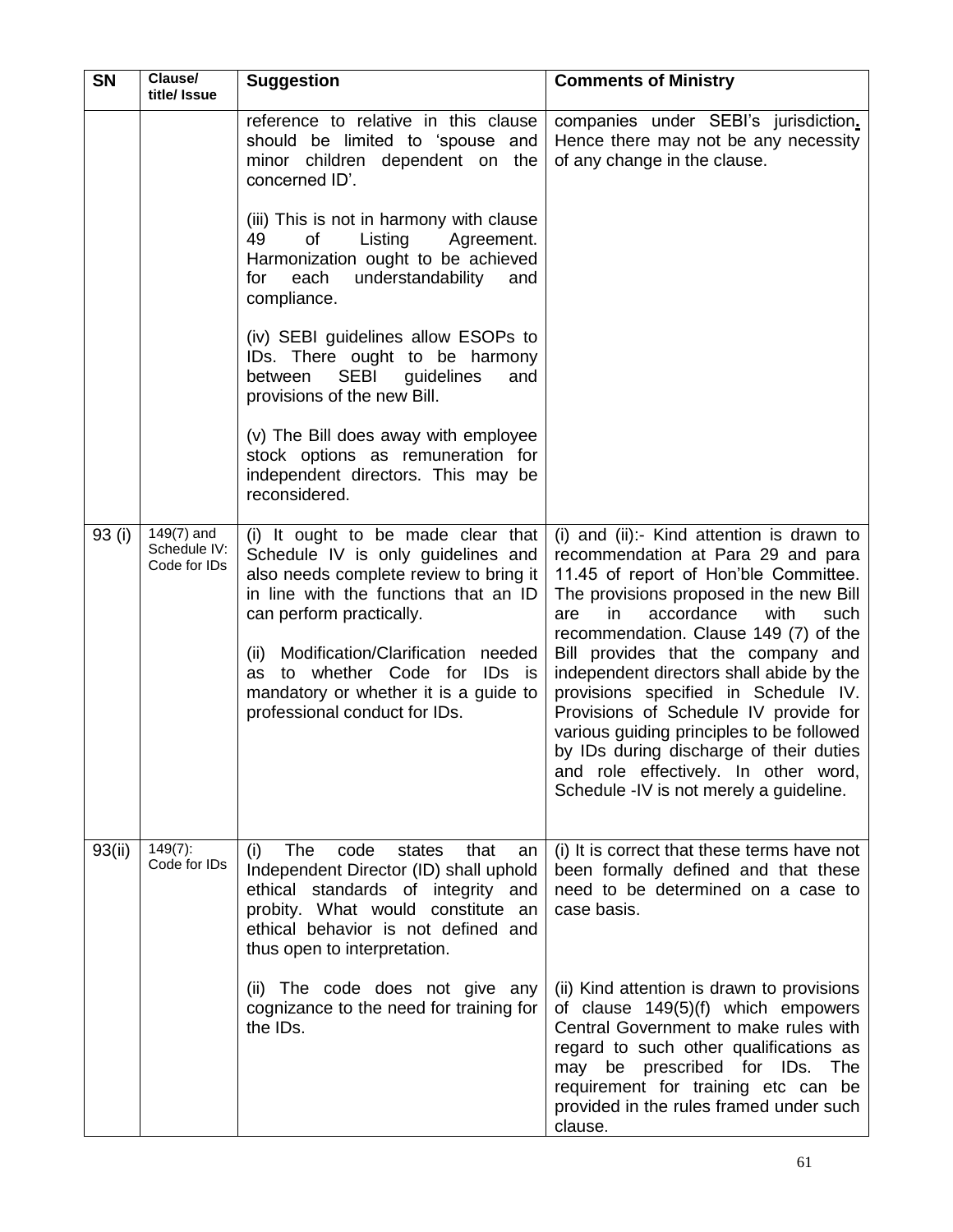| <b>SN</b> | Clause/<br>title/ Issue                                                                                 | <b>Suggestion</b>                                                                                                                                                                                                                                                                                                                                                                                                                                                                                          | <b>Comments of Ministry</b>                                                                                                                                                                                                                                                                                                                                           |
|-----------|---------------------------------------------------------------------------------------------------------|------------------------------------------------------------------------------------------------------------------------------------------------------------------------------------------------------------------------------------------------------------------------------------------------------------------------------------------------------------------------------------------------------------------------------------------------------------------------------------------------------------|-----------------------------------------------------------------------------------------------------------------------------------------------------------------------------------------------------------------------------------------------------------------------------------------------------------------------------------------------------------------------|
| 94        | $149(8)$ :                                                                                              | (i) Clause 149(8) provides that an<br>Independent Director shall not be<br>entitled to any remuneration other<br>than-                                                                                                                                                                                                                                                                                                                                                                                     | (i) to (iii):- These are drafting issues and<br>will<br>be<br>phraseology<br>improved<br>to<br>maintain consistency and uniformity.                                                                                                                                                                                                                                   |
|           |                                                                                                         | (a) fee as in section $197(5)$ ;<br>(b) reimbursement of expenses for<br>attending meetings and;<br>profit-related<br>commission<br>(c)<br>approved by members.                                                                                                                                                                                                                                                                                                                                            |                                                                                                                                                                                                                                                                                                                                                                       |
|           |                                                                                                         | Clause 197(7) says that<br>(ii)<br>an<br>independent Director may receive<br>remuneration<br>only<br>by<br>way<br>of<br>commission or fee under sub-clause<br>(5). But sub-Clause (5) only talks<br>about fees and not commission.                                                                                                                                                                                                                                                                         |                                                                                                                                                                                                                                                                                                                                                                       |
|           |                                                                                                         | (iii) Therefore, Clause 197 should also<br>for<br>provide<br>commission<br>to<br>independent Director as prescribed in<br>Clause 149(8) to be approved by<br>members.                                                                                                                                                                                                                                                                                                                                      |                                                                                                                                                                                                                                                                                                                                                                       |
| 95        | 149:<br>Explanation<br>to sub-<br>clauses (9)<br>and (10):<br>tenure of<br>independent<br>director (ID) | Appropriate transition period of 2/3<br>years be<br>provided for<br>smooth<br>transition e.g. in cases when the<br>reappointment of IDs comes up after<br>the commencement of the Act, the<br>director who has served the longest<br>and in excess of say, 15 years to<br>begin with, should not be considered<br>for reappointment so that over a<br>period of time, there is full and smooth<br>transition<br>benefit<br><b>of</b><br>and<br>the<br>experience of the IDs is available to<br>the entity. | The provisions of clause 470 (Removal<br>of difficulty clause) can address such<br>issues.                                                                                                                                                                                                                                                                            |
| 96        | 149(9) and<br>$(10)$ :<br>Tenure of<br>IDs                                                              | Given that a director would usually<br>take a year or two to be familiar with<br>the dynamics of a company, the<br>functioning of the board etc, a term<br>greater than five years or a term<br>which may be fixed (within reasonable<br>limits) by the company may be more<br>appropriate.                                                                                                                                                                                                                | The provisions allow an ID to have a<br>maximum tenure of 10 years subject to<br>compliance with the provisions of<br>clause 149 (9) and (10). Further, the<br>past period is also not proposed to be<br>counted for computation of such limits.<br>These provisions are considered to be<br>already highly liberal and no further<br>change appears to be necessary. |
| 97        | $149(11)$ :<br>Indemnity for<br>IDs                                                                     | (i) The non-obstante clause at the<br>start of Clause 149(11) of the Bill<br>should be modified to provide that the<br>liability of such directors is limited in                                                                                                                                                                                                                                                                                                                                           | (i) to (iv):- Kind attention is drawn to<br>recommendation at Para 11.43 and<br>11.45 of report of Hon'ble Committee.<br>The provisions proposed in the new Bill                                                                                                                                                                                                      |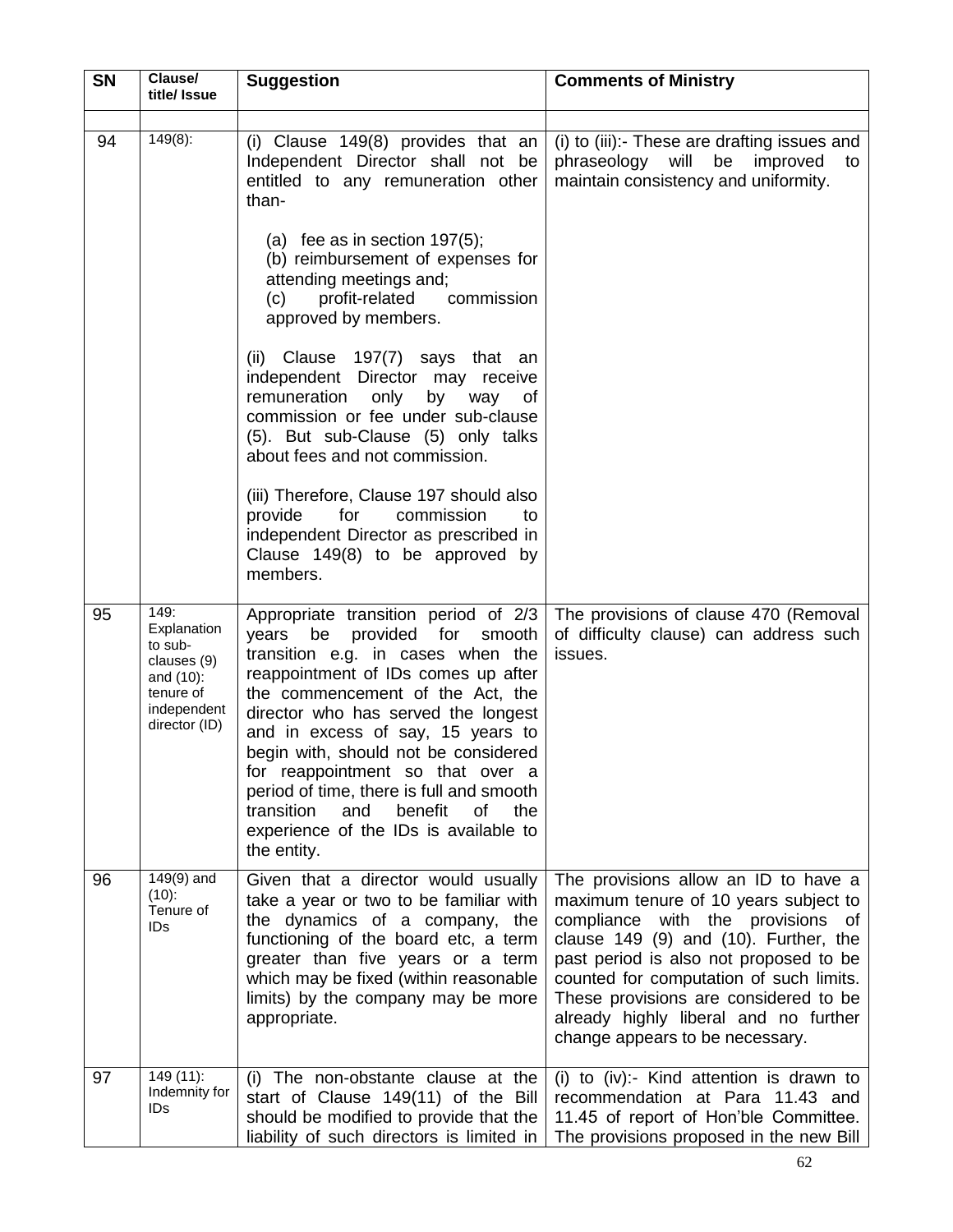| <b>SN</b> | Clause/<br>title/ Issue | <b>Suggestion</b>                                                                                                                                                                                                                                                                                                                                              | <b>Comments of Ministry</b>                                                                                               |
|-----------|-------------------------|----------------------------------------------------------------------------------------------------------------------------------------------------------------------------------------------------------------------------------------------------------------------------------------------------------------------------------------------------------------|---------------------------------------------------------------------------------------------------------------------------|
|           |                         | specified<br>therein<br>the<br>manner<br>irrespective of any other law in force.                                                                                                                                                                                                                                                                               | accordance<br>with<br>are<br>in<br>such<br>recommendation. Since the provisions<br>appear to be reasonable and practical, |
|           |                         | (ii) The clause does not give desired<br>protection to IDs and non executive<br>directors (NED). The clause may be<br>modified to ensure protection from<br>other laws as well and for restriction<br>on arrest. A new clause is suggested<br>as under:-                                                                                                       | there may not be any necessity of any<br>change in the clause.                                                            |
|           |                         | "Notwithstanding anything<br>the<br>to<br>contrary contained in this Act or in any<br>other law for the time being in force,-                                                                                                                                                                                                                                  |                                                                                                                           |
|           |                         | (a) Independent director shall not be<br>liable or punishable for any act or<br>omission by the company or by any<br>officer<br>оf<br>the<br>company<br>which<br>constitutes a breach or violation of<br>any of the provisions of this Act or any<br>other law for the time being in force;<br>and                                                             |                                                                                                                           |
|           |                         | (b) no arrest warrant shall be issued<br>independent<br>against an<br>director<br>without authorization by a Judge of<br>the rank of the District Judge, who<br>shall give to the independent director<br>an opportunity of being heard before<br>issuing such authorization.                                                                                  |                                                                                                                           |
|           |                         | Provided that the aforesaid provisions<br>shall not apply if such independent<br>director was directly involved in or<br>responsible for such<br>breach<br>or<br>violation or such breach or violation<br>been<br>with<br>had<br>committed<br>his<br>knowledge or consent or he was guilty<br>of gross or willful negligence or fraud<br>in relation thereto." |                                                                                                                           |
|           |                         | (iii) We appreciate the effort of the<br>Ministry to mitigate the liability of the<br>IDs however the fact that the Bill still<br>treats them<br>equivalent to<br>other<br>directors by holding them responsible<br>through board processes.                                                                                                                   |                                                                                                                           |
|           |                         | (iv) Non executive directors who are<br>relatives of promoters may also be<br>given immunity.                                                                                                                                                                                                                                                                  |                                                                                                                           |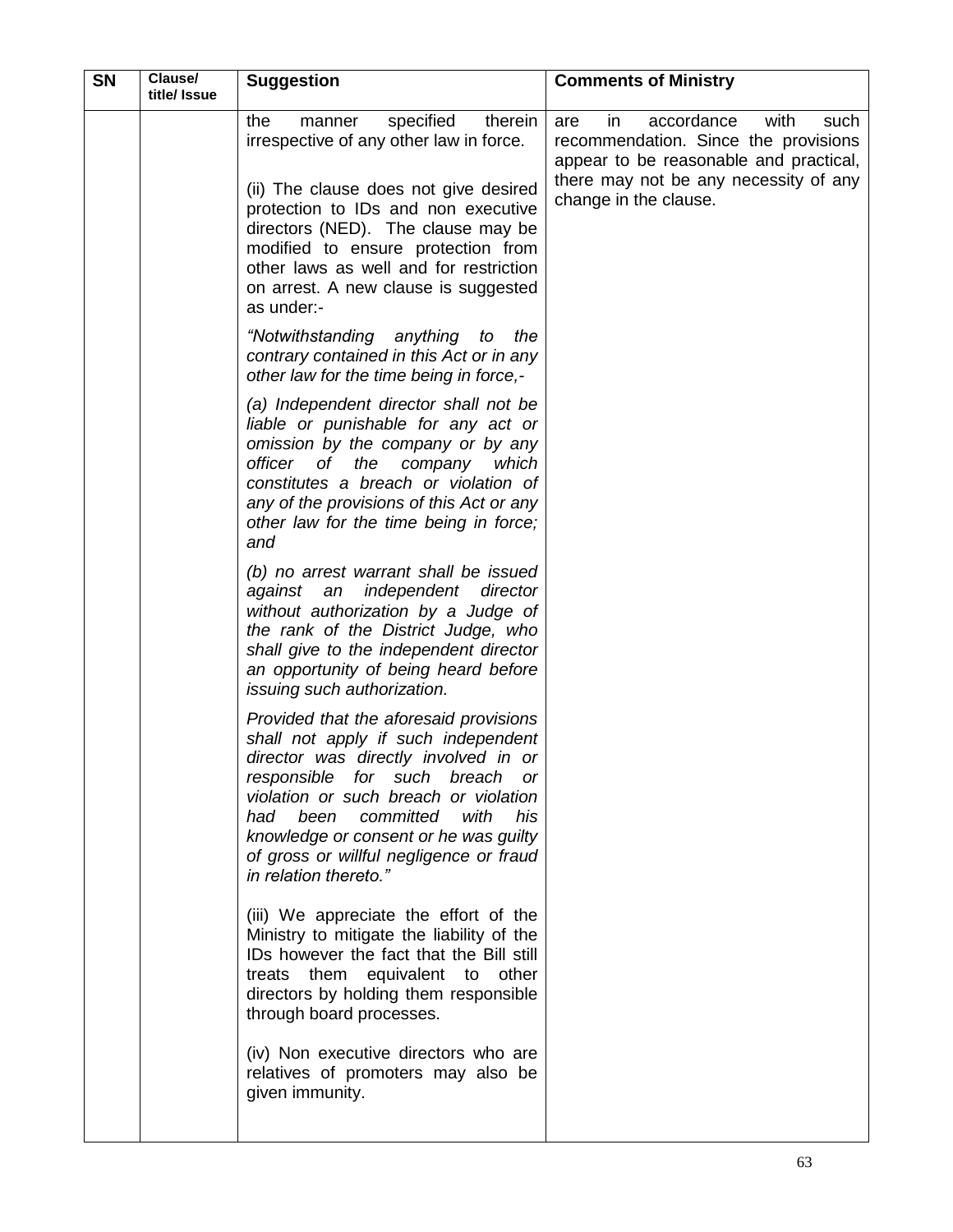| <b>SN</b> | Clause/<br>title/ Issue                                  | <b>Suggestion</b>                                                                                                                                                                                                                                                                                                                                                                                                                                                                                              | <b>Comments of Ministry</b>                                                                                                                                                                                                                                                                                                                                                                                                                                                                               |
|-----------|----------------------------------------------------------|----------------------------------------------------------------------------------------------------------------------------------------------------------------------------------------------------------------------------------------------------------------------------------------------------------------------------------------------------------------------------------------------------------------------------------------------------------------------------------------------------------------|-----------------------------------------------------------------------------------------------------------------------------------------------------------------------------------------------------------------------------------------------------------------------------------------------------------------------------------------------------------------------------------------------------------------------------------------------------------------------------------------------------------|
| 98        | 149(12)<br>$152(6)$ :<br>Rotation of<br>directors        | (i) Clause $149(12)$ provides for IDs<br>would not be liable to retire by<br>rotation, whereas, clause 152(6) of<br>the Bill that the directors not liable to<br>retire by rotation cannot exceed 1/3rd<br>of the total number of directors.<br>Therefore, there should be clarity to<br>provide that IDs shall not be counted/<br>included in total number of directors<br>while complying with provisions of<br>clause 152(6). Following explanations<br>may be inserted at the end of clause<br>$152(6)$ :- | (i) and (ii):- The suggestions may be<br>accepted.                                                                                                                                                                                                                                                                                                                                                                                                                                                        |
|           |                                                          | Explanation.- (i) For the purposes<br>of this section 'total number of<br>shall<br>directors'<br>include<br>not<br>independent directors on the board<br>of a company whether appointed<br>under this Act or otherwise.                                                                                                                                                                                                                                                                                        |                                                                                                                                                                                                                                                                                                                                                                                                                                                                                                           |
|           |                                                          | (ii) In this section and in section<br>160,<br>the expression,<br>'retiring<br>director' means a director retiring<br>by rotation.                                                                                                                                                                                                                                                                                                                                                                             |                                                                                                                                                                                                                                                                                                                                                                                                                                                                                                           |
|           |                                                          | (ii) Compliance with both clauses<br>152(6)(a) and 149(12) may not be<br>feasible and these provisions may<br>accordingly be reconsidered.                                                                                                                                                                                                                                                                                                                                                                     |                                                                                                                                                                                                                                                                                                                                                                                                                                                                                                           |
| 99        | 150(1)<br>Selection of<br><b>Directors</b><br>from panel | (i) Flexibility to be given to Companies<br>to appoint independent directors from<br>outside the mandated panel.                                                                                                                                                                                                                                                                                                                                                                                               | (i) and $(ii): (a)$ Kind attention is drawn<br>to the following extracts from Para 29 of<br>report of Hon'ble Committee:-                                                                                                                                                                                                                                                                                                                                                                                 |
|           |                                                          | (ii)<br>Constitution of a panel<br>may<br>complicate the appointment process<br>and raise<br>issue<br>regarding<br>the<br>selection, verification, validation and<br>management of independent directors<br>in the panel.                                                                                                                                                                                                                                                                                      | "**** The appointment process of IDs<br>may also be made independent of the<br>company management by constituting a<br>panel or a data bank to be maintained<br>by the MCA, out of which companies<br>may choose their requirement of<br>$*****$ "<br><b>Independent Directors.</b>                                                                                                                                                                                                                       |
|           |                                                          |                                                                                                                                                                                                                                                                                                                                                                                                                                                                                                                | (b) In view of above recommendation,<br>the provisions of clause 150 have been<br>included in the Bill. The provisions do<br>not require companies to mandatorily<br>choose IDs from such databank. The<br>conditions/ attributes for appointment of<br>IDs specified in clause 149(5) shall<br>have to be fulfilled by every ID.<br>Databank shall only disclose names,<br>addresses and qualifications of persons<br>who are eligible and willing to act as<br>IDs. This is basically to facilitate the |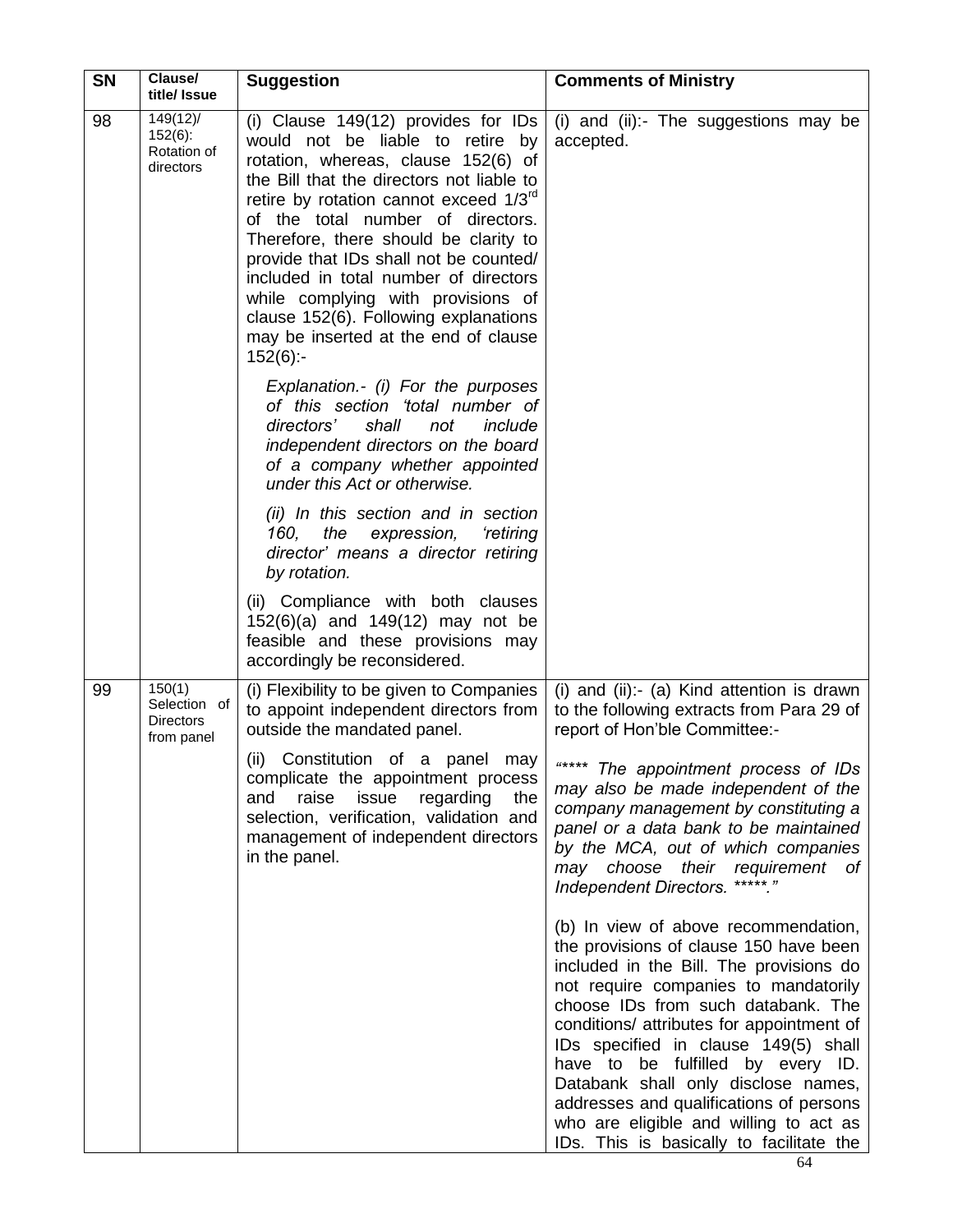| <b>SN</b> | Clause/<br>title/ Issue                                     | <b>Suggestion</b>                                                                                                                                                                                                                                                                                                                                                   | <b>Comments of Ministry</b>                                                                                                                                                                                                                                                                                                                                                                                                                                                                                                                                                                                                                                                                                                                                                                                                                                                                                                                                                                                   |
|-----------|-------------------------------------------------------------|---------------------------------------------------------------------------------------------------------------------------------------------------------------------------------------------------------------------------------------------------------------------------------------------------------------------------------------------------------------------|---------------------------------------------------------------------------------------------------------------------------------------------------------------------------------------------------------------------------------------------------------------------------------------------------------------------------------------------------------------------------------------------------------------------------------------------------------------------------------------------------------------------------------------------------------------------------------------------------------------------------------------------------------------------------------------------------------------------------------------------------------------------------------------------------------------------------------------------------------------------------------------------------------------------------------------------------------------------------------------------------------------|
|           |                                                             |                                                                                                                                                                                                                                                                                                                                                                     | More<br>safeguards to ensure<br>users.<br>independence<br>and convenience<br>for<br>these issues can<br>users about<br>be<br>prescribed in the rules under<br>this<br>clause.                                                                                                                                                                                                                                                                                                                                                                                                                                                                                                                                                                                                                                                                                                                                                                                                                                 |
| 100       | 165:<br>Number of<br>directorships                          | The<br>permission<br>Central<br>from<br>Government to hold directorship in<br>more than the number specified in the<br>clause should be done away with in<br>accordance with the views of the<br><b>Standing Committee.</b>                                                                                                                                         | Kind attention is drawn to para 11.72 to<br>11.74<br>of<br>the<br>report of<br>Hon'ble<br>The provisions<br>Committee.<br>are in<br>accordance with such recommendation<br>and do not require any permission from<br>Central Government on the matter. The<br>suggestion made has already been<br>taken care of.                                                                                                                                                                                                                                                                                                                                                                                                                                                                                                                                                                                                                                                                                              |
| 101       | $166(4)$ and<br>$166(7)$ :<br>Duties of<br><b>Directors</b> | provisions<br>The<br>discourage<br>may<br>directorships.<br>multiple<br>To<br>avoid<br>confusion, it should be clarified that<br>common directorships by themselves<br>will not attract liability pursuant to<br>166(4) read with Clause<br>Clause<br>166(7) unless the director fails to<br>recuse himself from a decision where<br>he has a conflict of interest. | (i) Similar suggestion was made before<br>Hon'ble Committee during examination<br>of Companies Bill, 2009 which was<br>evidently<br>not<br>by<br>the<br>accepted<br>Committee. It was indicated by this<br>Ministry at that stage that the intention<br>is not to prohibit directors from entering<br>into fair dealings. The clause only<br>prohibits a<br>director making<br>undue<br>personal gains at the cost of the<br>company in which he has<br>been<br>appointed. The duties provided under<br>this clause are being and have always<br>been considered to be duties of<br>directors who have to act in a fiduciary<br>and trusteeship role for the companies<br>in which they have been appointed.<br>Various courts have also upheld such<br>duties in their pronouncements. The Bill<br>has only tried to codify these duties for<br>awareness and due compliance by<br>directors.<br>(ii) In view of above, there may not be<br>any necessity of any modification in the<br>Bill on this matter. |
| 102       | 168:<br>Resignation<br>of directors                         | As information provided to the ROC<br>may be made public, directors of<br>private companies may be excluded<br>from the ambit of this provision.                                                                                                                                                                                                                    | These provisions are same as included<br>in the Companies Bill, 2009. Hon'ble<br>Committee<br>did<br>make<br>not<br>any<br>modification to modify these provisions.<br>The clause may, therefore, be retained<br>as proposed. Exemptions for any class<br>companies,<br>required<br>after<br>οf<br>if<br>examination and deliberations, can be<br>considered under clause 462.                                                                                                                                                                                                                                                                                                                                                                                                                                                                                                                                                                                                                                |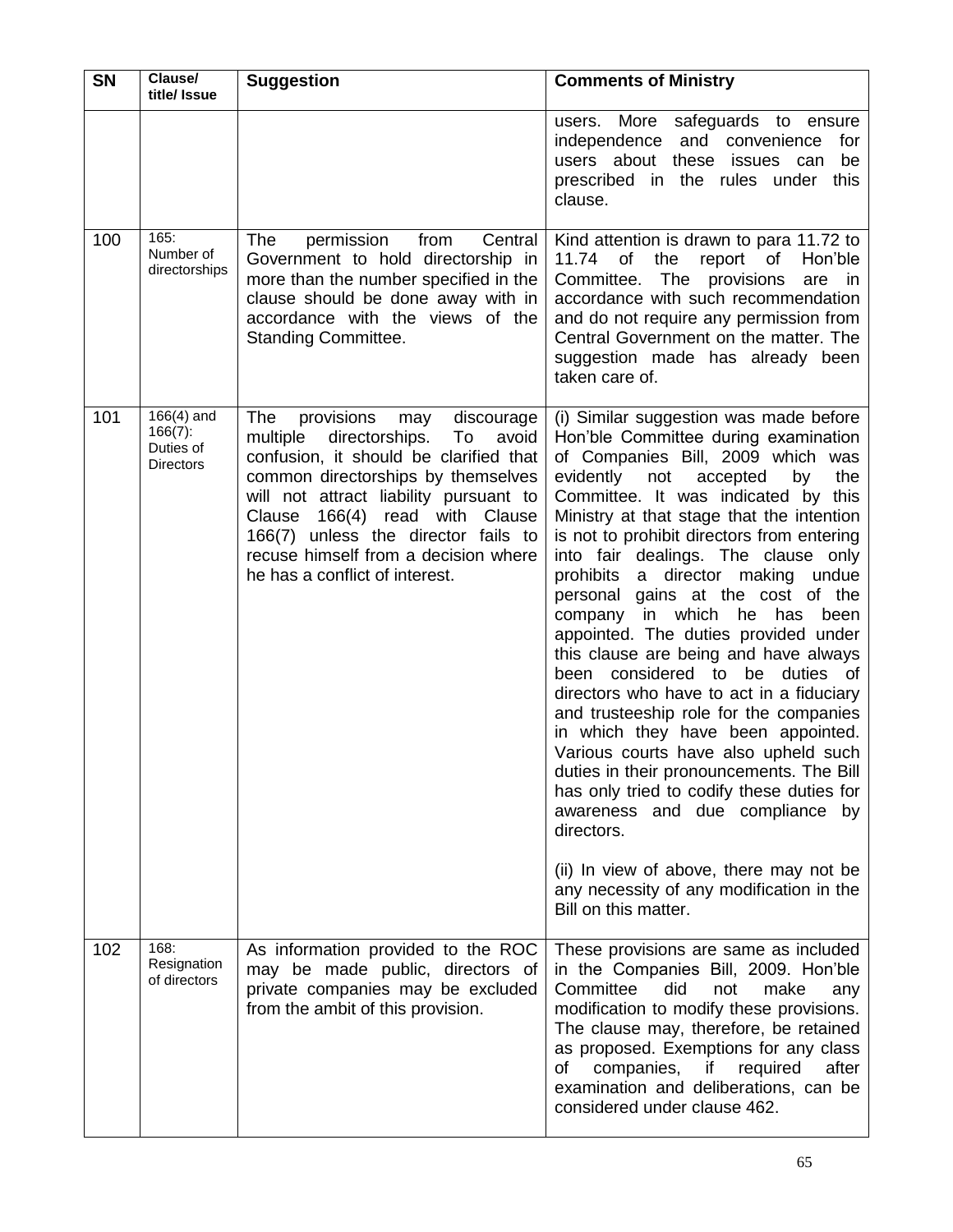| <b>SN</b> | Clause/<br>title/ Issue                                                  | <b>Suggestion</b>                                                                                                                                                                                                                                                                                                                                                                                                                                                                                        | <b>Comments of Ministry</b>                                                                                                                                                                                                                                                                                                                                                                                                                                                                                                          |
|-----------|--------------------------------------------------------------------------|----------------------------------------------------------------------------------------------------------------------------------------------------------------------------------------------------------------------------------------------------------------------------------------------------------------------------------------------------------------------------------------------------------------------------------------------------------------------------------------------------------|--------------------------------------------------------------------------------------------------------------------------------------------------------------------------------------------------------------------------------------------------------------------------------------------------------------------------------------------------------------------------------------------------------------------------------------------------------------------------------------------------------------------------------------|
| 103       | $169(2)$ :<br>Removal of<br>directors                                    | Attention is drawn to clause 115 of the<br>which deals with resolutions<br>Bill<br>requiring special notice. There is need<br>for provision of uniform period of<br>notice to move such resolution. Even<br>if uniform period is not provided, for<br>any reason, it is suggested that the<br>provision regarding special notice<br>should be clubbed together at one<br>place.                                                                                                                          | Kind<br>attention<br>is<br>drawn<br>to<br>recommendation at Para 7.39 -7.43 and<br>11.94 of report of Hon'ble<br>Para<br>Committee. The provisions proposed in<br>the new Bill are in accordance with such<br>recommendation.<br>However,<br>the<br>suggestion to align requirements for<br>giving special notice provided under<br>provisions of clause 115 and 169(2)<br>may be considered.                                                                                                                                        |
| 104       | $173(2)$ :<br>Holding of<br>meetings<br>through<br>video<br>conferencing | (i) In order to permit free and frank<br>discussions by the Board, the Bill<br>should expressly provided that only<br>the start of the Board meeting and the<br>voting on each item be recorded i.e.<br>there should be no requirement to<br>record the entire proceedings.<br>Requirement of recording of<br>(ii)<br>proceedings of<br><b>Board</b><br>meetings<br>conducted through video conferencing<br>should be dispensed with and Board<br>meeting through audio conferencing<br>to be permitted. | (i) and (ii):- Similar suggestion made<br>during examination of Companies Bill,<br>2009 was not agreed to by the Hon'ble<br>Committee. Kind attention is drawn to<br>recommendation at Para 12.8 of report<br>of Hon'ble Committee. The provisions<br>proposed in the new Bill are in<br>accordance with such recommendation.<br>In any case, it is felt that the manner of<br>recording minutes is a matter of internal<br>policies and practices of a company and<br>the legislation need not concern itself<br>with such details. |
| 105       | 175:<br>Passing of<br>resolution by<br>circulation                       | (i) It was suggested that Ministry<br>should prescribed the number of<br>Directors that may be required in<br>respect of any important matter which<br>should be decided only through<br>physical meeting and not through<br>circulation<br>of<br>resolution.<br><b>The</b><br>suggestion has not been considered<br>in the Bill.                                                                                                                                                                        | (i) (a) The comments indicated are not<br>correct. Kind attention is drawn to<br>recommendation of Hon'ble Committee<br>at para 12.15 and provisions of clause<br>175(1) (Proviso) which read as under:-<br>"Provided that, where not less than one-<br>third of the total number of directors of<br>the company for the time being require<br>that any resolution under circulation<br>must be decided at a meeting, the<br>chairperson shall put the resolution to<br>be decided at a meeting of the Board.".                      |
|           |                                                                          | Since<br>foreign<br>directors<br>(ii)<br>are<br>permitted, the words 'in India' may be<br>deleted from Clause 175 of the Bill.                                                                                                                                                                                                                                                                                                                                                                           | (b) Hence the recommendation of<br>Hon'ble<br>Committee<br>has<br>been<br>implemented.<br>(ii) The provisions are similar to clause<br>156(1) of the Companies Bill, 2009. No<br>recommendation for any modification on<br>this<br>issue was made by Hon'ble<br>Committee.<br>The<br>provisions,<br>since<br>appear to be reasonable and relevant,<br>may be retained as proposed in the Bill.                                                                                                                                       |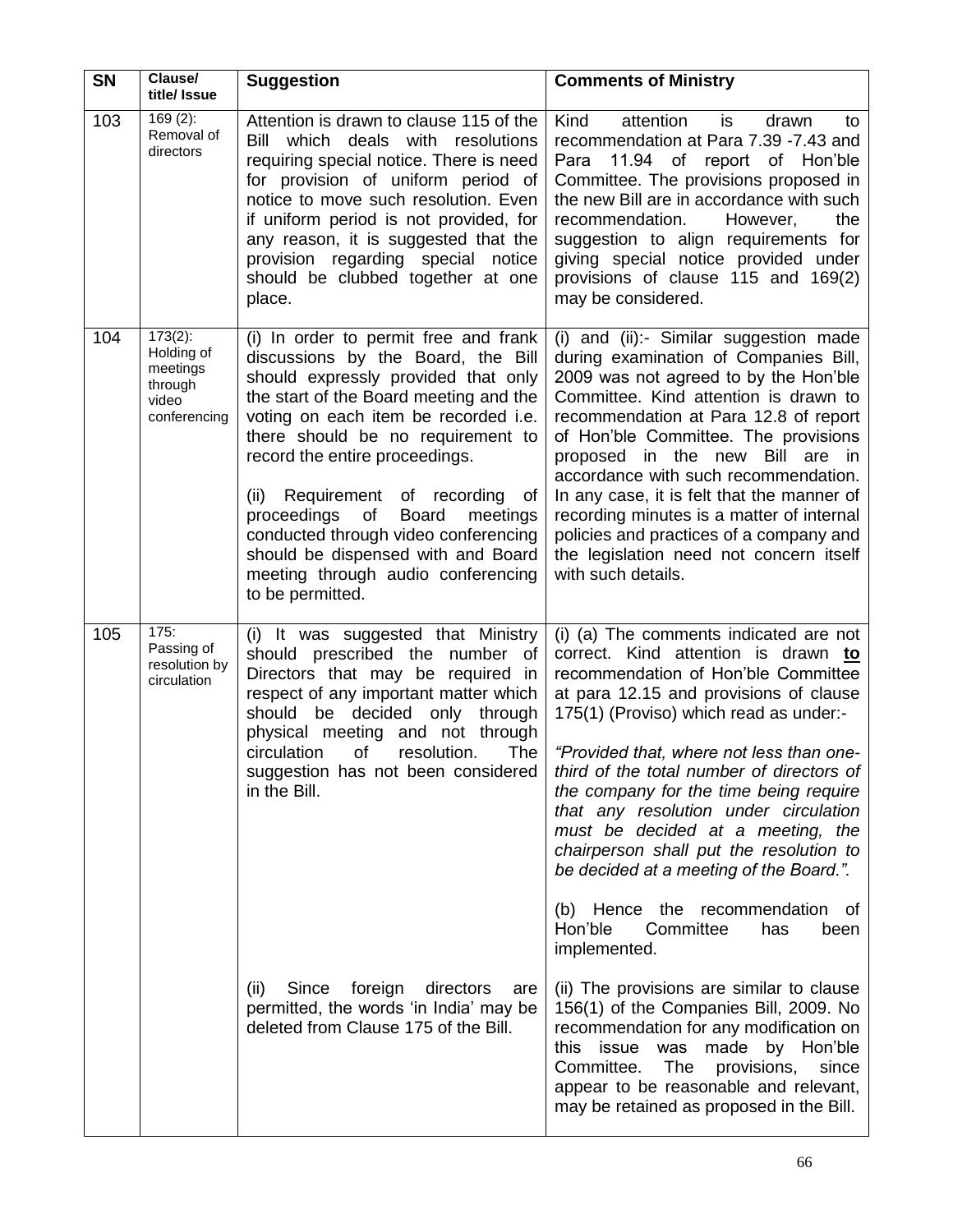| <b>SN</b>   | Clause/<br>title/ Issue                                | <b>Suggestion</b>                                                                                                                                                                                                                                               | <b>Comments of Ministry</b>                                                                                                                                                                                                                                                                                                                                                                                                                                                                                                                          |
|-------------|--------------------------------------------------------|-----------------------------------------------------------------------------------------------------------------------------------------------------------------------------------------------------------------------------------------------------------------|------------------------------------------------------------------------------------------------------------------------------------------------------------------------------------------------------------------------------------------------------------------------------------------------------------------------------------------------------------------------------------------------------------------------------------------------------------------------------------------------------------------------------------------------------|
| 106<br>(i)  | 177:<br>Composition<br>of Audit<br>Committee           | The requirements in<br>οf<br>respect<br>constitution of audit committee are<br>different in the provisions of clause<br>Clause<br>49<br>177<br>and<br>of<br>Listing<br>Agreement on some parameters. The<br>two would need to be harmonized with<br>each other. | Kind<br>attention<br>is<br>drawn<br>to<br>recommendation at Para 12.22 and<br>12.31 of report of Hon'ble Committee.<br>The provisions proposed in the new Bill<br>with<br>accordance<br>such<br>in.<br>are<br>recommendation. The provisions of the<br>Bill have been seen and commented<br>upon by various stakeholders including<br>the SEBI which chose not to comment<br>on this provision. Therefore, it can be<br>presumed that SEBI will carry out<br>necessary harmonisation of such minor<br>details.                                       |
| 106<br>(ii) | 177: Whistle<br>blower<br>mechanism                    | There should be provision regarding<br>whistle blowing in the proposed Bill<br>and legal protection to the whistle<br>blowers.                                                                                                                                  | (i) Kind attention is drawn to provisions<br>of clause 177(9) and (10) which provide<br>for provisions in respect of vigil<br>mechanism (which is similar to whistle<br>blowing mechanism) for a class or<br>classes of companies as may be<br>prescribed under rules. Safeguards<br>against victimization for whistle blowers<br>have also been provided for in such<br>provisions.<br>(ii) The suggestion made, therefore, has<br>already been addressed.                                                                                          |
| 107         | 178.<br>Nomination<br>and<br>Remuneration<br>Committee | Companies may have the option to<br>have<br>two<br>Separate<br>Committees<br>'Nomination<br>Committee'<br>and<br>'Remuneration Committee' instead of<br>'Nomination<br>single<br>and<br>а<br>Remuneration Committee'.                                           | attention<br>Kind<br>drawn<br>is<br>to<br>recommendation at Para 12.22 of report<br>of Hon'ble Committee. The provisions<br>in the<br>proposed<br>new<br>Bill<br>are<br>-in<br>accordance with such recommendation.<br>Since the matter of nomination/selection<br>of directors and their remuneration are<br>interlinked, it is appropriate if the same<br>Committee decides both the matters.<br>the<br><b>of</b><br>Hence<br>nomenclature<br>the<br>Committee<br>be<br>retained<br>may<br>as<br>'Nomination<br>and<br>Remuneration<br>Committee'. |
| 108         | 179:<br>Power of the<br>Board                          | It is not the intention that every<br>individual allotment of shares under<br>ESOPs shall have to be approved by<br>Board. The rules to be framed under<br>this clause may clarify this aspect.                                                                 | The suggestion is noted for being<br>addressed while framing the rules.                                                                                                                                                                                                                                                                                                                                                                                                                                                                              |
| 109         | 185: Loans<br>to directors<br>etc.                     | (i) This clause corresponds to section<br>295 of existing Act. However, section<br>295(2)<br>seems<br>have<br>been<br>to<br>inadvertently<br>overlooked.<br>Such                                                                                                | Irani<br>Committee on new<br>$(i)(a)$ The<br>Company<br>(2005)<br>Law<br>had<br>made<br>recommendations<br>following<br>in.<br>connection with restrictions for loans to                                                                                                                                                                                                                                                                                                                                                                             |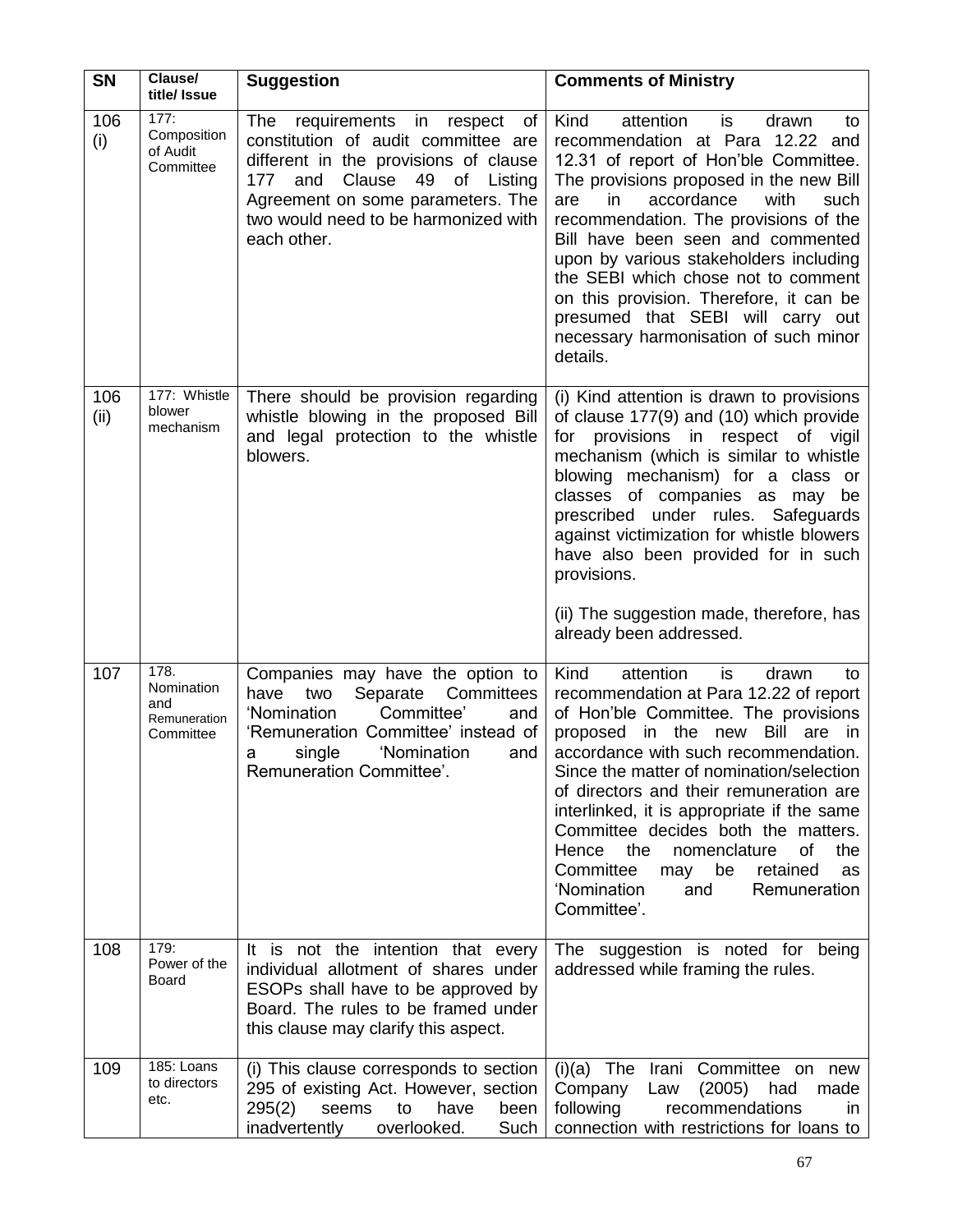| <b>SN</b> | Clause/<br>title/ Issue                                   | <b>Suggestion</b>                                                                                                                                                                                                                                                                                                                                                                              | <b>Comments of Ministry</b>                                                                                                                                                                                                                                                                                                                                                                                                                                                                                                                                                                                                                                                                                                                                                                                                                                                                 |
|-----------|-----------------------------------------------------------|------------------------------------------------------------------------------------------------------------------------------------------------------------------------------------------------------------------------------------------------------------------------------------------------------------------------------------------------------------------------------------------------|---------------------------------------------------------------------------------------------------------------------------------------------------------------------------------------------------------------------------------------------------------------------------------------------------------------------------------------------------------------------------------------------------------------------------------------------------------------------------------------------------------------------------------------------------------------------------------------------------------------------------------------------------------------------------------------------------------------------------------------------------------------------------------------------------------------------------------------------------------------------------------------------|
|           |                                                           | exemption is necessary. A holding<br>and subsidiary company are<br>- in<br>substance one entity and consolidated<br>financials<br>ensure<br>that<br>all<br>their<br>transactions with third parties are<br>accounted<br>disclosed.<br>and<br>Consequently, it is necessary to give<br>freedom to companies to deal with<br>their subsidiaries as if they are mere<br>divisions of the company. | be made to directors :-<br>"5.1 Generally the directors should<br>not be encouraged to avail of loans or<br>guarantees<br>from companies.<br>They<br>should be allowed remuneration or<br>sitting fees only. In case company<br>decides so, loans to directors should be<br>allowed only when company by special<br>resolution<br>such<br>approves<br>loans.<br><b>Disclosures</b><br>be<br>made<br>to<br>to<br>shareholders, through the explanatory<br>statement, should be specified in the<br>rules. It should be open to a company<br>to formulate schemes (such as Housing<br>Loan Schemes) for the benefit of<br>Executive<br>Directors.<br>Once<br>such<br>the<br>schemes<br>are<br>approved<br>by<br>shareholders by special resolution,<br>loans under such schemes may be<br>allowed to eligible directors, without<br>shareholders<br>again<br>going<br>for<br>to<br>approval." |
|           |                                                           |                                                                                                                                                                                                                                                                                                                                                                                                | (b) The provisions proposed in the<br>Companies Bill, 2011 are in accordance<br>with above recommendation and were<br>similarly included in the Companies Bill,<br>2009.                                                                                                                                                                                                                                                                                                                                                                                                                                                                                                                                                                                                                                                                                                                    |
|           |                                                           | of<br>(ii)<br>The<br>recommendation<br>Committee<br>clarifying<br>the<br>for<br>"to<br>expression used in the clause i.e.<br>any other person in whom the director<br>is interested' has not been accepted<br>in the Bill and should accordingly be<br>addressed.                                                                                                                              | attention<br>Kind<br>is<br>drawn<br>(ii)<br>to<br>recommendation at Para 12.68 of report<br>of Hon'ble Committee. The provisions<br>proposed in the new Bill (Explanation to<br>clause $185(1)$ ) are in accordance with<br>such recommendation. The suggestion,<br>therefore, has already been accepted.<br>Hence there may not be any necessity<br>of any change in the clause.                                                                                                                                                                                                                                                                                                                                                                                                                                                                                                           |
| 110       | 186: Loans<br>and<br>investments<br>by company            | The companies may be<br>allowed<br>transition period after the date of<br>notification of about six months to<br>enable them to take post facto<br>shareholders'<br>approval<br>for<br>those<br>loans, investments and guarantees<br>which are necessitated on the day of<br>notification of or immediately<br>the<br>thereafter.                                                              | These aspects can be addressed during<br>availability of period between passing of<br>the Bill by Parliament and issue of<br>notification<br>for<br>commencement<br>οf<br>relevant provisions. Any important issue<br>can be addressed through issue of<br>notification under clause 470 (Power to<br>remove difficulty).                                                                                                                                                                                                                                                                                                                                                                                                                                                                                                                                                                   |
| 111       | $189(3)$ :<br>Register of<br>contracts or<br>arrangements | Clause 189 (3) requires every Director<br>to give notice to the Company about<br>himself. It is not clear what this notice                                                                                                                                                                                                                                                                     | The<br>suggestion<br>is<br>noted<br>be<br>to<br>addressed suitably through legislative<br>vetting.                                                                                                                                                                                                                                                                                                                                                                                                                                                                                                                                                                                                                                                                                                                                                                                          |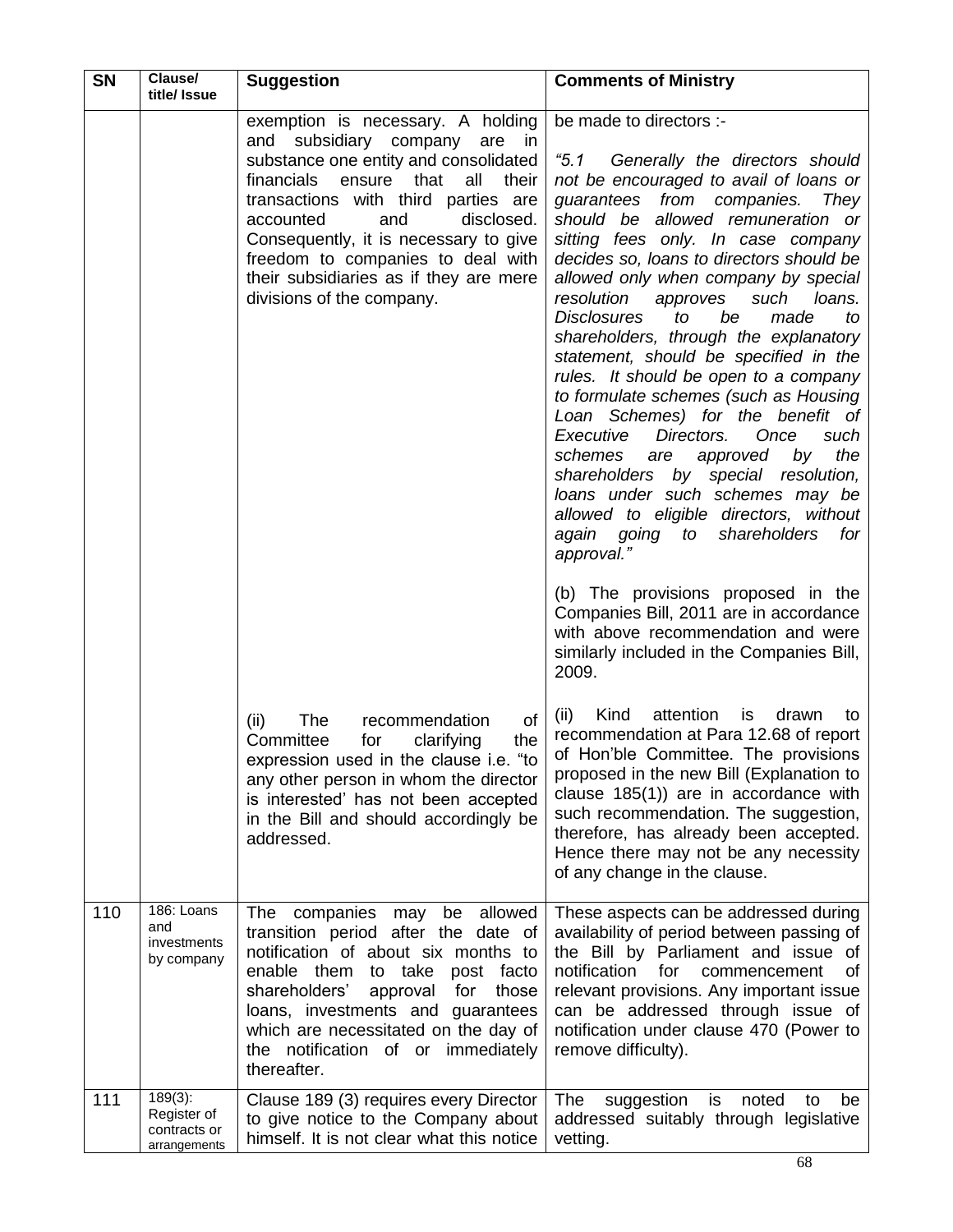| <b>SN</b> | Clause/<br>title/ Issue                                                 | <b>Suggestion</b>                                                                                                                                                                                                                                                                                                                                                                                                                                                                                                 | <b>Comments of Ministry</b>                                                                                                                                                                                                                                                                                                                                                                                                                                                                                                                                                                                                      |
|-----------|-------------------------------------------------------------------------|-------------------------------------------------------------------------------------------------------------------------------------------------------------------------------------------------------------------------------------------------------------------------------------------------------------------------------------------------------------------------------------------------------------------------------------------------------------------------------------------------------------------|----------------------------------------------------------------------------------------------------------------------------------------------------------------------------------------------------------------------------------------------------------------------------------------------------------------------------------------------------------------------------------------------------------------------------------------------------------------------------------------------------------------------------------------------------------------------------------------------------------------------------------|
|           | in which<br>directors are<br>interested.                                | should<br>contain.<br>Sub-clause<br>(2)<br>already requires Directors and KMP to<br>give notice of particular relating to his<br>concern or interest.                                                                                                                                                                                                                                                                                                                                                             |                                                                                                                                                                                                                                                                                                                                                                                                                                                                                                                                                                                                                                  |
| 112       | 195:<br>Prohibition<br>on Insider<br>Trading of<br>Securities           | (i) To avoid any overlap between<br>these provisions and SEBI regulations<br>on the matter, these provisions be<br>deleted from the Bill. Separately, it<br>may also be noted that whereas the<br>concept of insider trading is generally<br>understood to<br>apply<br>within<br>the<br>framework of listed companies, clause<br>195 of the Bill does not draw this<br>distinction and makes it application to<br>all companies.<br>(ii) Explicit provision be made that this<br>clause does not apply to private | (i) and $(ii): (a)$ Kind attention is drawn<br>to recommendation at Para 12.113 of<br>report of Hon'ble Committee. The<br>provisions proposed in the new Bill are<br>accordance<br>with<br>such<br>in.<br>recommendation. Hence there may not<br>be any necessity of any change in the<br>clause.<br>(b) Kind attention is also drawn to<br>following<br>provisions<br>of<br>clause<br>458(1)(Proviso) through which powers<br>to enforce these provisions have been<br>delegated to SEBI. The provisions read                                                                                                                   |
|           |                                                                         | companies.                                                                                                                                                                                                                                                                                                                                                                                                                                                                                                        | as under:-<br>" $458(1)$ Proviso: Provided that the powers<br>to enforce the provisions contained in<br>section 194 and section 195 relating to<br>forward dealing and insider trading shall be<br>delegated to Securities and Exchange Board<br>for listed companies or the companies<br>which intend to get their securities listed<br>and in such case, any officer authorised by<br>the Securities and Exchange Board shall<br>have the power to file a complaint in the<br>court of competent jurisdiction."<br>(c) There is therefore no apprehension<br><b>SEBI</b><br>inconsistency<br>with<br>оf<br>any<br>regulations. |
| 113       | $196(3)(a)$ :<br>Age Limit of<br>Managerial<br>personnel                | If the limits in respect of age are<br>required<br>to<br>be<br>retained,<br>their<br>applicability be limited to listed public<br>companies and a specified class of<br>public companies (e.g. companies<br>which have accessed public deposits)<br>and the same should not be made<br>applicable to private companies.                                                                                                                                                                                           | (i) These provisions were included in<br>the Companies Bill, 2009 as clause<br>174(4)a). Kind attention is drawn to<br>recommendation at Para 13.8 of report<br>of Hon'ble Committee. The provisions<br>proposed in the new<br>Bill are in<br>accordance with such recommendation.<br>(ii) Hence there may not be any<br>necessity of any change in the clause.                                                                                                                                                                                                                                                                  |
| 114       | 196(4)<br>Requirement<br>of Special<br>Resolution<br>for<br>appointment | The requirement relating to passing of<br>'special resolution' should be modified<br>to 'ordinary resolution'.                                                                                                                                                                                                                                                                                                                                                                                                    | The suggestion may be accepted.                                                                                                                                                                                                                                                                                                                                                                                                                                                                                                                                                                                                  |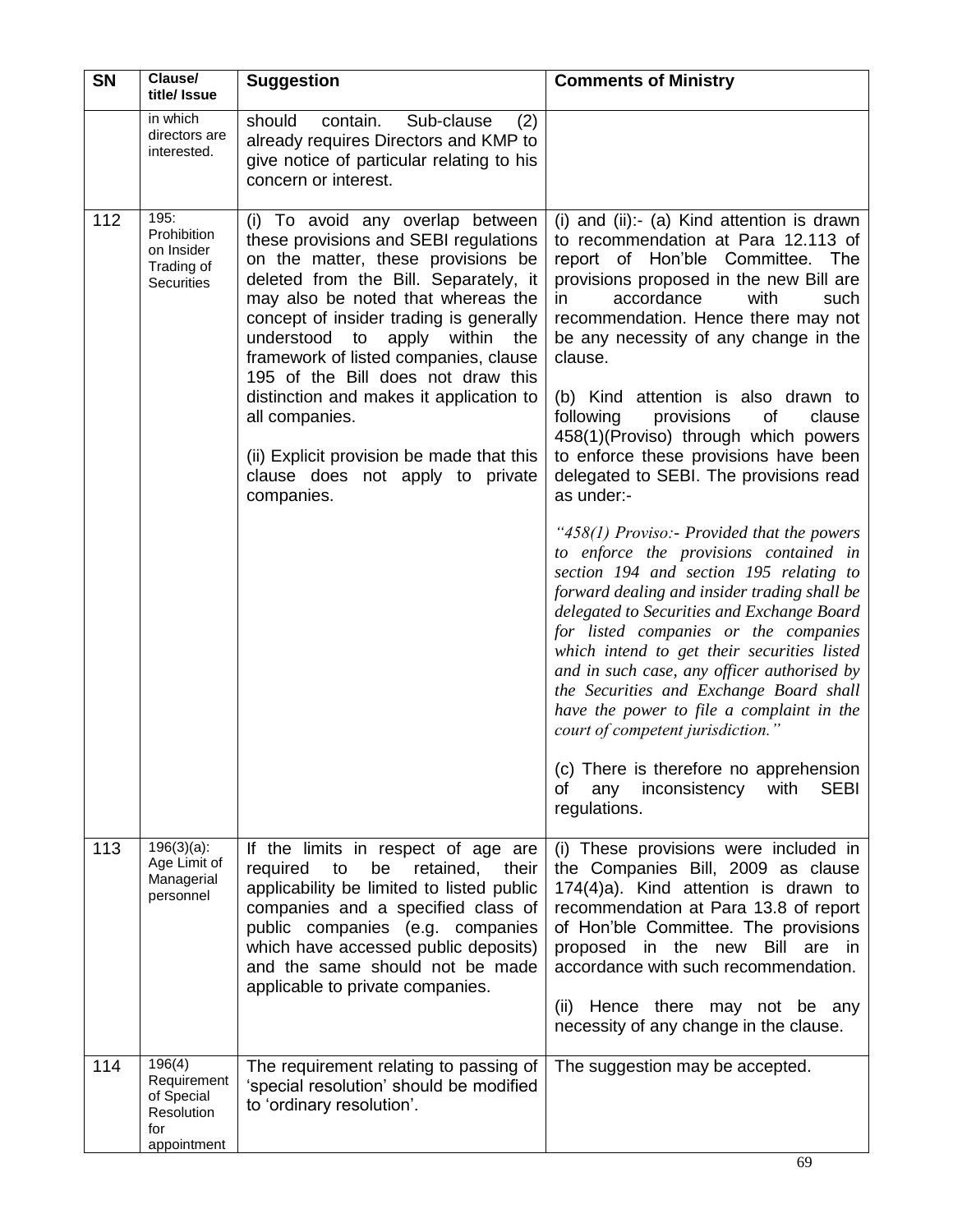| <b>SN</b> | Clause/<br>title/ Issue                                     | <b>Suggestion</b>                                                                                                                                                                                                                                                                                                                                           | <b>Comments of Ministry</b>                                                                                                                                                                                                                                                                                                                                                                                                                                                                                                                                                                                                                                       |
|-----------|-------------------------------------------------------------|-------------------------------------------------------------------------------------------------------------------------------------------------------------------------------------------------------------------------------------------------------------------------------------------------------------------------------------------------------------|-------------------------------------------------------------------------------------------------------------------------------------------------------------------------------------------------------------------------------------------------------------------------------------------------------------------------------------------------------------------------------------------------------------------------------------------------------------------------------------------------------------------------------------------------------------------------------------------------------------------------------------------------------------------|
|           | of<br>managerial<br>person                                  |                                                                                                                                                                                                                                                                                                                                                             |                                                                                                                                                                                                                                                                                                                                                                                                                                                                                                                                                                                                                                                                   |
| 115       | 203:<br>Appointment<br>οf<br>key<br>managerial<br>personnel | (i) The provisions for separate position<br>for Chairman and CEO in companies<br>be<br>reviewed<br>0f<br>may<br>in<br>case<br>of<br>majority<br>companies<br>having<br>independent directors in their Board.                                                                                                                                                | (i) (a) Kind attention is drawn to relevant<br>provisions 203(1) Proviso which read as<br>under:-<br>Provided that unless the articles of such a<br>company provide otherwise, an individual<br>shall not be the chairperson of the company<br>as well as the managing director or Chief<br>Executive Officer of the company at the<br>same time.<br>(b) It can be observed that provisions<br>are voluntary in nature and company<br>can amend its articles to allow a person<br>become Chairman as well as<br>to<br>CEO/MD.                                                                                                                                     |
|           |                                                             | (ii) There should be a clarification that<br>where there is an existing resolution<br>for such appointment approved by<br>shareholders, such resolution would<br>continue to remain effective and new<br>provisions<br>shall<br>apply for fresh<br>appointment requiring approval of<br>shareholders. The provisions should<br>be applicable prospectively. | (ii) There may not be any need for<br>transitional arrangement since<br>the<br>provisions are voluntary in nature and<br>the company has to amend its articles<br>in case it does not intend to comply with<br>The need for any<br>the provisions.<br>transitional time period, if at all required,<br>can be considered through notification<br>under clause 470 (Power to remove<br>difficulty).                                                                                                                                                                                                                                                                |
| 116       | $205(1)(b)$ :<br>Secretarial<br>standards                   | Secretarial standards dealing with<br>procedural matters only should be<br>considered for mandatory compliance.<br>Secretarial Standards dealing with<br>interpretation of statutory provisions<br>should not be made mandatory since<br>such an interpretation may not always<br>be in consonance with common law.                                         | (i) The Standards issued<br>by the<br>Institutes (like ICAI, ICSI, ICWAI) are<br>subject to provisions of all applicable<br>laws in the country. In case of any<br>inconsistency between provisions of<br>and<br>the<br>any<br>law<br>standard,<br>the<br>provisions of law shall have overriding<br>effect.<br>This<br>approach<br>has<br>been<br>reflected in the Preface/Introduction to<br>Standards issued by such Institutes.<br>The same effect shall be retained in the<br>Secretarial Standards after the new Bill<br>is implemented.<br>(ii) In view of above, there does not<br>appear to be any necessity of any<br>modification in these provisions. |
| 117       | 212:<br>Investigation<br>by SFIO                            | A time frame has not been provided<br>for completing<br>such investigation.<br>Time<br>frame<br>provided<br>be<br>for                                                                                                                                                                                                                                       | (i) Similar suggestion was also made by<br>stakeholder<br>certain<br>to<br>Hon'ble<br>Committee<br>context<br>in<br>of<br>inspection/investigation<br>the<br>under                                                                                                                                                                                                                                                                                                                                                                                                                                                                                                |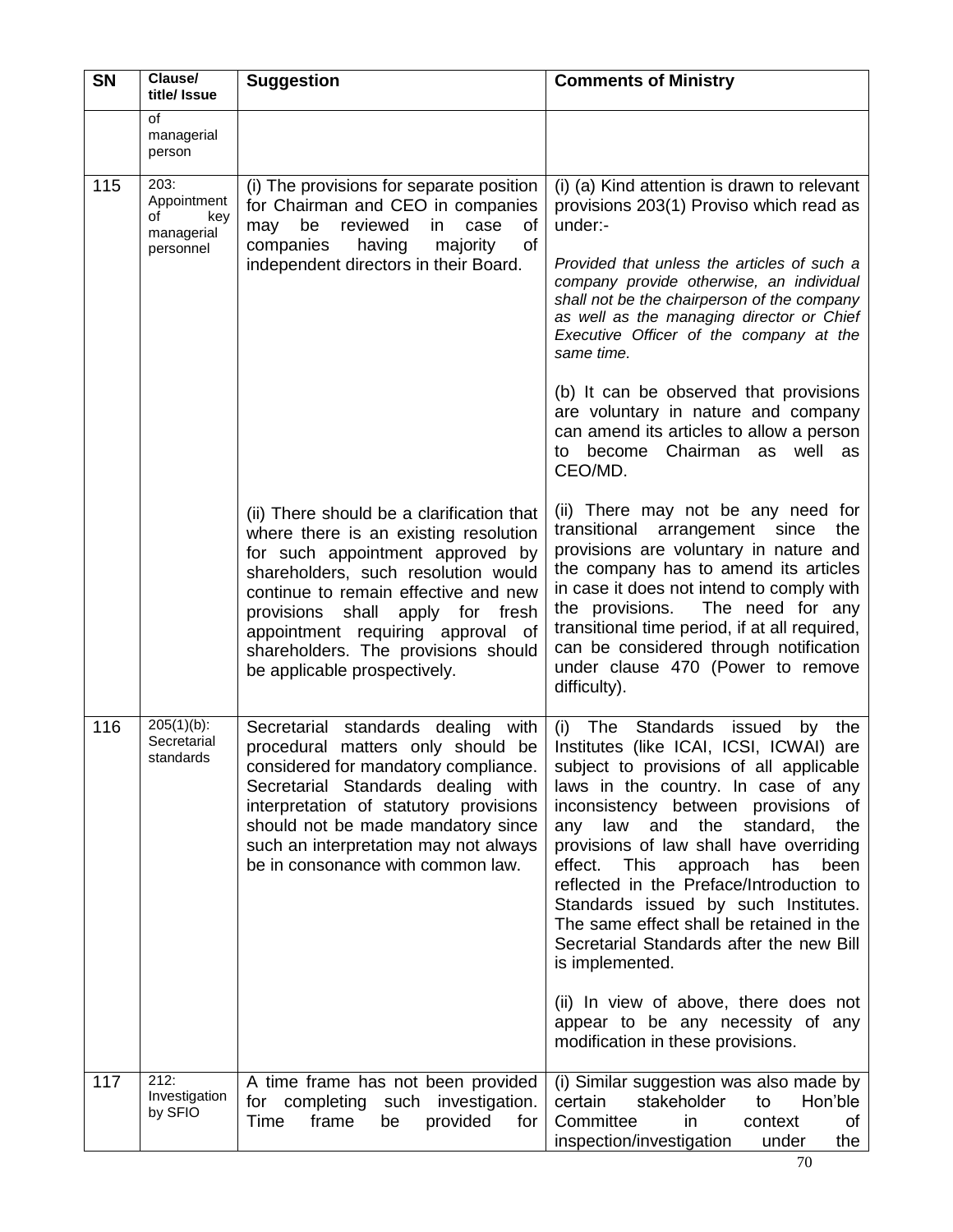| <b>SN</b> | Clause/<br>title/ Issue                                                            | <b>Suggestion</b>                                                                                                                                                                                                                                                                                                                                                                                | <b>Comments of Ministry</b>                                                                                                                                                                                                                                                                                                                                                                                                                                                                                                                                                                                                           |
|-----------|------------------------------------------------------------------------------------|--------------------------------------------------------------------------------------------------------------------------------------------------------------------------------------------------------------------------------------------------------------------------------------------------------------------------------------------------------------------------------------------------|---------------------------------------------------------------------------------------------------------------------------------------------------------------------------------------------------------------------------------------------------------------------------------------------------------------------------------------------------------------------------------------------------------------------------------------------------------------------------------------------------------------------------------------------------------------------------------------------------------------------------------------|
|           |                                                                                    | completing such investigation.                                                                                                                                                                                                                                                                                                                                                                   | Companies Bill, 2009. It was submitted<br>by this Ministry at that stage that there<br>may not be any time limit on the action<br>to be taken in connection with any<br>inspection or investigation against a<br>company<br>since<br>any<br>contravention,<br>which may also include any fraudulent<br>action, may come to notice at any time<br>and there should not be any statutory or<br>legal restriction in respect of limitation of<br>time on the Government in taking such<br>action.<br>(ii) In view of above, there may not be<br>any necessity of any modification in the<br>Bill on this matter.                         |
| 118       | $230(5)$ :<br>Multiplicity of<br>Regulators                                        | It may be reconsidered whether such<br>intimation<br>is<br>required<br>the<br>as<br>appropriate regulation independently<br>regulate compromise/ arrangements<br>under various statutes, as applicable.<br>However, if this provision is retained,<br>the phrase "such other regulators or<br>authorities which are likely to be<br>affected" be deleted as this is very<br>broad and ambiguous. | attention<br>Kind<br>is<br>drawn<br>to<br>recommendation at Para 15.20 of report<br>of Hon'ble Committee. The provisions<br>proposed in the new Bill are in<br>accordance with such recommendation.<br>In any case, the words recommended<br>for deletion are necessary to rule out a<br>possibility of some statutory authority<br>having jurisdiction in some aspect of the<br>case having been left out.                                                                                                                                                                                                                           |
| 119       | 230(9)<br>Dispensing<br>the<br>with<br>of<br>meeting<br>Creditors in<br>compromise | A similar provision may be provided<br>dispensing<br>with<br>the<br>meeting<br>0f<br>shareholders<br>of<br>closely<br>held<br>companies if they agree and confirm<br>affidavit<br>scheme<br>the<br>οf<br>by<br>compromise and arrangement.                                                                                                                                                       | The members and creditors stand on<br>different footing so far as protection of<br>interests are concerned. The<br>their<br>meetings of members are considered to<br>be essential for such important matters<br>to ensure corporate democracy and<br>principle of participation in important<br>decision makings.                                                                                                                                                                                                                                                                                                                     |
| 120       | $230(10)$ :<br>Buy back in<br>case of<br>compromise,<br>arrangements               | Consideration of capital adequacy is<br>safeguarded<br>in<br>scheme<br>a<br>οf<br>compromise or arrangement by the<br>judicial oversight and the opportunity<br>given to creditors. Hence buy-backs<br>that form part of such compromises or<br>schemes of arrangements need not<br>be in accordance with clause 68.<br>Hence clause 230(10) should<br>be<br>deleted.                            | These provisions are same as included<br>in clause 201(9) of the Companies Bill,<br>2009. Hon'ble Committee did not make<br>any modification to modify these<br>provisions. The intention is to allow buy<br>back after following comprehensive<br>of clause 68 of the<br>provisions<br>Companies Bill, 2011 which seek to<br>protect<br>interests<br>of<br>investors,<br>particularly<br>minority<br>The<br>investors.<br>provisions of clause 230(10) seek to<br>check the malpractice adopted<br>by<br>companies<br>use<br>compromise/<br>to<br>arrangement route for buying back of<br>securities in stead of specific provisions |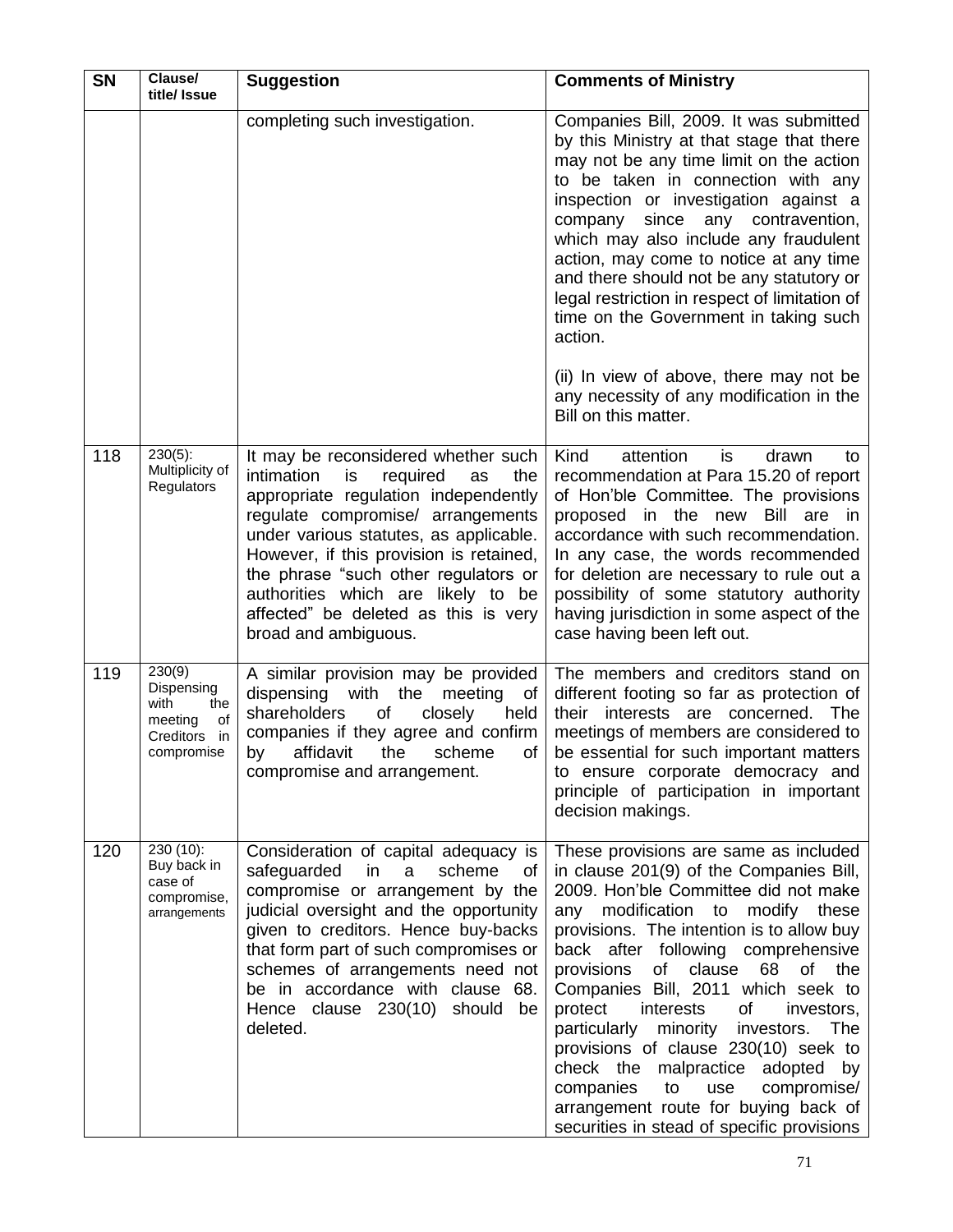| <b>SN</b>  | Clause/<br>title/ Issue                         | <b>Suggestion</b>                                                                                                                                                                                                                                                                                                                                                                                                                                                                                                                                                                                                                                                                                                                                                                                                                                                                                                                                         | <b>Comments of Ministry</b>                                                                                                                                                                                                                                                 |
|------------|-------------------------------------------------|-----------------------------------------------------------------------------------------------------------------------------------------------------------------------------------------------------------------------------------------------------------------------------------------------------------------------------------------------------------------------------------------------------------------------------------------------------------------------------------------------------------------------------------------------------------------------------------------------------------------------------------------------------------------------------------------------------------------------------------------------------------------------------------------------------------------------------------------------------------------------------------------------------------------------------------------------------------|-----------------------------------------------------------------------------------------------------------------------------------------------------------------------------------------------------------------------------------------------------------------------------|
|            |                                                 |                                                                                                                                                                                                                                                                                                                                                                                                                                                                                                                                                                                                                                                                                                                                                                                                                                                                                                                                                           | of clause 68. Hence the intention<br>behind clause 230(10) is to disallow<br>such route. Such provisions<br>may,<br>therefore, be retained as proposed.                                                                                                                     |
| 121        | $234(1)$ :<br>Cross border<br>mergers           | should<br>clarified that whist<br>be<br>lt.<br>companies located in all (even un-<br>notified) jurisdiction may merger into<br>Indian<br>Indian<br>company;<br>an<br>an<br>company may only<br>into<br>merger<br>notified<br>companies<br>located<br>in<br>jurisdictions.                                                                                                                                                                                                                                                                                                                                                                                                                                                                                                                                                                                                                                                                                 | Kind<br>attention<br>drawn<br>is<br>to<br>recommendation at Para 15.41 of report<br>of Hon'ble Committee. The provisions<br>proposed in the new Bill are in<br>accordance with such recommendation.<br>Hence there may not be any necessity<br>of any change in the clause. |
| 122        | 235:<br>Acquisition<br>of shares of<br>minority | (i) Sub-clause (3) provides that a copy<br>of notice will be sent to the transferor<br>company together with an instrument<br>to be executed on behalf of the<br>shareholders by the person appointed<br>by the transferee (1) company and on<br>its own behalf by the transferor (2)<br>Here the shareholder<br>Company.<br>holds the shares of the transferor<br>Company. Therefore it is presumed<br>that the instrument will be executed by<br>a person appointed by the transferor<br>Company and not the transferee<br>company as stated in the sub-clause.<br>(ii) Similarly, there is no scope for the<br>transferor company to sign<br>the<br>instrument on its behalf. On the other<br>hand, the instrument will be signed by<br>transferee<br>the<br>company<br>its<br>or<br>nominee.<br>Suggestion:- In the first para the word<br>transferee (1) may be changed<br>"transferor" and the word 'transferor'<br>(2) be changed as "transferee". | (i) and (ii):- The suggestion could be<br>considered.                                                                                                                                                                                                                       |
| 123<br>(i) | 236:<br>Minority<br>Squeeze<br>Out              | (i) This provision should apply only to<br>listed companies in which case the<br>same may be dealt with by the SEBI<br>separately under the regulations<br>issued be it and removed from the Bill.<br>(ii) Further, the Clause does not<br>appear to provide for a compulsory<br>squeeze<br>out<br>of<br>the<br>minority<br>shareholders. In the event that it is<br>desired that the Bill provide for these<br>matters (instead of the matter being                                                                                                                                                                                                                                                                                                                                                                                                                                                                                                      | (i) to (iii):- The suggestion is noted for<br>improvement in language to clarify<br>intent clearly.                                                                                                                                                                         |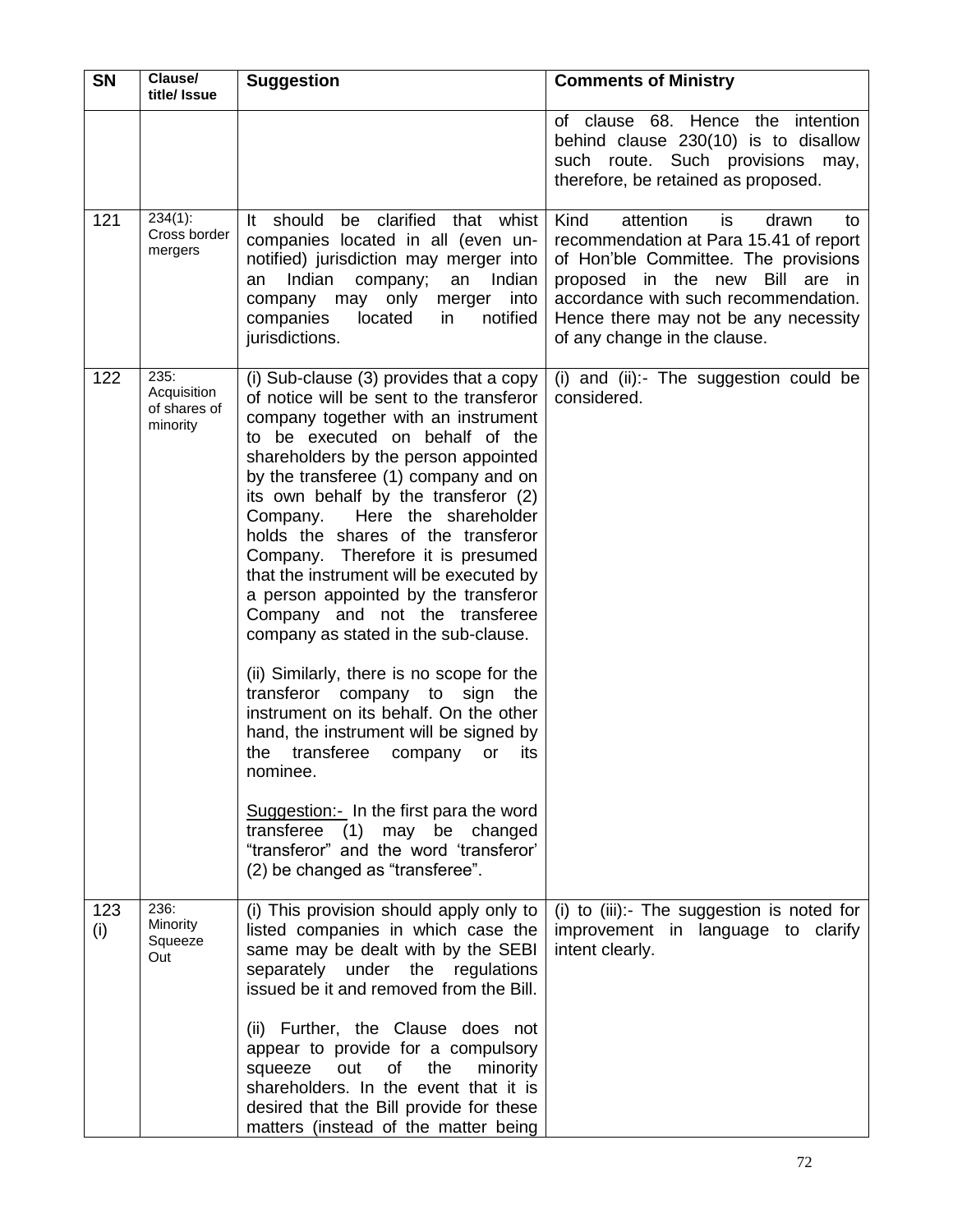| <b>SN</b>   | Clause/<br>title/ Issue                         | <b>Suggestion</b>                                                                                                                                                                                                                                                                                                                       | <b>Comments of Ministry</b>                                                                                                                                                                                                                                                                                                                                                                                                                                                                                                                                                                                         |
|-------------|-------------------------------------------------|-----------------------------------------------------------------------------------------------------------------------------------------------------------------------------------------------------------------------------------------------------------------------------------------------------------------------------------------|---------------------------------------------------------------------------------------------------------------------------------------------------------------------------------------------------------------------------------------------------------------------------------------------------------------------------------------------------------------------------------------------------------------------------------------------------------------------------------------------------------------------------------------------------------------------------------------------------------------------|
|             |                                                 | dealt with separately by the SEBI<br>which<br>may<br>be<br>preferable),<br>we<br>recommended that the Clause be<br>modified to provide for a process for<br>compulsory squeeze out of minority<br>shareholders of the listed company in<br>question.<br>(iii) In such case, the relevant<br>provisions of the Bill would also need      |                                                                                                                                                                                                                                                                                                                                                                                                                                                                                                                                                                                                                     |
|             |                                                 | to be harmonized with the SEBI(<br>Delisting<br>of<br>Equity<br>Shares)<br>Regulations, 2009 and<br>suitable<br>drafting changes be made to Clause<br>236 of the Bill. By way of an<br>illustration, it is not clear how the<br>provisions of Clause 236(9) of the Bill<br>would work.                                                  |                                                                                                                                                                                                                                                                                                                                                                                                                                                                                                                                                                                                                     |
| 123<br>(ii) | 236:<br>Purchase of<br>minority<br>shareholding | Sub-clauses (2) and (3) appear to<br>state the same actions as one says<br>valuation by valuer according to rules<br>to be prescribed and the other says<br>price to be determined on the basis of<br>sub-clause (2).                                                                                                                   | The objectives of these sub-clauses are<br>different. While<br>in sub-clause<br>(2)<br>majority shareholder offer to take stake<br>of minority shareholders, in sub-clause<br>(3) it is the minority shareholders who<br>may offer their shares to majority<br>shareholders.<br>Since in both the<br>situations valuation has been provided<br>the set of rules framed under sub-<br>clause (2) can also be used for<br>valuation required under circumstances<br>under sub-clause (3). Hence these two<br>sub-clauses are different but interlinked.<br>The provisions may be retained as<br>proposed in the Bill. |
| 124<br>(i)  | 245: class<br>action                            | clause does not<br>The<br>expressly<br>provide for filing of derivative suits by<br>shareholders of a company whereby<br>shareholder initiates legal action when<br>management fails to do so. Express<br>dealing with<br>provision<br>derivative<br>action by shareholders on behalf of a<br>company be incorporated in clause<br>245. | Kind<br>attention<br>is<br>drawn<br>to<br>recommendation at Para 16.25 of report<br>of Hon'ble Committee. The provisions<br>proposed in the new<br>Bill are in<br>accordance with such recommendation.<br>Hence there may not be any necessity<br>of any change in the clause.                                                                                                                                                                                                                                                                                                                                      |
| 124<br>(ii) | 245:<br><b>Class Action</b><br>Suits            | (i) The fact that there are always<br>possibilities of misuse cannot be<br>ignored and a manner should be<br>prescribed to prevent misuse of these<br>provisions.<br>action<br>particularly<br>Class<br>(ii)<br>is<br>intended to redress grievances of                                                                                 | (i) and $(ii): (a)$ As recommended by<br>Hon'ble Committee at para 16.25 of its<br>report, the provisions on class action<br>were examined in the light of such<br>provisions provided under laws of other<br>countries like UK and Singapore. The<br>provisions<br>have<br>been<br>revised<br>accordingly and are part of clause 245                                                                                                                                                                                                                                                                               |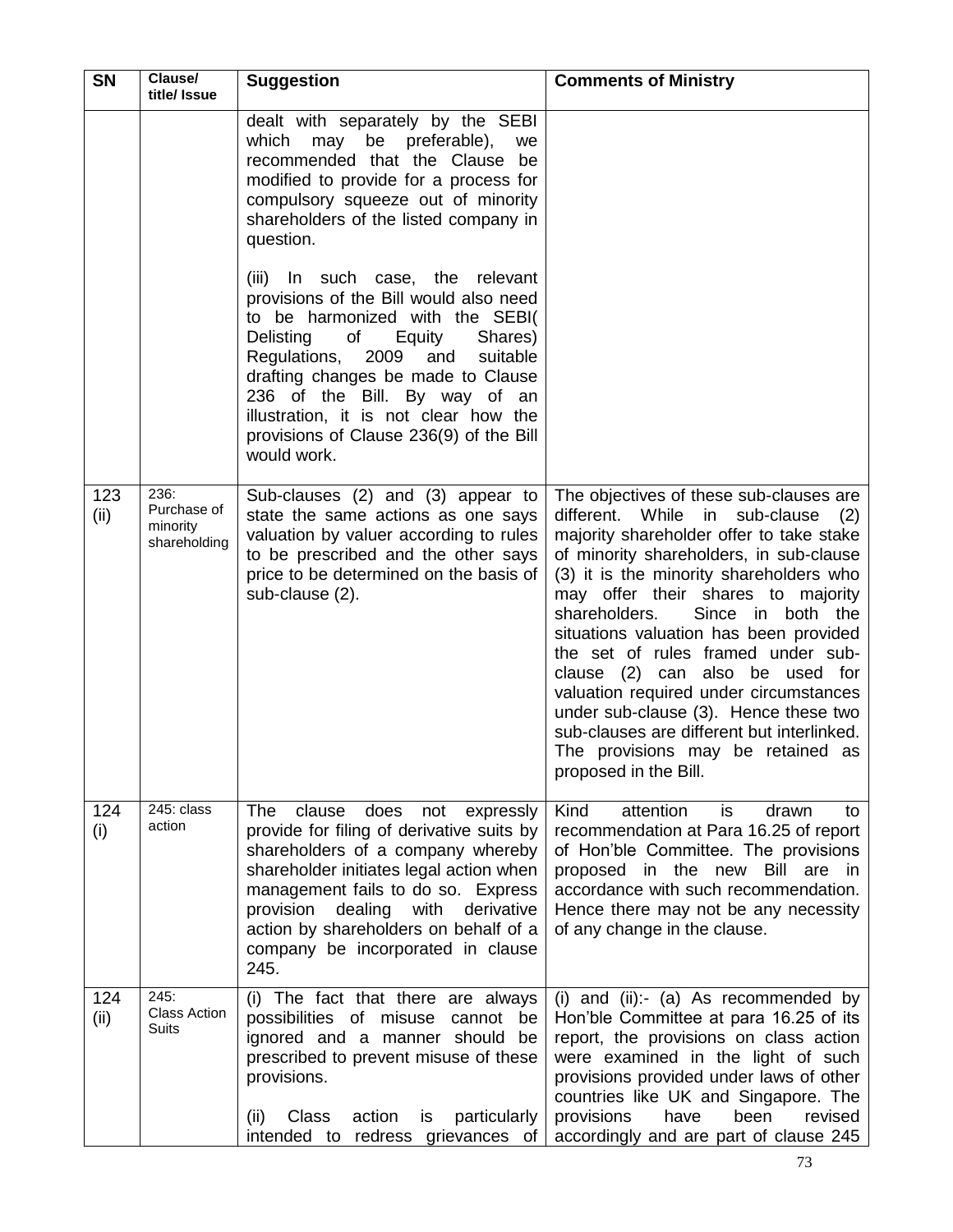| <b>SN</b>    | Clause/<br>title/ Issue                       | <b>Suggestion</b>                                                                                                                                                                                                                                                                                                                                                                                         | <b>Comments of Ministry</b>                                                                                                                                                                                                                                                                                                                                                                                                                                                              |
|--------------|-----------------------------------------------|-----------------------------------------------------------------------------------------------------------------------------------------------------------------------------------------------------------------------------------------------------------------------------------------------------------------------------------------------------------------------------------------------------------|------------------------------------------------------------------------------------------------------------------------------------------------------------------------------------------------------------------------------------------------------------------------------------------------------------------------------------------------------------------------------------------------------------------------------------------------------------------------------------------|
|              |                                               | members/ depositors. auditors are not<br>involved in such wrong doings. Hence<br>should be kept out of ambit of this<br>clause.                                                                                                                                                                                                                                                                           | in the new Bill. Safeguards like making<br>of application for class action by a<br>minimum<br>number<br>οf<br>members/depositors; Tribunal to have<br>power to consider certain important<br>aspects while hearing class action<br>applications and penal action in case of<br>frivolous/ vexatious applications have<br>been included in the revised clause.<br>(b) The suggestions made, therefore,<br>have been addressed in the new<br>provisions.                                   |
|              |                                               | (iii) Clause to be amended to recover<br>costs or expenses connected to the<br>application for class action from<br>person or company responsible for<br>oppressive act only after the order is<br>passed declaring them as guilty.                                                                                                                                                                       | (iii) This can be decided by the Tribunal<br>and need not be provided in the law.                                                                                                                                                                                                                                                                                                                                                                                                        |
| 124<br>(iii) | 245(1)(g)(ii)<br>Class action:                | The term "wrongful act or conduct" is<br>very ambiguous and may be omitted.<br>Transgression of procedural/ technical<br>or unintentional should be viewed in<br>broader perspective and should not<br>be subject matter of class action suits.<br>Only audit partner who acted in gross<br>negligent or fraudulent manner should<br>be made responsible for outcome of<br>class action and not the firm. | On further consideration the Ministry is<br>now inclined to be of the view that while<br>civil liability needs to be shared by all<br>auditors/ partners in the auditing firm,<br>criminal liability will be restricted to<br>individuals to whom specific wrongful<br>acts of omission and commission<br>(which are declared to be offences<br>under the Companies Act or other Law)<br>are attributable. For the purpose of levy<br>of fine, however, the firm will also be<br>liable. |
| 124<br>(iv)  | 245:<br>Derivative<br>action                  | Class action suits are poor substitutes<br>for derivative actions and would not<br>be effective in India where effective<br>corporation action is available only to<br>the rich and mighty. Provision for<br>derivative action should be considered<br>to empower shareholders<br>to<br>go<br>against the wrong doings of the<br>companies at the expense of such<br>companies.                           | These types of concepts evolve over<br>time and should not be included<br>hurriedly. The provisions proposed are<br>in accordance with 2009 Bill and as per<br>recommendations made by Hon'ble<br>Committee. At this stage, inclusion of<br>new concepts may not be accepted.                                                                                                                                                                                                            |
| 125          | 247:<br>Valuation by<br>registered<br>valuers | (i) Only those valuers, who are (a) not<br>already otherwise required to be<br>registered with professional bodies or<br>the Government, (b) not<br>already<br>professional<br>subject<br>to<br>body<br>supervision, and, (c) not liable to<br>professional disciplinary proceedings,                                                                                                                     | (i) and (ii): (a) The provisions proposed<br>in clause 247 seek to recognize the<br>concept of valuer for the purpose of<br>valuation of shares/assets/properties<br>required under some of the provisions<br>of the new Bill. These provisions are<br>relevant for arriving<br>at value of                                                                                                                                                                                              |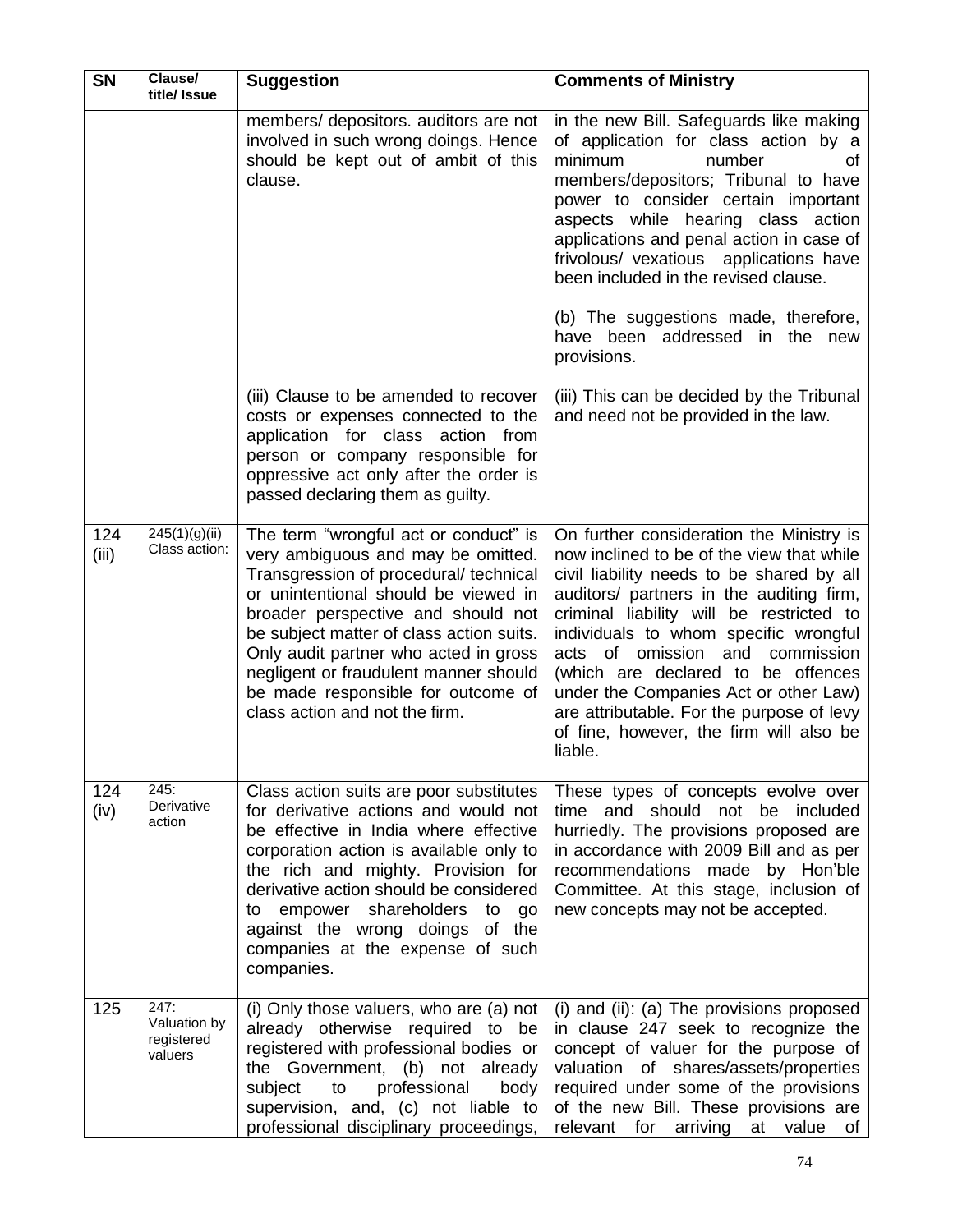| <b>SN</b> | Clause/<br>title/ Issue                       | <b>Suggestion</b>                                                                                                                                                                                                                                                                                                                                                                                                                                                                                                                                                                                                                                  | <b>Comments of Ministry</b>                                                                                                                                                                                                                                                                                                                                                                                                                                                                                                                                                                                                                                                                 |
|-----------|-----------------------------------------------|----------------------------------------------------------------------------------------------------------------------------------------------------------------------------------------------------------------------------------------------------------------------------------------------------------------------------------------------------------------------------------------------------------------------------------------------------------------------------------------------------------------------------------------------------------------------------------------------------------------------------------------------------|---------------------------------------------------------------------------------------------------------------------------------------------------------------------------------------------------------------------------------------------------------------------------------------------------------------------------------------------------------------------------------------------------------------------------------------------------------------------------------------------------------------------------------------------------------------------------------------------------------------------------------------------------------------------------------------------|
|           |                                               | should be required to register, as<br>proposed.<br>(ii) To deter valuers from contravening<br>the provisions of Clause 247 of the<br>Bill, it may also be provided that a<br>valuer who contravenes the provisions<br>of this section shall (in addition to<br>attracting the suggested penal clause)<br>disqualified from<br>being<br>be<br>re-<br>appointed as a valuer of such<br>company and of any other companies<br>for a prescribed period of time.                                                                                                                                                                                        | consideration for issue of securities for<br>consideration other than cash and for<br>right offer/exit offer etc. The intent<br>behind these provisions is to ensure fair<br>valuation of such shares/<br>assets/<br>properties and to protect interest of non<br>promoter shareholders.<br>Detailed<br>(b)<br>requirements<br>and<br>safeguards shall be prescribed under<br>rules to be framed under this clause.<br>The suggestions made have been<br>noted be considered at the time of such<br>rule making.                                                                                                                                                                            |
| 126       | $253(1)$ :<br>Determination<br>of<br>sickness | The term 'sick company' needs to be<br>defined in the Bill.                                                                                                                                                                                                                                                                                                                                                                                                                                                                                                                                                                                        | (i) The term 'sick company' was not<br>defined even in the Companies Bill,<br>2009 since the provisions of clause 253<br>are self-explanatory with regard to<br>determination of sickness and the term<br>'sick company' has been used in<br><b>of</b><br>such<br>determination.<br>context<br>Moreover, the term is relevant mainly<br>for chapter relating to rehabilitation of<br>companies only.<br>attention<br>Kind<br>is<br>drawn<br>(ii)<br>to<br>recommendation at Para 19.13 of report<br>of Hon'ble Committee. The provisions<br>proposed in the new Bill are in<br>accordance with such recommendation.<br>Hence there may not be any necessity<br>of any change in the clause. |
| 127       | 253(1)                                        | several<br>occasions<br>creating<br>On.<br>security involves obtaining approval of<br>the lessor, permission of the state<br>government, etc. These requirements<br>cannot be dispensed with and at the<br>same time it is beyond the control of<br>the companies to expedite such<br>approvals/ permissions. Thus it would<br>be pertinent to note that even though<br>a company has the ability to pay of its<br>debts or create adequate security in<br>favour of its lenders, delay in<br>aforementioned approvals will trigger<br>the 30 days timeline. Hence it is<br>requested to revise the<br>clause<br>keeping in view the above issues. | The period of 30 days provided in<br>clause 253(1) does not refer to any<br>period before creation of security. It<br>merely refers to period of default in<br>payment of debts outstanding<br>to<br>creditors. The provisions propose to<br>give an additional statutory period of 30<br>days for settling debts of creditors<br>before they can initiate the process for<br>determination of the company as a sick<br>company. The provisions are similar to<br>provisions of clause 229 of the<br>Companies Bill, 2009 which were seen<br>by Hon'ble Committee. Hence there<br>may not be any necessity of any<br>change in this clause.                                                 |
| 128       | 447:<br>Punishment<br>for fraud.              | Clause 447 may be amended to<br>restrict its applicability to clauses                                                                                                                                                                                                                                                                                                                                                                                                                                                                                                                                                                              | (i) As per recommendation made by<br>Hon'ble Committee, the Bill has defined                                                                                                                                                                                                                                                                                                                                                                                                                                                                                                                                                                                                                |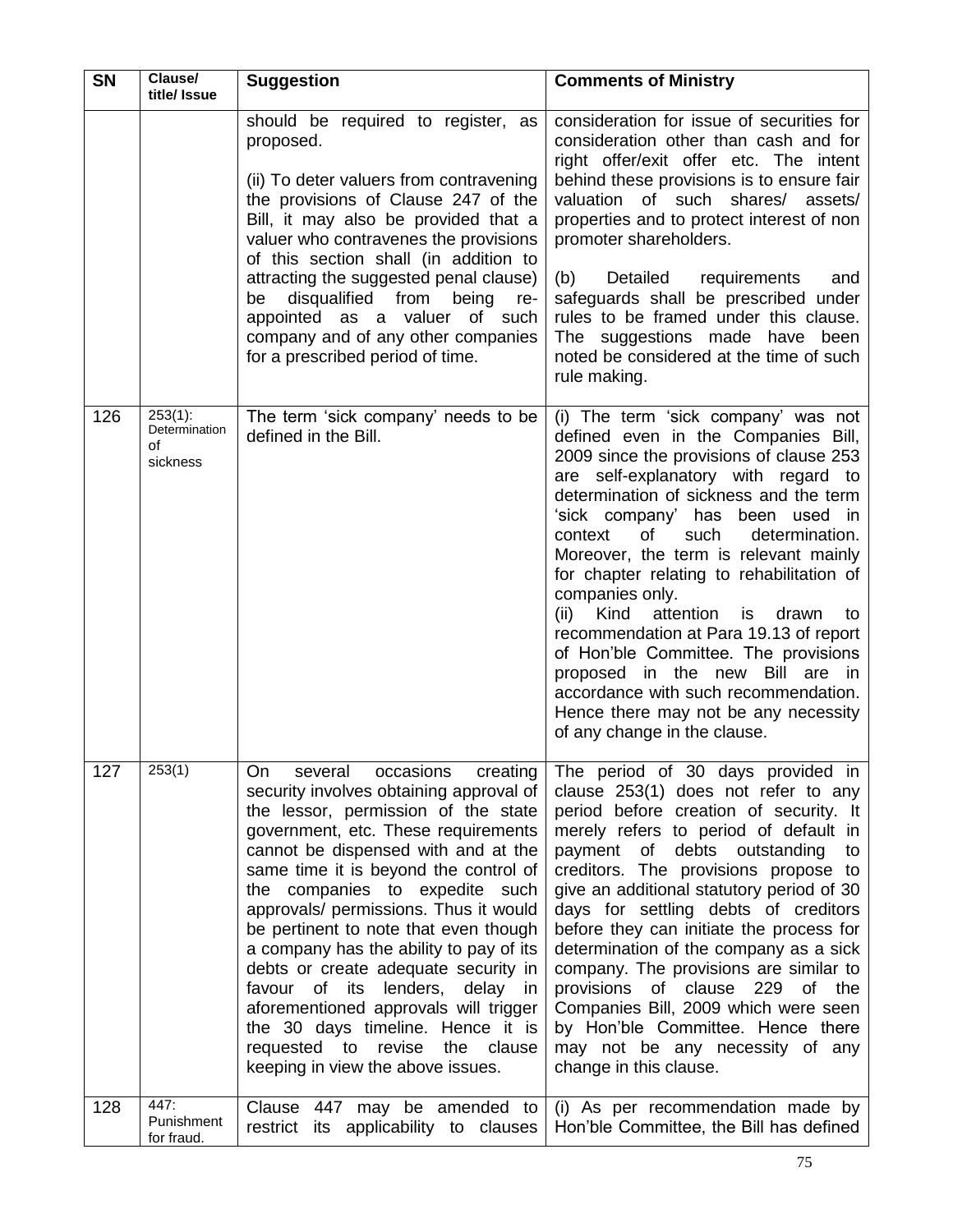| <b>SN</b>   | Clause/<br>title/ Issue                                            | <b>Suggestion</b>                                                                                                                                                                                                                                                                                                                                                                                                                                        | <b>Comments of Ministry</b>                                                                                                                                                                                                                                                                                                                                                                                                                                                                                                                               |
|-------------|--------------------------------------------------------------------|----------------------------------------------------------------------------------------------------------------------------------------------------------------------------------------------------------------------------------------------------------------------------------------------------------------------------------------------------------------------------------------------------------------------------------------------------------|-----------------------------------------------------------------------------------------------------------------------------------------------------------------------------------------------------------------------------------------------------------------------------------------------------------------------------------------------------------------------------------------------------------------------------------------------------------------------------------------------------------------------------------------------------------|
|             |                                                                    | where the fines are not specified in<br>any other clause.                                                                                                                                                                                                                                                                                                                                                                                                | 'fraud'<br>the<br>provided<br>term<br>and<br>punishment for the same. Offences<br>involving fraud have also been inter-<br>linked with such term and punishment.<br>view<br>Additionally,<br>in<br>οf<br>the<br>recommendations<br>made<br>by Hon'ble<br>Committee to strengthen the SFIO,<br>fraud related offences have been made<br>severe and power of arrest has been<br>proposed for SFIO in such cases,<br>subject to certain<br>safeguards<br>as<br>provided under clause 212.<br>(ii) In view of above, the suggestion<br>may not be considered. |
| 129         | 464:<br>Prohibition<br>οf<br>association<br>or<br>partnership      | quality, professional<br>To<br>ensure<br>service, firms need to have critical<br>and<br>therefore<br>strength<br>may<br>be<br>permitted 100 partners in a firm.                                                                                                                                                                                                                                                                                          | The suggestion has already been<br>incorporated in the provisions of clause<br>464(2)(b). As recommended by Hon'ble<br>Committee, the provisions proposed in<br>Bill, 2009<br>Companies<br>have<br>been<br>retained in this regard which seek to<br>provide that restrictions about number<br>of partners shall not be applicable to<br>any association/ partnership formed by<br>professionals who are governed by<br>special Acts (like CAs/CWAs/CSs). The<br>suggestion, therefore, has already been<br>accepted in the new Bill.                      |
| 130<br>(i)  | 469:<br>Power<br>to<br>make<br>rules                               | There are many matters which would<br>be prescribed under the Rules. There<br>is a need to strike balance between<br>flexibility and certainty of law to face<br>challenges<br>the<br>of<br>increasing<br>globalization.<br><b>There</b><br>is<br>every<br>possibility that the requirements may<br>be changed frequently, by way of<br>changing rules. It is suggested that all<br>draft rules should be kept open for<br>public debate for sixty days. | The suggestion has been noted and as<br>submitted earlier draft rules would be<br>placed in public domain for comments<br>for appropriate duration.                                                                                                                                                                                                                                                                                                                                                                                                       |
| 130<br>(ii) | 469:<br><b>Rules</b><br>on accounts<br>and<br>audit<br>provisions. | Certain matters like<br>(a) rules<br>to<br>rotation of<br>facilitate<br>auditors<br>(b)<br>manner of selection of auditors (c)<br>conditions with regard to appointment<br>of auditors w.r.t. consent to be given<br>by auditor and (d) number of audits<br>that an auditor/firm can undertake<br>should be incorporated in the Bill itself<br>rather than making these a part of<br>rules.                                                              | It may kindly be noted that though all<br>substantive provisions/ principles on the<br>matters referred to in the suggestion<br>like rotation norms for auditors, power<br>of shareholders or C&AG to appoint<br>auditors and conditions with regard to<br>disqualifications of auditors have been<br>specifically indicated in the Bill. It is only<br>the additional/ procedural requirements<br>like rules to facilitate rotation of auditors<br>in a seamless manner, manner of giving                                                                |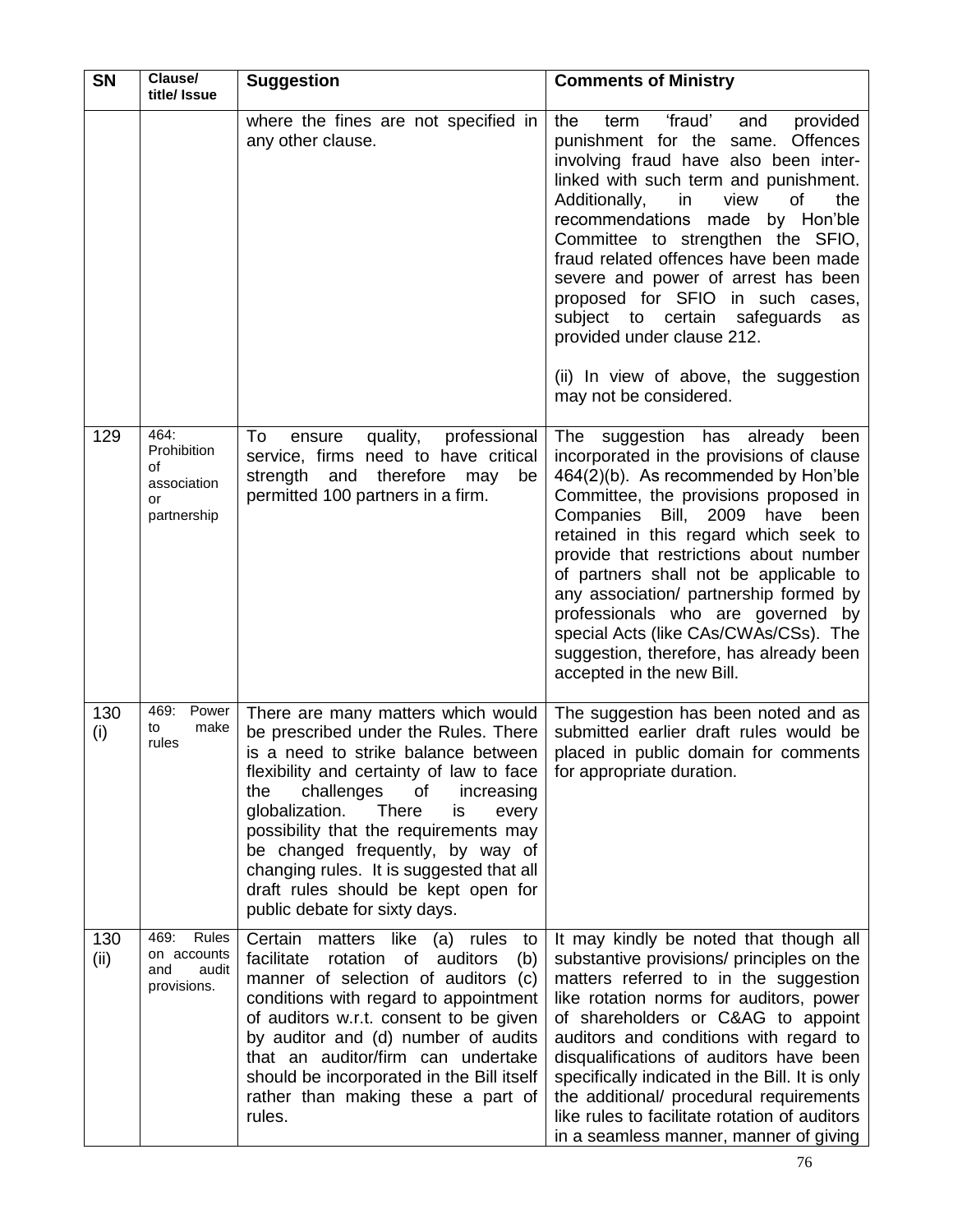| <b>SN</b>    | Clause/<br>title/ Issue                                                                                 | <b>Suggestion</b>                                                                                                                                                                                                                                                                                                                                                                                                                                     | <b>Comments of Ministry</b>                                                                                                                                                                                                                                                                                                                                                                                                                                                                                                                                                                                            |
|--------------|---------------------------------------------------------------------------------------------------------|-------------------------------------------------------------------------------------------------------------------------------------------------------------------------------------------------------------------------------------------------------------------------------------------------------------------------------------------------------------------------------------------------------------------------------------------------------|------------------------------------------------------------------------------------------------------------------------------------------------------------------------------------------------------------------------------------------------------------------------------------------------------------------------------------------------------------------------------------------------------------------------------------------------------------------------------------------------------------------------------------------------------------------------------------------------------------------------|
|              |                                                                                                         |                                                                                                                                                                                                                                                                                                                                                                                                                                                       | auditor<br>of<br>by<br>his<br>consent<br><b>on</b><br>appointment and maximum number of<br>audits which an auditor can perform<br>which are proposed to be prescribed<br>through rules. These provisions seek to<br>ensure flexibility in the provisions.<br>Moreover, framing of rules would also<br>be as per consultative process and the<br>views of all concerned stakeholders<br>would be taken into account for this<br>purpose.                                                                                                                                                                                |
| 130<br>(iii) | 469: Rule<br>making on<br>certain<br>matters.                                                           | (i) Definition of KMP [Clause 2(51)],<br>related party [Clause 2(76)], number<br>of investors in case of a private<br>placement [Clause 42] and duties of<br>[Clause<br>debenture<br>trustees<br>71]<br>should be addressed through the<br>provisions of the Act and not through<br>rules.<br>(ii) Similarly, Qualifications of IDs<br>[Clause 149(5)] and contents<br>of<br>prospectus [Clause 26] could<br>be<br>better covered through rules.      | (i) and (ii):- The suggestion has been<br>examined and it is felt that the referred<br>provisions proposed in the Bill (which<br>clause<br>42)<br>(except<br>are<br>as<br>per<br>Companies Bill, 2009) and have been<br>already much deliberated and almost<br>accepted by all. Hence no change<br>seems to be necessary.                                                                                                                                                                                                                                                                                              |
| 131          | Schedule V:<br>remuneratio<br>n payable to<br>managerial<br>personnel<br>read with<br>clause<br>196/197 | Section II Para (B):<br>Under this clause if a person who is<br>non executive director becomes an<br>executive director, he can not get the<br>benefit if the person is holding only<br>one share of the company. Provisions<br>may be therefore changed. Further<br>these clauses should not be made<br>applicable to private companies.                                                                                                             | Suggestion is acceptable in principle.<br>However, some threshold shall have to<br>be prescribed so that persons with<br>substantial stake (who may be de-facto<br>promoters) do not take advantage of<br>such special dispensation.                                                                                                                                                                                                                                                                                                                                                                                   |
| 132          | General                                                                                                 | Following provisions require review in<br>context of criminal liability :-<br>Delay in registering transfer of shares<br>within the prescribed period [clause<br>$56(6)$ ;<br>Defaults relating to registration of<br>charges [clause 86];<br>Failure to file certain agreements and<br>resolutions with RoC [cl. 117(2)]<br>Failure to fine DIN with the RoC [cl.<br>$157$ ];<br>Failure to disclose<br>by<br>interest<br>directors [cl. $184(4)$ ]. | (i) The Ministry has been guided by the<br>recommendation of Hon'ble Committee<br>to ensure that technical or procedural<br>defaults of companies are seen in a<br>broader perspective in contrast to<br>fraudulent practices/ activities which<br>need to be dealt with severely and<br>decisively. The provisions in the new<br>Bill are in accordance with such<br>recommendation.<br>The<br>detailed<br>(ii)<br>analysis<br>for<br>distinguishing offences/ defaults/ non<br>compliances was done in the light of<br>such recommendation. The offence and<br>penalty structure in the Bill seeks to<br>provide for |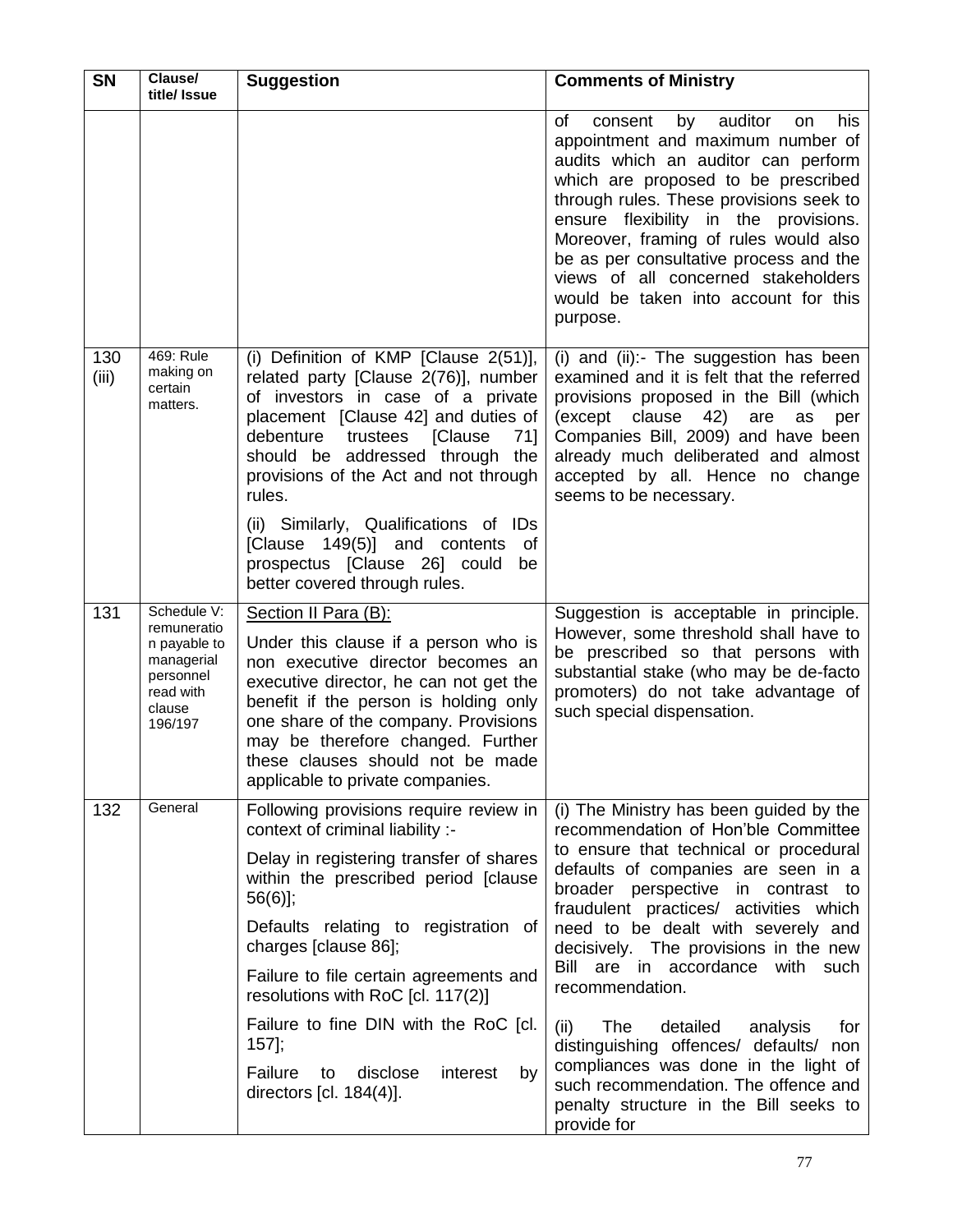| <b>SN</b> | Clause/<br>title/ Issue | <b>Suggestion</b>                                                                                                                                                                                         | <b>Comments of Ministry</b>                                                                                                                                                                                                                                                                                                                                                                                                                                                                                |
|-----------|-------------------------|-----------------------------------------------------------------------------------------------------------------------------------------------------------------------------------------------------------|------------------------------------------------------------------------------------------------------------------------------------------------------------------------------------------------------------------------------------------------------------------------------------------------------------------------------------------------------------------------------------------------------------------------------------------------------------------------------------------------------------|
|           |                         |                                                                                                                                                                                                           | (a) regularization of filing of documents<br>through late fees<br>(b) adjudication of procedural non<br>compliances/defaults through levy of<br>monetary penalties by Registrars<br>(c) adjudication of offences (involving<br>fine or imprisonment or both) through<br>Special Courts to be designated/set up<br>under the Bill<br>(d) redressal of civil action/liabilities<br>National<br>through<br>Company<br>Law<br>Tribunal (NCLT)                                                                  |
|           |                         |                                                                                                                                                                                                           | (iii)<br>The<br>penal clauses for<br>non-<br>compliances indicated in the suggestion<br>appear to be appropriately provided.                                                                                                                                                                                                                                                                                                                                                                               |
| 133       | <b>New</b>              | The concept/profession of "Certified<br>Fraud Examiner" may be recognized<br>in the Companies Bill in connection<br>with carrying out investigation on<br>fraud related matters.                          | 'Certified<br>(i)<br>Concept<br>of<br>Fraud<br>Examiner" was not included in the<br>Companies Bill, 2009, nor was any<br>suggestion/recommendation on such<br>matter during examination of such Bill.                                                                                                                                                                                                                                                                                                      |
|           |                         |                                                                                                                                                                                                           | (ii) In view of strengthening of norms on<br>statutory audit, internal audit, secretarial<br>and cost audits, role of audit committee,<br>enhanced role for IDs, accountability on<br>the part of promoters/officers in default<br>and management, recognition of SFIO<br>and stricter regime to regulate fraud<br>included in the Bill, there may not be<br>any necessity of recognition of concept<br>of 'Certified Fraud Examiner" in the Bill.<br>The suggestion, therefore, may not be<br>considered. |
| 134       | General                 | making<br>Company<br>positive<br>for<br>shareholders<br>announcements<br>(right/ bonus/ New listings/ buyback)<br>but not implementing the same within<br>six months must compensate the<br>shareholders. | <b>These</b><br>aspects<br>already<br>are<br>appropriately being regulated by SEBI.<br>No further change appears to be<br>necessary.                                                                                                                                                                                                                                                                                                                                                                       |
| 135       | General                 | Provision may be included in the Bill<br>whereby Quarterly return regarding<br>opening and closing of any office<br>other than its registered office has to<br>be filed by companies.                     | Suggestion is noted to be addressed<br>through rules under clause 92 (Format<br>of Annual Return to be filed with<br>Registrar).                                                                                                                                                                                                                                                                                                                                                                           |
| 136       | General                 | (i) Provision restricting companies not<br>to receive share application money<br>beyond its authorized share capital<br>except in case of holding company                                                 | (i) This aspect has already been<br>addressed in Para $5(G)(g)$ of "General<br>Instructions for preparation of Balance<br>Sheet" in Schedule III (Format of                                                                                                                                                                                                                                                                                                                                                |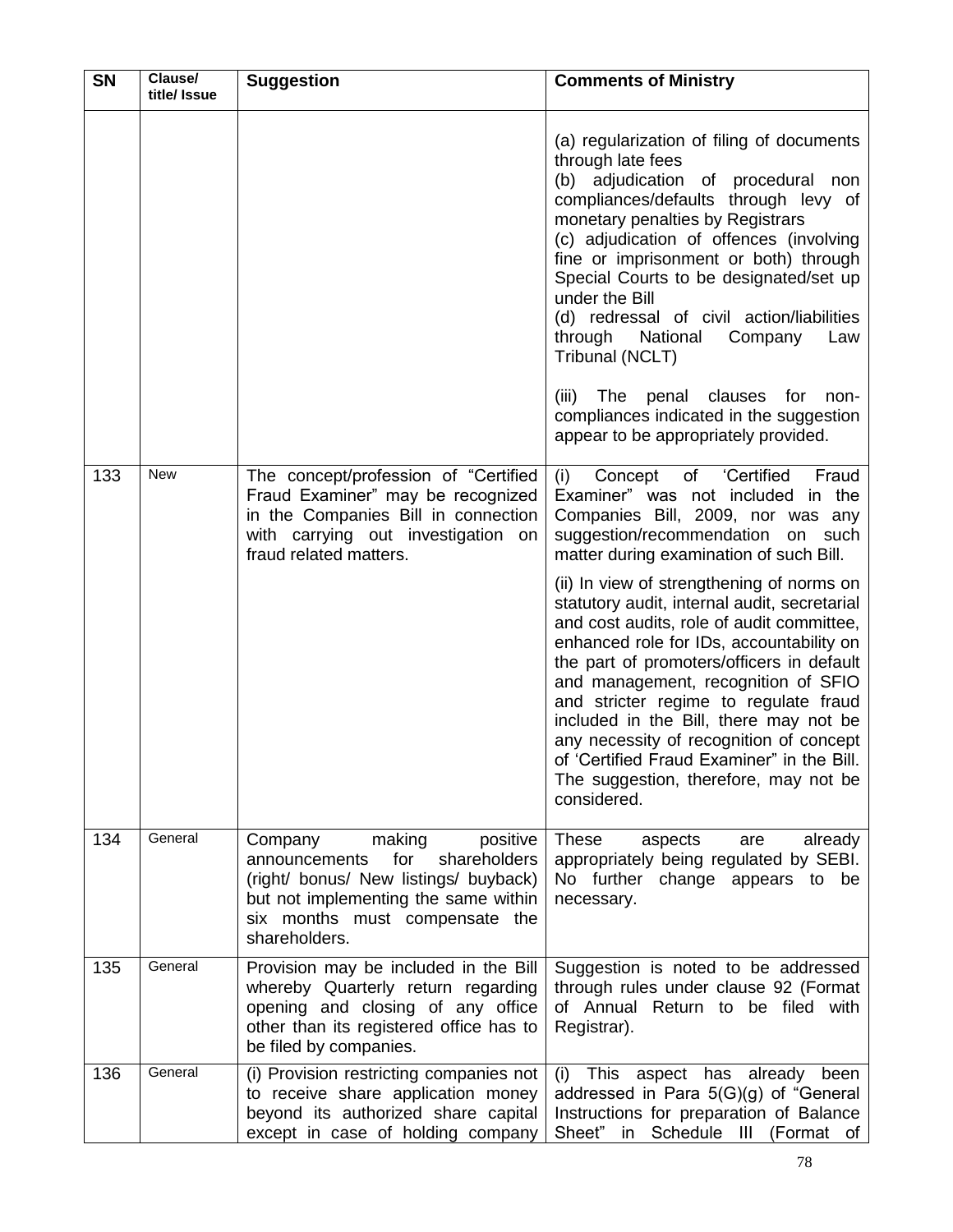| <b>SN</b> | Clause/<br>title/ Issue | <b>Suggestion</b>                                                                           | <b>Comments of Ministry</b>                                                                                                                                                                   |
|-----------|-------------------------|---------------------------------------------------------------------------------------------|-----------------------------------------------------------------------------------------------------------------------------------------------------------------------------------------------|
|           |                         | receiving it by way of public issue may<br>be included.                                     | <b>Financial Statement).</b>                                                                                                                                                                  |
|           |                         | (ii) Also, application of provisions of<br>the Bill on small companies to be<br>overlooked. | (ii) Exemptions to small companies<br>have been provided in respective<br>relevant clauses and future exemptions,<br>if required, can be considered through<br>notification under clause 462. |

4.2 There were some suggestions which relate to those recommendations of the Committee which were either not accepted or partially accepted by the Ministry. This has been indicated in the statement given below along-with comments of Ministry thereon:-

| <b>SN</b>      | Clause/ title/                                                | <b>Suggestion</b>                                                                                                                                                                                                                | <b>Comments of Ministry</b>                                                                                                                                                                                                                                                                                                                                                                                                                                                                                                                                                                                                                                                                                                                                                                                                                                                                                          |
|----------------|---------------------------------------------------------------|----------------------------------------------------------------------------------------------------------------------------------------------------------------------------------------------------------------------------------|----------------------------------------------------------------------------------------------------------------------------------------------------------------------------------------------------------------------------------------------------------------------------------------------------------------------------------------------------------------------------------------------------------------------------------------------------------------------------------------------------------------------------------------------------------------------------------------------------------------------------------------------------------------------------------------------------------------------------------------------------------------------------------------------------------------------------------------------------------------------------------------------------------------------|
| $\mathbf{1}$   | <b>Issue</b><br>$2(11)$ :<br>Body corporate<br>or corporation | In order to be consistent with the<br>provisions of Section 3 of the<br>Limited Liability Partnership (LLP)<br>2008, LLP<br>should<br>be<br>Act,<br>specifically included in the definition<br>of body corporate or corporation. | Kind<br>attention<br>(i)<br>is<br>drawn<br>to<br>recommendation at Para 1.44 of report<br>of Hon'ble Committee. The Committee<br>had recommended that the term 'LLP'<br>may be included within the definition of<br>the term 'body corporate'. The matter,<br>was<br>reviewed<br>however,<br>during<br>consultation with concerned Ministries /<br>Departments and vetting<br>by Law<br>Ministry. It was felt that though LLPs are<br>bodies corporate under LLP Act, 2008<br>which is a general Act for LLPs,<br>reference of such term in the definition<br>of the term 'body corporate' under the<br>Companies<br>Bill, 2011<br>will<br>create<br>avoidable confusion as the Companies<br>Act is meant for only a particular<br>of<br>body<br>species<br>corporates<br>viz.<br>Companies.<br>141(3)(a)<br>Clause<br>of the<br>Bill,<br>(ii)<br>however, allows, LLPs to be appointed<br>as auditors in companies. |
|                |                                                               |                                                                                                                                                                                                                                  | (iii) It is felt that these provisions may<br>be retained as proposed in the Bill.                                                                                                                                                                                                                                                                                                                                                                                                                                                                                                                                                                                                                                                                                                                                                                                                                                   |
| $\overline{2}$ | $2(51)$ :<br>Key<br>managerial                                | (WTD)<br>Whole<br>director<br>time<br>not<br>included specifically as KMP. WTD                                                                                                                                                   | The whole-time directors, in case of<br>companies where managing directors or                                                                                                                                                                                                                                                                                                                                                                                                                                                                                                                                                                                                                                                                                                                                                                                                                                        |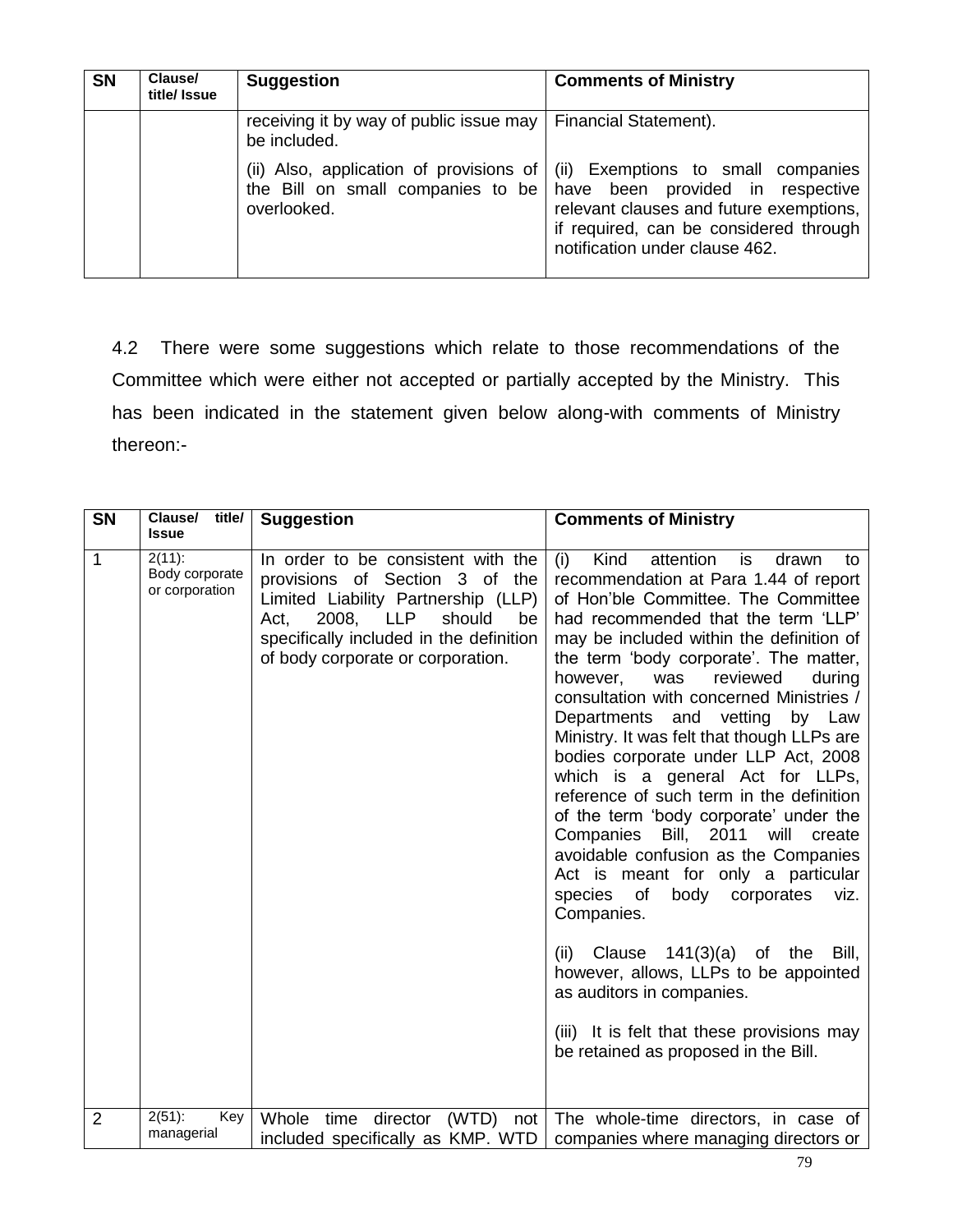| <b>SN</b> | Clause/ title/<br><b>Issue</b>                                      | <b>Suggestion</b>                                                                                                                                                                                                                                                                                                                     | <b>Comments of Ministry</b>                                                                                                                                                                                                                                                                                                                                                                                                                                                                                                                                                                                                                                                                                                                                                                                                                                                                                                                                                                                                                                                                                                                                         |
|-----------|---------------------------------------------------------------------|---------------------------------------------------------------------------------------------------------------------------------------------------------------------------------------------------------------------------------------------------------------------------------------------------------------------------------------|---------------------------------------------------------------------------------------------------------------------------------------------------------------------------------------------------------------------------------------------------------------------------------------------------------------------------------------------------------------------------------------------------------------------------------------------------------------------------------------------------------------------------------------------------------------------------------------------------------------------------------------------------------------------------------------------------------------------------------------------------------------------------------------------------------------------------------------------------------------------------------------------------------------------------------------------------------------------------------------------------------------------------------------------------------------------------------------------------------------------------------------------------------------------|
|           | Personnel:                                                          | to be included within definition of<br>KMP even if the company has<br>MD/Manager.                                                                                                                                                                                                                                                     | managers are in position, do<br>not<br>exercise<br>substantial<br>powers<br>0f<br>management and control despite being<br>specific<br>charge<br>of<br>areas<br>in<br>0f<br>management (like Finance, Human<br>Resource<br>Manufacturing/<br>or<br>Engineering etc). Hence it was felt that<br>whole-time directors may<br>not be<br>brought within the purview of KMPs.<br>There is, however, scope of bringing<br>them within the purview of the term in<br>view of clause $2(51)(iv)$ .                                                                                                                                                                                                                                                                                                                                                                                                                                                                                                                                                                                                                                                                           |
| 3         | 2(71): Public<br>Company                                            | Unlike the Act, the Bill does not<br>specify clearly which<br>provisions<br>would<br>be applicable<br>to<br>such<br>subsidiaries. This will require such<br>subsidiaries to necessarily follow<br>additional compliances relating to<br>public co. as it is now. Existing<br>provision in the Act [Section 3(iv)]<br>should continue. | (i) Clause 2(71) reads as under:-<br>(71) "public company" means a company<br>which—<br>$(a)$ is not a private company;<br>$(b)$ has a minimum paid-up share capital of five<br>lakh rupees or such higher paid-up capital, as<br>may be prescribed:<br>Provided that a company which is a subsidiary<br>of a company, not being a private company,<br>shall be deemed to be public company for the<br>purposes of this Act even where such subsidiary<br>company continues to be a private company in<br><i>its articles</i> ;<br>attention<br>(ii)<br>Kind<br>is<br>drawn<br>to<br>recommendation at Para 1.103 of report<br>of Hon'ble Committee. The above<br>line<br>with<br>the<br>provisions<br>in<br>are<br>recommendation. Further, the position<br>under the existing Act is vague since<br>the phrase 'a private company which is<br>a subsidiary of a public company'<br>repeatedly occurs in various sections<br>causing confusion. By including such<br>phrase in the definition clause itself the<br>need for repetition has been obviated.<br>(iii) The Bill seeks to clarify this aspect.<br>Hence no change may be considered<br>for this clause. |
| 4         | 2(87): Proviso:<br>Subsidiary<br>company:<br>layers<br>requirements | The Act<br>provides<br>(i)<br>now<br>for<br>of<br>consolidation<br>of<br>accounts<br>subsidiaries<br>including<br>associates<br>and joint ventures. Consequently,<br>full information of all transactions of<br>company and its subsidiaries would<br>be transparently disclosed. Hence it<br>is no longer relevant to limit the      | (i) to $(iii)$ :- (a) Kind attention is drawn to<br>recommendation at Para 58-59, 1.122<br>and<br>12.90 of<br>report<br>of<br>Hon'ble<br>Committee. The provisions proposed in<br>the new Bill are broadly in accordance<br>with such recommendation and in any<br>case consolidation of accounts does not<br>by itself rule out misuse of subsidiaries                                                                                                                                                                                                                                                                                                                                                                                                                                                                                                                                                                                                                                                                                                                                                                                                             |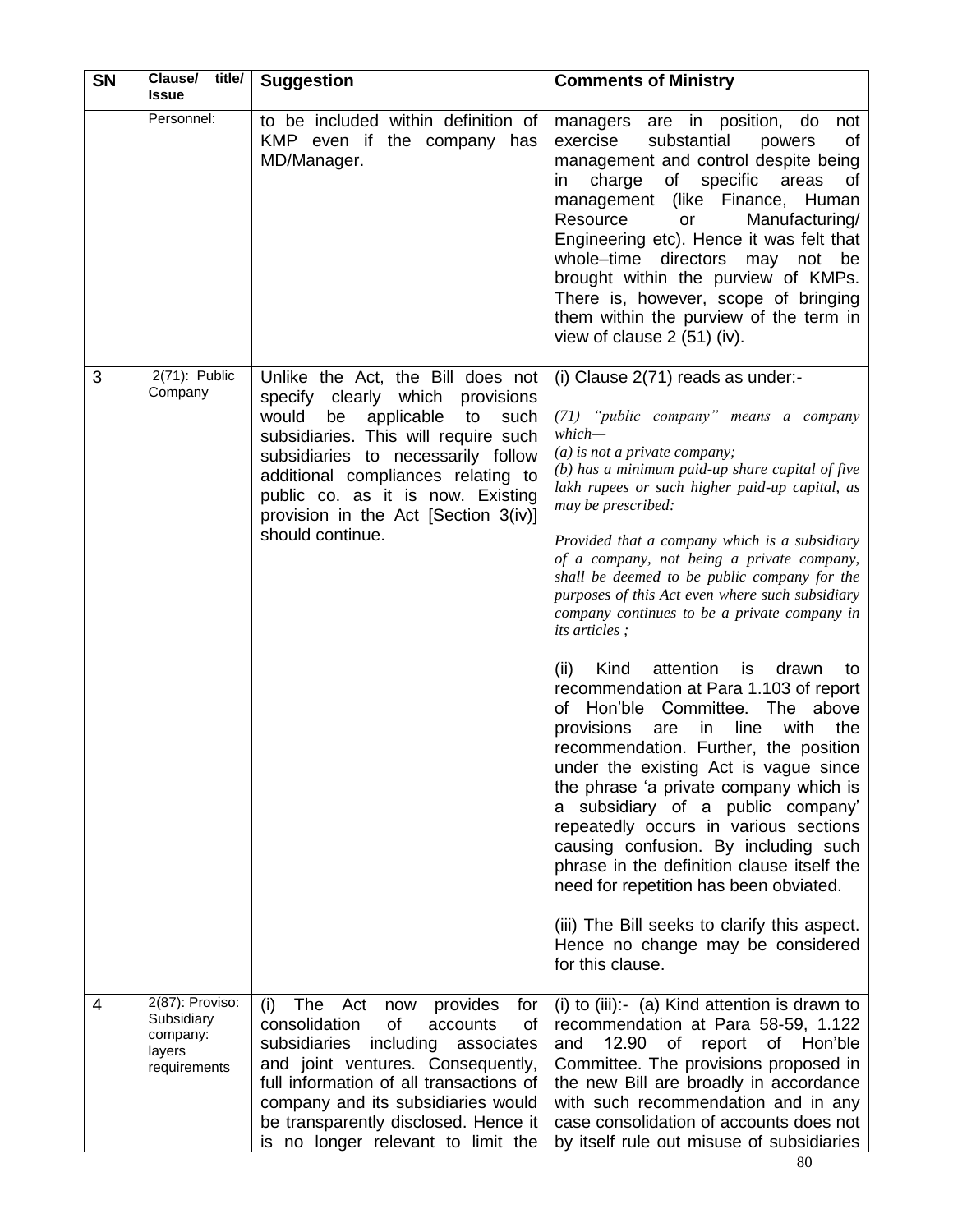| <b>SN</b> | Clause/<br><b>Issue</b> | title/ | <b>Suggestion</b>                                                                                                                                                                                                                                                                                                                                                                                                                                                                                                                                                                                                                                                                                                                                                                            | <b>Comments of Ministry</b>                                                                                                                                                                                                                                                                                                                                                                                                                                                                                                                                                                                                                                                                                                                                                                                                                                                                                                                                                                                                |
|-----------|-------------------------|--------|----------------------------------------------------------------------------------------------------------------------------------------------------------------------------------------------------------------------------------------------------------------------------------------------------------------------------------------------------------------------------------------------------------------------------------------------------------------------------------------------------------------------------------------------------------------------------------------------------------------------------------------------------------------------------------------------------------------------------------------------------------------------------------------------|----------------------------------------------------------------------------------------------------------------------------------------------------------------------------------------------------------------------------------------------------------------------------------------------------------------------------------------------------------------------------------------------------------------------------------------------------------------------------------------------------------------------------------------------------------------------------------------------------------------------------------------------------------------------------------------------------------------------------------------------------------------------------------------------------------------------------------------------------------------------------------------------------------------------------------------------------------------------------------------------------------------------------|
|           |                         |        | number of layers of subsidiaries.<br>(ii) The definition of subsidiary under<br>the Bill and the AS21: Consolidated<br>Financial Statements should<br>be<br>harmonized. The number of layers<br>required by a company is dependent<br>on the number of business lines that<br>it operates, the number of countries<br>where its operations are spread, etc.<br>Accordingly, it may not be feasible<br>to apply one rule for all companies -<br>rather cognizance should be given<br>to the facts and circumstances of<br>each company.<br>(iii) MCA should specify the sectors<br>which this clause shall<br>be<br>to<br>applicable and the number<br>of<br>subsidiaries should be prescribed<br>under the Bill itself as this clause<br>shall have large impact on the<br>parent companies. | embedded in various layers to achieve<br>ulterior motives. Thus a removal on<br>number of 'layers' is not justified on this<br>ground.<br>(b) In any case requirements for<br>restrictions for layers for class or<br>classes of companies shall be specified<br>under rules as considered appropriate<br>through deliberations with concerned<br>stakeholders.                                                                                                                                                                                                                                                                                                                                                                                                                                                                                                                                                                                                                                                            |
| 5         | 105(1): Proxies         |        | representative of a member<br>A<br>company should<br>be allowed to<br>appoint proxy and the authority of<br>such proxy should not be restricted<br>by number of shares the proxy<br>represents.                                                                                                                                                                                                                                                                                                                                                                                                                                                                                                                                                                                              | (i) Kind attention is drawn to provisions<br>of clause 113 which read as under:-<br>113. (1) A body corporate, whether a<br>company within the meaning of this Act<br>or not, may, $-$<br>(a) if it is a member of a company within<br>the meaning of this Act, by resolution of<br>its Board of Directors or other governing<br>body, authorise such person as it thinks<br>fit to act as its representative at any<br>meeting of the company, or at any<br>meeting of any class of members of the<br>company;<br>***<br>(2) A person authorised by resolution<br>under sub-section (1) shall be entitled to<br>exercise the same rights and powers,<br>including the right to vote by proxy and<br>by postal ballot, on behalf of the body<br>corporate which he represents as that<br>body could exercise if it were an<br>individual member, creditor or holder of<br>debentures of the company.<br>(ii) The above provisions are self<br>explanatory with regard to powers of a<br>member of a company, who is a body |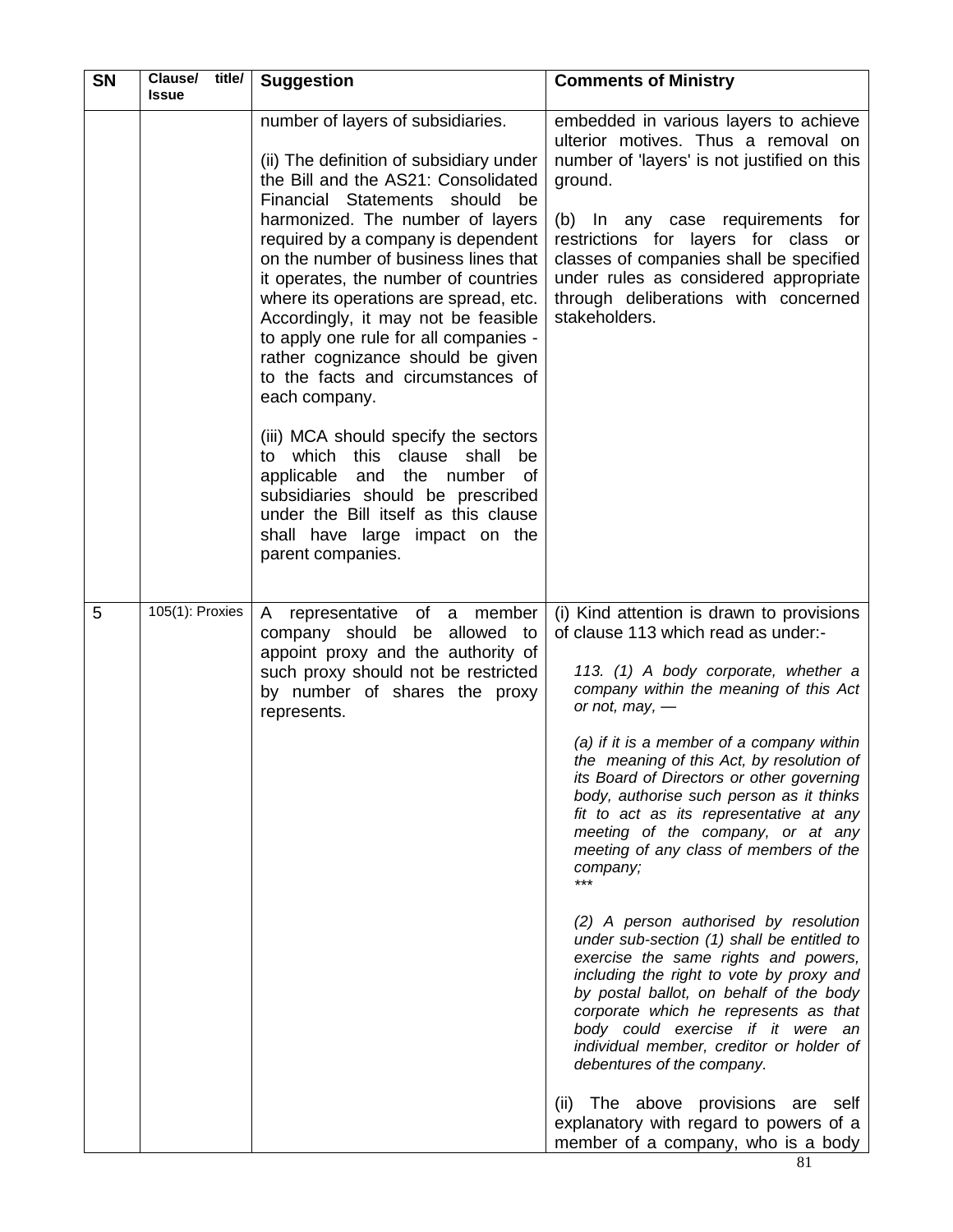| <b>SN</b>      | Clause/<br>title/<br><b>Issue</b>                           | <b>Suggestion</b>                                                                                                                                                                                                                                                                                                                                                                                                                                                                                                                                                                                                                                                                                                                               | <b>Comments of Ministry</b>                                                                                                                                                                                                                                                                                                                                                                                                                                                                                                                                                                                                                                                                                                                                                                                                                                                                                           |
|----------------|-------------------------------------------------------------|-------------------------------------------------------------------------------------------------------------------------------------------------------------------------------------------------------------------------------------------------------------------------------------------------------------------------------------------------------------------------------------------------------------------------------------------------------------------------------------------------------------------------------------------------------------------------------------------------------------------------------------------------------------------------------------------------------------------------------------------------|-----------------------------------------------------------------------------------------------------------------------------------------------------------------------------------------------------------------------------------------------------------------------------------------------------------------------------------------------------------------------------------------------------------------------------------------------------------------------------------------------------------------------------------------------------------------------------------------------------------------------------------------------------------------------------------------------------------------------------------------------------------------------------------------------------------------------------------------------------------------------------------------------------------------------|
|                |                                                             |                                                                                                                                                                                                                                                                                                                                                                                                                                                                                                                                                                                                                                                                                                                                                 | corporate, to appoint a representative to<br>exercise powers to vote in general<br>meetings on behalf of such body<br>member.<br>Clause<br>113(2)<br>corporate<br>further empowers such representative<br>(of the body corporate) to vote through<br>proxy or postal ballot. The restrictions<br>about appointment of proxy by such a<br>representative shall, however be in<br>accordance with the provisions of<br>clause 105 (Proxies) and the rules<br>made thereunder. The suggestion,<br>therefore, is noted in connection with<br>rules to be framed under clause 105.                                                                                                                                                                                                                                                                                                                                         |
| 6              | 129.<br>Financial<br>Statement                              | Unlisted entities should not<br>be<br>mandated to prepare Consolidated<br>Financial Statement (CFS), as this<br>would<br>increase<br>the<br>cost<br>0f<br>compliance. The provision<br>that<br>requires<br>attaching<br>statement<br>$\mathsf{a}$<br>containing salient features of the<br>financial<br>statements<br>0f<br>the<br>subsidiary would suffice for such<br>entities.                                                                                                                                                                                                                                                                                                                                                               | Intention of consolidation of financial<br>statements is to give true and clear<br>picture of financial position of the<br>holding company and its all subsidiary<br>companies to the investor and public at<br>large. This would reflect the true<br>strength<br>the<br>entire<br>of<br>group<br>0f<br>Since these provisions<br>companies.<br>seek to enhance standards of financial<br>reporting and are for the benefits of<br>users of financial statements, including<br>investors, the provisions proposed in<br>the Bill may be considered to be<br>retained.                                                                                                                                                                                                                                                                                                                                                 |
| $\overline{7}$ | $147(2)$ /<br>$147(3)$ :<br>Punishment for<br>contravention | (i) The auditor would be liable only  <br>reasonable,<br>limited<br>and  <br>to<br>a<br>identifiable group of users that have<br>relied on his work (e.g., creditors)<br>even though these persons were not<br>specifically known to the auditor at<br>the time the work was done. Clause<br>should be amended to prescribe no<br>penalty for<br>low<br>technical/<br>or<br>administrative<br>defaults<br>by<br>the<br>auditor.<br>auditor,<br>Since<br>although<br>(ii)<br>appointed under the Act, is engaged<br>by way of contractual relationship<br>with the company and<br>should<br>therefore be obligor only to the<br>company. Hence the words 'or to<br>any other person' may be deleted.<br>(iii) Also, the term "intent to deceive" | (i) to (vi):- (a) While the provisions<br>under consideration are<br>essentially<br>those contained in the 2009 Bill,<br>following the recommendations of the<br>Honourable Committee requiring the<br>Government to define 'Fraud' and to link<br>serious<br>acts of<br>omissions<br>and<br>commissions<br>with<br>such<br>definitions<br>certain changes had to be introduced in<br>2011 Bill. This has resulted in fixing civil<br>criminal<br>liabilities<br>on<br>errant<br>and<br>Auditors/ Audit Firms. The role of<br>auditor is very important in context of<br>financial discipline and accountability<br>amongst companies. Their role is very<br>essential in ensuring good corporate<br>governance and protection of interests<br>stakeholders, particularly,<br>of<br>non<br>stakeholders.<br>promoter<br>Liability<br>0f<br>therefore,<br>auditors,<br>has<br>to<br>commensurate with the expectations |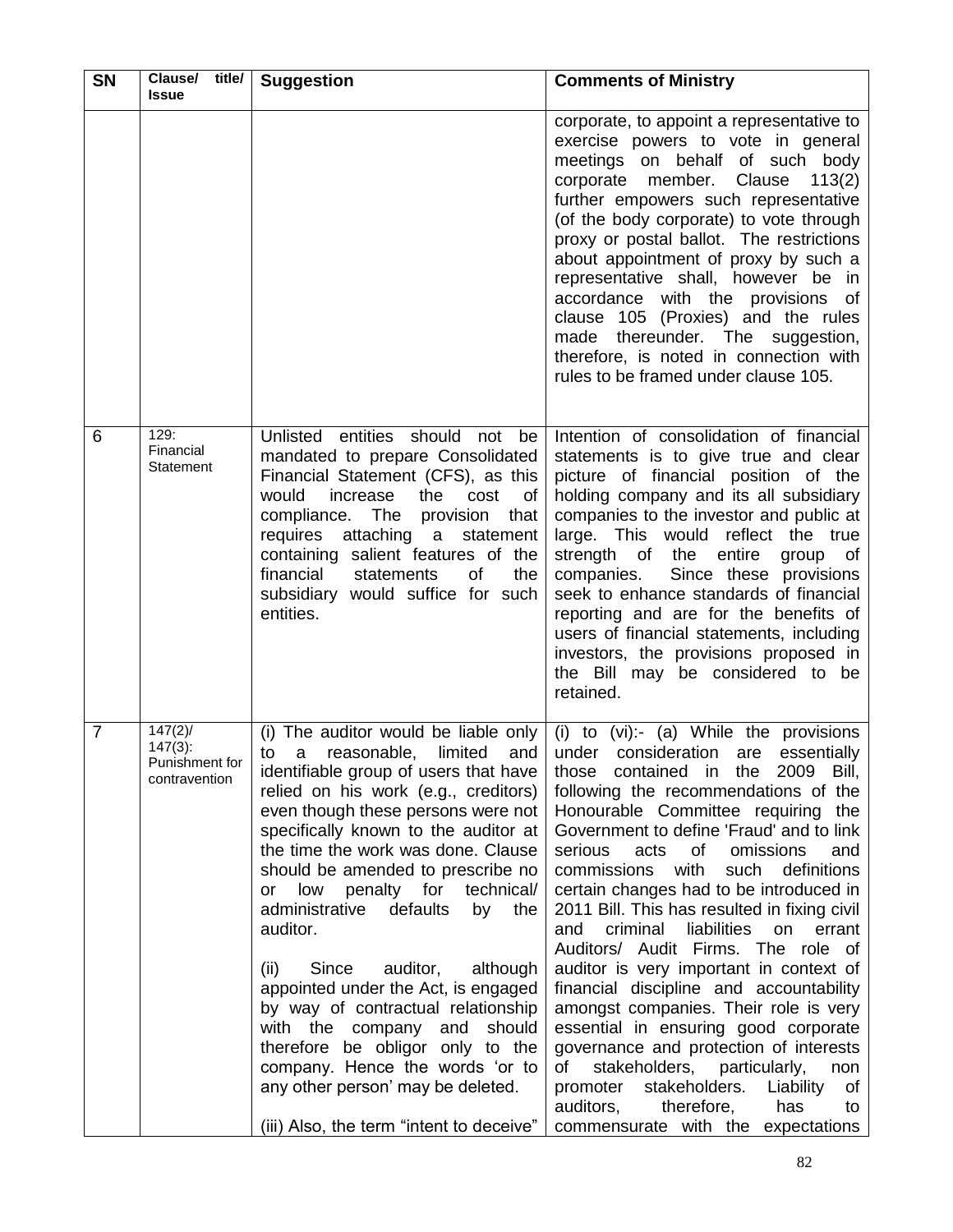| <b>SN</b> | Clause/<br>title/<br><b>Issue</b>                                  | <b>Suggestion</b>                                                                                                                                                                                                                                                                                                                                                                                          | <b>Comments of Ministry</b>                                                                                                                                                                                                                                                                                                                                                                                                            |
|-----------|--------------------------------------------------------------------|------------------------------------------------------------------------------------------------------------------------------------------------------------------------------------------------------------------------------------------------------------------------------------------------------------------------------------------------------------------------------------------------------------|----------------------------------------------------------------------------------------------------------------------------------------------------------------------------------------------------------------------------------------------------------------------------------------------------------------------------------------------------------------------------------------------------------------------------------------|
|           |                                                                    | may lead to undue harassment and<br>protracted litigation. Hence either<br>this should be clarified further or<br>should<br>focus<br>willful<br>on<br>non-<br>compliance or gross negligence.<br>of<br>Transgression<br>procedural/<br>technical or unintentional should be<br>viewed in broader perspective and<br>should not be viewed as case of<br>willful<br>misconduct<br>or<br>gross<br>negligence. | from them.<br>(b) The present provisions mutatis<br>continue<br>the<br>earlier<br>mutandis<br>formulation contained in clause 130 of<br>the Companies Bill, 2009. Kind attention<br>is drawn to recommendation at Para<br>10.60 of report of Hon'ble Committee.<br>The provisions now proposed are in<br>accordance with such recommendation.                                                                                          |
|           |                                                                    | (iv) The liability towards other<br>persons may be restricted to cases<br>where the contravention is made<br>with the intention to deceive the<br>company or its shareholders or<br>creditors or any other person<br>concerned or interested<br>in the<br>company.                                                                                                                                         | (c) Further, clause 147(2) does not<br>include penalty for violation of clause<br>139 (contravention of provisions relating<br>to rotation). Accordingly, reference of<br>clause 139 may also be added in clause<br>$147(2)$ .                                                                                                                                                                                                         |
|           |                                                                    | $(v)$ Cl. 147 $(3)$ should be made<br>applicable only in cases where<br>auditor has been found guilty under<br>proviso to clause 147(2) and not in<br>all cases where auditor is convicted<br>under clause 147(2).                                                                                                                                                                                         |                                                                                                                                                                                                                                                                                                                                                                                                                                        |
|           |                                                                    | (vi) Various penal clauses in respect<br>of auditors should be amended to<br>restrict maximum penalty to the<br>audit fees received and minimum to<br>Rs. 10,000. The ICAI should be<br>made regulatory authority for this<br>clause.                                                                                                                                                                      |                                                                                                                                                                                                                                                                                                                                                                                                                                        |
| 8         | $147(4)$ :<br>Punishment<br>where audit is<br>conducted by<br>firm | (i) The clause is against norms of<br>criminal law and it would be unfair to<br>make other partners or the firm<br>criminally liable for fraudulent act of<br>a partner.<br>Clause<br>147(4)<br>should<br>(ii)<br>be<br>amended by replacing the words<br>'liability, whether civil or criminal'<br>with the words 'civil liability'.                                                                      | (i) to (iv):- On further consideration the<br>Ministry is now inclined to be of the view<br>that while civil liability needs to be<br>shared by all auditors/ partners in the<br>auditing firm, criminal liability will be<br>restricted to<br>individuals to<br>whom<br>specific wrongful acts of omission and<br>commission (which are declared to be<br>offences under the Companies Act or<br>other Law) are attributable. For the |
|           |                                                                    | (iii) Joint and several liability of the<br>partners should be removed in line<br>with the LLP Act, 2008. It is not<br>clear as to how would the firm be<br>liable for criminal consequences.<br>(iv) Clause 147(4) may be deleted                                                                                                                                                                         | purpose of levy of fine, however, the<br>firm will also be liable.                                                                                                                                                                                                                                                                                                                                                                     |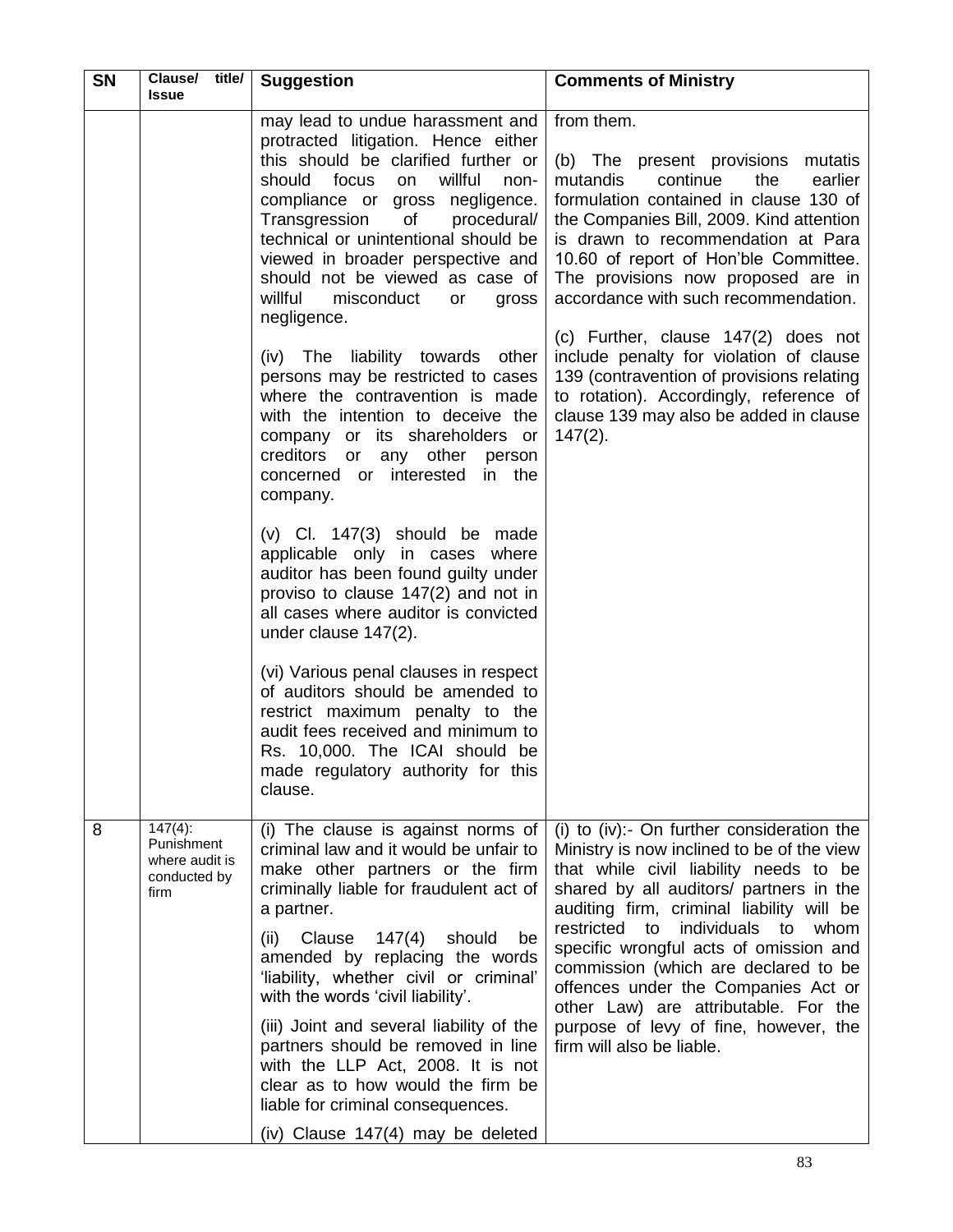| <b>SN</b> | Clause/<br>title/<br><b>Issue</b>                           | <b>Suggestion</b>                                                                                                                                                                                                                                                                                                                                              | <b>Comments of Ministry</b>                                                                                                                                                                                                                                                                                                                                                                                                                                                                                                                                                  |
|-----------|-------------------------------------------------------------|----------------------------------------------------------------------------------------------------------------------------------------------------------------------------------------------------------------------------------------------------------------------------------------------------------------------------------------------------------------|------------------------------------------------------------------------------------------------------------------------------------------------------------------------------------------------------------------------------------------------------------------------------------------------------------------------------------------------------------------------------------------------------------------------------------------------------------------------------------------------------------------------------------------------------------------------------|
|           |                                                             | as clause 147(2) takes care of<br>similar situations.                                                                                                                                                                                                                                                                                                          |                                                                                                                                                                                                                                                                                                                                                                                                                                                                                                                                                                              |
| 9         | 186:<br>Loan and<br>Investments by<br>Company               | (i) Investments to be made through<br>not more than two layers of<br>This<br>companies:-<br>investment<br>provision is restrictive and may be<br>and<br>revised<br>re-considered<br>to<br>provide the required flexibility<br>in.<br>view of the commercial realities.<br>(ii) Loans/ investments to wholly<br>owned subsidiaries (WOS) should<br>be exempted. | Kind<br>attention<br>(i)<br>is<br>drawn<br>to<br>recommendation at Para 57-59 and<br>12.90 of report of Hon'ble Committee.<br>The suggestion made regarding layers<br>for investment subsidiaries has been<br>partially accepted. Clause 186(1) allows<br>two layers to enable formation of<br>Special Purpose Vehicles (SPVs).<br>accordance<br>(ii)<br>with<br>the<br>In.<br>recommendations made by Hon'ble<br>Committee at Paras 57-59 and 12.90 of<br>its Report, Clause 186 seeks to apply<br>such provisions to all companies<br>including wholly owned subsidiaries. |
|           |                                                             |                                                                                                                                                                                                                                                                                                                                                                | These provisions are necessary to<br>ensure good corporate governance and<br>prevent siphoning of funds. Hence there<br>may not be any necessity of any<br>change in the clause.                                                                                                                                                                                                                                                                                                                                                                                             |
| 10        | $203(1)$ :<br>Appointment of<br>key managerial<br>personnel | This clause does not include CFO.<br>The Chief Financial Officer may be<br>added in clause 203(1) as clause<br>2(51) which defines KMP includes<br>CFO.                                                                                                                                                                                                        | The suggestion may be accepted.                                                                                                                                                                                                                                                                                                                                                                                                                                                                                                                                              |

4.3 The suggestions received on new proposals (which were not included in the Companies Bill, 2009) along-with the Ministry's comments thereon are indicated below :-

| <b>SN</b> | title/<br>Clause/<br><b>Issue</b>                  | <b>Suggestion</b>                                                                                                                                                                     | <b>Comments of Ministry</b>     |
|-----------|----------------------------------------------------|---------------------------------------------------------------------------------------------------------------------------------------------------------------------------------------|---------------------------------|
|           | 23(2): Public<br>offer and<br>private<br>placement | Clause $23(2)$ may be amended to<br>make it consistent with clauses 62<br>and 63 to allow issue of shares<br>through right issues and bonus<br>issues.                                | The suggestion may be accepted. |
| 2         | 23(2)<br>read<br>with<br>clause<br>42              | The word 'only' in clause $23(2)$<br>should be replaced with 'also' to<br>remove confusion in interpretation of<br>the two clauses. Restrictions on<br>private placement are welcome. | The suggestion may be accepted. |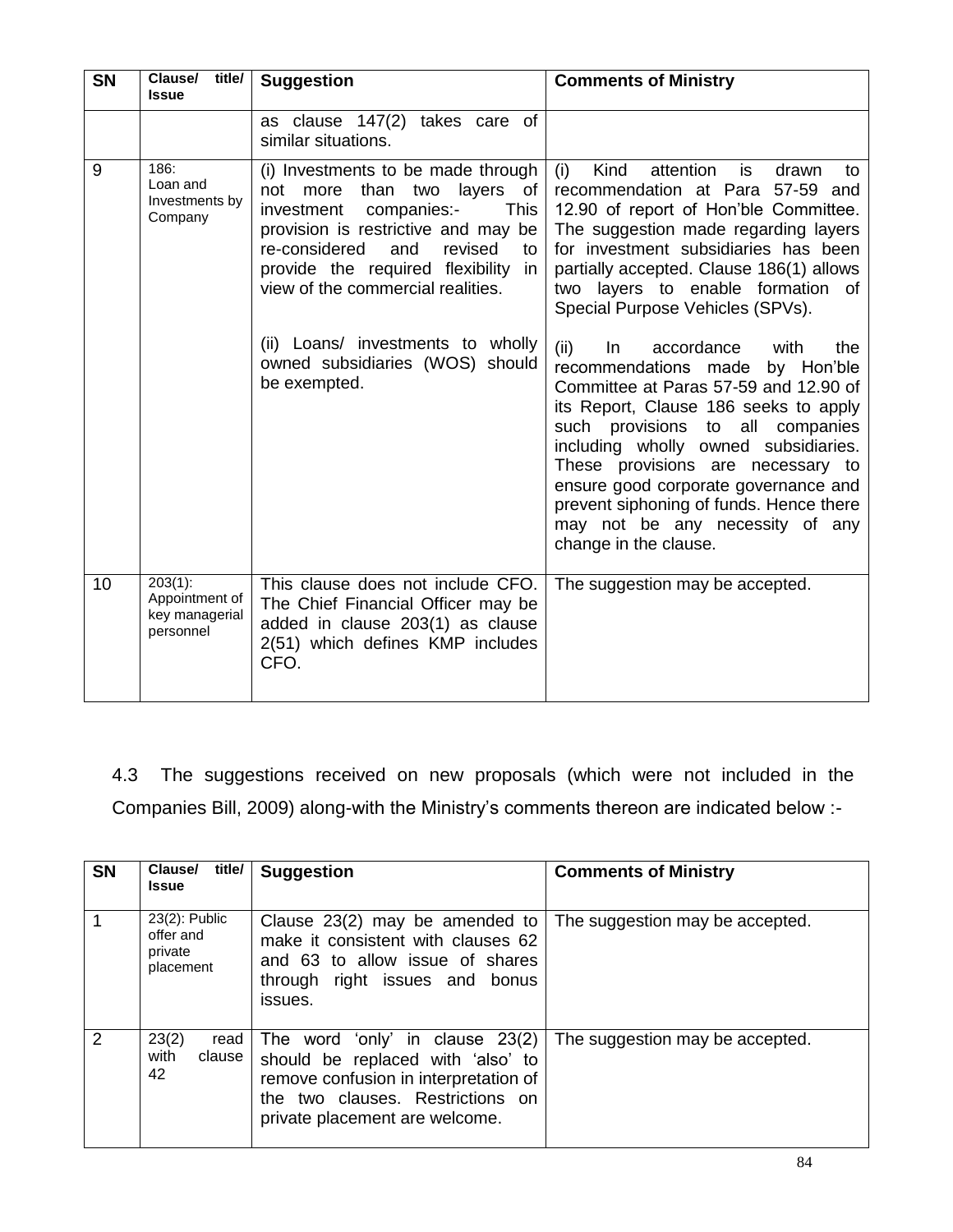| <b>SN</b> | Clause/ title/<br><b>Issue</b>                                           | <b>Suggestion</b>                                                                                                                                                                                                                                                                                                                                                                                                                                                                                                                                                                                                                                                                                                                                                                                                                     | <b>Comments of Ministry</b>                                                                                                                                                                                                                                                                                                                                                                                                                                                                                             |
|-----------|--------------------------------------------------------------------------|---------------------------------------------------------------------------------------------------------------------------------------------------------------------------------------------------------------------------------------------------------------------------------------------------------------------------------------------------------------------------------------------------------------------------------------------------------------------------------------------------------------------------------------------------------------------------------------------------------------------------------------------------------------------------------------------------------------------------------------------------------------------------------------------------------------------------------------|-------------------------------------------------------------------------------------------------------------------------------------------------------------------------------------------------------------------------------------------------------------------------------------------------------------------------------------------------------------------------------------------------------------------------------------------------------------------------------------------------------------------------|
| 3         | 40: Securities<br>to be dealt with<br>stock<br>in<br>exchanges.          | (i) It should be provided that if a<br>company is not granted final listing<br>approval,<br>the<br>company<br>shall<br>forthwith repay without interest all<br>received<br>from<br>moneys<br>the<br>applicants within a specified period.<br>(ii) Section 73(1A) of the Act<br>provides that any allotment made in<br>pursuance of a prospectus in a<br>public offer shall be void if approval<br>of the stock exchanges is not<br>received within the prescribed time,<br>provision for<br>and<br>appeal<br>if<br>application for listing is refused by<br>exchanges.<br>stock<br>Similar<br>any<br>provisions were also included in<br>Clause 35(2) of the Companies Bill,<br>2009. These Provisions are also<br>very important for protection of<br>investor interest, and hence we<br>recommend that the same be re-<br>instated. | (i) and (ii):- Since the new provisions<br>now provide for obtaining permission<br>from the recognized stock exchange<br>prior to filing prospectus, the change<br>suggested is not necessary.<br>Once<br>permission from<br>recognized<br>stock<br>exchange has been received before<br>filing of prospectus, there should not be<br>any question of refund if permission by<br>the exchange is not granted. Hence the<br>provisions are more investors friendly<br>and should be retained as proposed in<br>the Bill. |
| 4         | 42: Private<br>Placement                                                 | (i) The term 'private placement' be<br>defined in line with safe harbor<br>provisions contained<br>section<br>in<br>67(3) of the existing Act.<br>(ii) Clause $42(3)$ : In order to prevent  <br>from<br>clause<br>having<br>the<br>an<br>unintentional effect of prescribing<br>that every fund raising has to be<br>successful, the words "or such offer<br>or invitation has been unsuccessful<br>and withdrawn by the company or<br>abandoned by<br>been<br>the<br>has<br>company' be added in the end.<br>(iii) Shares offered to employees<br>pursuant to ESOP pursuant to<br>clause $62(1)(b)$ be exempted from<br>restrictions<br>relating<br>to<br>private<br>placement. This could be covered in<br>clause 42 or in the rules to be<br>notified.                                                                            | (i) Since the provisions of clause 42<br>provide for various requirements in<br>respect of 'private placement', there<br>may not be any necessity to further<br>define the term 'private placement'.<br>(ii) and (iii):- The suggestions may be<br>accepted.                                                                                                                                                                                                                                                            |
| 5         | 42 read with<br>26, 62 Issues<br>relating to<br>public offer,<br>private | following<br>(i)<br>the<br>On<br>provisions/issues,<br>status<br>as<br>the<br>Standing<br>approved<br>by<br>Committee in context of Companies                                                                                                                                                                                                                                                                                                                                                                                                                                                                                                                                                                                                                                                                                         | (i) to (iii):- (a) The Hon'ble Committee<br>other<br>along<br>with<br>observations,<br>specifically<br>observed<br>that<br>the<br>Companies Bill, 2009 needs to have a                                                                                                                                                                                                                                                                                                                                                  |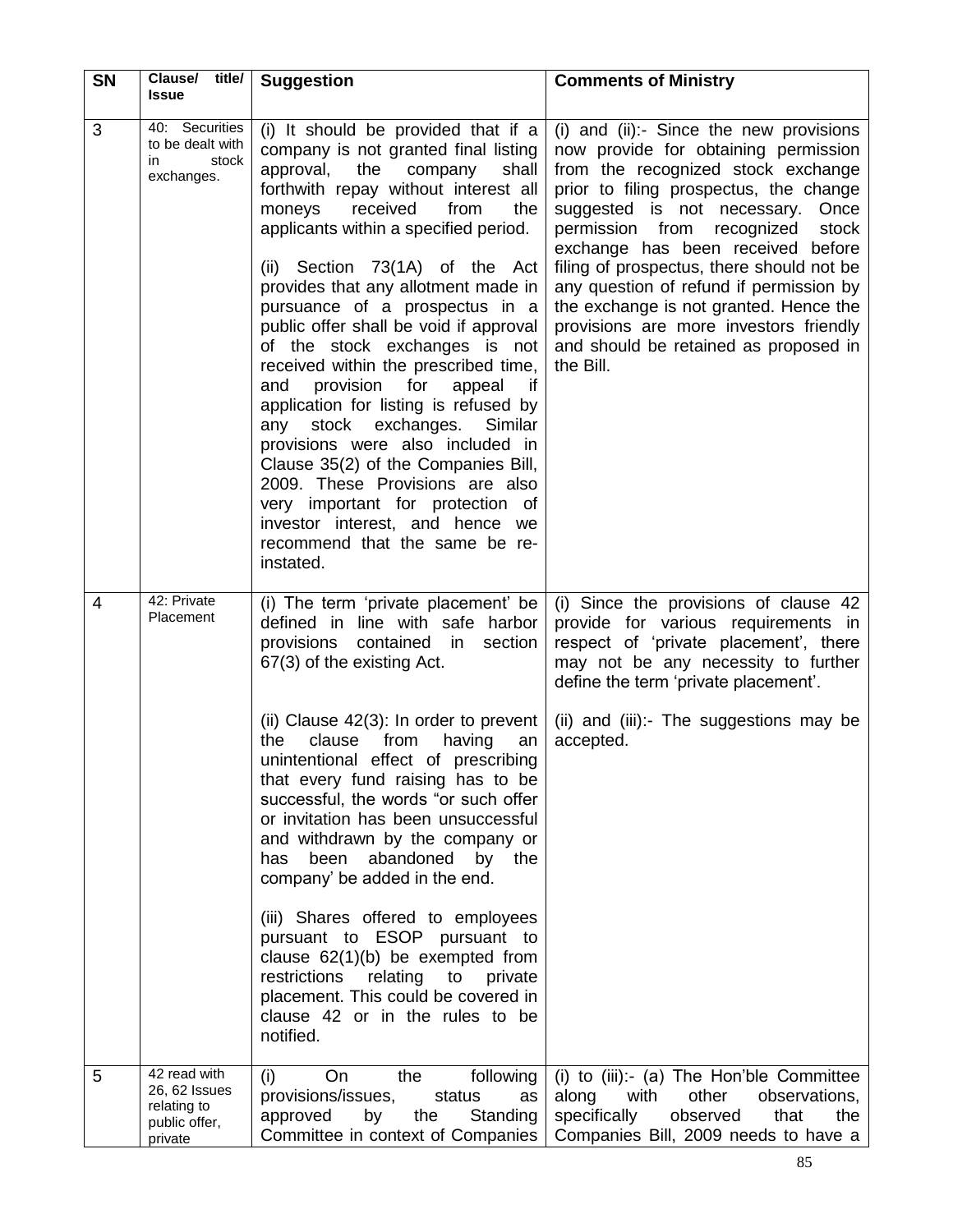| <b>SN</b> | Clause/ title/<br><b>Issue</b>   | <b>Suggestion</b>                                                                                                                                                                                                                                                                                                                                                                                                                          | <b>Comments of Ministry</b>                                                                                                                                                                                                                                                                                                                                                                                                                                                                                                                      |
|-----------|----------------------------------|--------------------------------------------------------------------------------------------------------------------------------------------------------------------------------------------------------------------------------------------------------------------------------------------------------------------------------------------------------------------------------------------------------------------------------------------|--------------------------------------------------------------------------------------------------------------------------------------------------------------------------------------------------------------------------------------------------------------------------------------------------------------------------------------------------------------------------------------------------------------------------------------------------------------------------------------------------------------------------------------------------|
|           | placement and<br>prospectus etc. | Bill, 2009 to be maintained.<br>(a) Clause 2(70): Definition of the<br>term 'Prospectus';                                                                                                                                                                                                                                                                                                                                                  | "futuristic<br>vision<br>all<br>well,<br>as<br>contemporary as well as emerging<br>issues including anticipated problems<br>concerning the corporate sector would                                                                                                                                                                                                                                                                                                                                                                                |
|           |                                  | (b) Clause 2(31): Definition of the<br>term 'Deposit';                                                                                                                                                                                                                                                                                                                                                                                     | therefore have to be appropriately<br>addressed in the Bill".                                                                                                                                                                                                                                                                                                                                                                                                                                                                                    |
|           |                                  | (c) Clauses 42 and 23: "Powers<br>of SEBI" and "Public officer and<br>Private Placement"                                                                                                                                                                                                                                                                                                                                                   | the Committee<br>(b)<br>Further,<br>had<br>emphasised that adequate safeguards<br>are to be provided for the investors,<br>particularly the small investors and<br>those investors be made well aware of                                                                                                                                                                                                                                                                                                                                         |
|           |                                  | (d) Clause 26: Matter to be stated<br>in the prospectus.                                                                                                                                                                                                                                                                                                                                                                                   | the risks involved in their investments. A<br>good investor protection mechanism<br>disclosures<br>requires<br>proper<br>and                                                                                                                                                                                                                                                                                                                                                                                                                     |
|           |                                  | Regarding<br>Clause<br>32:<br>(e)<br>information<br>memorandum/<br>red<br>herring prospectus.                                                                                                                                                                                                                                                                                                                                              | enforcement mechanism in the event of<br>defaults by companies. The Companies<br>Bill, 2011 to which the provisions under<br>reference relate, has been prepared                                                                                                                                                                                                                                                                                                                                                                                 |
|           |                                  | (f) Clause 62: Further issue of<br>share capital.                                                                                                                                                                                                                                                                                                                                                                                          | keeping in view the directions of the<br>Committee.                                                                                                                                                                                                                                                                                                                                                                                                                                                                                              |
|           |                                  | (ii) The term 'Hybrid' should be<br>included in the Bill on the lines of<br>Companies Act, 1956.                                                                                                                                                                                                                                                                                                                                           | (c) A detailed consultative process had<br>been undertaken in the Ministry with<br>other<br>Ministries,<br>Departments<br>and<br>Regulators for finalistion of the Bill.<br>revised formulations<br>The<br>the<br>are                                                                                                                                                                                                                                                                                                                            |
|           |                                  | (iii) Notification No. GSR 879(E)<br>14 <sup>th</sup><br>2011<br>dated<br>December,<br>published in Extraordinary Gazette<br>with regard to the Unlisted Public<br>Companies (Preferential Allotment)<br>Amendment Rules, 2011 needs to<br>be revoked immediately, as it is<br>unwanted and uncalled for as the<br>Bill is still pending before the<br>Parliament.                                                                         | outcome of this consultative process.                                                                                                                                                                                                                                                                                                                                                                                                                                                                                                            |
| 6         | 58: Refusal of<br>Registration   | Since the proviso refers to<br>a a<br>contract between two or more<br>persons, a contract to which a public<br>company is a party would be<br>enforceable and may affect the free<br>transferability of the shares of such<br>company. Therefore, further clarity<br>be provided<br>may<br>as regards<br>circumstances<br>under which<br>the<br>exemption to free transferability of<br>shares of a public company would<br>be applicable. | The provision simply seeks to codify the<br>pronouncements made<br>by various<br>Courts holding that contracts relating to<br>transferability of shares of a company<br>entered<br>into<br>by one<br>more<br>or<br>shareholders of a company (which may<br>include promoter or promoter group as<br>a shareholder) shall be enforceable<br>under law. The provisions proposed in<br>the<br>Bill<br>retained.<br>may<br>be<br>Any<br>clarification, if required, can be issued<br>through circulars etc after notification of<br>the legislation. |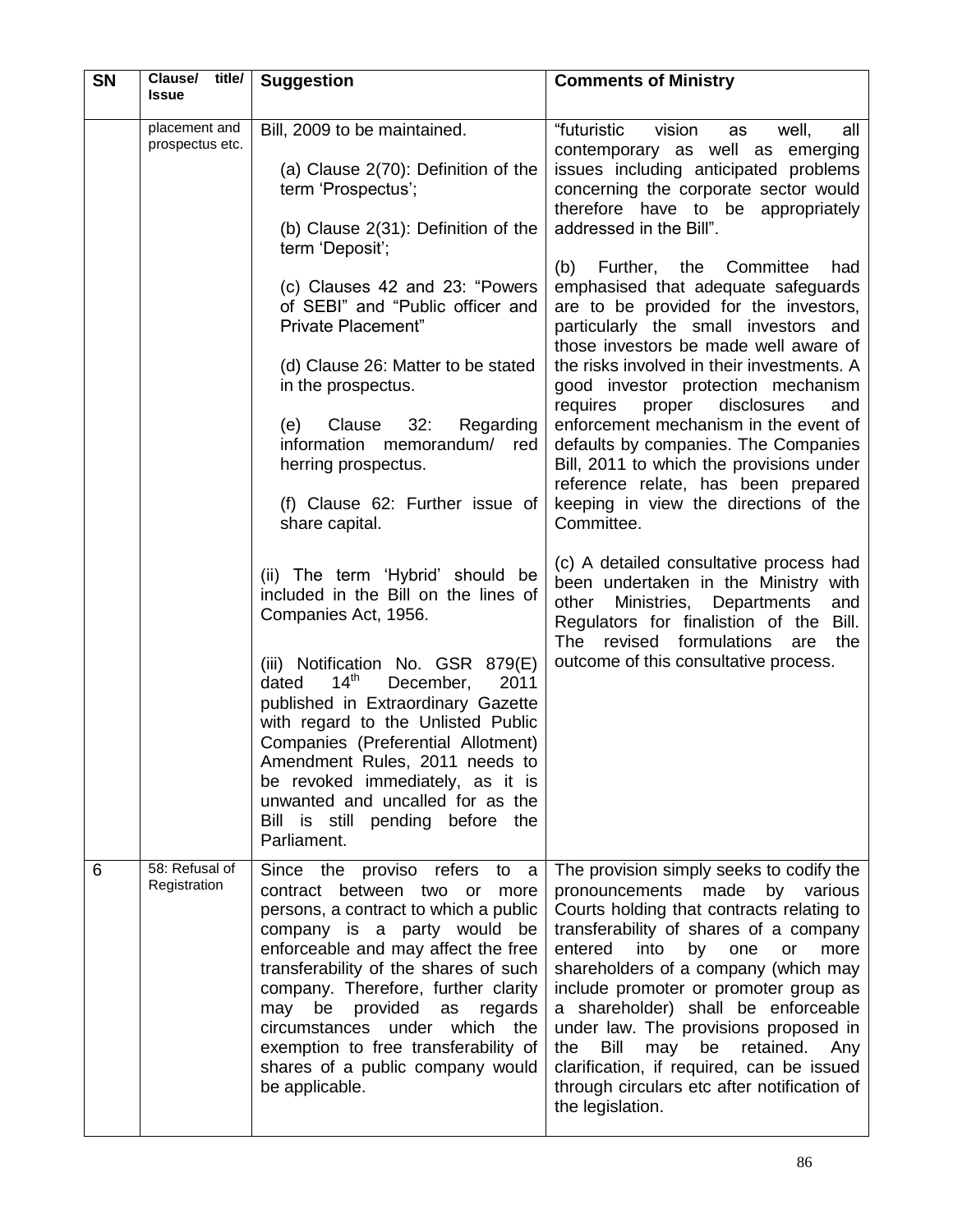| <b>SN</b>      | Clause/<br>title/<br><b>Issue</b>                                                      | <b>Suggestion</b>                                                                                                                                                                                                                                                        | <b>Comments of Ministry</b>                                                                                                                                                                                                                                                                                                                                                                                                                                                                                                                                                                                                                                                                                                                                                                                                                                                                                   |
|----------------|----------------------------------------------------------------------------------------|--------------------------------------------------------------------------------------------------------------------------------------------------------------------------------------------------------------------------------------------------------------------------|---------------------------------------------------------------------------------------------------------------------------------------------------------------------------------------------------------------------------------------------------------------------------------------------------------------------------------------------------------------------------------------------------------------------------------------------------------------------------------------------------------------------------------------------------------------------------------------------------------------------------------------------------------------------------------------------------------------------------------------------------------------------------------------------------------------------------------------------------------------------------------------------------------------|
| $\overline{7}$ | $61(1)(b)$ :<br>Alteration of<br>share capital                                         | consolidation/division<br>Since<br>οf<br>shares is a process of internal<br>reorganization of the share capital of<br>a company, approval of Tribunal<br>may not be necessary and hence<br>the said provision requiring approval<br>may be removed.                      | The approval of Tribunal is considered<br>necessary to check the practice by<br>companies of consolidating value of<br>their shares with the objective to oust<br>minority shareholders. Since these<br>provisions seek to protect interests of<br>minority shareholders and<br>improve<br>corporate governance norms, these<br>may be retained as proposed in the Bill.                                                                                                                                                                                                                                                                                                                                                                                                                                                                                                                                      |
| 8              | 70: Buy back                                                                           | Time lines similar to provided in this<br>clause (default remedied and 3<br>years thereafter) may be prescribed<br>as regards non compliance with<br>provisions of clauses 92, 123, 127<br>and 129.                                                                      | The provisions are similar to section<br>77B (2) of existing Act which have been<br>included in the new Bill as these were<br>inadvertently left out in Companies Bill,<br>2009. These provisions may, therefore,<br>be retained as proposed in the new Bill<br>since these seek to<br>bring<br>more<br>accountability on the part of companies.                                                                                                                                                                                                                                                                                                                                                                                                                                                                                                                                                              |
| 9              | 124(6): Unpaid<br>Dividend<br>Account -<br>Transfer of<br>securities to<br><b>IEPF</b> | The requirement of transfer to IEPF<br>of shares in respect of which<br>dividend has<br>remained<br>unpaid/<br>unclaimed for a consecutive period<br>of 7 years or more should be<br>dropped<br>because<br>companies<br>cannot, in law, transfer such shares<br>to IEPF. | (i) This point has been further examined<br>in consultation with the Ministry of<br>Finance<br>on whose<br>insistence<br>this<br>provision was inserted in the<br>first<br>The<br>position<br>instance.<br>be<br>may<br>summarized as under:-<br>(a) The provision applies only when<br>dividends remain unclaimed for a<br>consecutive period of seven years.<br>Once this provision takes effect it will<br>have force of law and there will be no<br>bar on the companies to affect such<br>transfers as it will be as per requirement<br>of the law itself.<br>(b) Provisions may be retained as they<br>seek to achieve broader objective of<br>safety and security in capital market<br>since unclaimed securities could be<br>misused by unscrupulous persons for<br>money laundering activities.<br>(ii) Supporting procedural requirements<br>shall be prescribed in the rules under<br>this clause. |
| 10             | 130:<br>Re-opening of<br>Accounts                                                      | The powers of the Tribunal to permit<br>re-opening or re-casting should be<br>extended in addition to incidents of<br>fraud or mismanagement, to an<br>event of a manifest or patent error<br>and for any other reason that the                                          | The<br>suggestion made<br>is<br>already<br>covered under provisions of clause 131<br>of the Bill. (Voluntary Revision of<br>Financial Statement or Board's report).                                                                                                                                                                                                                                                                                                                                                                                                                                                                                                                                                                                                                                                                                                                                           |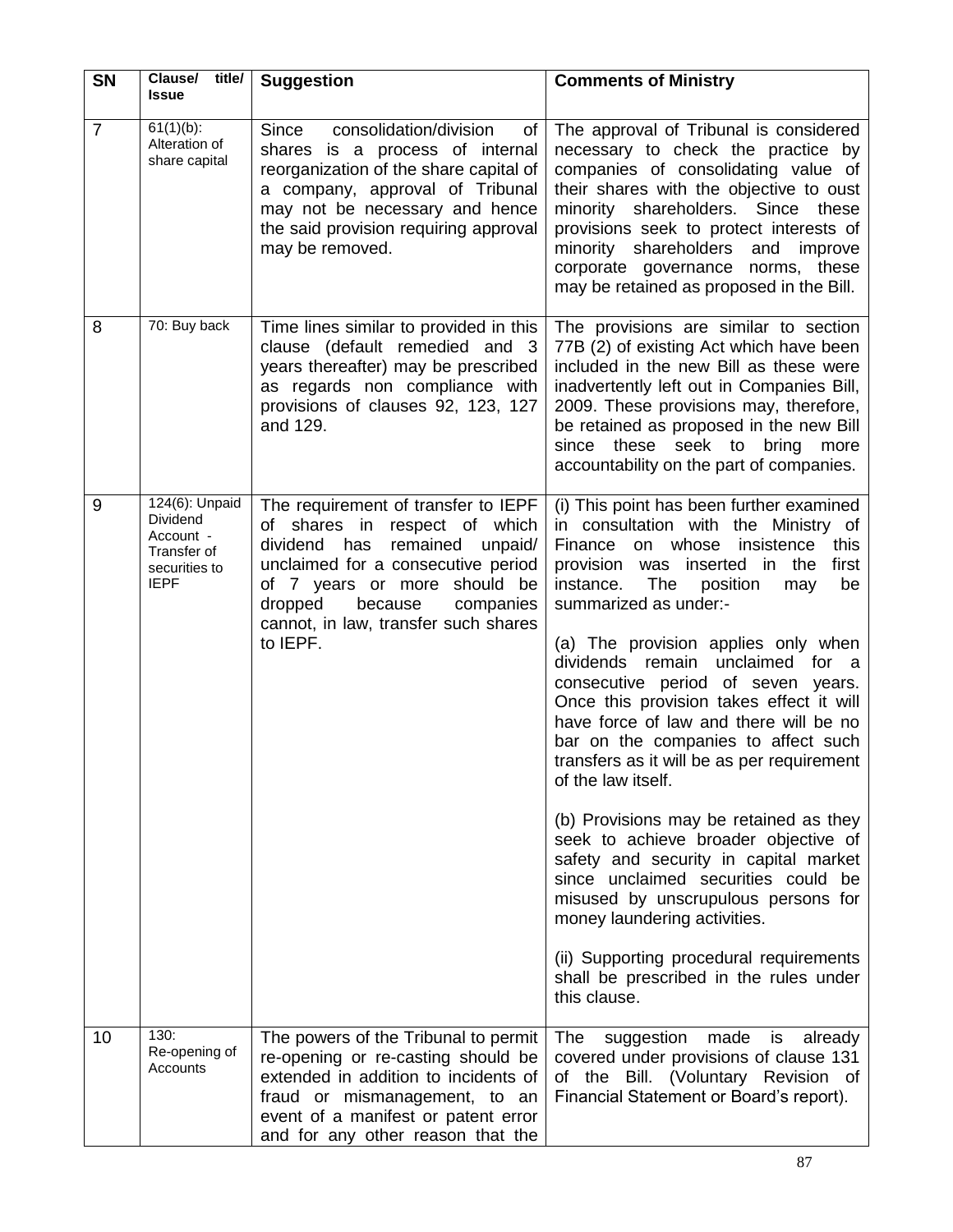| <b>SN</b> | Clause/<br>title/<br><b>Issue</b>                                                                 | <b>Suggestion</b>                                                                                                                                                                                                                                                                                                                                                                                                                                                                                                                                                                                                                                                                                                                                                                                                                                                                                                                                                                 | <b>Comments of Ministry</b>                                                                                                                                                                                                                                                                                                                                                                                                                                                                                                                                                  |
|-----------|---------------------------------------------------------------------------------------------------|-----------------------------------------------------------------------------------------------------------------------------------------------------------------------------------------------------------------------------------------------------------------------------------------------------------------------------------------------------------------------------------------------------------------------------------------------------------------------------------------------------------------------------------------------------------------------------------------------------------------------------------------------------------------------------------------------------------------------------------------------------------------------------------------------------------------------------------------------------------------------------------------------------------------------------------------------------------------------------------|------------------------------------------------------------------------------------------------------------------------------------------------------------------------------------------------------------------------------------------------------------------------------------------------------------------------------------------------------------------------------------------------------------------------------------------------------------------------------------------------------------------------------------------------------------------------------|
|           |                                                                                                   | Tribunal may deem just and proper.                                                                                                                                                                                                                                                                                                                                                                                                                                                                                                                                                                                                                                                                                                                                                                                                                                                                                                                                                |                                                                                                                                                                                                                                                                                                                                                                                                                                                                                                                                                                              |
| 11        | $139(1)$ :<br>Appointment<br>and rotation of<br>auditors                                          | It is suggested that the present<br>regime where shareholders appoint<br>the auditors at every AGM be<br>continued as it would be in line with<br>the cardinal principle of Company<br>Law that auditors are accountable to<br>shareholders and in line with the<br>practice followed internationally.                                                                                                                                                                                                                                                                                                                                                                                                                                                                                                                                                                                                                                                                            | The suggestion could be accepted in a<br>manner that while the appointment may<br>be for five years, the AGM may take<br>note of its continuance annually.                                                                                                                                                                                                                                                                                                                                                                                                                   |
| 12        | $139(3)$ :<br>Voluntary<br>annual rotation<br>of audit partner<br>and joint audit                 | (i) Annual rotation of audit partner<br>and his team, if members of<br>company so resolve, is not practical<br>and feasible. (Clause 139(3)) It<br>ignores basic principle of utilizing<br>continuing knowledge. Conferring<br>such power also suggests that<br>members do not have inherent<br>power to impose conditions and is<br>liable to be misunderstood. Hence<br>clause 139(3) be deleted.<br>(ii) The option given to require<br>auditing partner/staff rotate each<br>year would be detrimental to audit<br>quality apart from efficiencies of<br>time and costs. Further, it is not<br>clear in the Bill, as to how will the<br>requirement relating to 'cooling off'<br>period, be applied in such cases.<br>While this requirement (including<br>cooling off period, if prescribed),<br>would not be feasible even in case<br>of small firms with 2-3 partners. The<br>option with the members to rotate<br>audit partner and staff each year<br>should be removed. | (i) and $(ii): (a)$ The relevant provisions<br>of clause 139(3) read as under:-<br>"(3) Subject to the provisions of this Act,<br>members of a company may resolve to<br>provide that-<br>(a) in the audit firm appointed by it, the<br>auditing partner and his team shall be<br>rotated every year; or<br>(b) the audit shall be conducted by more<br>than one auditor."<br>(b) Though the provisions are voluntary<br>in nature, the suggestion to substitute<br>the words 'every year' with 'at such<br>interval as may be resolved<br>by<br>members' may be considered. |
| 13        | 141(3)(g)<br>Proviso:<br>Eligibility,<br>Qualifications<br>and<br>disqualification for<br>auditor | (i) The purpose of giving the power<br>to the members of a company of<br>additionally imposing restrictions on<br>the number of audits that the auditor<br>can undertake is unclear. As there<br>are limits to be prescribed on the<br>number of audits as per the Bill as<br>well as limits already imposed by<br>the ICAI in place, such additional<br>limits do not appear to benefit either<br>of audit<br>terms<br>quality<br>ın<br>or<br>independence. Rather, such powers<br>given to the members may in fact be<br>a deterrent in achieving the goal of                                                                                                                                                                                                                                                                                                                                                                                                                   | (i) to (iii):- The suggestion for omitting<br>the proviso to clause $141(3)(g)$ may be<br>considered.                                                                                                                                                                                                                                                                                                                                                                                                                                                                        |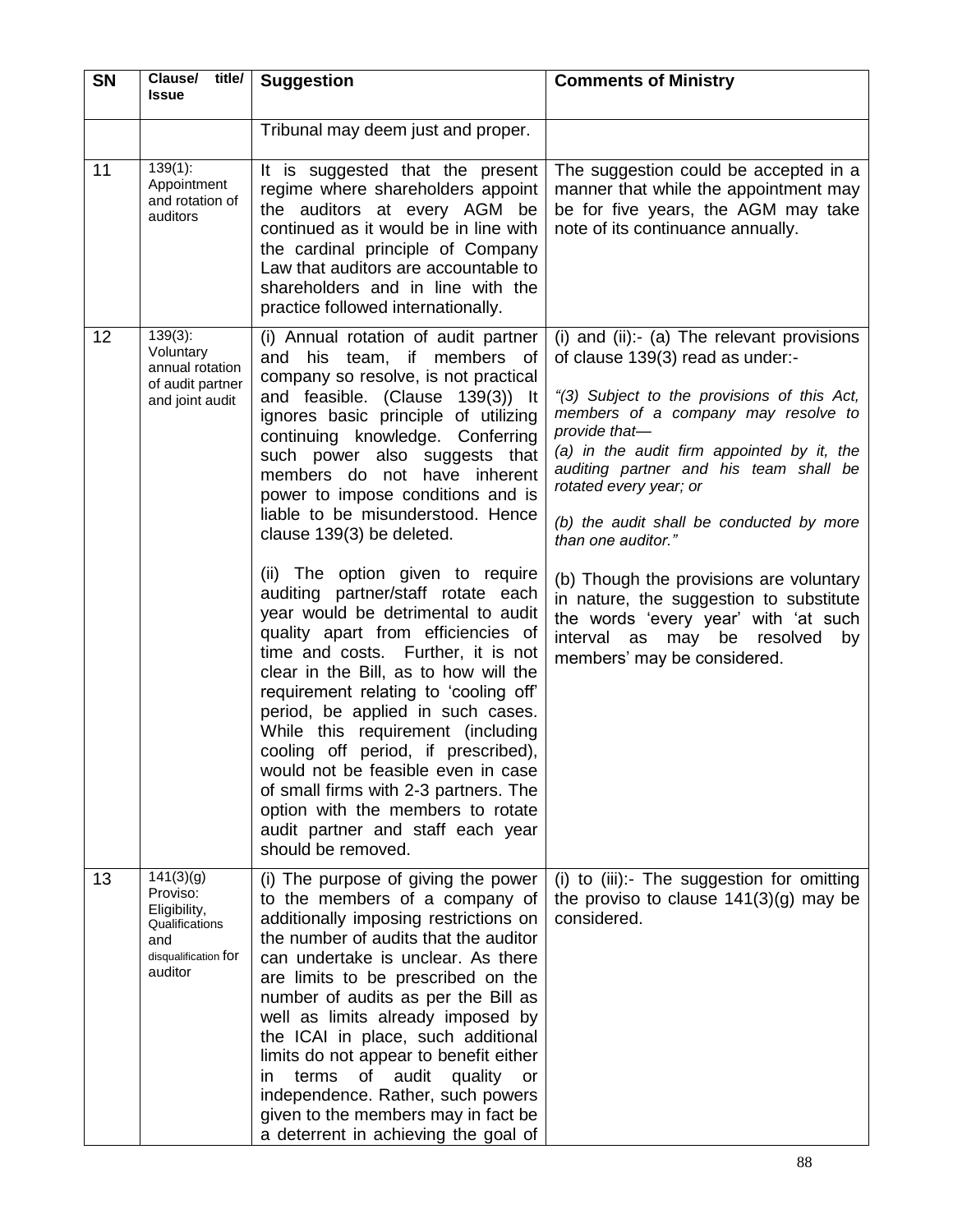| <b>SN</b> | title/<br>Clause/<br><b>Issue</b>                                                      | <b>Suggestion</b>                                                                                                                                                                                                                                                                                                                                                                                                                                                             | <b>Comments of Ministry</b>                                                                                                                                                                                                                                                                                                                                                                                                                                                                                                                                                                                                                                                                                                  |
|-----------|----------------------------------------------------------------------------------------|-------------------------------------------------------------------------------------------------------------------------------------------------------------------------------------------------------------------------------------------------------------------------------------------------------------------------------------------------------------------------------------------------------------------------------------------------------------------------------|------------------------------------------------------------------------------------------------------------------------------------------------------------------------------------------------------------------------------------------------------------------------------------------------------------------------------------------------------------------------------------------------------------------------------------------------------------------------------------------------------------------------------------------------------------------------------------------------------------------------------------------------------------------------------------------------------------------------------|
|           |                                                                                        | auditor independence. Also, such<br>additional limitations to be imposed<br>by the members has neither been<br>considered nor recommended by<br>the Committee.<br>(ii) Even without this<br>express                                                                                                                                                                                                                                                                           |                                                                                                                                                                                                                                                                                                                                                                                                                                                                                                                                                                                                                                                                                                                              |
|           |                                                                                        | provision under 141(3)(g) proviso,<br>such power is vested in members.<br>(iii) The members of a particular<br>should<br>not<br>be<br>company<br>the<br>deciding authority for determining<br>the number of companies. The Bill<br>should<br>specifically provide<br>the<br>number, like in the case<br>of<br>directorships to be held in other                                                                                                                               |                                                                                                                                                                                                                                                                                                                                                                                                                                                                                                                                                                                                                                                                                                                              |
|           |                                                                                        | companies.                                                                                                                                                                                                                                                                                                                                                                                                                                                                    |                                                                                                                                                                                                                                                                                                                                                                                                                                                                                                                                                                                                                                                                                                                              |
| 14        | 143(12)<br>to<br>$(15)$ :<br>Auditor<br>to report fraud<br>Central<br>to<br>Government | Duty to report fraud to the<br>(i)<br>Central Government arise only if<br>indicators of fraud are identified as<br>part of audit process in accordance<br>with auditing standards.<br>lf<br>the<br>amount involved is immaterial, the<br>requirement to<br>report may<br>be<br>dispensed with.<br>(ii) The penalty imposed on auditor<br>for failure to report any fraud does<br>not appear to be commensurate<br>with<br>duties<br>powers<br>and<br>bestowed/imposed on him. | (i) and (ii):- The provisions are based on<br>similar provisions available in Singapore<br>Companies Act. The provisions very<br>clearly state that if an auditor of a<br>company,<br><u>the</u><br><u>in</u><br>course<br>$\overline{\text{of}}$<br>the<br>performance of his duties as auditor,<br>has reason to believe that an offence<br>involving fraud is being or has been<br>committed against the company by<br>officers or employees of the company,<br>he shall report the matter to the Central<br>Government. This is a wholesome<br>provision and the suggestion is not<br>accompanied by any reason why the<br>formulation needs to be revisited. The<br>provisions may be considered without<br>any change. |
| 15        | $149(1)$ :<br>Woman<br>director                                                        | While it can be encouraged that<br>companies should have women on<br>the Board, it may not be practical for<br>all prescribed companies to appoint<br>a woman director, Further, where<br>there are in fact, no women of the<br>required caliber, qualifications, etc,<br>the company cannot be forced to<br>chose one or take in an outside just<br>to comply with this requirement.                                                                                         | (i) This is an enabling provision to be<br>used for a class of companies to be<br>specified under the rules on enactment<br>of the legislation.<br>(ii) It is hoped that such indicative<br>provisions will make the companies<br>more alive to giving salience to the<br>female gender in the realm of corporate<br>governance. It is also in line with the<br>Government<br>policy<br>to<br>encourage<br>participation<br>women's<br>in<br>decision<br>making at every level in the society.<br>(iii) The provisions may be retained as<br>proposed in the Bill.                                                                                                                                                           |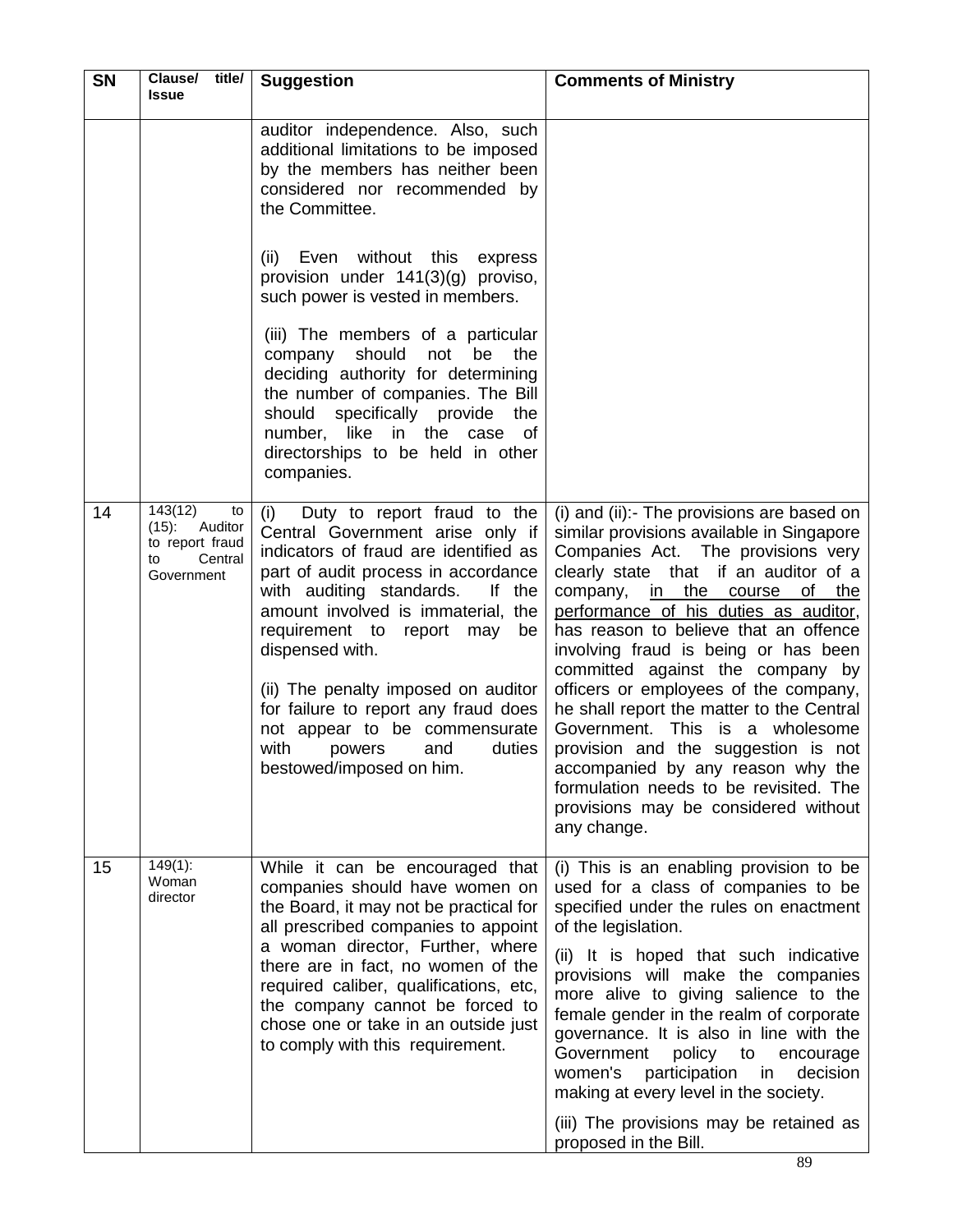| <b>SN</b> | Clause/<br>title/<br><b>Issue</b>                                               | <b>Suggestion</b>                                                                                                                                                                                                                                                                               | <b>Comments of Ministry</b>                                                                                                                                                                                                                                                                                                                                                                                                                                                                   |
|-----------|---------------------------------------------------------------------------------|-------------------------------------------------------------------------------------------------------------------------------------------------------------------------------------------------------------------------------------------------------------------------------------------------|-----------------------------------------------------------------------------------------------------------------------------------------------------------------------------------------------------------------------------------------------------------------------------------------------------------------------------------------------------------------------------------------------------------------------------------------------------------------------------------------------|
| 16        | $149(4)$ :<br>Transitional<br>provisions for<br>appointing<br>woman<br>director | Clause 149(4) be amended to give<br>transitional<br>for<br>period<br>the<br>appointment of woman director and<br>also for appointment of director who<br>has stayed in India for total period of<br>not less than 182 days in the<br>previous year as provided in clause<br>$149(2)$ .          | Clause 470 (Removal of difficulty) may<br>be used for clarifying these transitional<br>issues suitably.                                                                                                                                                                                                                                                                                                                                                                                       |
| 17        | 151:<br>Appointment of<br>director<br>elected by<br>small<br>shareholders       | The existing requirement as<br>per<br>Clause<br>252(1) proviso<br>of<br>the<br>Companies Act, 1956 relating<br>to<br>small<br>shareholders<br>should<br>be<br>retained.                                                                                                                         | (i) Provisions of section 252(1) proviso<br>of existing Act have been proposed in<br>slightly modified form as clause 151 of<br>the Bill which reads as under:-<br>"151. A listed company may have one<br>director elected by such small shareholders<br>in such manner and with such terms and<br>conditions as may be prescribed."<br>(ii) Since the above provisions are<br>considered to be more reasonable,<br>relevant and practical, these may be<br>retained as proposed in the Bill. |
| 18        | $\overline{167(1)}(f)$ :<br>vacation of<br>office of<br>director                | Vacation of office by a director<br>should be effective only after the<br>conviction has been upheld by the<br>court of final appeal as there could<br>be error in conviction by the court in<br>the first instance.                                                                            | Where an Appellate Court stays the<br>conviction the requirement to vacate will<br>also be in abeyance. Hence there may<br>not be any necessity of any modification<br>in the clause.                                                                                                                                                                                                                                                                                                         |
| 19        | 167<br>/164<br>Vacation/<br>Disqualification Of<br>office<br>οf<br>director     | Clauses<br>cover offences whether<br>involving<br>moral<br>turpitude<br>or<br>otherwise: Clause should cover only  <br>offence involving moral turpitudes.                                                                                                                                      | Conviction of imprisonment of more<br>than six months is for serious offence<br>and it will be a difficult task to identify<br>which offence in this category involves<br>moral turpitude. The words "whether<br>involving moral turpitude or otherwise"<br>merely signify the fact that offences<br>carrying a minimum sentence will attract<br>the liability to vacate the position of<br>Director. Hence there may not be any<br>necessity of any modification in the<br>clause.           |
| 20        | $232(3)(b)$ and<br>$233(10)$ :<br><b>Treasury Stock</b>                         | These provisions propose to impose<br>a blanket ban on treasury stock. In<br>the event it is thought necessary to<br>regulate treasury stock, a limit may<br>be imposed on the amount of<br>treasury stock that may be held or<br>the time period for which such<br>treasury stock may be held. | It is felt that complete ban/ cancellation<br>of such shares is necessary. This would<br>ensure good corporate governance and<br>market<br>prevent<br>manipulation<br>by<br>companies by indulging in trading in<br>their own shares.                                                                                                                                                                                                                                                         |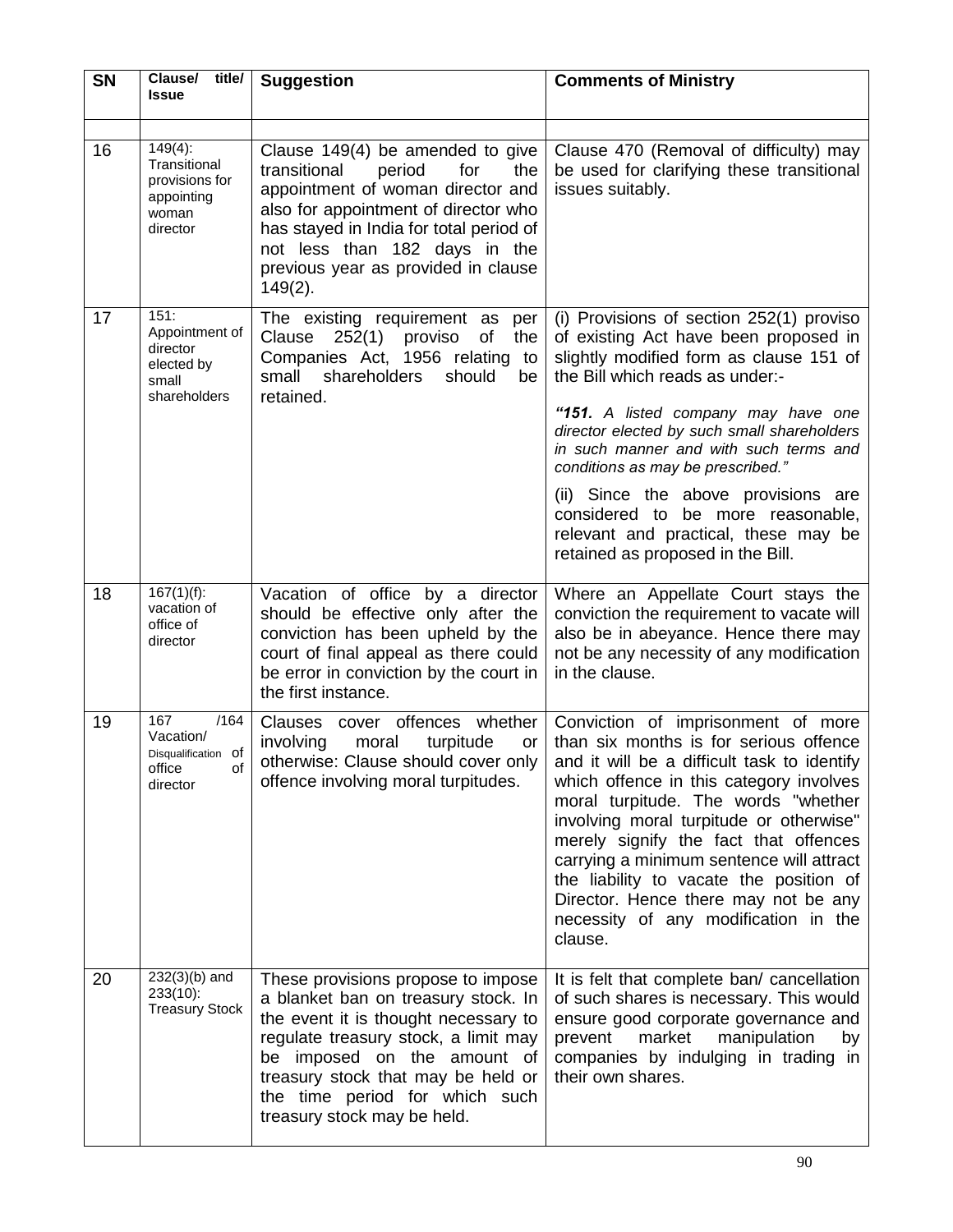| <b>SN</b> | title/<br><b>Clause/</b><br><b>Issue</b>                                                              | <b>Suggestion</b>                                                                                                                                                                                                                                                                  | <b>Comments of Ministry</b>                                                                                                                                                                                                                                                             |
|-----------|-------------------------------------------------------------------------------------------------------|------------------------------------------------------------------------------------------------------------------------------------------------------------------------------------------------------------------------------------------------------------------------------------|-----------------------------------------------------------------------------------------------------------------------------------------------------------------------------------------------------------------------------------------------------------------------------------------|
| 21        | 434 and 465:<br>Transfer of<br>certain<br>pending<br>proceedings<br>and transitional<br>arrangements. | Minor modifications of procedural<br>nature in Clauses 434 and 465 of<br>the Bill may be considered with a<br>view to ensuring clarity in the<br>provisions relating to transfer of<br>pending cases with CLB/Courts to<br>National Company Law Tribunal.                          | The<br>changes<br>suggested<br>be<br>may<br>considered.                                                                                                                                                                                                                                 |
| 22        | 466:<br>Dissolution of<br>Company Law<br>Board                                                        | CLB is proposed to be converted<br>into NCLT and those CLB members,<br>who meet the qualifications for<br>NCLT memberships would become<br>members of NCLT. This is not the<br>right way to constitute NCLT as the<br>functioning of the CLB Benches was<br>far from satisfactory. | The provisions are required to ensure<br>continuity in the functioning of the body.<br>Since provisions provide for retention of<br>only those members of CLB who meet<br>the qualifications for NCLT members,<br>the provisions seem to be fair and<br>reasonable and may be retained. |

## **Directions to Government Companies**

4.4 It has been pointed out to the Committee by the C&AG that Government issues directions to Government companies from time to time, some of which have bearing on the financial position of the Company. C&AG has therefore suggested that to bring in greater transparency, it is necessary to disclose impact of government directions on the financial position of Government Company in the report of Board under clause 134(3).

4.5 The Ministry have clarified that a large number of disclosures have already been provided for inclusion in the Board's report and adding further requirements for a particular class of companies in a general enactment on companies does not appear to be justified. The matter has been discussed by Secretary (Ministry of Corporate Affairs) with Secretary (DPE) who has agreed to examine if assessment of financial impact, if any, of Government directives to Government companies could be administratively prescribed.

4.6 The Committee brought to the notice of the Ministry that this suggestion of C&AG needs to be examined again in the light of the recent development in case of a similar directive given by the Government to one of the PSUs with regard to entering into Fuel Supply Agreements (FSAs) with power companies. The Ministry was thus asked to give fresh inputs on the matter.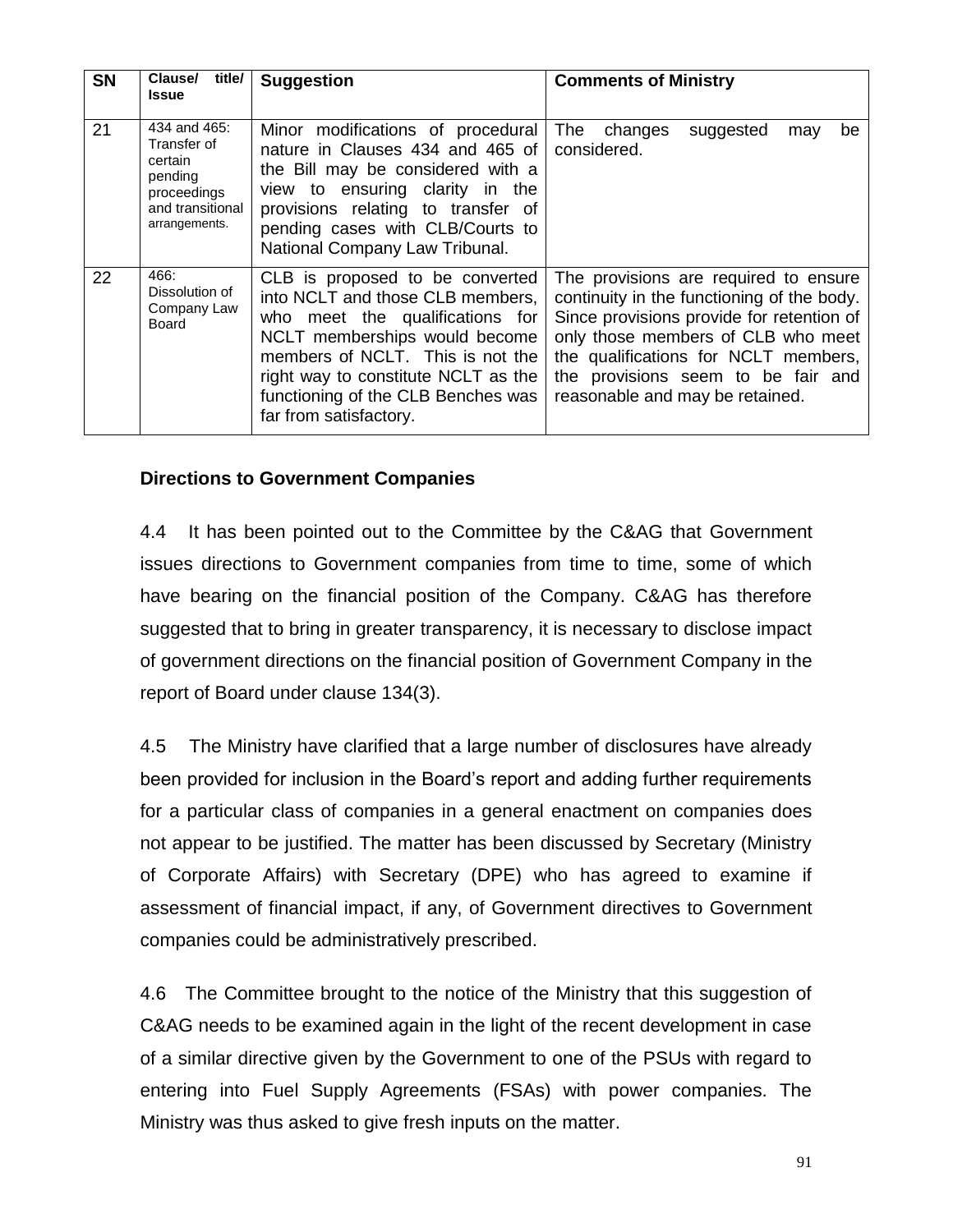4.7 The Ministry clarified as follows:

(i) The suggestion made by the Comptroller and Auditor General of India (C&AG) to include in the Companies Bill provisions to require disclosure (in the report of Board of Directors under clause 134(3)) about impact of government directions on the financial position of Government Company was formally taken up with the Department of Public Enterprises (DPE). The following comments have been received from DPE:-

*―Presidential Directives are issued by the Administrative Ministries to the concerned CPSEs, if these relate to a single CPSE and with the concurrence of DPE, if these are applicable to more than one CPSE. Further, DPE may also ask the administrative Ministries to issue Presidential Directives to one or more CPSEs on policy issues requiring a uniform approach. These directives may or may not have financial impact. In some cases, computation of the financial impact of such directives may be difficult and, therefore, it may not be desirable to have an omnibus provision for disclosure in the Report of Board of Directors of the concerned CPSE.‖* 

(ii) DPE has accordingly agreed with the view that such a provision is not warranted in the Companies Bill. This Ministry feels that new provisions suggested by C&AG may not be considered to be included in the Companies Bill, 2011.

(iii) The Ministry further submits that it does not have requisite inputs to comment on specific Presidential Directives.

## **Clause 186: Loan and Investments by Company**

4.8 Clause 186(*7*) which corresponds to section 372A(3) of present Companies Act reads as :

No loan shall be given under this section at a rate of interest lower than the prevailing bank rate being the standard rate made public under section 49 of the Reserve Bank of India Act, 1934.

4.9 The Committee have received a suggestion that the rate of interest on inter-corporate loans should be linked to the yield on the Government of India dated securities of equivalent maturity.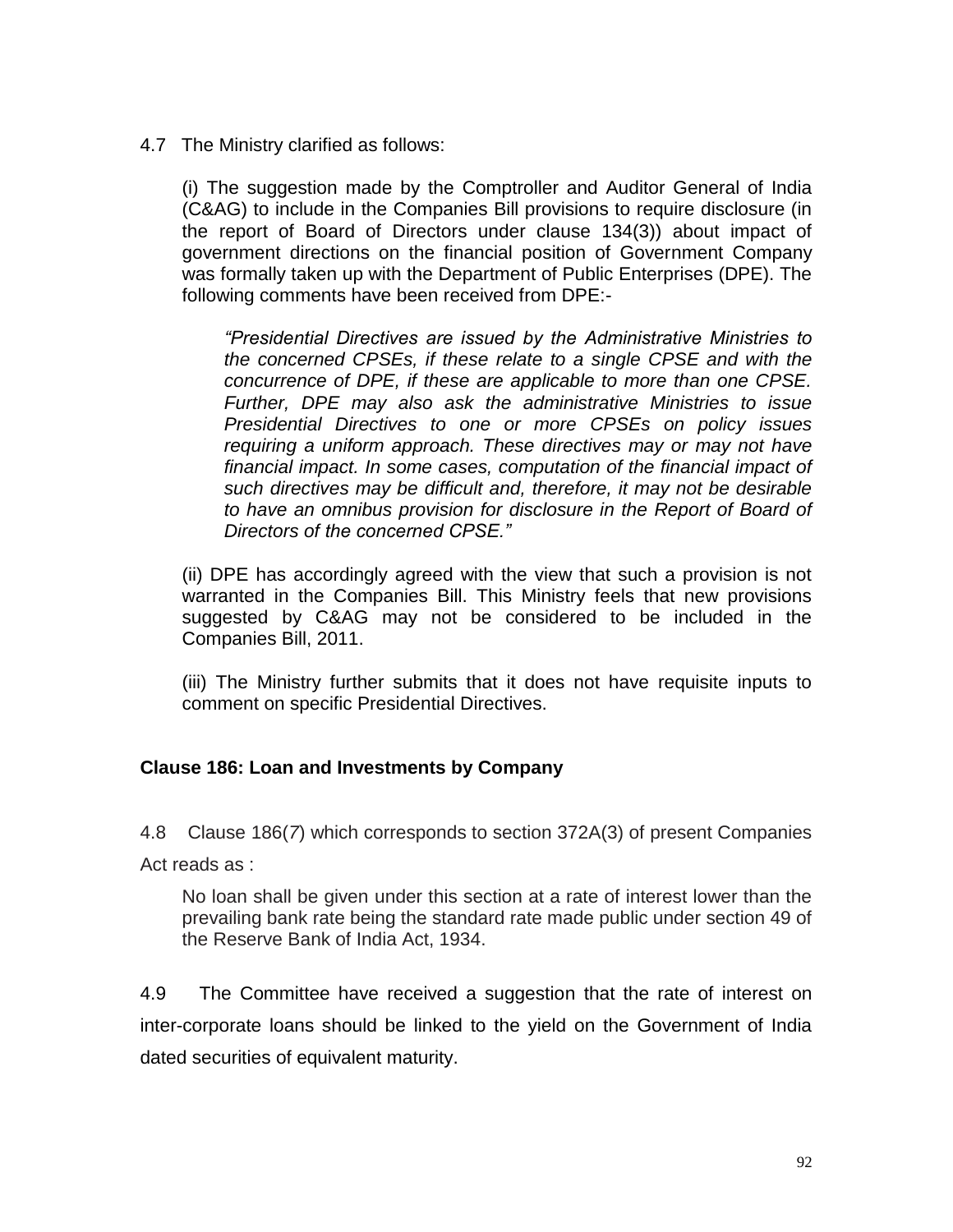4.10 The Ministry's reply is as follows:

Section 49 of RBI Act, 1934 reads as under:-

*49. Publication of bank rate. The Bank shall make public from time to time the standard rate at which it is prepared to buy or re-discount bills of exchange or other commercial paper eligible for purchase under this Act.* 

The provisions of section 372A were included in the Companies Act, 1956 through Companies (Amendment) Act, 1999 to provide flexibility to companies in availing loans and investments from other companies. Prior to such amendment, the compliance with provisions of section 370 and 372 was required for making inter corporate loans and inter corporate investments respectively which required approval from Central Government in case such loans/investments exceeded the limits prescribed.

After coming into effect of section 372A, companies are not required to obtain approval of Central Government for inter corporate loans and investments. Such transactions can be made through approval of the Board of directors /shareholders through special resolution depending upon the limits provided in the section. Since requirement for obtaining approval of Central Government was removed, the following conditions were included in section 372A to protect interests of company and its shareholders:

(a) detailed disclosures to be made to the shareholders about particulars of the borrowing company, purpose of loan and specific source of funding etc;

(b) prior approval of public financial institution to which a loan may be outstanding in certain cases where any term loan is subsisting;

(c) loan not to be given at an interest rate lower than the prevailing bank rate being the standard rate made public under section 49 of the RBI Act;

(d) company making default in acceptance/repayment of deposits not to make loans etc till the default is subsisting.

Regulation of bank/interest rates is important for healthy and robust development of financial and commercial sector and RBI has been taking all necessary initiatives to prevent any risk to such sectors due to fluctuations in economic parameters. Revision in bank rates/interest rates therefore has significant implications for the financial sector in the economy. It is felt that making any change in provisions of the Bill affecting finances (through borrowing/lending) amongst companies may require detailed consultation with various stakeholders including Ministry of Finance and RBI. It is also appreciated that frequent fluctuations in Bank/Interest rates brings in an element of uncertainty, thereby affecting the growth of financial and corporate sector. It is requested that the Honourable Committee may kindly provide guidance on the matter.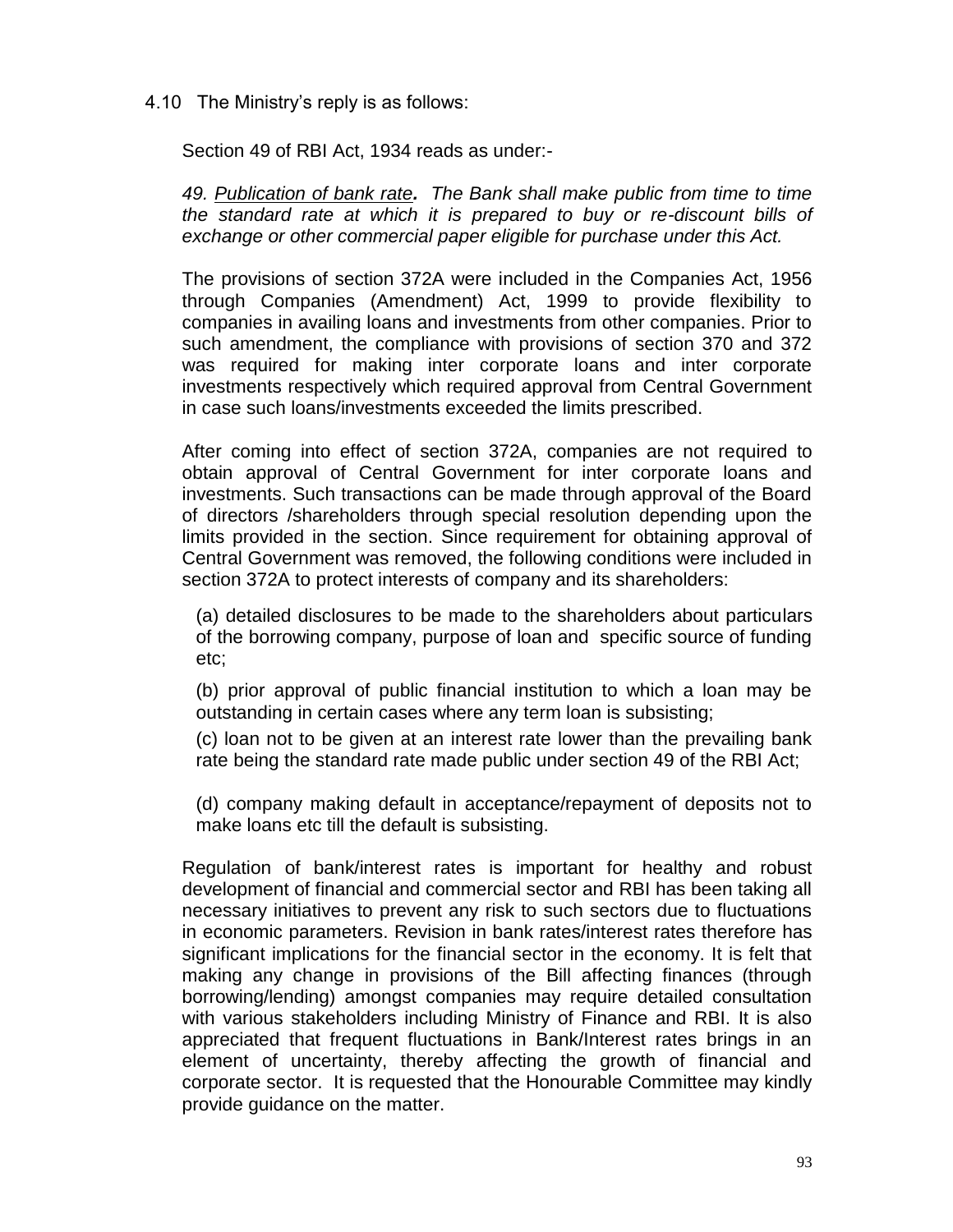Suggestion to modify 186(11) : Exemption clause

4.11 A suggestion has also been made to exempt 'investments made in securities issued by the Public Sector Undertakings' from the provisions of clause 186, as it would be necessary in context of Tax Free Bond issuances now being undertaken by PSUs engaged in Infrastructure Development/ Financing, which have to necessarily carry a coupon interest rate lower than the G-Sec of corresponding maturity and much lower than the bank rate of 9%.

4.12 The Ministry have furnished their comments on this suggestion as follows:

―Kind Attention is drawn to provisions of clause 186 (11) which provide as under:-

*(11) Nothing contained in this section, except sub-section (1), shall apply —*

*(a) to a loan made, guarantee given or security provided by a banking company or an insurance company or a housing finance company in the ordinary course of its business or a company engaged in the business of financing of companies or of providing infrastructural facilities;*

Thus, bonds issued by any company (including Government Company) engaged in the business of financing of companies or of providing infrastructural facilities would be exempted from the requirements of clause 186. Any further relaxation from these provisions for Government Companies, as a class, if required, can be considered through notification under clause 462. (Power to exempt class or classes of companies from provisions of this Act.)"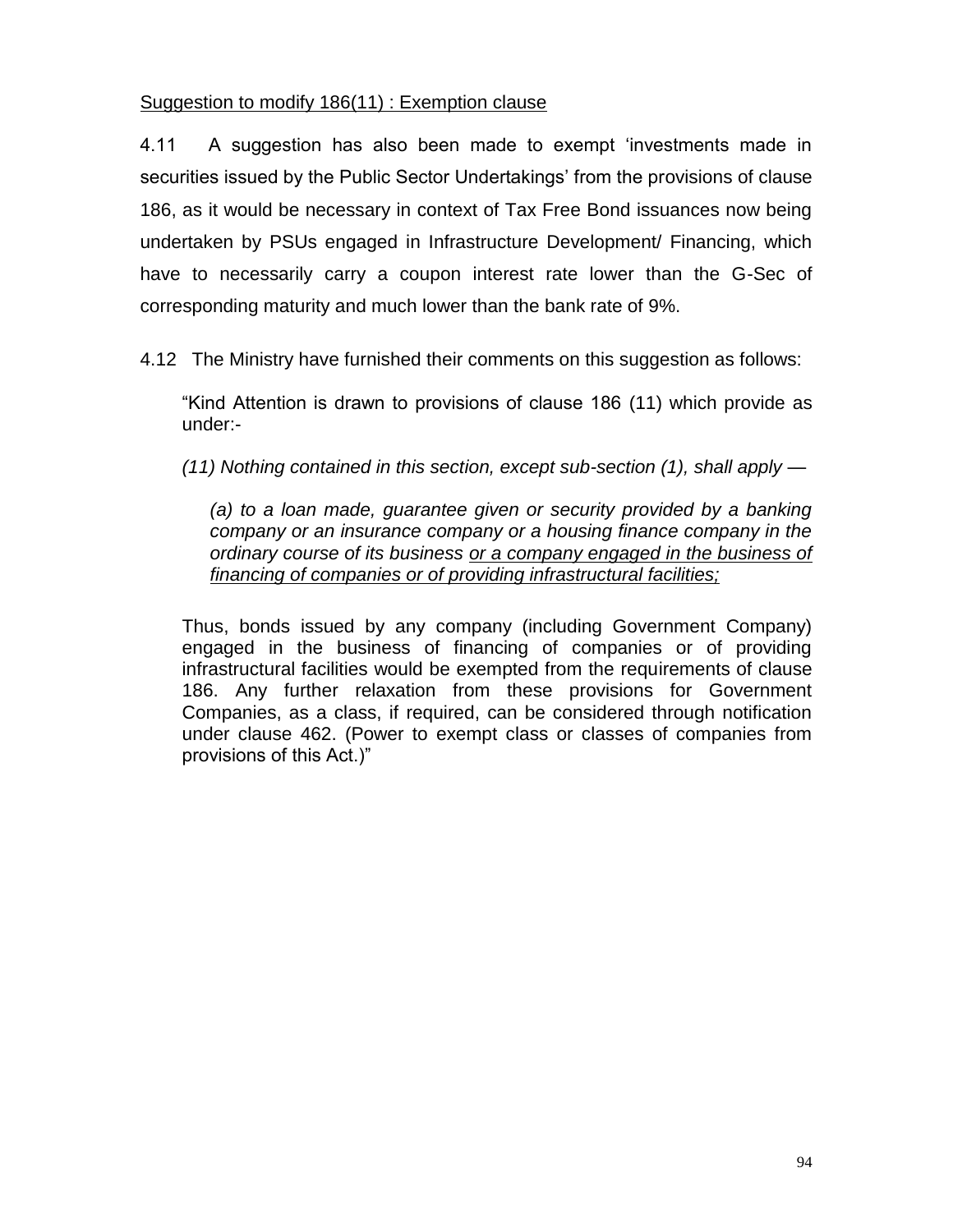#### **PART- II**

#### **OBSERVATIONS / RECOMMENDATIONS**

**1. The Committee had examined the Companies Bill, 2009 at length and presented a comprehensive Report to Parliament on 31 August, 2010 after a great deal of deliberation, considering carefully the suggestions / views submitted by different stakeholders and holding extensive discussions with the Ministry of Corporate Affairs, SEBI, RBI, Industry / Trade Associations, Professional bodies like Institute of Chartered Accountants of India, Institute of Company Secretaries of India and Institute of Cost Accountants of India. The Committee also heard the views of some experts on the subject.**

**2. The Committee note with satisfaction that the Companies Bill, 2011, although introduced by Government as a fresh Bill (in view of several amendments required), contains salutary provisions which seek to usher in a contemporaneous corporate law in the country, incorporating most of the recommendations made by the Committee in their Report.** 

**3. However, as the Companies Bill, 2011 also included certain new provisions and suggestions, which were not earlier referred to and considered by the Committee, it was referred again to the Committee for examination and report. Accordingly, the Committee decided to invite suggestions from experts / stakeholders on these new proposals in the Bill. In response, the Committee received a large number of suggestions not only on the new proposals, but also on some general issues as well as points already covered and commented upon in their earlier Report. The Committee are happy to note that most of these suggestions, which are not**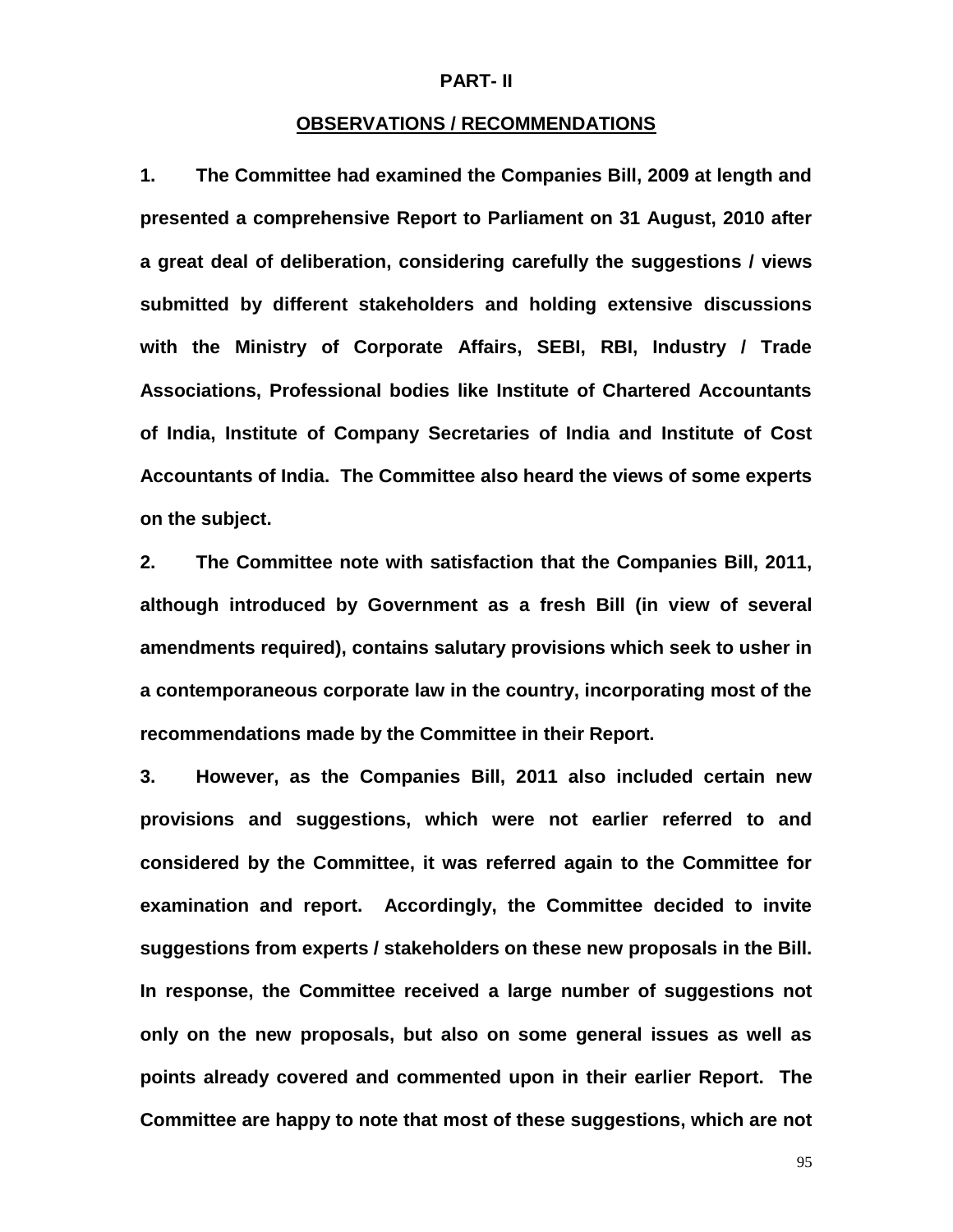**contrary to the Committee"s earlier recommendations, have since been accepted by the Ministry. The Committee would expect that these suggestions would be appropriately incorporated in the Bill and the concerned clauses modified accordingly.**

**The Committee further note that the Ministry have not agreed to some of the suggestions and have expressed a contrary view thereon. The Committee would like to deliberate and comment upon these suggestions as follows :-**

**4. On the suggestion that, the term "private placement" (clause 42) be defined, the Ministry have submitted that in view of the detailed treatment of all aspects of the subject and the fact that "public offer" has been defined (Explanation to Clause 23), there is no need to further define the term. The Committee would however strongly recommend that as the Bill seeks to regulate a new and widely adopted method of raising capital, it would be fair and useful that "private placement" is properly defined in the statute. The Committee also desire that the position of Bill as recommended by the Committee in their earlier Report presented to Parliament in August, 2010 needs to be maintained, to allow raising capital / borrowings by way of private placement by corporates / entities so that they can harness their capabilities and resources available with them.**

**5. The Committee note that Clause 61 requires the Company to obtain the approval of the Tribunal to consolidate/subdivide its share capital. Since consolidation or subdivision of shares does not affect the voting power of the shareholders, the Committee recommend that the said clause be modified to the extent that in cases of consolidation or sub-division of**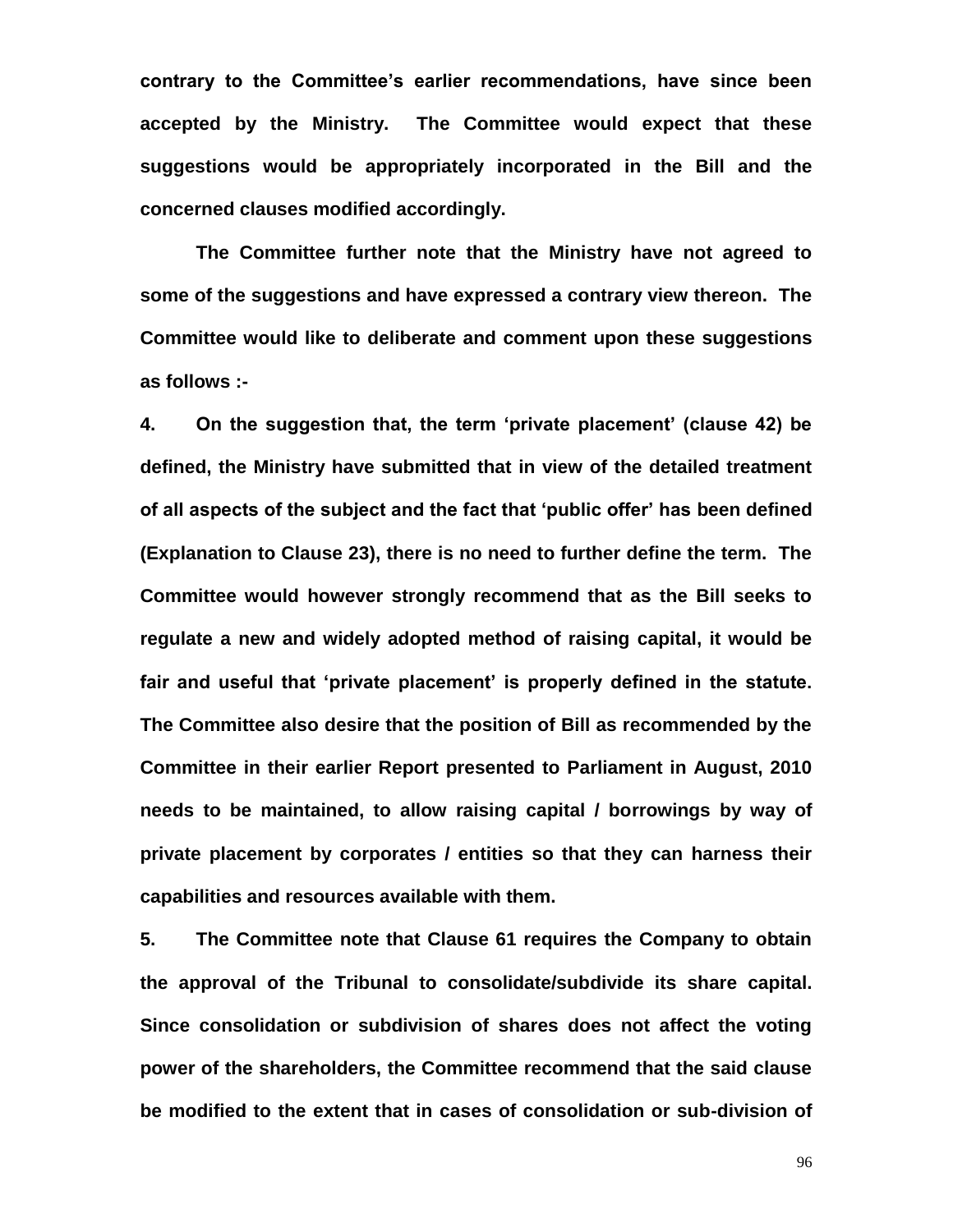**share capital, the approval of the Tribunal would be required only if the voting percentage of shareholder is changed.**

**6. The Committee desire that time lines may be prescribed in the conditions stipulated in regard to purchase of own shares by companies, namely, filing of annual returns / financial statements, timely distribution of dividend etc. in the interest of greater accountability.**

**7. It has been suggested that the provisions of existing Act where shareholders appoint auditors at every Annual General Meeting (AGM) be continued in the interest of accountability to shareholders. The Committee would recommend that the proposal in the Bill [Clause 139(1)] for appointment of auditors for straight five years may be modified to the extent that the process be subject to ratification at every AGM. The Committee believe that the well-established principle of shareholders" democracy represented by the Annual General Meeting of the company should be preserved, while seeking to provide stability of tenure to auditors.**

**8. Similarly, the Committee desire that the suggestion to review the provision in Clause 139(3) allowing members of a company to pass a resolution requiring the partner in an audit firm to be rotated every year may be considered positively by the Ministry by substituting the words "every year" with "at such interval as may be resolved by Members".**

**9. With a view to achieving the objective of rotation of auditors, the Committee would like to further recommend that the proviso to Clause 141(3)(g) empowering members of a company to pass resolution to reduce number of companies in which auditor/ audit firm shall become auditor**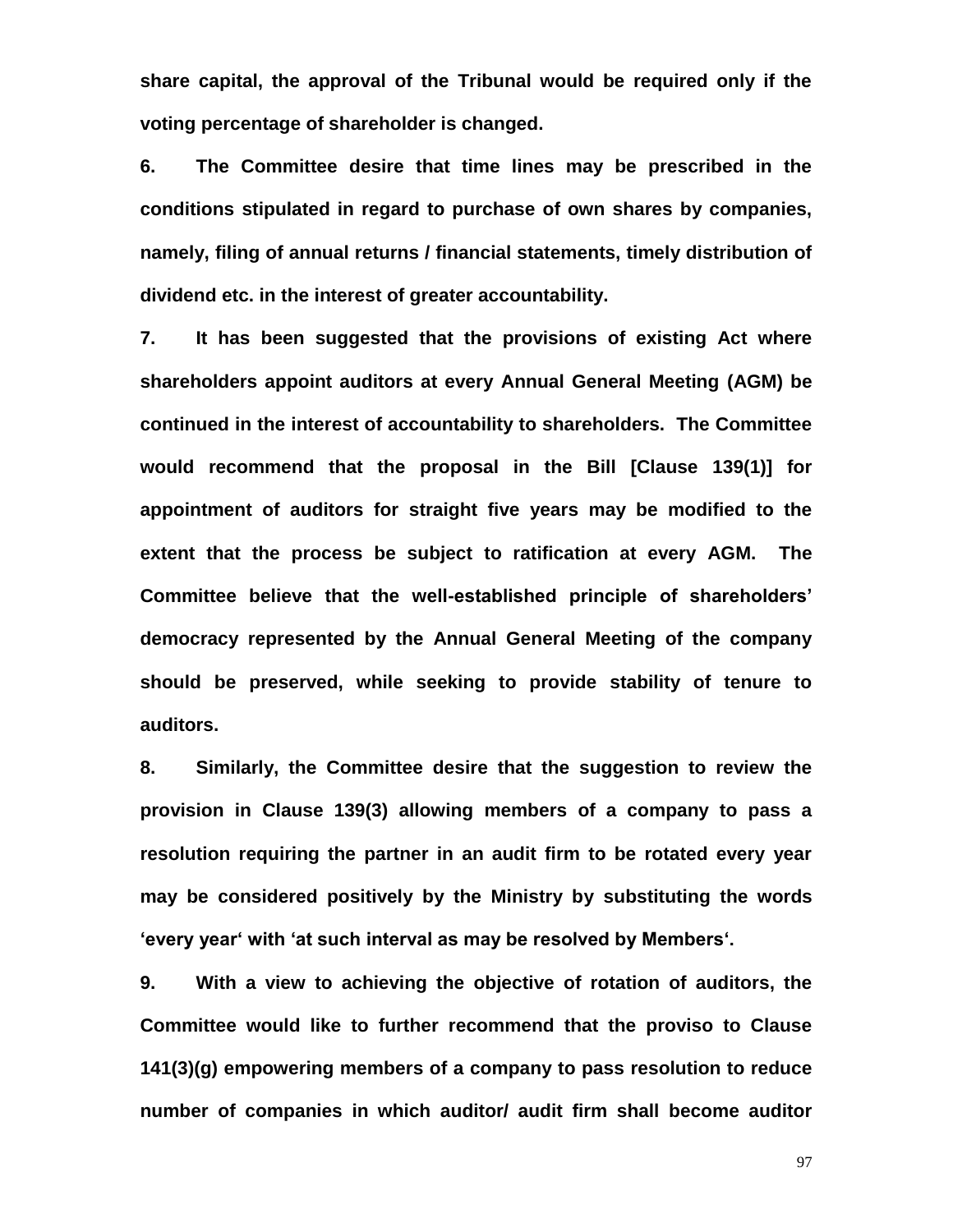**may be omitted. The Clause may thus clearly provide for the maximum number of companies a person can be appointed as auditor of, as provided for in the case of directors of companies. In this context, the Committee would also like to endorse the provision prescribing liabilities for auditors and extending them to the audit firm as well, since the distinction between the two is rather tenuous. The Committee are of the view that the safeguards provided in the Bill to ensure professionalisation and integrity of the audit process are necessary and optimal.** 

**10. The Committee note that Clause 466** *inter-alia* **allows Members of Company Law Board (CLB), who are eligible under the new Bill, to be appointed as Members of National Company Law Tribunal (NCLT). According to the Ministry, this provision is required to ensure continuity in functioning. The Committee apprehend that this should not result in defacto conversion of existing CLB benches into NCLT benches. As during the course of examination of the Demands for Grants of the Ministry of Corporate Affairs, the Committee have found the working of the CLB Benches to be far from satisfactory, it would be prudent that the constitution / selection process for NCLT is initiated de novo.**

**11. It has been suggested that similar to Section 90 of existing Act, a savings provision may be introduced exempting a private company from restrictions with regard to types of share capital / voting etc. to provide flexibility to such companies. According to the Ministry, such exemptions to class of companies can be given through notifications. The Committee would however re-iterate their earlier recommendation on this issue that the exemptions available for different classes of companies like private**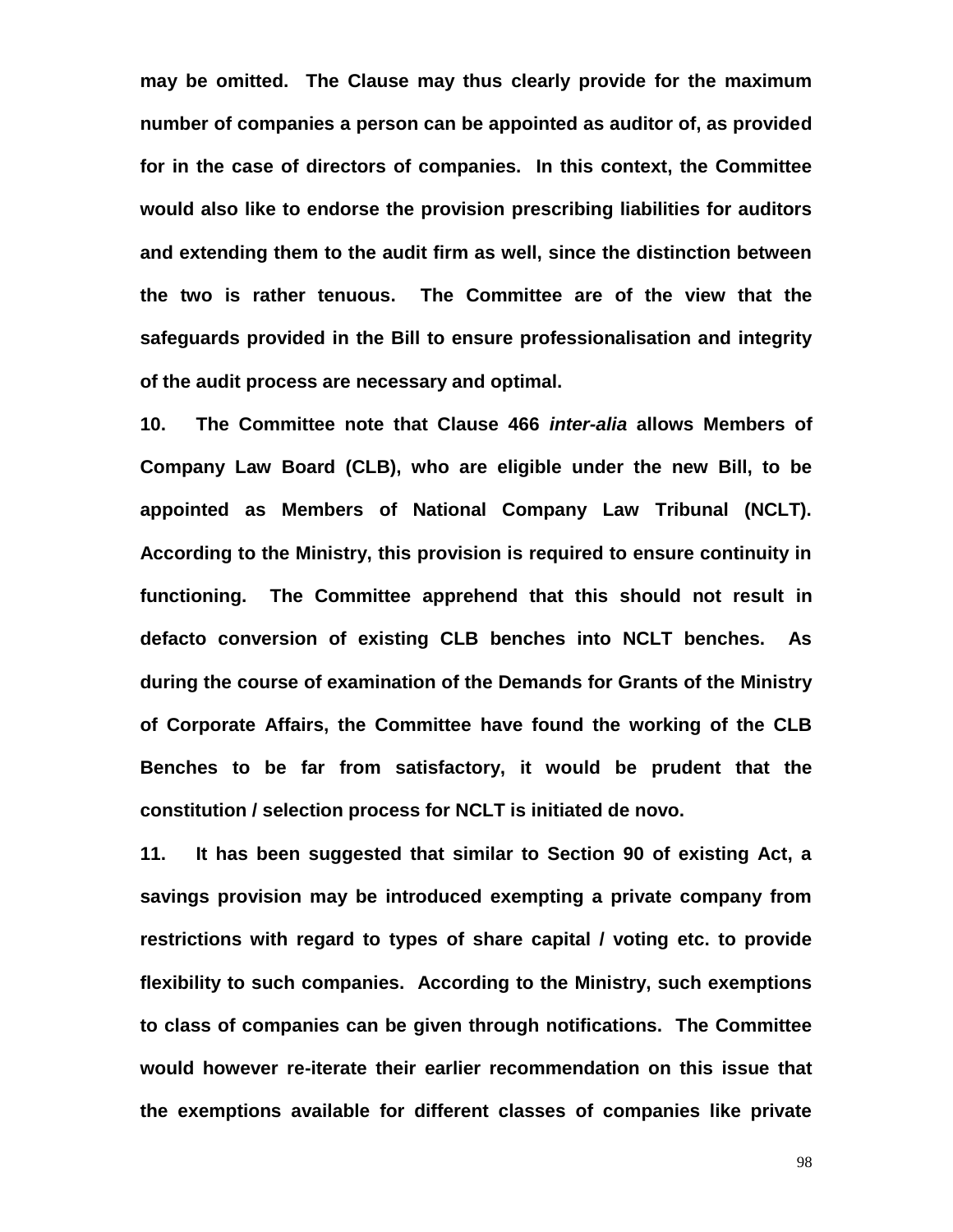**company, one person company etc. may be clarified, as far as possible, in the Bill itself.**

**12. The Committee note an important suggestion made by the C&AG of India to include in the Companies Bill disclosure provisions in the report of the Board of Directors [Clause 134(3)] indicating the impact / implications of Government directives on the financial position of a Government Company. Although, the Ministry of Corporate Affairs as well as the Department of Public Enterprises have not agreed with this suggestion, the Committee are of the view that the suggestion of the C&AG is worth considering in the interest of functional autonomy and operational efficiency of PSUs. It will also help minimize Government interference in the management of PSUs.**

**13. The Committee are of the view that corporates in general are expected to contribute to the welfare of the society in which they operate and wherefrom they draw their resources to generate profits. Accordingly, the Committee recommend that Clause 135(5) of the Bill mandating Corporate Social Responsibility (CSR) be modified by substituting the words "shall make every endeavour to ensure" with the words "shall ensure". Further, the Committee recommend that the said clause shall also provide that CSR activities of the companies are directed in and around the area they operate.** 

**14. The Committee note that in clause 147(2) and clause 147(3), it is provided that if there is a non-compliance by the auditor of the specified provisions and the contravention is with an intent to deceive the company or its shareholders or creditors or any other person concerned or**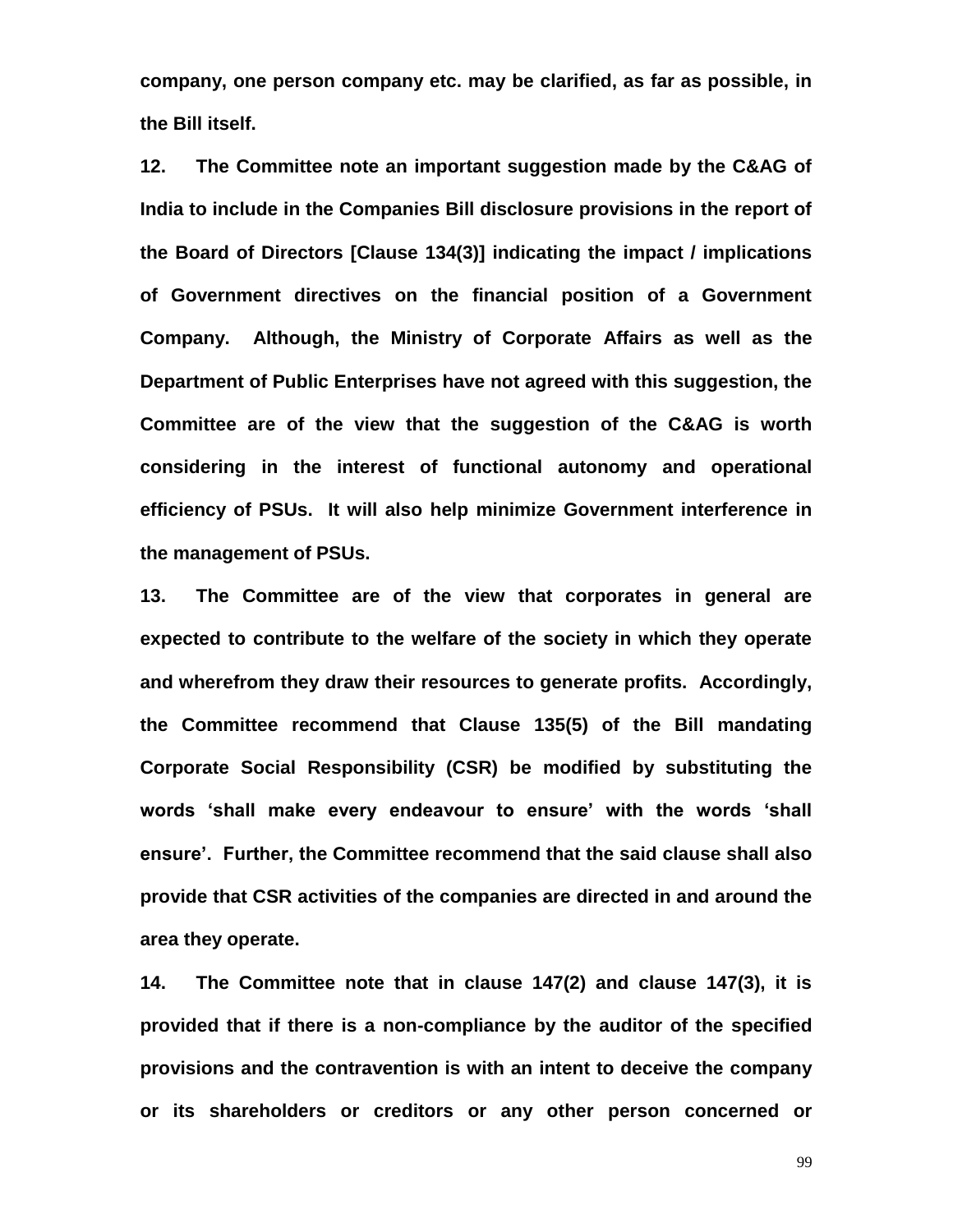**interested in the company, then he shall be liable to a prescribed fine. The Committee further note that the term "any other person concerned or interested in the company" has potential for abuse. The Committee, therefore, are of the view that applying an open-ended test of liability without defined restrictions may result in undesirable situation of creating a liability which is not defined in terms of area, duration and amount and may expose the auditor to uninsurable risk. Accordingly, the Committee recommend that the clause 147(2) and clause 147(3) be suitably modified, clearly defining the term "or any other person concerned or interested in the company". Further, in order to provide for punishment under Clause 447 for fraud to those partners of audit firm who acted in a fraudulent manner, the Committee recommend that Clause 147(4) of the Bill be modified to the extent that "such partner or partners of the audit firm" be replaced by "such concerned partner or partners of the audit firm".**

**15. As regards the suggestion to exempt investments made in securities issued by the PSUs from the provisions of Clause 186 relating to Loan and Investments by companies, the Committee accept the Ministry"s clarification that the bonds issued by any company including a government company, engaged in the business of financing of companies or of providing infrastructural facilities would be exempted from the requirements of Clause 186 by virtue of exemption sub-clause 186(11).** 

**16. With regard to the suggestion that the rate of interest on intercorporate loans should be linked to the yield on Government of India dated securities of equivalent maturity instead of the prevailing bank rate under the RBI Act, the Ministry have submitted that detailed consultations are**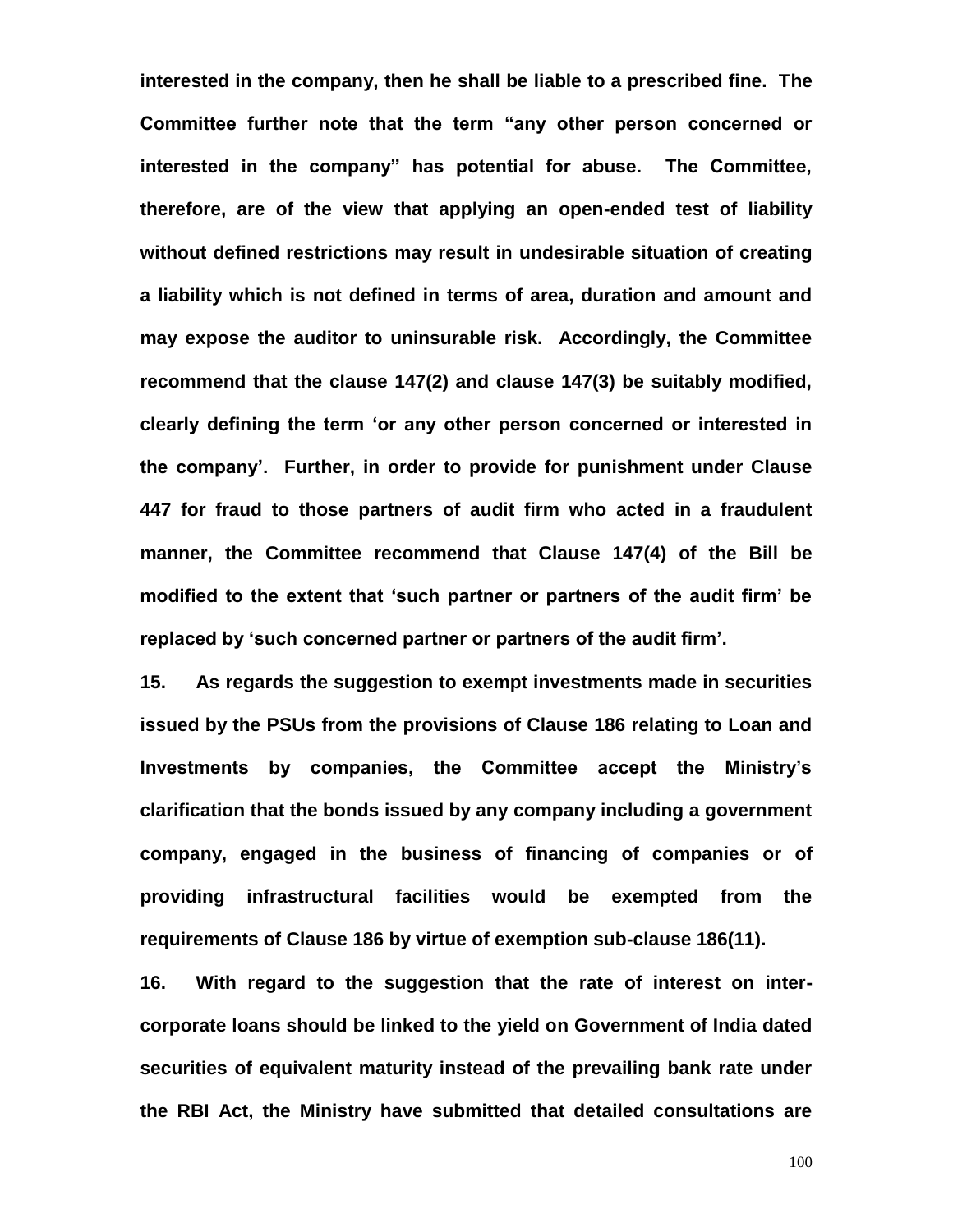**required in this regard with Ministry of Finance and RBI. When the bank rate was prescribed as a benchmark for inter-corporate loans /investments, it was the major policy rate at that time and market related benchmarks had not stabilized yet. However, now that the dated government securities market is well developed with enough liquidity precluding any manipulation of yields, this may very well replace the bank rate as the benchmark. The Committee would like the Ministry to consider this suggestion in the current economic perspective.** 

**17. The Committee had recommended in their earlier Report that wholetime Director should be included within the definition of Key Managerial Personnel (KMP), even if the company has Managing Director / Manager. According to the Ministry, whole-time directors may not be brought within the purview of KMPs, as they do not exercise substantial powers of management where Managing Directors are in position. The Committee, while disagreeing with the Ministry"s view in this case, would like to reiterate their earlier recommendation, as whole-time directors, being important functionaries in a company with substantial role in decisionmaking, cannot be kept outside the purview of KMPs.**

**18. The Committee in its 21st report on Companies Bill 2009 had emphasized that transgressions, purely procedural or technical in nature, should be viewed in a broader perspective, while serious non-compliance or violations including fraudulent conduct should invite stringent /deterrent provisions. However, the Committee observe that there are many instances in the Bill where criminal liability have been imposed for technical mistakes of law like Clause 157 (failure to file DIN with Registrar**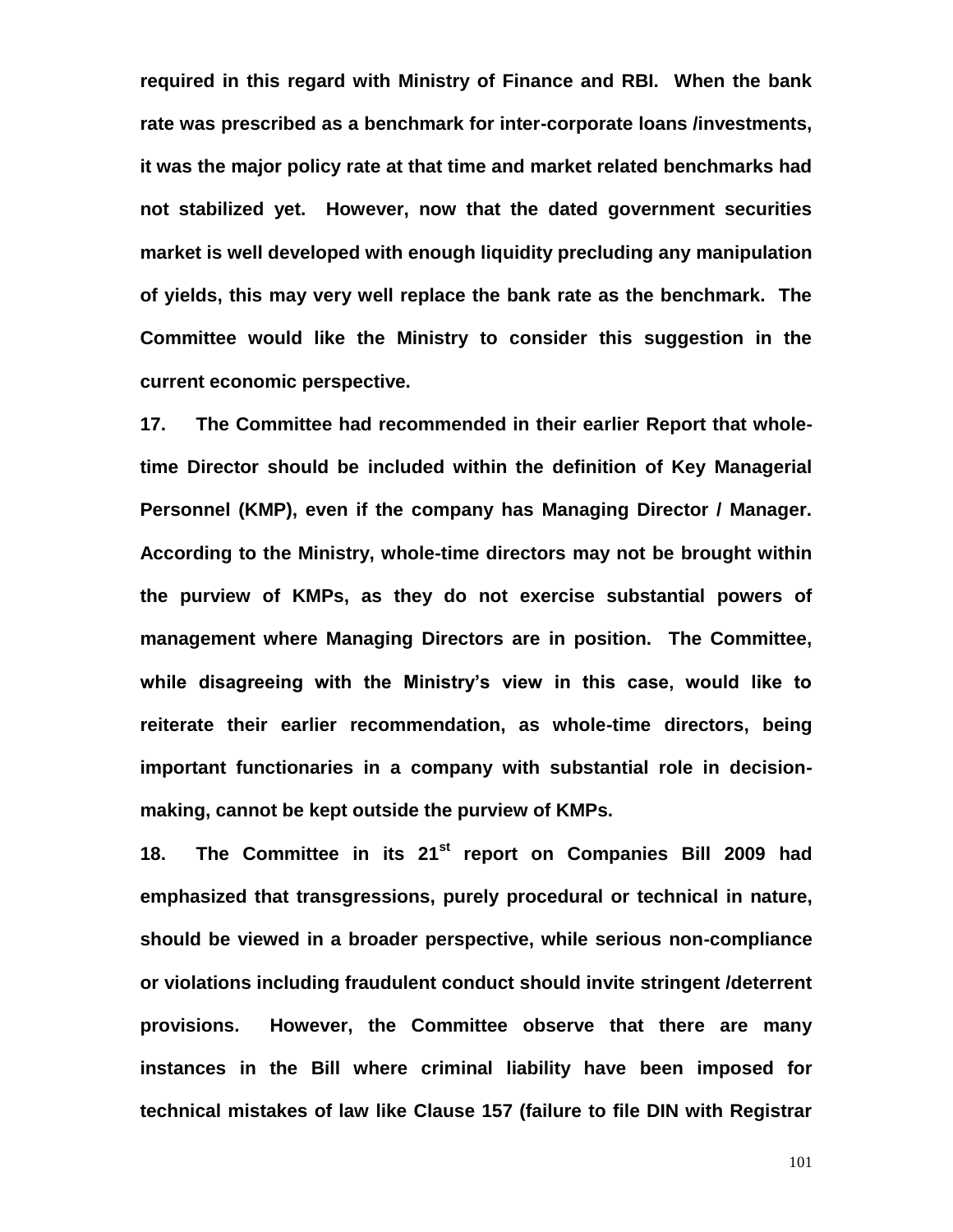**of Companies), Clause 56 (delay in registering transfer of shares within the prescribed period), Clause 117(2) (failure to file certain agreements and resolutions with Registrar of Companies), etc. The Committee reiterate the principle enunciated in its previous report that technical defaults which are minor infractions of law should not carry criminal liability. Accordingly, the Committee recommend that all such clauses in the Bill which impose criminal liability for technical defaults may be modified suitably.**

**19. Clause 2(52) of the Bill defines "Listed Company" as a company which has any of its securities listed on any recognized stock exchange. "Securities" would thus include all instruments including bonds, debentures etc. It has been suggested that with a view to accord some freedom and flexibility of operations to Companies, specially when public funds are not involved, the above definition may be amended to limit the applicability only to : (a) Companies where the equity shares or any security convertible into equity shares are listed; or (b) companies where the debt instruments are listed, having been issued to public at large. The Committee find merit in the argument from operational perspective that the scope of above definition of "Listed Company" may be confined to listed securities issued through the process of "Public offer" [as defined in clause 23(1)] only, so that the regulatory framework can focus on such instruments only without dissipating energy and resources on all kinds of instruments, since the unlisted instruments are already subject to scrutiny of Ministry of Corporate Affairs. The Ministry of Corporate Affairs may**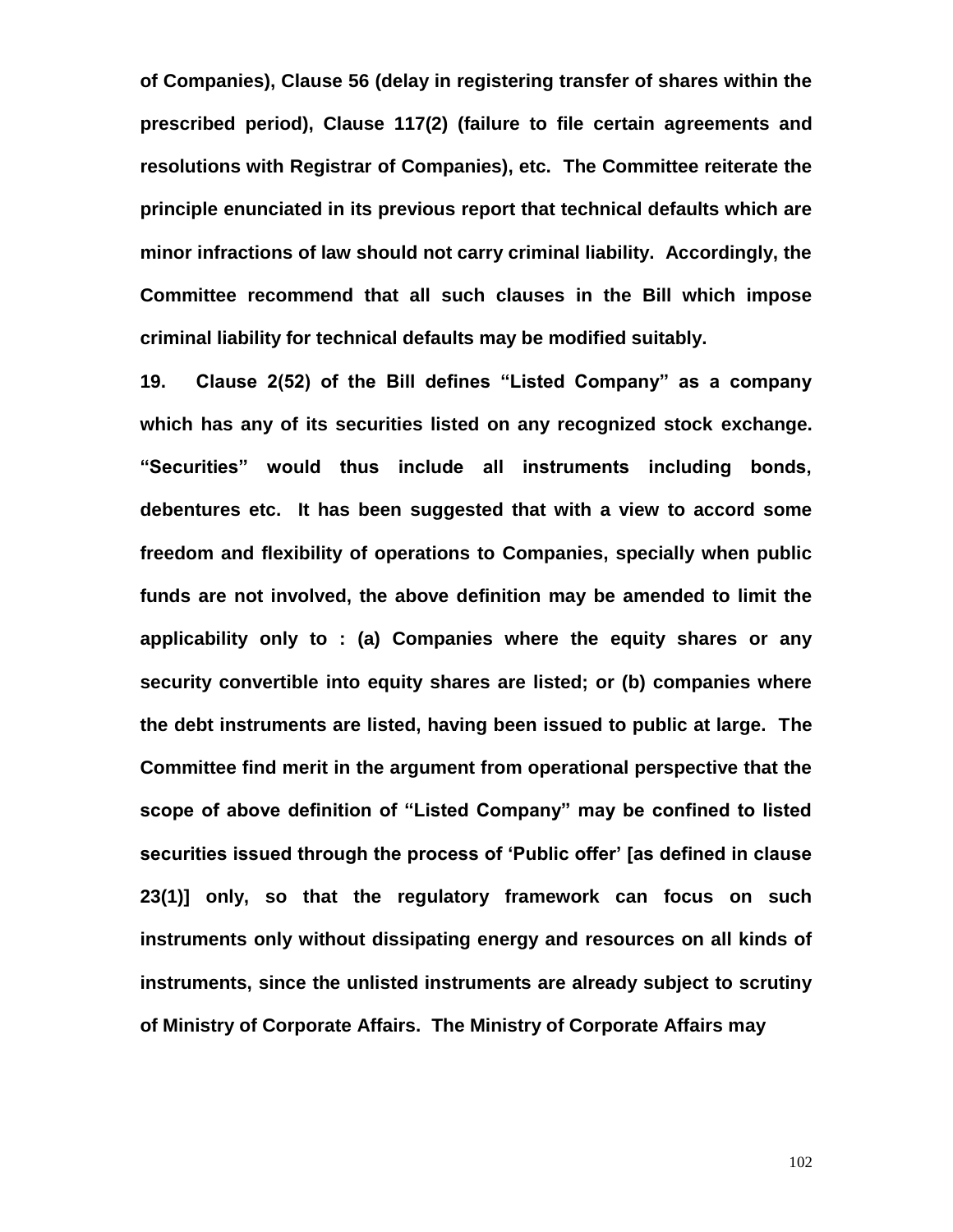**accordingly consider appropriate modification in the definition of "Listed** 

**Company" in consultation with Ministry of Finance.**

**New Delhi; YASHWANT SINHA 15 June, 2012 Chairman, 25 Standing Committee on Finance**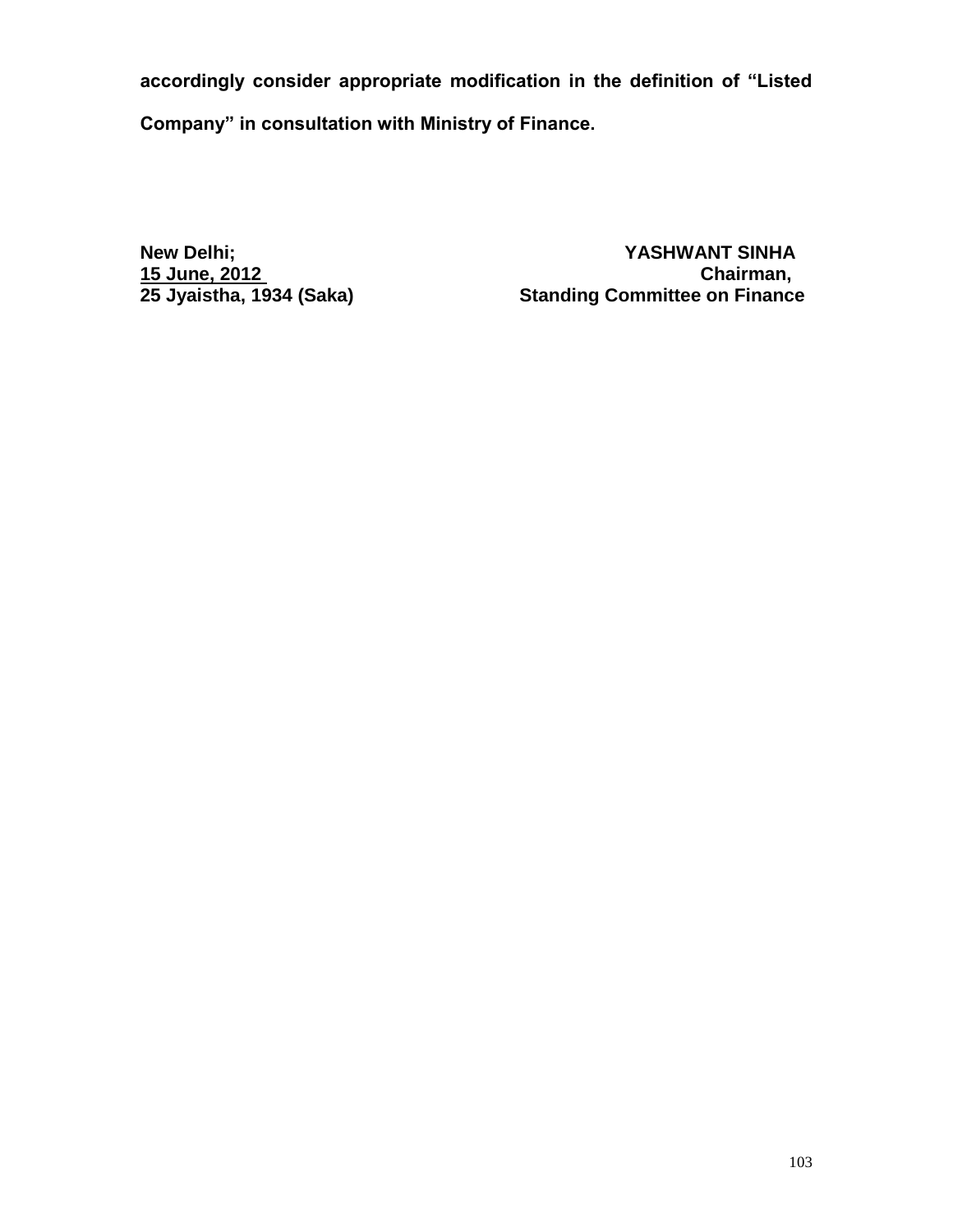#### **NOTE OF DISSENT**

#### **Gurudas Dasgupta, MP**

The companies run their business with the people's money by raising share capital, by sale of shares; they take loans from banks and also corporate loans. The promoters' capital in our country is note more than 7 to 8 per cent. Therefore, it is with people's money that the private managements are running their business with. Above all, they get loan at concessional rate, they get tax exemptions. Therefore, the management may be private but resources are of public. It is necessary to monitor their activity to ensure safe utilisation of the public funds and they do not default in the repayment of loans whether from the banks o the individual citizens. There has to be social accountability. In the background of increasing corporate delinquency all over the world, more so glaring in our country, there is no monitoring system to ensure private utilisation of funds and private corporate governance. This Bill does not provide anything. Most of the companies are violating laws, not paying money to the banks, violating labour laws, and even manipulating balance-sheets. In some cases they are showing less production in order to avoid excise duty. After so many years, the Bill is sought to be passed, it is full of loopholes providing every opportunity for the corporate to become delinquent. Common man seems to be overlooking the basic issue in question, private corporate governance, social responsibility and how to stop this delinquency.

Therefore, I put on record my dissent note.

#### **1. Failure to deposit statutory dues like PF, ESI etc.**

The Company's (Auditors Report) Order, 2003 mandates that the statutory auditor of a company should report whether the company is regular in depositing undisputed statutory dues. When the company fails to deposit such statutory dues, the auditor has an obligation to report the same to the shareholders of the company.

The Company's Bill 2011 provides for a secretarial audit report to be given by the Company Secretaries. The report should include compliance to laws applicable to the company.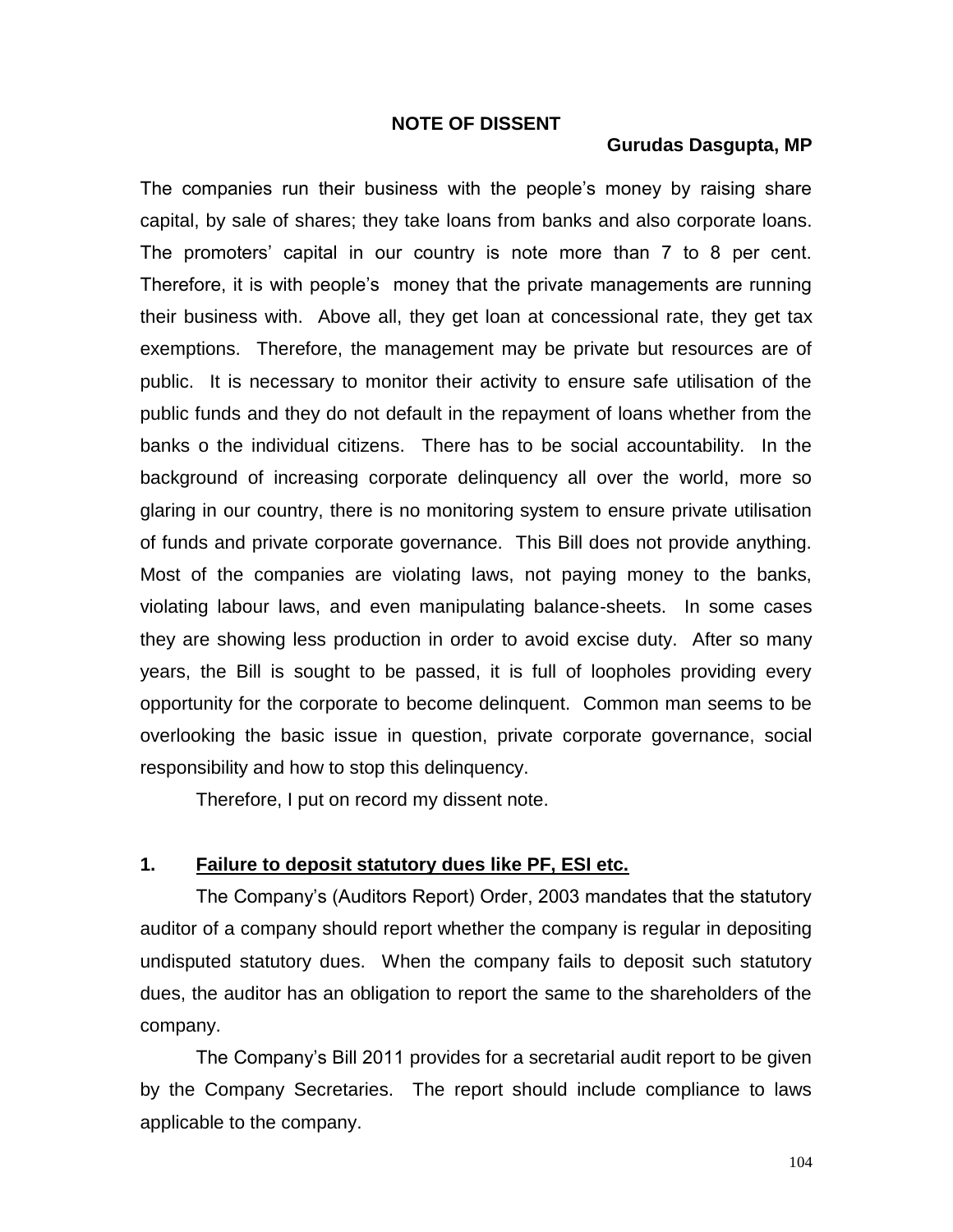#### Way Forward:

The Company's Bill may provide for submission of reports by statutory auditor and the Company Secretary on cases of failure to deposit undisputed statutory dues like PF and ESI to the authorities administering such funds/taxes/duties. Such reporting would facilitate the statutory authorities administering such funds/duties/taxes to take the immediate corrective action.

# **2. Decisions taken by the MD or the Board of Directors of a PSU which is not in the commercial interest of the company:**

Audit has highlighted cases wherein certain commercial decisions taken by trading companies like STCL and MSTC resulting in huge outstandings in the companies. The outstandings LCs are even more than 20 times of the paid up capital plus free reserves. To put a stop to such indiscretion it may be advisable to put restrictions on the powers of the board to borrow monies including LCs.

#### Way Forward:

The existing Section 293 of the Companies Act 1956 puts a ceiling on borrowings which should not exceed the aggregate of the paid up capital and free reserves of the Company. The definitions of borrowings should be expanded to include Letters of Credit also with the ceiling limit duly arrived at.

#### **The Companies Bill, 2011**

#### 1. Corporate Delinquency

The Bill fails to address squarely the festering issue of corporate delinquency. The promoters of companies should be held liable for acts of omission and commission by the company together with the senior management including the Board of Directors. Both Civil and criminal liabilities have to be fixed for acts of corporate delinquency. Whistle-blowers, who expose such acts, should be protected by law.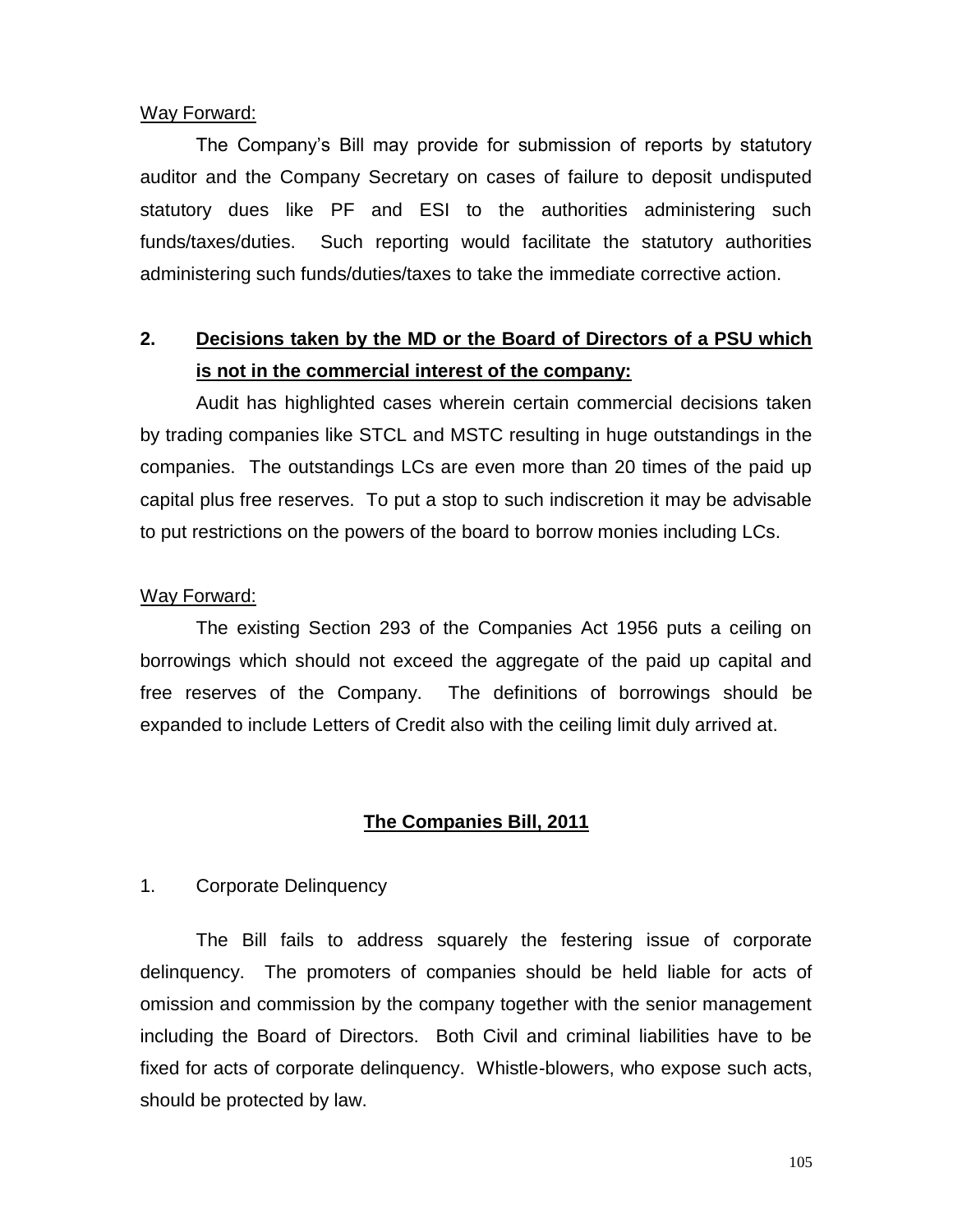## 2. Corporate Social Responsibility (CSR)

It is a well-perpetuated fallacy that corporate are run on the promoters' or shareholders' funds alone. The fact of the matter is that most of the capital required by corporate – both long-term and medium-term is provided by the banking/financial system, which is operated out of the public funds. Therefore, if corporate are mandated to undertake CSR, it is very fair and logical and a natural corollary of the nature of capital invested in them. It need not be over-stated that the corporate owe it to the people and the society to pay them back in terms of social services and by building social capital for common good. This cannot be the sole responsibility of governments.

## 3. Accountability and Independence of Auditors

Accountability requires to be fixed for both individual Auditors and their firms. Auditors should be appointed from a panel to be maintained by an independent body, which will help ensure their independence from the management. Their removal should also be vetted by this independent body, so that they can function without any fear.

> S/d- **(GURUDAS DASGUPTA)**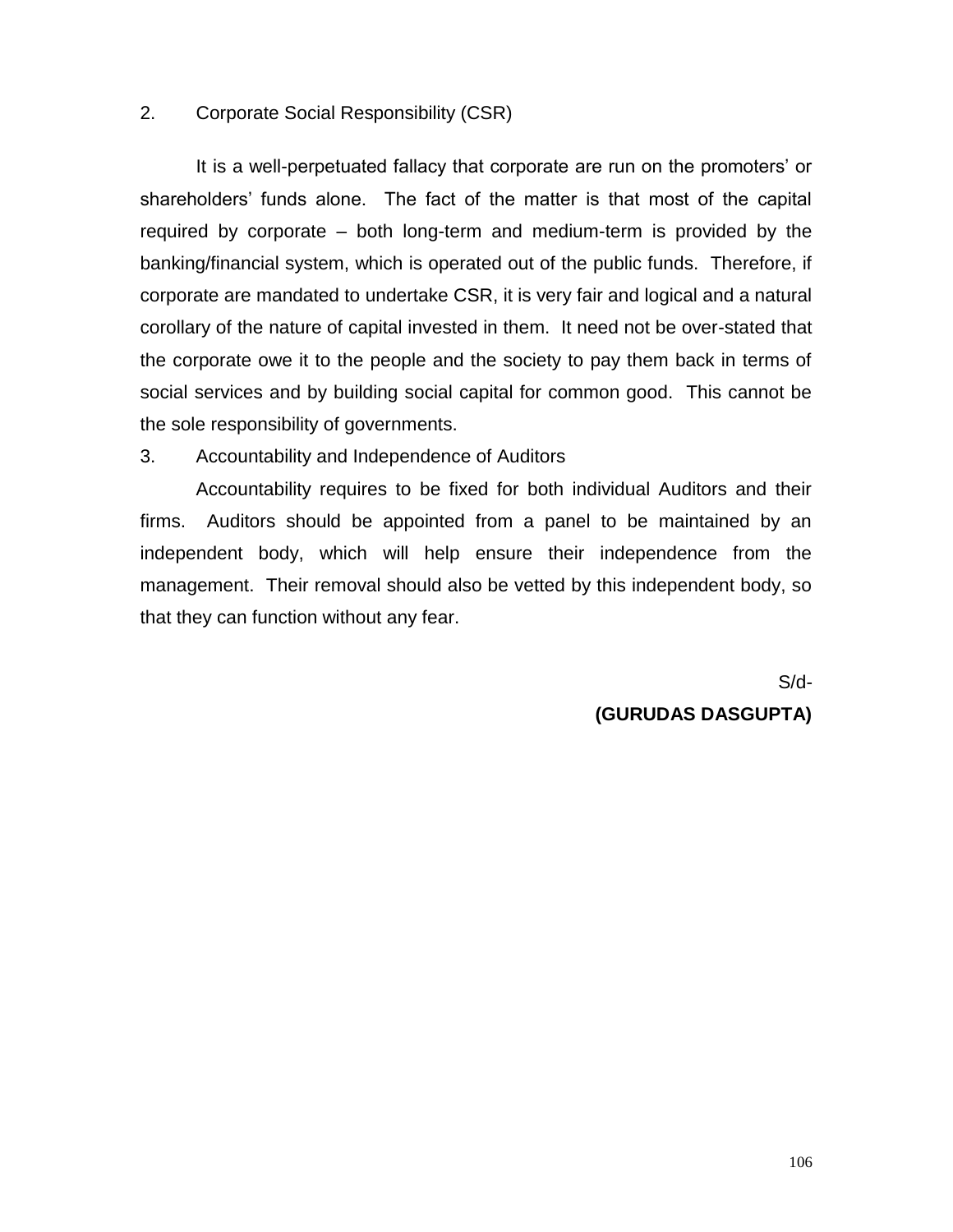#### **MINUTES OF THE NINTH SITTING OF THE STANDING COMMITTEE ON FINANCE (2011-12)**

The Committee sat on Tuesday, the  $24<sup>th</sup>$  January, 2012 from 1130 hrs to 1430 hrs.

## **PRESENT**

 **Shri Yashwant Sinha – Chairman** 

## **MEMBERS**

# **LOK SABHA**

- 2. Shri Gurudas Dasgupta
- 3. Shri Nishikant Dubey
- 4. Shri Chandrakant Khaire
- 5. Shri Bhartruhari Mahtab
- 6. Dr. Kavuru Sambasiva Rao
- 7. Shri Rayapati S. Rao
- 8. Shri Yashvir Singh
- 9. Shri Manicka Tagore

# **RAJYA SABHA**

- 10. Shri S.S. Ahluwalia
- 11. Shri Moinul Hassan
- 12. Dr. Mahendra Prasad
- 13. Dr. K.V.P. Ramachandra Rao

# **SECRETARIAT**

- 1. Shri A.K. Singh **example 1.** Shri A.K. Singh
- 2. Shri R.K. Jain Director
- -
- 3. Shri Ramkumar Suryanarayanan Deputy Secretary
- 4. Smt. Meenakshi Sharma Deputy Secretary

# **WITNESSES**

# **Ministry of Corporate Affairs**

- 1. Shri Naved Masood Secretary
- 2. Shri Sudhir Mital Additional Secretary
- 3. Smt. Renuka Kumar Joint Secretary
	-
- 
- 4. Shri U.C. Nahta Director (Inspection & Investigation)
- 
- 5. Shri Dhan Raj Director (Inspection & Investigation)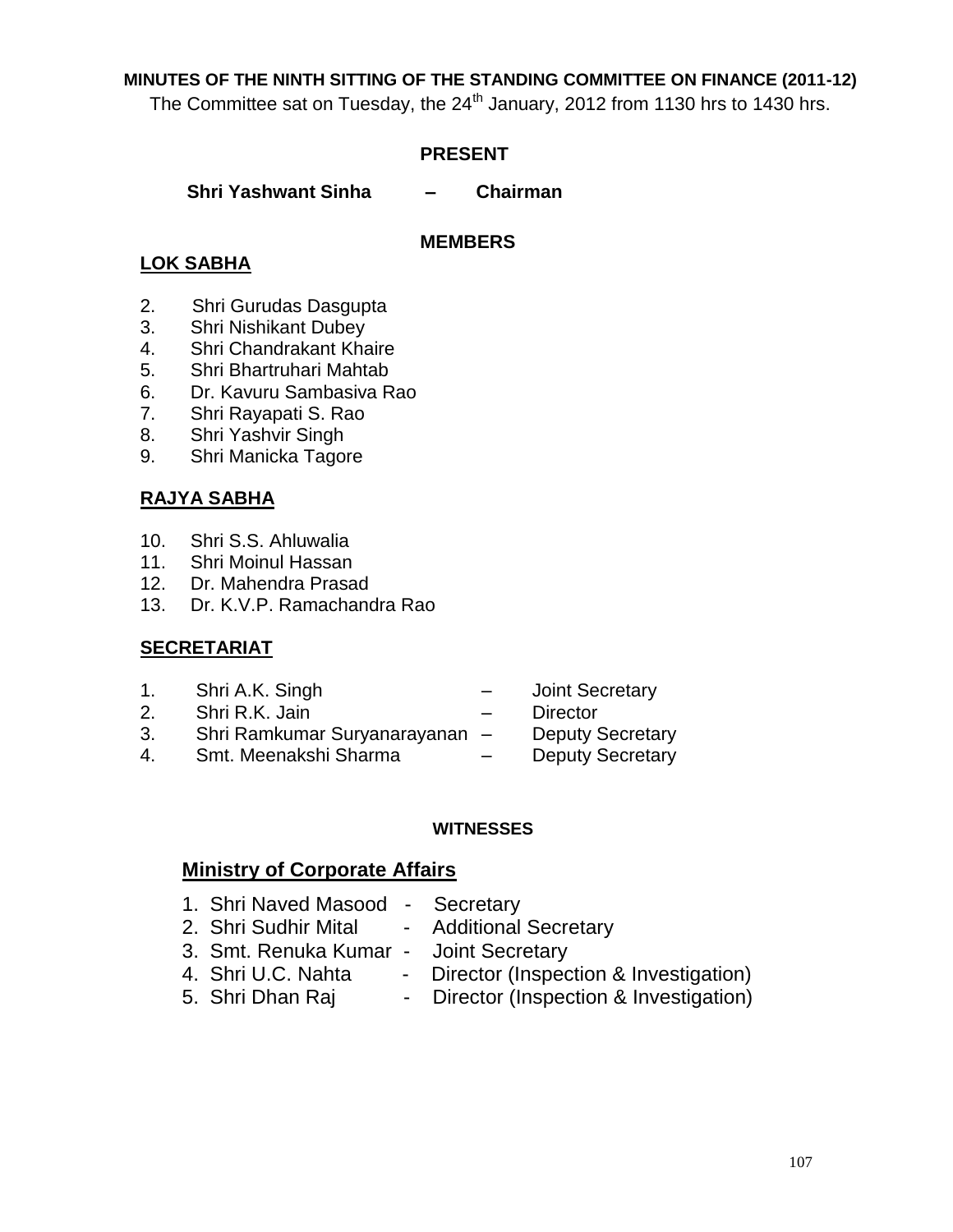2. The Secretary, Ministry of Corporate Affairs made a power point presentation to brief the Committee about the objectives behind introduction of the revised Companies Bill, 2011, extent to which the recommendations made by the Standing Committee on the previous Companies Bill, 2009 have been incorporated in the new Bill and rationale for introduction of 22 new clauses in the Bill. Members sought clarifications on the issues pertaining to the Bill which inter-alia included the rise in corporate delinquency and adequacy of proposals to check the same, steps for better corporate governance and corporate social responsibility, reasons for amending the proposals with regard to appointment of auditors, need for regulating the non-banking financial companies, issues relating to appointment of independent director, reasons for the proposal for having a woman Director, exemptions to the Companies from some provisions of the new legislation etc. The Chairman directed the representatives to furnish written replies to the points raised by the Members within two weeks.

A verbatim record of proceedings was kept.

The witnesses then withdrew.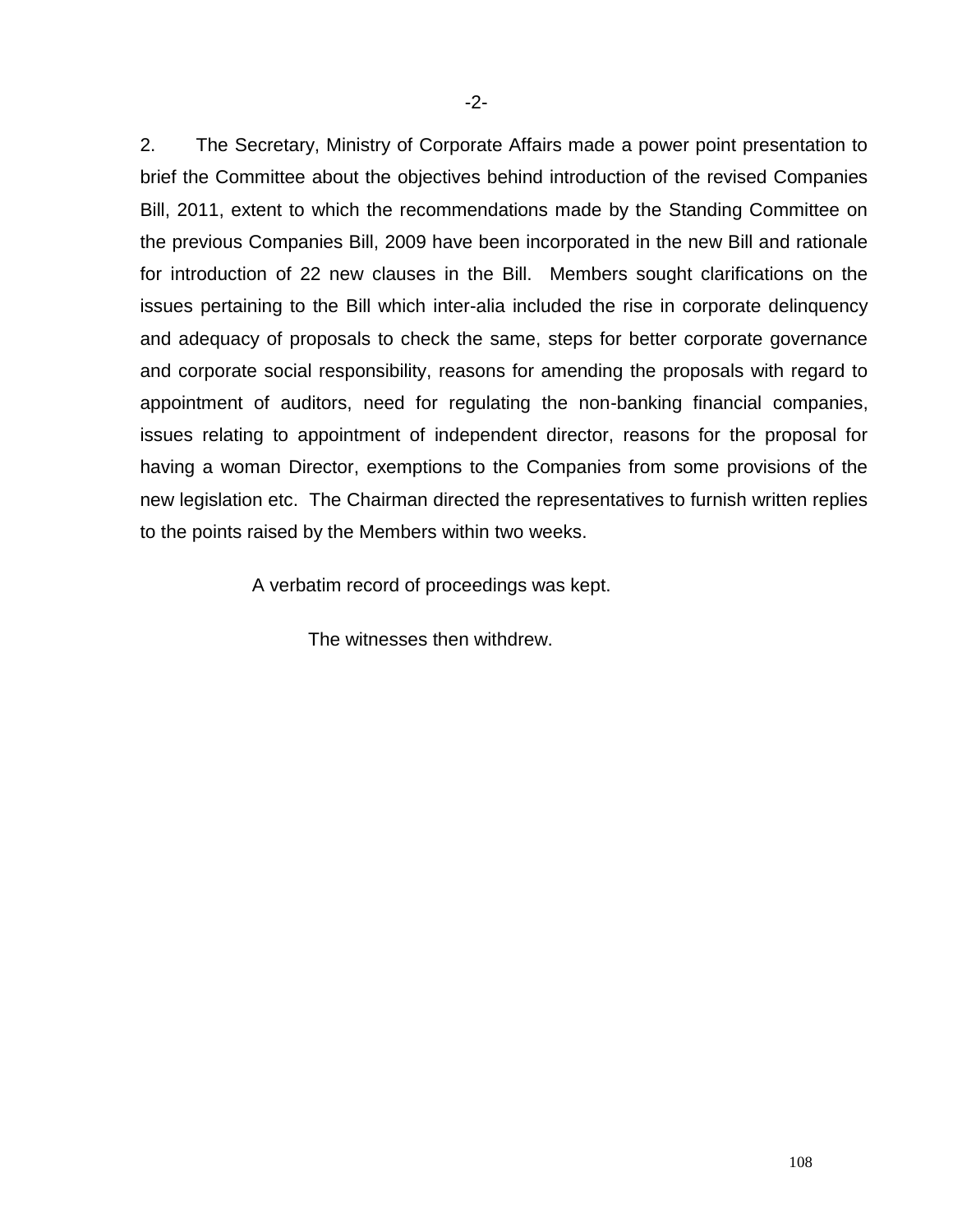MINUTES OF THE TWENTIETH SITTING OF THE STANDING COMMITTEE ON FINANCE (2011-12) The Committee sat on Friday, the  $18<sup>th</sup>$  May, 2012 from 1000 hrs to 1030 hrs.

# **PRESENT**

 **Shri Yashwant Sinha – Chairman** 

### **MEMBERS**

# **LOK SABHA**

- 2. Shri Shivkumar Udasi
- 3. Shri Nishikant Dubey
- 4. Shri Prem Das Rai
- 5. Shri G.M. Siddeswara

# **RAJYA SABHA**

- 6. Shri Naresh Agrawal
- 7. Smt. Renuka Chowdhury
- 8. Shri Ravi Shankar Prasad
- 9. Shri Piyush Goyal
- 10. Shri P. Rajeeve
- 11. Shri Satish Chandra Misra
- 12. Dr. Mahendra Prasad
- 13. Shri Yogendra P. Trivedi
- 14. Shri Naresh Agrawal

## **SECRETARIAT**

- 1. Shri A.K. Singh Joint Secretary
- 2. Shri R.K. Jain Director
- 3. Shri Ramkumar Suryanarayanan Deputy Secretary
- 4. Smt. Meenakshi Sharma Deputy Secretary

2. The Committee took up the following draft Reports for consideration and adoption:-

- (i) The Companies Bill, 2011; and
- (ii) The Benami Transactions (Prohibition) Bill, 2011.

3. As some Members desired more time to consider and formulate their views on the above draft reports, the Committee decided to postpone the adoption of the draft reports to 7 June, 2012.

The Committee then adjourned.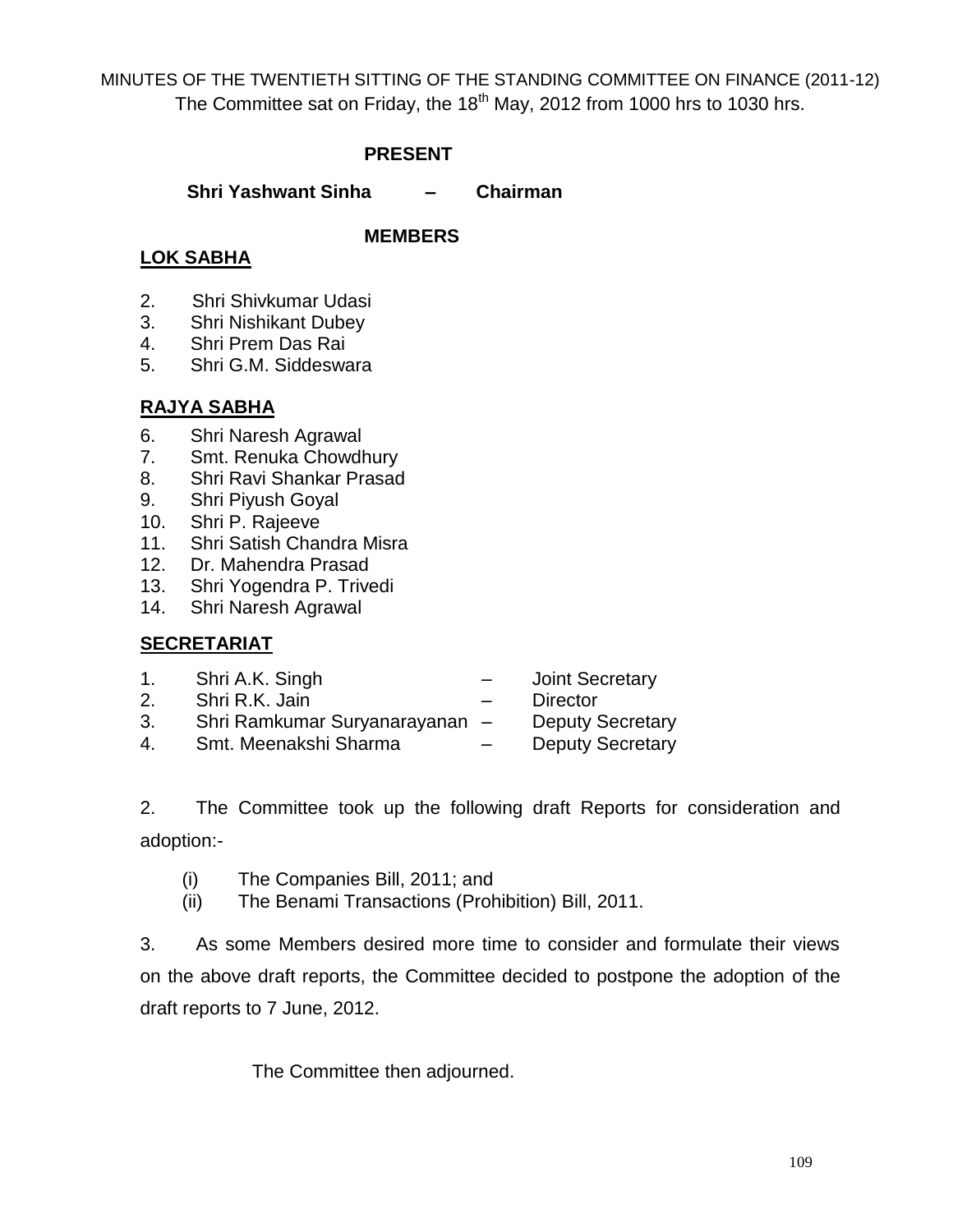#### **MINUTES OF THE TWENTY FIRST SITTING OF THE STANDING COMMITTEE ON FINANCE (2011-12)**

The Committee sat on Thursday, the  $7<sup>th</sup>$  June, 2012 from 1130 hrs to 1700 hrs.

### **PRESENT**

 **Shri Yashwant Sinha – Chairman** 

#### **MEMBERS**

### **LOK SABHA**

- 2. Shri Nishikant Dubey
- 3. Shri Bhartruhari Mahtab
- 4. Shri Prem Das Rai
- 5. Shri Sarvey Sathyanarayana
- 6. Shri Yashvir Singh
- 7. Shri R. Thamaraiselvan

## **RAJYA SABHA**

- 8. Shri P. Rajeeve
- 9. Dr.K.V.P. Ramachandra Rao
- 10. Shri Vijay Jawaharlal Darda
- 11. Shri Ravi Shankar Prasad
- 12. Smt. Renuka Chowdhury
- 13. Shri Piyush Goyal

### **SECRETARIAT**

- 1. Shri A.K. Singh Joint Secretary 2. Shri R.K. Jain – Director
- 3. Shri Ramkumar Suryanarayanan Deputy Secretary

#### **Part I**

### **(1130 hrs. to 1330 hrs.)**

2. The Committee took up the following draft Reports for consideration and adoption:-

- (i) The Benami Transactions (Prohibition) Bill, 2011; and
- (ii) The Companies Bill, 2011.

3. The Committee adopted the above draft reports with some minor modifications as suggested by Members. The Committee authorised the Chairman to finalise the Reports in the light of the modifications suggested and present the same to Hon'ble Speaker / Parliament.